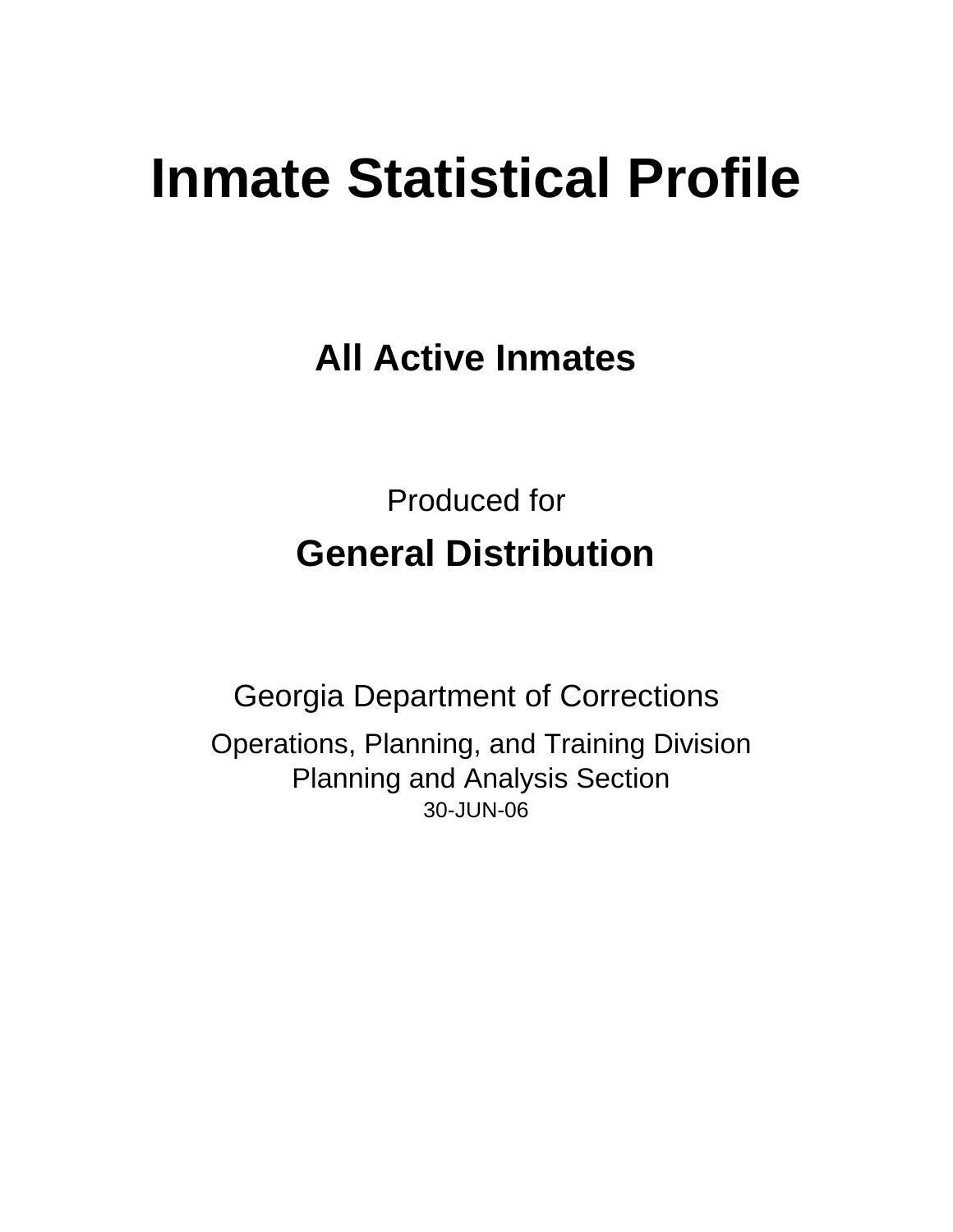**Contents** 

**All Active Inmates**

Produced for **General Distribution**

# Table of Contents

| <b>Demographic information</b>  |                                                                |
|---------------------------------|----------------------------------------------------------------|
|                                 | 5 Current age, broken out in ten year age groups               |
| 6 Race group                    |                                                                |
|                                 | 7 Marital status, self-reported at entry to prison             |
|                                 | 8 Number of children, self-reported at entry to prison         |
|                                 | 9 Religious affiliation, self-reported at entry to prison      |
|                                 | 10 Home county - self-reported at entry to prison              |
|                                 | 15 Environment to age 16, self-reported at entry to prison     |
|                                 | 16 Guardian status to age 16, self-reported at entry to prison |
| 17 Age at admission             |                                                                |
| 19 Age at release               |                                                                |
|                                 | 20 Height, measured at entry to prison                         |
|                                 | 22 Weight, measured at entry to prison                         |
| <b>Correctional information</b> |                                                                |
|                                 | 24 Type of admission to prison                                 |
|                                 | 25 Current / last security status                              |
|                                 | 26 Current / last institution type                             |
|                                 | 27 Institution type - transitional centers                     |
|                                 | 28 Institution type - mental hospitals                         |
|                                 | 29 Institution type - county prisons                           |
|                                 | 30 Institution type - state prisons                            |
|                                 | 32 Institution type - private prisons                          |
|                                 | 33 Institution type - prison annexes                           |
|                                 | 34 Institution type - inmate boot camp                         |
|                                 | 35 Number of disciplinary reports                              |
|                                 | 36 Number of transfers                                         |
|                                 | 37 Number of escapes                                           |
|                                 | 38 Probable future release type                                |
|                                 | 39 Actual release type                                         |
|                                 | 40 Time served in current (or last) institution                |
|                                 | Educational, psychological and physical information            |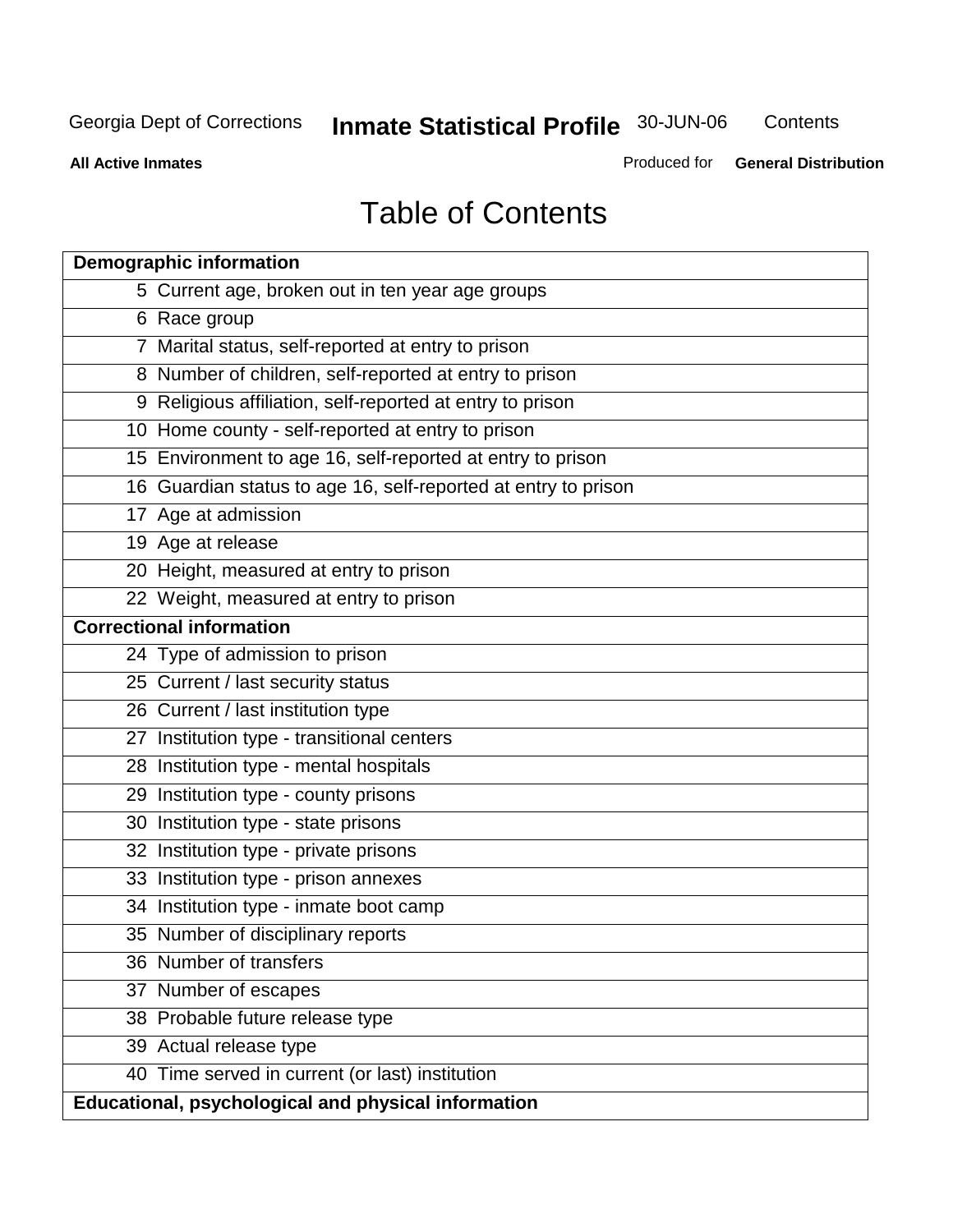**Contents** 

**All Active Inmates**

Produced for **General Distribution**

# Table of Contents

| <b>Educational, psychological and physical information</b>       |
|------------------------------------------------------------------|
| 41 Highest grade level attained                                  |
| 42 Culture fair IQ scores                                        |
| 43 Wide Range Achievement Test (WRAT) reading score              |
| 44 Wide Range Achievement Test (WRAT) math score                 |
| 45 Wide Range Achievement Test (WRAT) spelling score             |
| 46 Scope of substance abuse - summary                            |
| 47 Scope of substance abuse - detail                             |
| 48 PULHESDWIT medical scale - 'P' overall condition ('P'hysical) |
| 49 PULHESDWIT medical scale - 'U' upper body                     |
| 50 PULHESDWIT medical scale - 'L' lower body                     |
| 51 PULHESDWIT medical scale - 'H' hearing                        |
| 52 PULHESDWIT medical scale - 'E' vision                         |
| 53 PULHESDWIT medical scale -'S' psychiatric                     |
| 54 PULHESDWIT medical scale - 'D' dental                         |
| 55 PULHESDWIT medical scale - 'I' impairment                     |
| 56 PULHESDWIT medical scale - 'T' transportability               |
| 57 Criminality in family, self-reported                          |
| 58 Alcoholism in family, self-reported                           |
| 59 Drug abuse in family, self-reported                           |
| 60 Subjected to frequent beatings, self-reported                 |
| 61 Father absent during inmate's childhood                       |
| 62 Mother absent during inmate's childhood                       |
| 63 Inmate diagnosed as manipulative                              |
| 64 Inmate diagnosed as assaultive                                |
| <b>Crimes and criminal history information</b>                   |
| 65 Number of prior Georgia incarcerations                        |
| 66 Prison sentence in years                                      |
| 67 Primary offense, broken out into felonies vs misdemeanors     |
| 68 Primary offense, broken out into six broad crime categories   |
| 69 Primary offense, detailed offense code                        |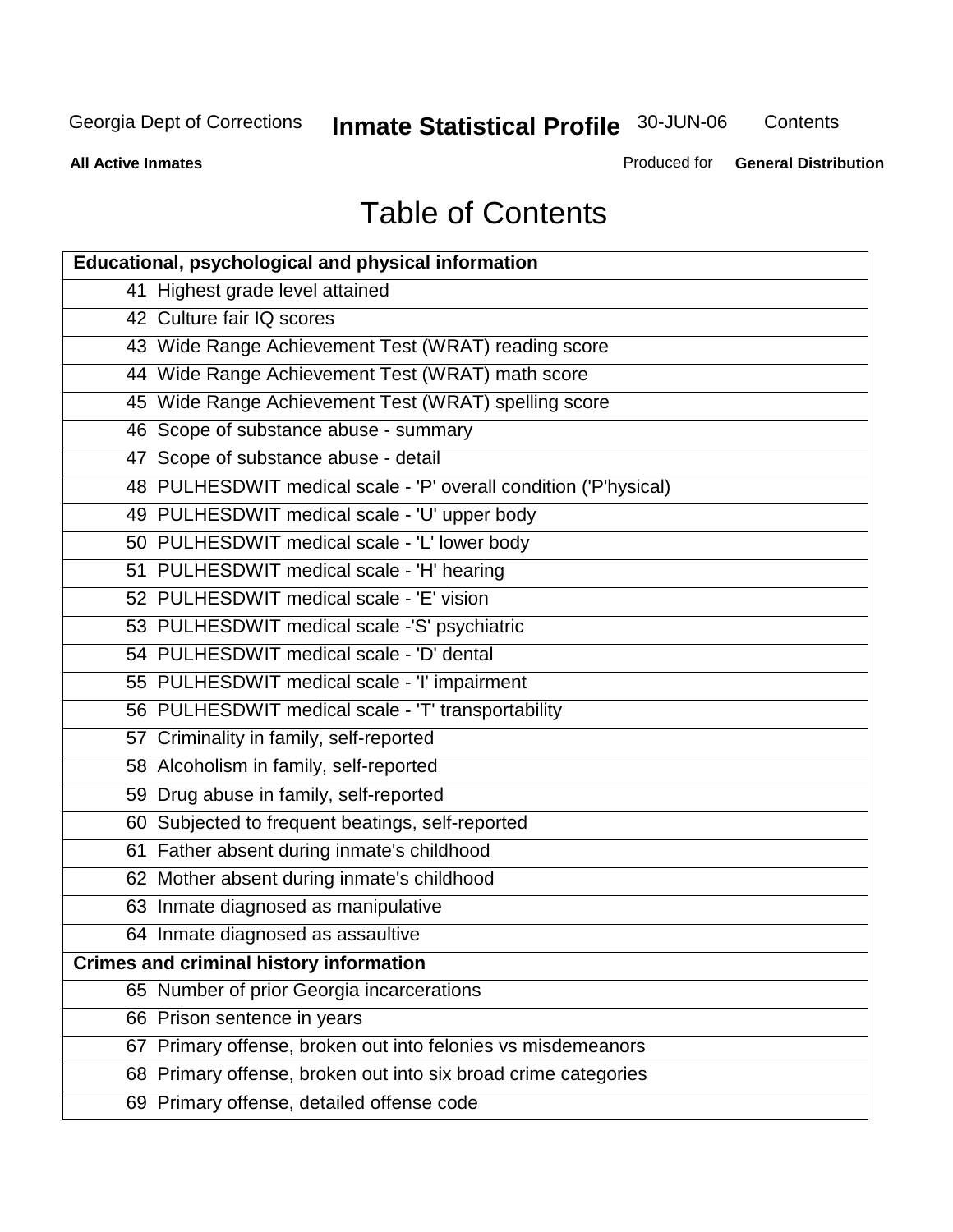**Contents** 

**All Active Inmates**

Produced for **General Distribution**

# Table of Contents

| <b>Crimes and criminal history information</b>        |
|-------------------------------------------------------|
| 76 County of conviction of primary offense            |
| 81 Circuit of conviction of primary offense           |
| 83 Years served (jail + prison) in this incarceration |
| <b>Medical information</b>                            |
| 84 Results of most recent HIV test                    |
| 85 Results of most recent tuberculosis test           |
| 86 Results of most recent Hepatitis-C test            |
| 87 Results of most recent pregnancy test              |
| 88 Results of most recent hypertension test           |
| 89 Results of most recent asthma test                 |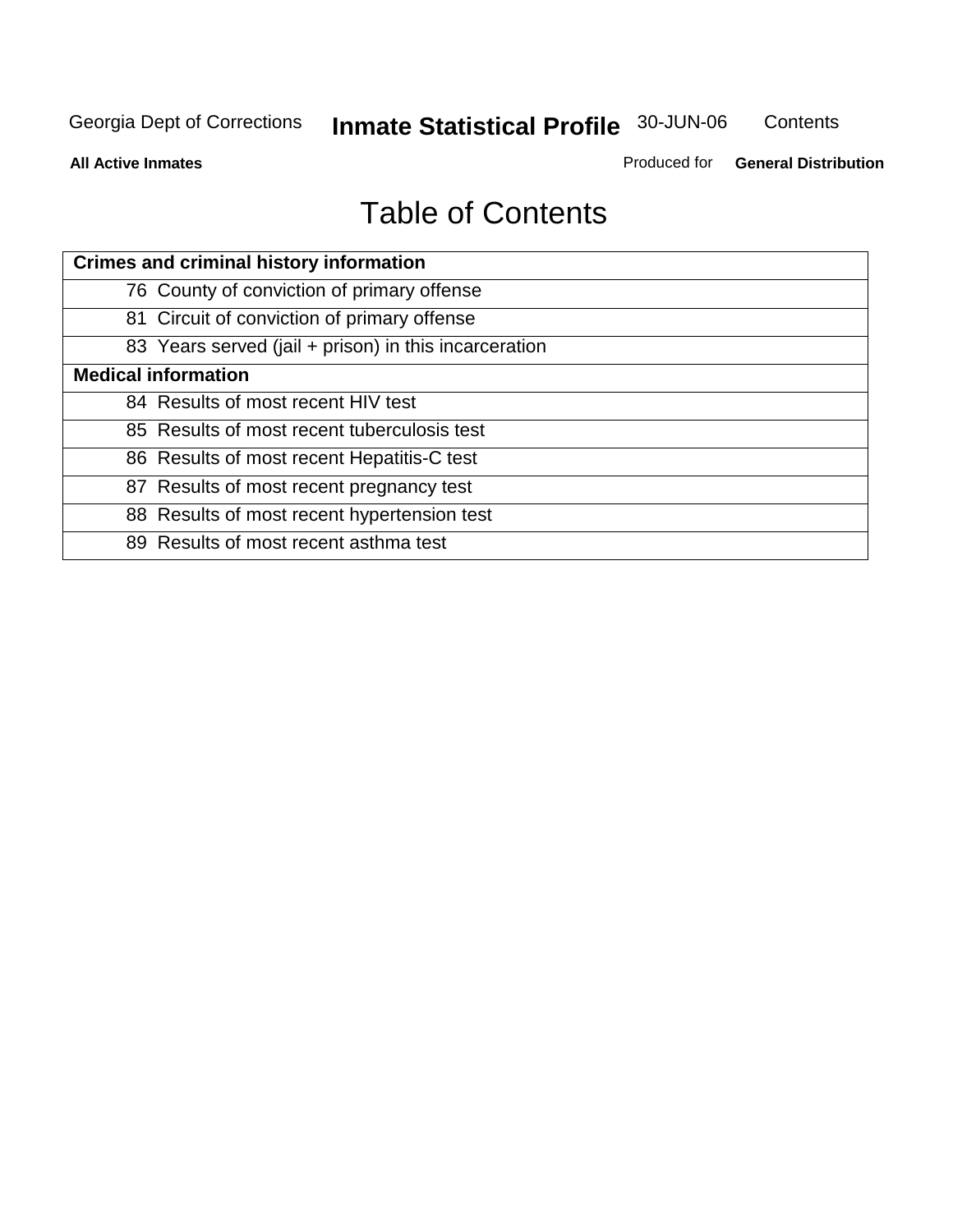#### **All Active Inmates**

#### Produced for **General Distribution**

### Current age, broken out in ten-year age groups

|                       |              | <b>Male</b> |        |              | <b>Female</b> |       |              | <b>Total</b> |
|-----------------------|--------------|-------------|--------|--------------|---------------|-------|--------------|--------------|
| <b>Current Age</b>    | <b>Count</b> | Col %       | Row %  | <b>Count</b> | Col %         | Row % | <b>Total</b> | Col %        |
| <b>Teens</b>          | 3,085        | 6.28%       | 95.72% | 138          | 3.93%         | 4.28% | 3,223        | 6.12%        |
| <b>Twenties</b>       | 15,774       | 32.11%      | 94.01% | 1,005        | 28.65%        | 5.99% | 16,779       | 31.88%       |
| <b>Thirties</b>       | 14,210       | 28.93%      | 92.12% | 1,216        | 34.66%        | 7.88% | 15,426       | 29.31%       |
| <b>Forties</b>        | 11,200       | 22.80%      | 92.49% | 910          | 25.94%        | 7.51% | 12,110       | 23.01%       |
| <b>Fifties</b>        | 3,867        | 7.87%       | 95.08% | 200          | 5.70%         | 4.92% | 4,067        | 7.73%        |
| <b>Sixties</b>        | 844          | 1.72%       | 96.02% | 35           | 1.00%         | 3.98% | 879          | 1.67%        |
| Seventy +             | 146          | $0.30\%$    | 97.33% | 4            | 0.11%         | 2.67% | 150          | 0.28%        |
| <b>Total Reported</b> | 49,126       | 100%        | 93.34% | 3,508        | 100%          | 6.66% | 52,634       | 100%         |

| Not R<br><b>innorted</b><br>$\mathcal{L} = \mathcal{L} \mathcal{L}$ |                    |       |                                       |
|---------------------------------------------------------------------|--------------------|-------|---------------------------------------|
| <b>Fotal</b>                                                        | 49 1 27<br>.<br>TV | 3,508 | $\sim$ $\sim$ $\sim$ $\sim$<br>JZ,635 |

| <b>Mean</b><br>(average) | 35.72 | 35.96 | 35.74 |
|--------------------------|-------|-------|-------|
| Median (middle)          | 34    | w     |       |
| Mode<br>(most frequent)  | 26    | w     | 26    |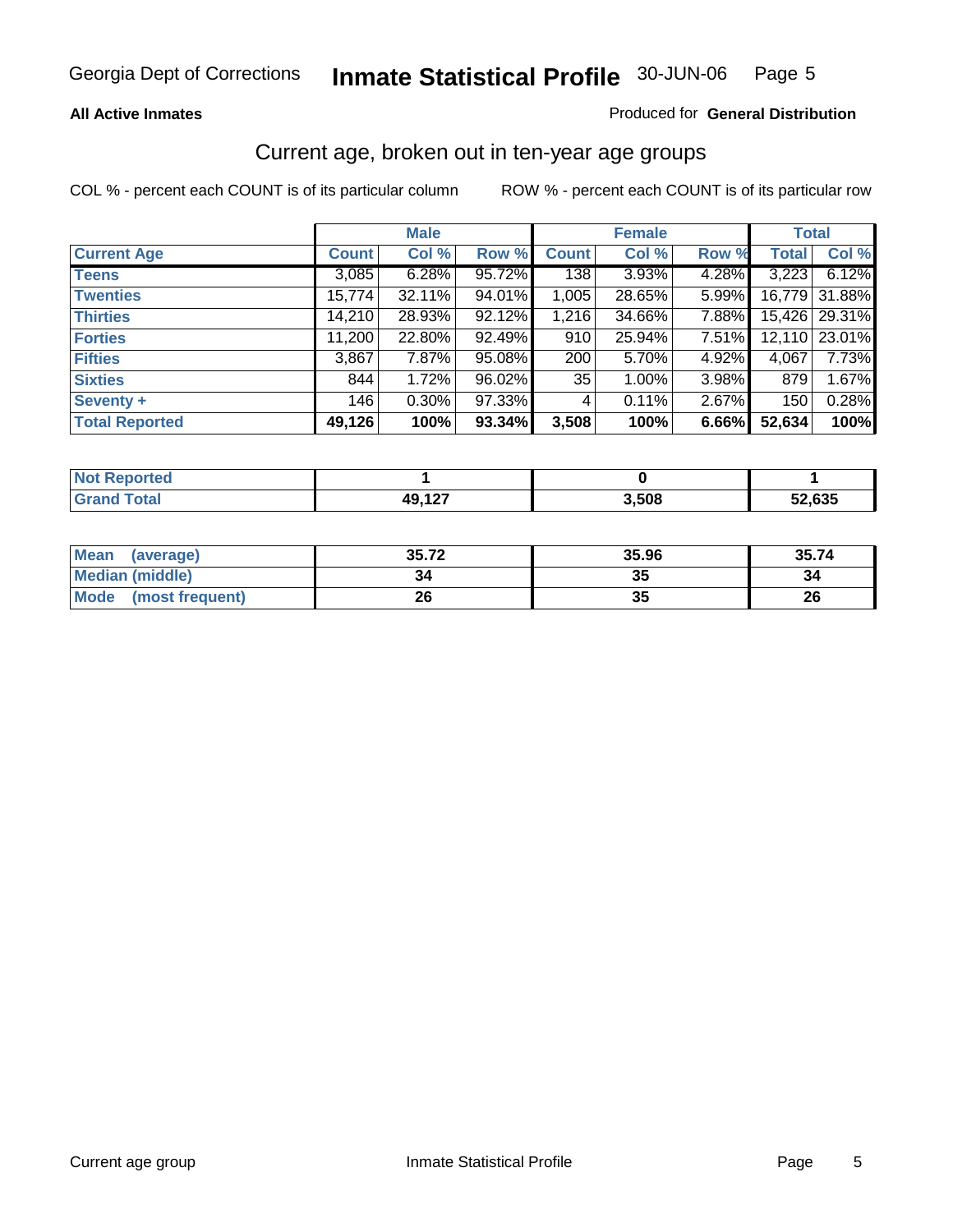#### **All Active Inmates**

#### Produced for **General Distribution**

# Race group

|                       |              | <b>Male</b> |                    |       | <b>Female</b> |          |              | <b>Total</b> |
|-----------------------|--------------|-------------|--------------------|-------|---------------|----------|--------------|--------------|
| <b>Race Group</b>     | <b>Count</b> | Col %       | <b>Row % Count</b> |       | Col %         | Row %    | <b>Total</b> | Col %        |
| <b>White</b>          | 18,126       | 37.06%      | $90.76\%$          | 1,845 | 52.80%        | 9.24%    | 19,971       | 38.11%       |
| <b>Black</b>          | 30,675       | $62.72\%$   | 94.91%             | .644  | 47.05%        | $5.09\%$ | 32,319       | 61.68%       |
| <b>Indian</b><br>3    | 59           | $.12\%$     | 96.72%             | 2     | .06%          | 3.28%    | 61           | .12%         |
| <b>Asian</b>          | 44           | $.09\%$     | 93.62%             | 3     | .09%          | $6.38\%$ | 47           | .09%         |
| <b>Total Reported</b> | 48,904       | 100%        | 93.33%             | 3,494 | 100%          | 6.67%    | 52,398       | 100%         |

| ົາລາ             | 14    | ິ    |
|------------------|-------|------|
| ZZJ              |       | 20 I |
| $\sqrt{2}$<br>AC | 3,508 |      |

|  | $Mc$ | Black | White<br>$ -$ | 21904<br>DIACK |
|--|------|-------|---------------|----------------|
|--|------|-------|---------------|----------------|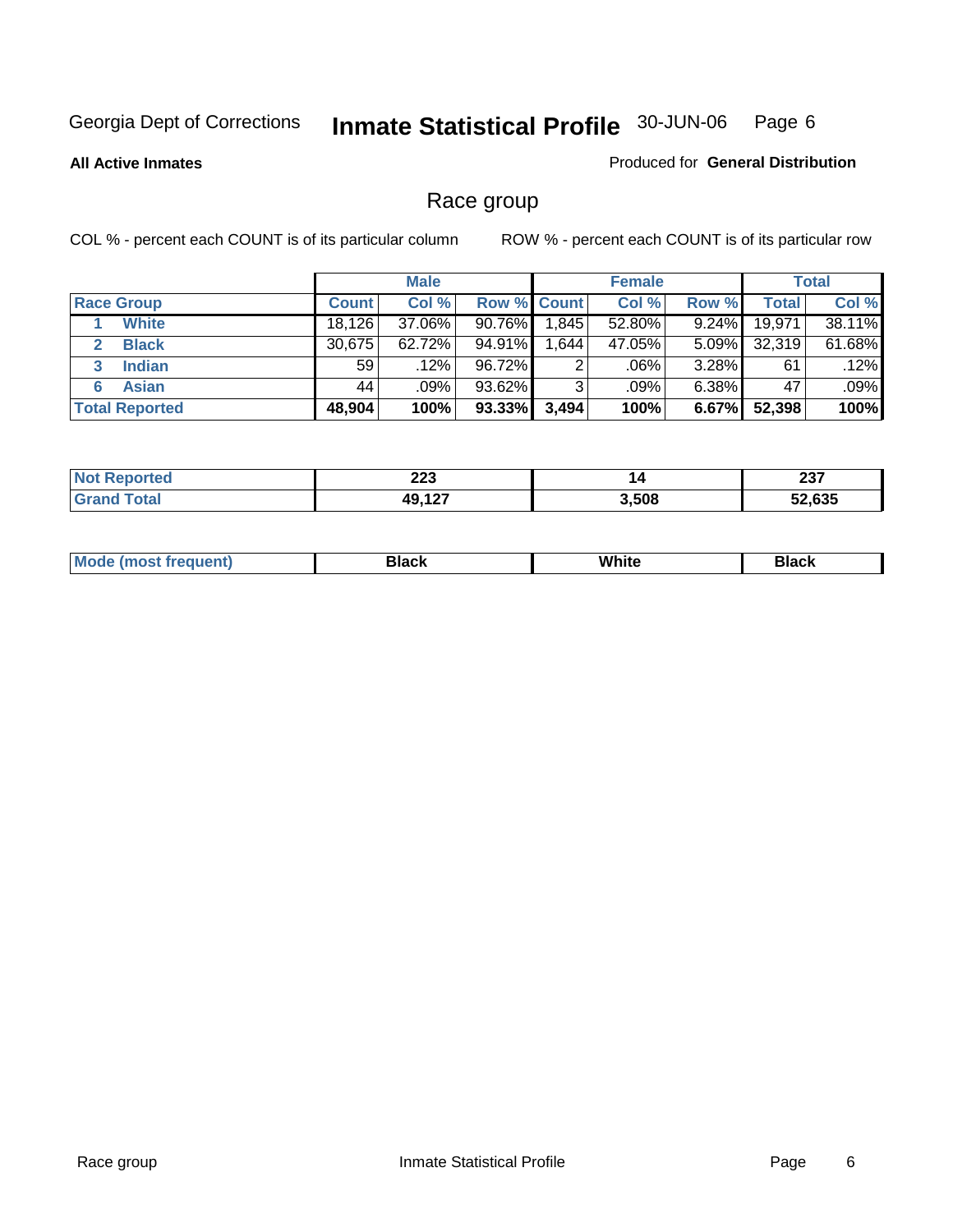**All Active Inmates**

#### Produced for **General Distribution**

# Marital status, self-reported at entry to prison

|                                        |              | <b>Male</b> |        |              | <b>Female</b> |          |              | <b>Total</b> |
|----------------------------------------|--------------|-------------|--------|--------------|---------------|----------|--------------|--------------|
| <b>Marital Status</b>                  | <b>Count</b> | Col %       | Row %  | <b>Count</b> | Col %         | Row %    | <b>Total</b> | Col %        |
| <b>Single</b>                          | 28,525       | 60.94%      | 94.35% | 1,709        | 52.93%        | $5.65\%$ | 30,234       | 60.43%       |
| <b>Married</b><br>$\mathbf{2}^{\circ}$ | 5,864        | 12.53%      | 92.52% | 474          | 14.68%        | 7.48%    | 6,338        | 12.67%       |
| <b>Separated</b><br>3                  | 2,468        | 5.27%       | 87.67% | 347          | 10.75%        | 12.33%   | 2,815        | 5.63%        |
| <b>Divorced</b><br>4                   | 5,759        | 12.30%      | 92.59% | 461          | 14.28%        | 7.41%    | 6,220        | 12.43%       |
| <b>Widowed</b><br>5                    | 563          | 1.20%       | 82.07% | 1231         | 3.81%         | 17.93%   | 686          | 1.37%        |
| <b>Common Law</b><br>6                 | 3,626        | 7.75%       | 96.93% | 115          | 3.56%         | 3.07%    | 3,741        | 7.48%        |
| <b>Total Reported</b>                  | 46,805       | 100%        | 93.55% | 3,229        | 100%          | 6.45%    | 50,034       | 100%         |

| 2,322               | 279<br>$\sim$ | 2,601  |
|---------------------|---------------|--------|
| 10 197<br>71 L<br>. | 3.508         | 52.635 |

|  | Mode (most f<br>freauent) | `ınale |  | `inale |
|--|---------------------------|--------|--|--------|
|--|---------------------------|--------|--|--------|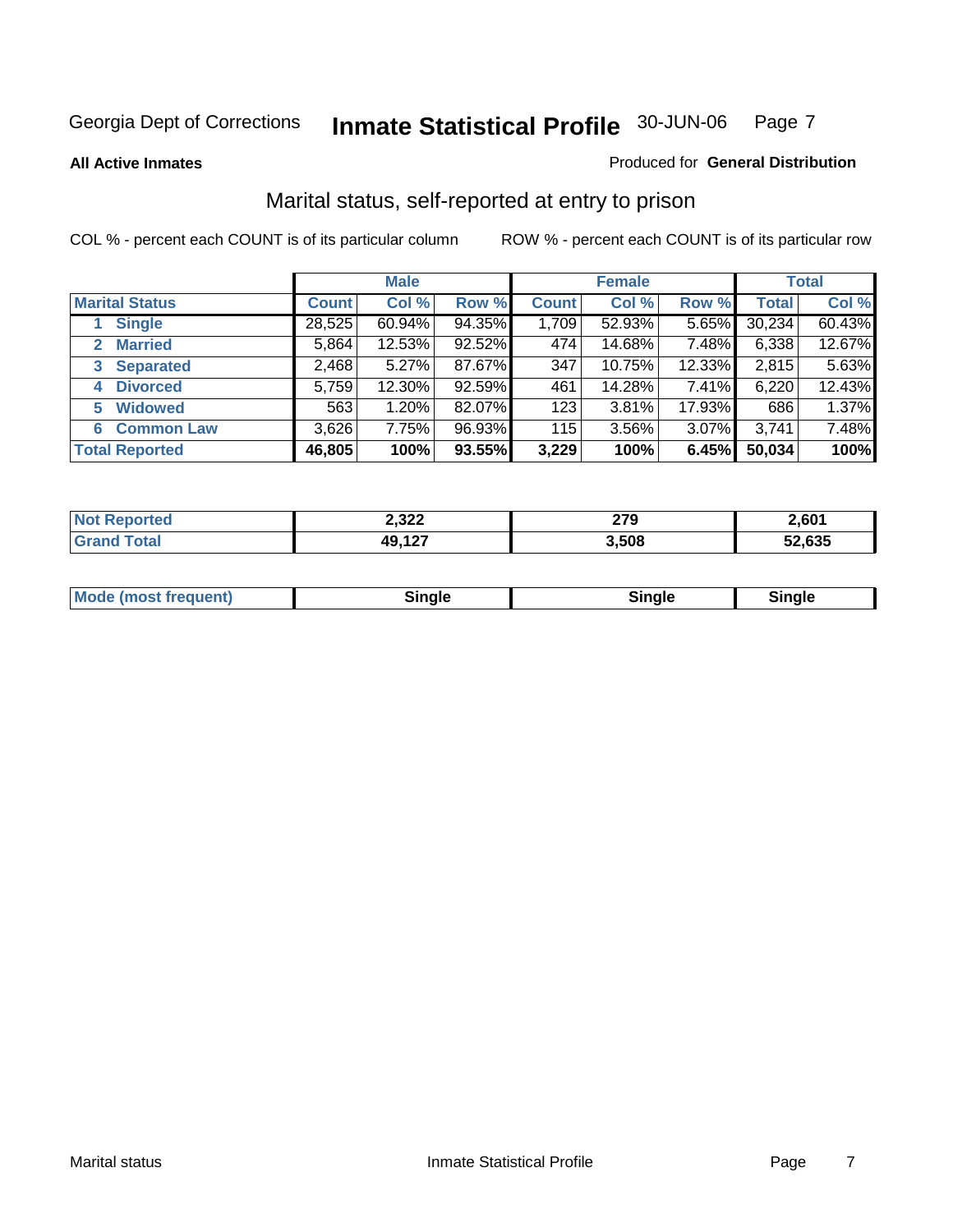**All Active Inmates**

#### Produced for **General Distribution**

# Number of children, self reported at entry to prison

|                           |              | <b>Male</b> |         |              | <b>Female</b> |        | <b>Total</b> |        |
|---------------------------|--------------|-------------|---------|--------------|---------------|--------|--------------|--------|
| <b>Number of Children</b> | <b>Count</b> | Col %       | Row %   | <b>Count</b> | Col %         | Row %  | <b>Total</b> | Col %  |
| $\bf{0}$                  | 20,087       | 41.56%      | 95.61%  | 923          | 26.54%        | 4.39%  | 21,010       | 40.56% |
|                           | 10,893       | 22.54%      | 94.87%  | 589          | 16.94%        | 5.13%  | 11,482       | 22.16% |
| $\overline{2}$            | 8,081        | 16.72%      | 90.67%  | 832          | 23.92%        | 9.33%  | 8,913        | 17.20% |
| 3                         | 4,819        | 9.97%       | 88.63%  | 618          | 17.77%        | 11.37% | 5,437        | 10.49% |
| 4                         | 2,292        | 4.74%       | 89.22%  | 277          | 7.96%         | 10.78% | 2,569        | 4.96%  |
| 5                         | 1,195        | 2.47%       | 90.46%  | 126          | 3.62%         | 9.54%  | 1,321        | 2.55%  |
| $6\phantom{a}$            | 495          | 1.02%       | 87.77%  | 69           | 1.98%         | 12.23% | 564          | 1.09%  |
| 7                         | 247          | 0.51%       | 90.15%  | 27           | 0.78%         | 9.85%  | 274          | 0.53%  |
| 8                         | 101          | 0.21%       | 91.82%  | 9            | 0.26%         | 8.18%  | 110          | 0.21%  |
| 9                         | 51           | 0.11%       | 92.73%  | 4            | 0.12%         | 7.27%  | 55           | 0.11%  |
| 10                        | 23           | 0.05%       | 85.19%  | 4            | 0.12%         | 14.81% | 27           | 0.05%  |
| Over 10                   | 44           | 0.09%       | 100.00% |              |               |        | 44           | 0.08%  |
| <b>Total Reported</b>     | 48,328       | 100%        | 93.29%  | 3,478        | 100%          | 6.71%  | 51,806       | 100%   |

| 799              | nr.<br>υc | 829<br>- - |
|------------------|-----------|------------|
| $\sqrt{2}$<br>т. | 3.508     | 52,635     |

| <b>Mean</b><br>(average) | 1.32 | 1.90 | 1.36 |
|--------------------------|------|------|------|
| <b>Median (middle)</b>   |      |      |      |
| Mode<br>(most frequent)  |      |      |      |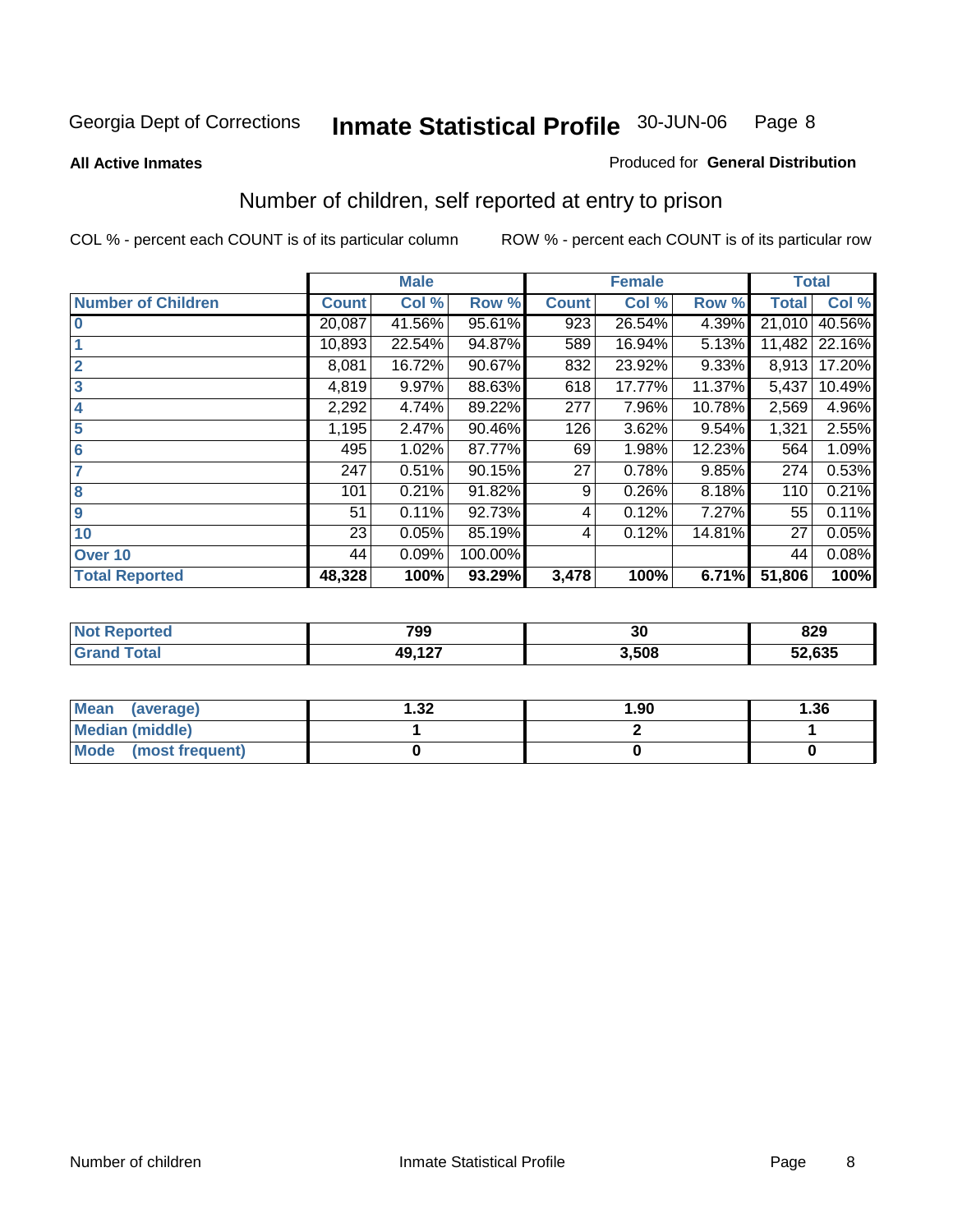#### **All Active Inmates**

#### Produced for **General Distribution**

# Religious affiliation, self-reported at entry to prison

|                  |                              |                | <b>Male</b> |         |                 | <b>Female</b>             |        |              | <b>Total</b> |
|------------------|------------------------------|----------------|-------------|---------|-----------------|---------------------------|--------|--------------|--------------|
|                  | <b>Religious Affiliation</b> | <b>Count</b>   | Col %       | Row %   | <b>Count</b>    | $\overline{\text{Col}}$ % | Row %  | <b>Total</b> | Col %        |
| 1                | <b>Islam</b>                 | 1,409          | 3.42%       | 98.53%  | $\overline{21}$ | .67%                      | 1.47%  | 1,430        | 3.22%        |
| $\overline{2}$   | <b>Catholic</b>              | 1,963          | 4.76%       | 93.08%  | 146             | 4.65%                     | 6.92%  | 2,109        | 4.75%        |
| 3                | <b>Baptist</b>               | 20,862         | 50.58%      | 91.77%  | 1,872           | 59.60%                    | 8.23%  | 22,734       | 51.22%       |
| 4                | <b>Methodist</b>             | 920            | 2.23%       | 89.76%  | 105             | 3.34%                     | 10.24% | 1,025        | 2.31%        |
| 5                | <b>EpiscopIn</b>             | 68             | .16%        | 88.31%  | 9               | .29%                      | 11.69% | 77           | .17%         |
| 6                | <b>Presbytrn</b>             | 105            | .25%        | 97.22%  | 3               | .10%                      | 2.78%  | 108          | .24%         |
| 7                | <b>Chc Of God</b>            | 484            | 1.17%       | 88.64%  | 62              | 1.97%                     | 11.36% | 546          | 1.23%        |
| 8                | <b>Holiness</b>              | 1,517          | 3.68%       | 87.08%  | 225             | 7.16%                     | 12.92% | 1,742        | 3.92%        |
| $\boldsymbol{9}$ | <b>Jewish</b>                | 53             | .13%        | 94.64%  | 3               | .10%                      | 5.36%  | 56           | .13%         |
| 10               | <b>Anglican</b>              | 8              | .02%        | 88.89%  | 1               | .03%                      | 11.11% | 9            | .02%         |
| 11               | <b>Grk Orthdx</b>            | 7              | .02%        | 100.00% |                 |                           |        | 7            | .02%         |
| 12               | <b>Hindu</b>                 | $\overline{8}$ | .02%        | 100.00% |                 |                           |        | 8            | .02%         |
| 13               | <b>Buddhist</b>              | 44             | .11%        | 95.65%  | $\overline{2}$  | .06%                      | 4.35%  | 46           | .10%         |
| 14               | <b>Taoist</b>                |                | .01%        | 100.00% |                 |                           |        |              | .01%         |
| 15               | <b>Shintoist</b>             | 10             | .02%        | 100.00% |                 |                           |        | 10           | .02%         |
| 16               | <b>Seven D Ad</b>            | 119            | .29%        | 92.97%  | 9               | .29%                      | 7.03%  | 128          | .29%         |
| 17               | <b>Jehovah Wt</b>            | 383            | .93%        | 94.10%  | 24              | .76%                      | 5.90%  | 407          | .92%         |
| 18               | <b>Latr Day S</b>            | 52             | .13%        | 94.55%  | 3               | .10%                      | 5.45%  | 55           | .12%         |
| 19               | Quaker                       |                | .01%        | 100.00% |                 |                           |        |              | .01%         |
| 20               | <b>Other Prot</b>            | 6,194          | 15.02%      | 91.90%  | 546             | 17.38%                    | 8.10%  | 6,740        | 15.19%       |
| 96               | <b>None</b>                  | 7,034          | 17.06%      | 98.46%  | 110             | 3.50%                     | 1.54%  | 7,144        | 16.10%       |
|                  | <b>Total Reported</b>        | 41,242         | 100%        | 92.92%  | 3,141           | 100%                      | 7.08%  | 44,383       | 100%         |

| <b>Not Reported</b> | 7,885         | 367   | 8,252  |
|---------------------|---------------|-------|--------|
| <b>Total</b><br>Gra | 127<br>49,127 | 3,508 | 52,635 |

|  | <b>Mode</b><br>frequent)<br><b>IMOST</b> 1 | 3aptist<br>____ | 3aptist<br>__ | Baptist |
|--|--------------------------------------------|-----------------|---------------|---------|
|--|--------------------------------------------|-----------------|---------------|---------|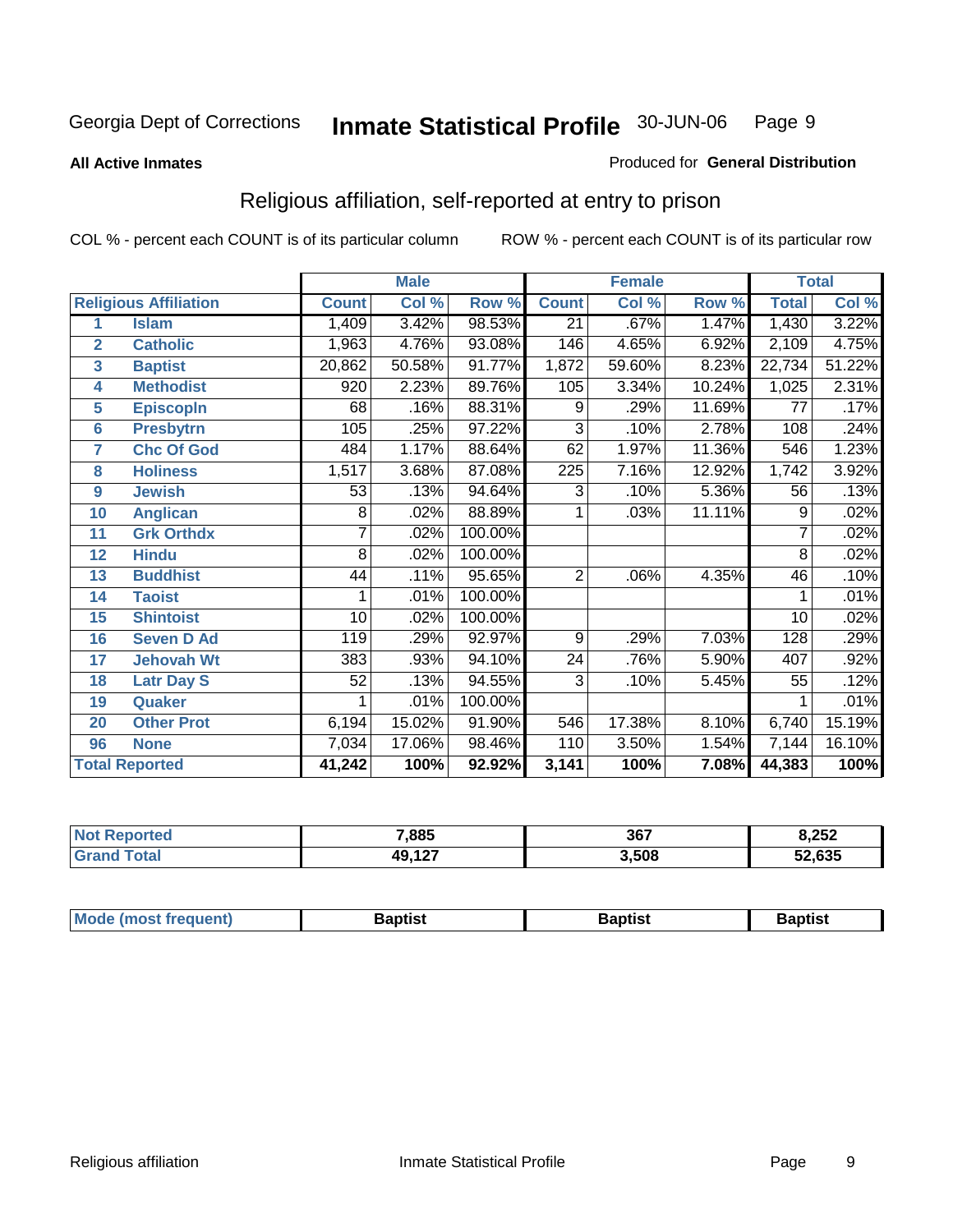**All Active Inmates**

#### Produced for **General Distribution**

# Home county, self-reported at entry to prison

|                 |                      |                  | <b>Male</b> |         |                  | <b>Female</b> |        |                  | <b>Total</b> |  |
|-----------------|----------------------|------------------|-------------|---------|------------------|---------------|--------|------------------|--------------|--|
|                 | <b>Home County</b>   | <b>Count</b>     | Col %       | Row %   | <b>Count</b>     | Col %         | Row %  | <b>Total</b>     | Col %        |  |
| 1               | <b>Appling</b>       | 99               | .22%        | 94.29%  | $\overline{6}$   | .19%          | 5.71%  | 105              | .22%         |  |
| $\overline{2}$  | <b>Atkinson</b>      | $\overline{31}$  | .07%        | 96.88%  | 1                | .03%          | 3.13%  | $\overline{32}$  | .07%         |  |
| 3               | <b>Bacon</b>         | $\overline{52}$  | .11%        | 96.30%  | $\overline{2}$   | .06%          | 3.70%  | $\overline{54}$  | .11%         |  |
| 4               | <b>Baker</b>         | $\overline{11}$  | .02%        | 91.67%  | 1                | .03%          | 8.33%  | $\overline{12}$  | .02%         |  |
| 5               | <b>Baldwin</b>       | 298              | .66%        | 95.21%  | $\overline{15}$  | .47%          | 4.79%  | $\overline{313}$ | .65%         |  |
| 6               | <b>Banks</b>         | 48               | .11%        | 92.31%  | 4                | .12%          | 7.69%  | $\overline{52}$  | .11%         |  |
| $\overline{7}$  | <b>Barrow</b>        | 249              | .55%        | 94.68%  | $\overline{14}$  | .44%          | 5.32%  | $\overline{263}$ | .54%         |  |
| 8               | <b>Bartow</b>        | 491              | 1.08%       | 87.68%  | 69               | 2.15%         | 12.32% | 560              | 1.16%        |  |
| 9               | <b>Ben Hill</b>      | 189              | .42%        | 89.57%  | $\overline{22}$  | .69%          | 10.43% | $\overline{211}$ | .44%         |  |
| 10              | <b>Berrien</b>       | 69               | .15%        | 89.61%  | $\overline{8}$   | .25%          | 10.39% | $\overline{77}$  | .16%         |  |
| 11              | <b>Bibb</b>          | 1,145            | 2.53%       | 95.02%  | 60               | 1.87%         | 4.98%  | 1,205            | 2.49%        |  |
| 12              | <b>Bleckley</b>      | $\overline{96}$  | .21%        | 89.72%  | 11               | .34%          | 10.28% | 107              | .22%         |  |
| 13              | <b>Brantley</b>      | $\overline{45}$  | .10%        | 93.75%  | $\overline{3}$   | .09%          | 6.25%  | 48               | .10%         |  |
| 14              | <b>Brooks</b>        | $\overline{71}$  | .16%        | 100.00% |                  |               |        | $\overline{71}$  | .15%         |  |
| 15              | <b>Bryan</b>         | $\overline{83}$  | .18%        | 92.22%  | $\overline{7}$   | .22%          | 7.78%  | $\overline{90}$  | .19%         |  |
| 16              | <b>Bulloch</b>       | 335              | .74%        | 93.58%  | $\overline{23}$  | .72%          | 6.42%  | 358              | .74%         |  |
| $\overline{17}$ | <b>Burke</b>         | 174              | .38%        | 95.08%  | $\overline{9}$   | .28%          | 4.92%  | 183              | .38%         |  |
| 18              | <b>Butts</b>         | 140              | .31%        | 95.89%  | $\overline{6}$   | .19%          | 4.11%  | 146              | .30%         |  |
| 19              | <b>Calhoun</b>       | $\overline{38}$  | .08%        | 95.00%  | $\overline{2}$   | .06%          | 5.00%  | $\overline{40}$  | .08%         |  |
| 20              | <b>Camden</b>        | 103              | .23%        | 95.37%  | $\overline{5}$   | .16%          | 4.63%  | 108              | .22%         |  |
| 21              | <b>Candler</b>       | $\overline{77}$  | .17%        | 92.77%  | $\overline{6}$   | .19%          | 7.23%  | $\overline{83}$  | .17%         |  |
| 22              | <b>Carroll</b>       | 482              | 1.07%       | 90.60%  | $\overline{50}$  | 1.56%         | 9.40%  | $\overline{532}$ | 1.10%        |  |
| 23              | <b>Catoosa</b>       | 181              | .40%        | 87.86%  | $\overline{25}$  | .78%          | 12.14% | $\overline{206}$ | .43%         |  |
| 24              | <b>Charlton</b>      | $\overline{36}$  | .08%        | 94.74%  | $\overline{2}$   | .06%          | 5.26%  | $\overline{38}$  | .08%         |  |
| 25              | <b>Chatham</b>       | 2,165            | 4.78%       | 93.89%  | $\overline{141}$ | 4.40%         | 6.11%  | 2,306            | 4.76%        |  |
| 26              | <b>Chattahoochee</b> | $\overline{13}$  | .03%        | 92.86%  | 1                | .03%          | 7.14%  | $\overline{14}$  | .03%         |  |
| 27              | Chattooga            | $\overline{211}$ | .47%        | 88.66%  | $\overline{27}$  | .84%          | 11.34% | 238              | .49%         |  |
| 28              | <b>Cherokee</b>      | 438              | .97%        | 89.21%  | $\overline{53}$  | 1.65%         | 10.79% | 491              | 1.01%        |  |
| 29              | <b>Clarke</b>        | 499              | 1.10%       | 92.58%  | $\overline{40}$  | 1.25%         | 7.42%  | 539              | 1.11%        |  |
| 30              | <b>Clay</b>          | $\overline{19}$  | .04%        | 95.00%  | 1                | .03%          | 5.00%  | $\overline{20}$  | .04%         |  |
| 31              | <b>Clayton</b>       | 1,251            | 2.76%       | 93.64%  | 85               | 2.65%         | 6.36%  | 1,336            | 2.76%        |  |
| 32              | <b>Clinch</b>        | 41               | .09%        | 87.23%  | 6                | .19%          | 12.77% | 47               | .10%         |  |
| 33              | <b>Cobb</b>          | 1,951            | 4.31%       | 92.33%  | 162              | 5.06%         | 7.67%  | 2,113            | 4.36%        |  |
| 34              | <b>Coffee</b>        | 209              | .46%        | 88.94%  | 26               | .81%          | 11.06% | 235              | .48%         |  |
| 35              | <b>Colquitt</b>      | 286              | .63%        | 96.30%  | 11               | .34%          | 3.70%  | $\overline{297}$ | .61%         |  |
| 36              | <b>Columbia</b>      | 170              | .38%        | 90.91%  | 17               | .53%          | 9.09%  | 187              | .39%         |  |
| 37              | <b>Cook</b>          | 103              | .23%        | 92.79%  | 8                | .25%          | 7.21%  | 111              | .23%         |  |
| 38              | <b>Coweta</b>        | 440              | .97%        | 92.83%  | $\overline{34}$  | 1.06%         | 7.17%  | 474              | .98%         |  |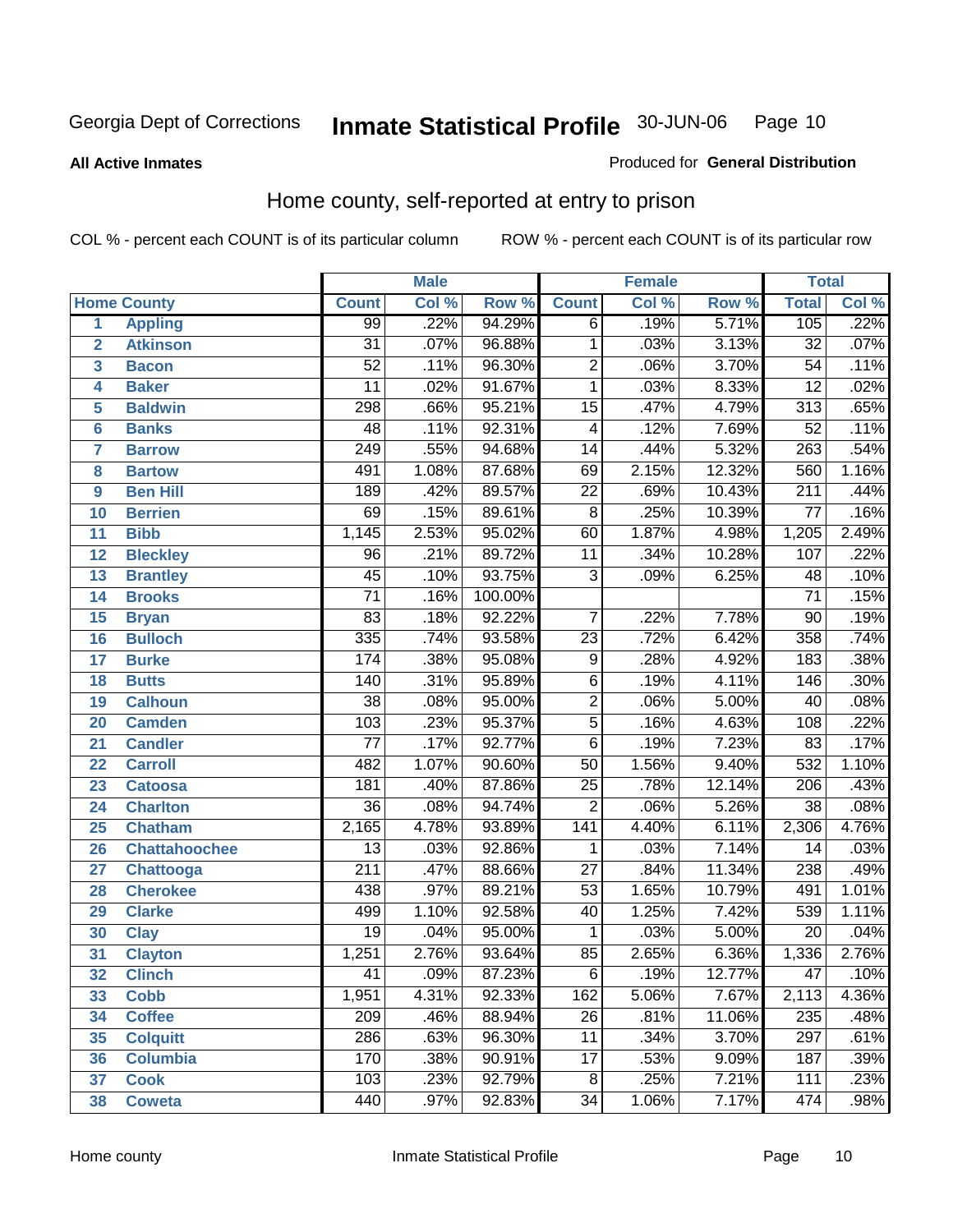#### **All Active Inmates**

#### Produced for **General Distribution**

# Home county, self-reported at entry to prison

|                 |                    | <b>Male</b>      |        | <b>Female</b> |                  |       | <b>Total</b> |                  |        |
|-----------------|--------------------|------------------|--------|---------------|------------------|-------|--------------|------------------|--------|
|                 | <b>Home County</b> | <b>Count</b>     | Col %  | Row %         | <b>Count</b>     | Col % | Row %        | <b>Total</b>     | Col %  |
| 39              | <b>Crawford</b>    | $\overline{23}$  | .05%   | 92.00%        | $\overline{2}$   | .06%  | 8.00%        | $\overline{25}$  | .05%   |
| 40              | <b>Crisp</b>       | $\overline{222}$ | .49%   | 92.50%        | $\overline{18}$  | .56%  | 7.50%        | $\overline{240}$ | .50%   |
| 41              | <b>Dade</b>        | 69               | .15%   | 94.52%        | 4                | .12%  | 5.48%        | $\overline{73}$  | .15%   |
| 42              | <b>Dawson</b>      | $\overline{70}$  | .15%   | 93.33%        | $\overline{5}$   | .16%  | 6.67%        | $\overline{75}$  | .15%   |
| 43              | <b>Decatur</b>     | 236              | .52%   | 96.33%        | $\overline{9}$   | .28%  | 3.67%        | $\overline{245}$ | .51%   |
| 44              | <b>Dekalb</b>      | 2,506            | 5.54%  | 94.85%        | $\overline{136}$ | 4.25% | 5.15%        | 2,642            | 5.45%  |
| 45              | <b>Dodge</b>       | 146              | .32%   | 92.99%        | $\overline{11}$  | .34%  | 7.01%        | 157              | .32%   |
| 46              | <b>Dooly</b>       | $\overline{77}$  | .17%   | 97.47%        | $\overline{2}$   | .06%  | 2.53%        | 79               | .16%   |
| 47              | <b>Dougherty</b>   | 951              | 2.10%  | 94.44%        | $\overline{56}$  | 1.75% | 5.56%        | 1,007            | 2.08%  |
| 48              | <b>Douglas</b>     | 528              | 1.17%  | 91.03%        | $\overline{52}$  | 1.62% | 8.97%        | 580              | 1.20%  |
| 49              | <b>Early</b>       | $\overline{62}$  | .14%   | 96.88%        | $\overline{2}$   | .06%  | 3.13%        | 64               | .13%   |
| 50              | <b>Echols</b>      | 6                | .01%   | 100.00%       |                  |       |              | 6                | .01%   |
| $\overline{51}$ | <b>Effingham</b>   | 125              | .28%   | 88.03%        | $\overline{17}$  | .53%  | 11.97%       | 142              | .29%   |
| 52              | <b>Elbert</b>      | $\overline{149}$ | .33%   | 93.71%        | $\overline{10}$  | .31%  | 6.29%        | 159              | .33%   |
| 53              | <b>Emanuel</b>     | 155              | .34%   | 92.81%        | $\overline{12}$  | .37%  | 7.19%        | 167              | .34%   |
| 54              | <b>Evans</b>       | $\overline{86}$  | .19%   | 97.73%        | $\overline{2}$   | .06%  | 2.27%        | $\overline{88}$  | .18%   |
| 55              | <b>Fannin</b>      | $\overline{97}$  | .21%   | 92.38%        | $\overline{8}$   | .25%  | 7.62%        | 105              | .22%   |
| 56              | <b>Fayette</b>     | 145              | .32%   | 94.16%        | $\overline{9}$   | .28%  | 5.84%        | 154              | .32%   |
| 57              | <b>Floyd</b>       | 695              | 1.54%  | 89.91%        | $\overline{78}$  | 2.44% | 10.09%       | $\overline{773}$ | 1.60%  |
| 58              | <b>Forsyth</b>     | 177              | .39%   | 92.67%        | 14               | .44%  | 7.33%        | 191              | .39%   |
| 59              | <b>Franklin</b>    | $\overline{121}$ | .27%   | 92.37%        | 10               | .31%  | 7.63%        | 131              | .27%   |
| 60              | <b>Fulton</b>      | 5,734            | 12.67% | 95.68%        | 259              | 8.09% | 4.32%        | 5,993            | 12.37% |
| 61              | Gilmer             | 111              | .25%   | 92.50%        | $\overline{9}$   | .28%  | 7.50%        | 120              | .25%   |
| 62              | <b>Glascock</b>    | $\overline{6}$   | .01%   | 100.00%       |                  |       |              | $\overline{6}$   | .01%   |
| 63              | <b>Glynn</b>       | 382              | .84%   | 95.74%        | $\overline{17}$  | .53%  | 4.26%        | 399              | .82%   |
| 64              | <b>Gordon</b>      | $\overline{260}$ | .57%   | 89.97%        | $\overline{29}$  | .91%  | 10.03%       | 289              | .60%   |
| 65              | <b>Grady</b>       | 159              | .35%   | 90.34%        | $\overline{17}$  | .53%  | 9.66%        | 176              | .36%   |
| 66              | <b>Greene</b>      | $\overline{76}$  | .17%   | 95.00%        | 4                | .12%  | 5.00%        | $\overline{80}$  | .17%   |
| 67              | <b>Gwinnett</b>    | 1,258            | 2.78%  | 93.67%        | 85               | 2.65% | 6.33%        | 1,343            | 2.77%  |
| 68              | <b>Habersham</b>   | 130              | .29%   | 92.86%        | 10               | .31%  | 7.14%        | 140              | .29%   |
| 69              | <b>Hall</b>        | 663              | 1.46%  | 91.96%        | $\overline{58}$  | 1.81% | 8.04%        | $\overline{721}$ | 1.49%  |
| 70              | <b>Hancock</b>     | 66               | .15%   | 95.65%        | 3                | .09%  | 4.35%        | 69               | .14%   |
| 71              | <b>Haralson</b>    | 111              | .25%   | 93.28%        | $\overline{8}$   | .25%  | 6.72%        | 119              | .25%   |
| 72              | <b>Harris</b>      | $\overline{79}$  | .17%   | 95.18%        | 4                | .12%  | 4.82%        | 83               | .17%   |
| 73              | <b>Hart</b>        | $\overline{87}$  | .19%   | 93.55%        | 6                | .19%  | 6.45%        | $\overline{93}$  | .19%   |
| 74              | <b>Heard</b>       | $\overline{57}$  | .13%   | 93.44%        | 4                | .12%  | 6.56%        | 61               | .13%   |
| 75              | <b>Henry</b>       | 455              | 1.01%  | 91.37%        | 43               | 1.34% | 8.63%        | 498              | 1.03%  |
| 76              | <b>Houston</b>     | 516              | 1.14%  | 93.65%        | $\overline{35}$  | 1.09% | 6.35%        | 551              | 1.14%  |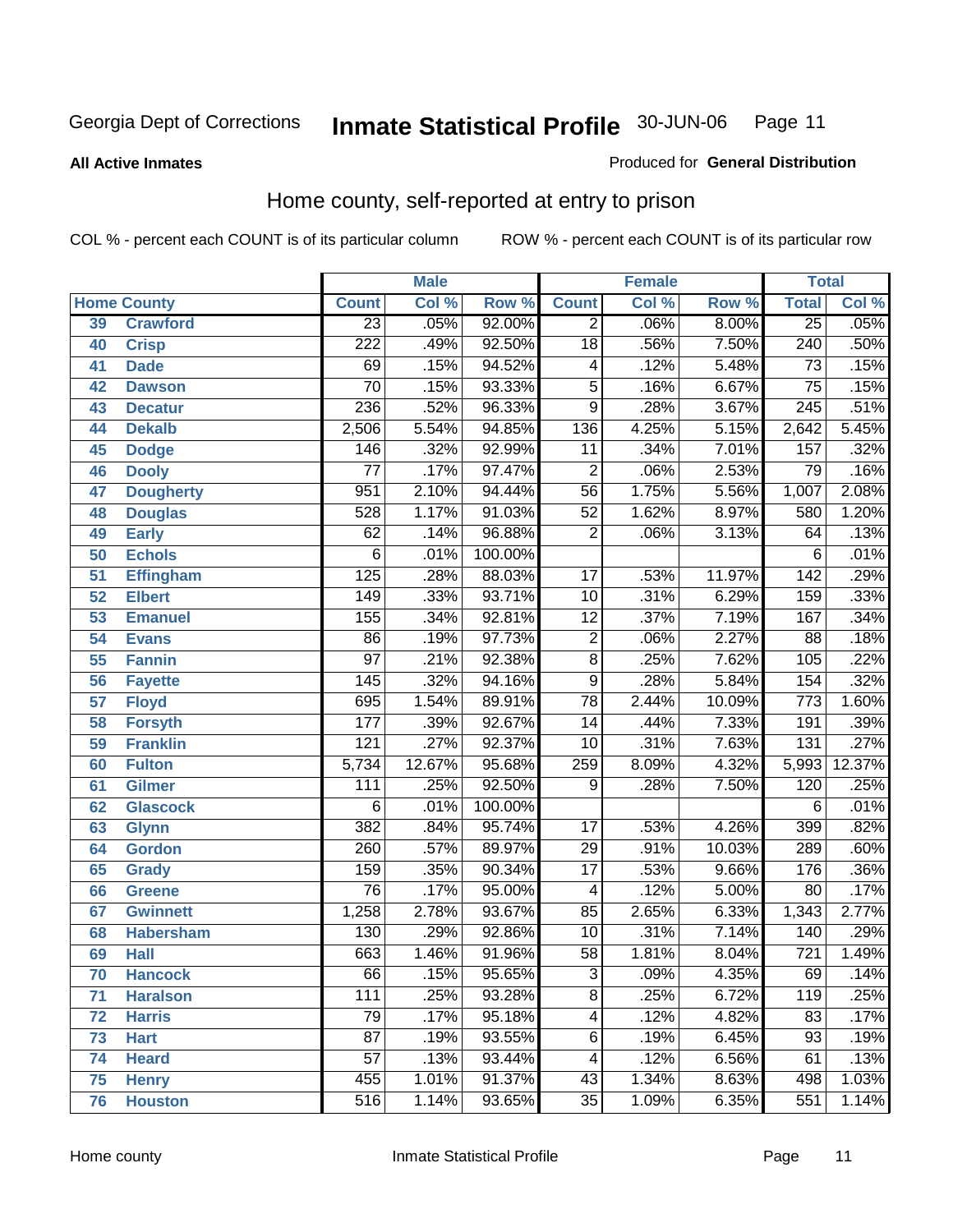#### **All Active Inmates**

#### Produced for **General Distribution**

# Home county, self-reported at entry to prison

|     |                    |                  | <b>Male</b> |         |                 | <b>Female</b> |        | <b>Total</b>     |       |
|-----|--------------------|------------------|-------------|---------|-----------------|---------------|--------|------------------|-------|
|     | <b>Home County</b> | <b>Count</b>     | Col %       | Row %   | <b>Count</b>    | Col %         | Row %  | <b>Total</b>     | Col % |
| 77  | <b>Irwin</b>       | 66               | .15%        | 98.51%  | 1               | .03%          | 1.49%  | 67               | .14%  |
| 78  | <b>Jackson</b>     | $\overline{201}$ | .44%        | 94.37%  | $\overline{12}$ | .37%          | 5.63%  | $\overline{213}$ | .44%  |
| 79  | <b>Jasper</b>      | 62               | .14%        | 98.41%  | 1               | .03%          | 1.59%  | 63               | .13%  |
| 80  | <b>Jeff Davis</b>  | 63               | .14%        | 96.92%  | $\overline{2}$  | .06%          | 3.08%  | 65               | .13%  |
| 81  | <b>Jefferson</b>   | $\overline{103}$ | .23%        | 97.17%  | $\overline{3}$  | .09%          | 2.83%  | 106              | .22%  |
| 82  | <b>Jenkins</b>     | 64               | .14%        | 95.52%  | $\overline{3}$  | .09%          | 4.48%  | 67               | .14%  |
| 83  | <b>Johnson</b>     | $\overline{53}$  | .12%        | 92.98%  | 4               | .12%          | 7.02%  | $\overline{57}$  | .12%  |
| 84  | <b>Jones</b>       | 63               | .14%        | 92.65%  | 5               | .16%          | 7.35%  | 68               | .14%  |
| 85  | <b>Lamar</b>       | $\overline{83}$  | .18%        | 90.22%  | $\overline{9}$  | .28%          | 9.78%  | $\overline{92}$  | .19%  |
| 86  | <b>Lanier</b>      | $\overline{31}$  | .07%        | 83.78%  | $\overline{6}$  | .19%          | 16.22% | $\overline{37}$  | .08%  |
| 87  | <b>Laurens</b>     | 269              | .59%        | 94.06%  | $\overline{17}$ | .53%          | 5.94%  | 286              | .59%  |
| 88  | Lee                | $\overline{59}$  | .13%        | 100.00% |                 |               |        | $\overline{59}$  | .12%  |
| 89  | <b>Liberty</b>     | 224              | .49%        | 94.51%  | $\overline{13}$ | .41%          | 5.49%  | $\overline{237}$ | .49%  |
| 90  | <b>Lincoln</b>     | $\overline{36}$  | .08%        | 97.30%  | 1               | .03%          | 2.70%  | $\overline{37}$  | .08%  |
| 91  | Long               | $\overline{32}$  | .07%        | 94.12%  | $\overline{2}$  | .06%          | 5.88%  | $\overline{34}$  | .07%  |
| 92  | <b>Lowndes</b>     | 449              | .99%        | 95.53%  | $\overline{21}$ | .66%          | 4.47%  | 470              | .97%  |
| 93  | <b>Lumpkin</b>     | $\overline{77}$  | .17%        | 93.90%  | $\overline{5}$  | .16%          | 6.10%  | $\overline{82}$  | .17%  |
| 94  | <b>Macon</b>       | $\overline{81}$  | .18%        | 96.43%  | $\overline{3}$  | .09%          | 3.57%  | $\overline{84}$  | .17%  |
| 95  | <b>Madison</b>     | 129              | .29%        | 91.49%  | $\overline{12}$ | .37%          | 8.51%  | $\overline{141}$ | .29%  |
| 96  | <b>Marion</b>      | $\overline{33}$  | .07%        | 91.67%  | $\overline{3}$  | .09%          | 8.33%  | $\overline{36}$  | .07%  |
| 97  | <b>Mcduffie</b>    | $\overline{125}$ | .28%        | 93.98%  | $\overline{8}$  | .25%          | 6.02%  | 133              | .27%  |
| 98  | <b>Mcintosh</b>    | $\overline{42}$  | .09%        | 97.67%  | 1               | .03%          | 2.33%  | $\overline{43}$  | .09%  |
| 99  | <b>Meriwether</b>  | 187              | .41%        | 92.12%  | 16              | .50%          | 7.88%  | $\overline{203}$ | .42%  |
| 100 | <b>Miller</b>      | $\overline{32}$  | .07%        | 96.97%  | 1               | .03%          | 3.03%  | $\overline{33}$  | .07%  |
| 101 | <b>Mitchell</b>    | 180              | .40%        | 93.26%  | $\overline{13}$ | .41%          | 6.74%  | 193              | .40%  |
| 102 | <b>Monroe</b>      | 134              | .30%        | 93.71%  | $\overline{9}$  | .28%          | 6.29%  | 143              | .30%  |
| 103 | <b>Montgomery</b>  | $\overline{38}$  | .08%        | 95.00%  | $\overline{2}$  | .06%          | 5.00%  | $\overline{40}$  | .08%  |
| 104 | <b>Morgan</b>      | $\overline{73}$  | .16%        | 93.59%  | $\overline{5}$  | .16%          | 6.41%  | $\overline{78}$  | .16%  |
| 105 | <b>Murray</b>      | 194              | .43%        | 90.23%  | $\overline{21}$ | .66%          | 9.77%  | $\overline{215}$ | .44%  |
| 106 | <b>Muscogee</b>    | 1,384            | 3.06%       | 93.01%  | 104             | 3.25%         | 6.99%  | 1,488            | 3.07% |
| 107 | <b>Newton</b>      | 454              | 1.00%       | 91.53%  | $\overline{42}$ | 1.31%         | 8.47%  | 496              | 1.02% |
| 108 | <b>Oconee</b>      | 50               | .11%        | 92.59%  | 4               | .12%          | 7.41%  | 54               | .11%  |
| 109 | <b>Oglethorpe</b>  | $\overline{54}$  | .12%        | 91.53%  | $\overline{5}$  | .16%          | 8.47%  | $\overline{59}$  | .12%  |
| 110 | <b>Paulding</b>    | $\overline{245}$ | .54%        | 93.51%  | $\overline{17}$ | .53%          | 6.49%  | 262              | .54%  |
| 111 | <b>Peach</b>       | 107              | .24%        | 95.54%  | 5               | .16%          | 4.46%  | 112              | .23%  |
| 112 | <b>Pickens</b>     | 90               | .20%        | 90.00%  | 10              | .31%          | 10.00% | 100              | .21%  |
| 113 | <b>Pierce</b>      | $\overline{50}$  | .11%        | 94.34%  | $\overline{3}$  | .09%          | 5.66%  | $\overline{53}$  | .11%  |
| 114 | <b>Pike</b>        | $\overline{57}$  | .13%        | 91.94%  | $\overline{5}$  | .16%          | 8.06%  | 62               | .13%  |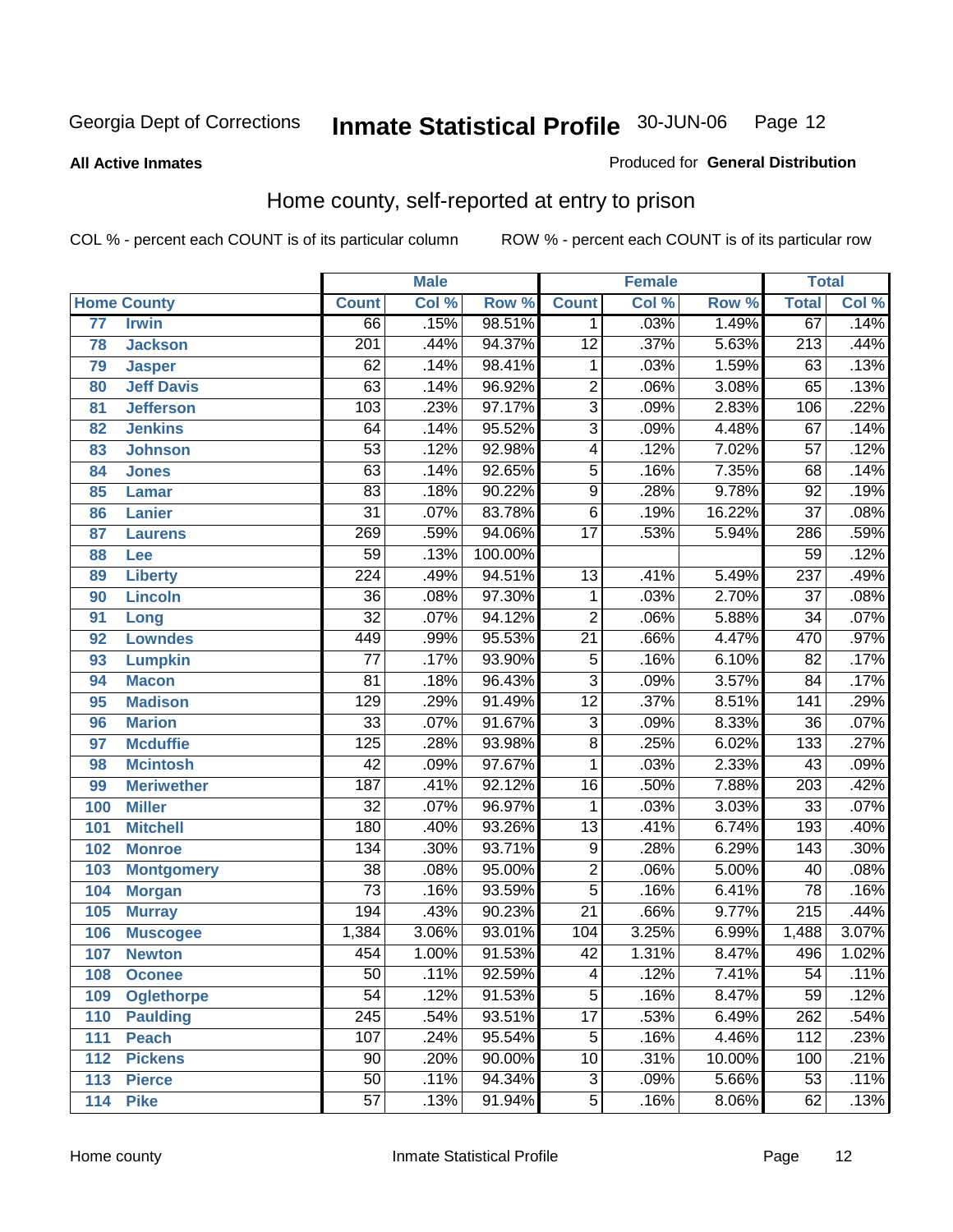#### **All Active Inmates**

#### Produced for **General Distribution**

# Home county, self-reported at entry to prison

|     |                    |                  | <b>Male</b> |         |                 | <b>Female</b> |        | <b>Total</b>     |       |
|-----|--------------------|------------------|-------------|---------|-----------------|---------------|--------|------------------|-------|
|     | <b>Home County</b> | <b>Count</b>     | Col %       | Row %   | <b>Count</b>    | Col %         | Row %  | <b>Total</b>     | Col % |
| 115 | <b>Polk</b>        | 208              | .46%        | 93.27%  | 15              | .47%          | 6.73%  | 223              | .46%  |
| 116 | <b>Pulaski</b>     | $\overline{88}$  | .19%        | 88.00%  | $\overline{12}$ | .37%          | 12.00% | 100              | .21%  |
| 117 | <b>Putnam</b>      | $\overline{115}$ | .25%        | 95.04%  | $\overline{6}$  | .19%          | 4.96%  | 121              | .25%  |
| 118 | Quitman            | $\overline{9}$   | .02%        | 100.00% |                 |               |        | $\overline{9}$   | .02%  |
| 119 | <b>Rabun</b>       | $\overline{59}$  | .13%        | 90.77%  | 6               | .19%          | 9.23%  | 65               | .13%  |
| 120 | <b>Randolph</b>    | $\overline{59}$  | .13%        | 100.00% |                 |               |        | $\overline{59}$  | .12%  |
| 121 | <b>Richmond</b>    | 1,768            | 3.91%       | 93.74%  | 118             | 3.68%         | 6.26%  | 1,886            | 3.89% |
| 122 | <b>Rockdale</b>    | $\overline{278}$ | .61%        | 92.67%  | 22              | .69%          | 7.33%  | 300              | .62%  |
| 123 | <b>Schley</b>      | $\overline{18}$  | .04%        | 100.00% |                 |               |        | $\overline{18}$  | .04%  |
| 124 | <b>Screven</b>     | $\overline{115}$ | .25%        | 95.83%  | 5               | .16%          | 4.17%  | 120              | .25%  |
| 125 | <b>Seminole</b>    | $\overline{57}$  | .13%        | 91.94%  | $\overline{5}$  | .16%          | 8.06%  | 62               | .13%  |
| 126 | <b>Spalding</b>    | 548              | 1.21%       | 90.58%  | $\overline{57}$ | 1.78%         | 9.42%  | 605              | 1.25% |
| 127 | <b>Stephens</b>    | 164              | .36%        | 93.71%  | $\overline{11}$ | .34%          | 6.29%  | 175              | .36%  |
| 128 | <b>Stewart</b>     | $\overline{37}$  | .08%        | 100.00% |                 |               |        | $\overline{37}$  | .08%  |
| 129 | <b>Sumter</b>      | $\overline{218}$ | .48%        | 94.78%  | $\overline{12}$ | .37%          | 5.22%  | 230              | .47%  |
| 130 | <b>Talbot</b>      | 49               | .11%        | 92.45%  | 4               | .12%          | 7.55%  | $\overline{53}$  | .11%  |
| 131 | <b>Taliaferro</b>  | $\overline{8}$   | .02%        | 100.00% |                 |               |        | $\overline{8}$   | .02%  |
| 132 | <b>Tattnall</b>    | $\overline{143}$ | .32%        | 93.46%  | 10              | .31%          | 6.54%  | 153              | .32%  |
| 133 | <b>Taylor</b>      | $\overline{78}$  | .17%        | 96.30%  | $\overline{3}$  | .09%          | 3.70%  | $\overline{81}$  | .17%  |
| 134 | <b>Telfair</b>     | 126              | .28%        | 92.65%  | $\overline{10}$ | .31%          | 7.35%  | 136              | .28%  |
| 135 | <b>Terrell</b>     | $\overline{77}$  | .17%        | 95.06%  | $\overline{4}$  | .12%          | 4.94%  | $\overline{81}$  | .17%  |
| 136 | <b>Thomas</b>      | 293              | .65%        | 95.44%  | $\overline{14}$ | .44%          | 4.56%  | $\overline{307}$ | .63%  |
| 137 | <b>Tift</b>        | 276              | .61%        | 95.83%  | $\overline{12}$ | .37%          | 4.17%  | 288              | .59%  |
| 138 | <b>Toombs</b>      | 234              | .52%        | 93.60%  | $\overline{16}$ | .50%          | 6.40%  | 250              | .52%  |
| 139 | <b>Towns</b>       | $\overline{17}$  | .04%        | 100.00% |                 |               |        | $\overline{17}$  | .04%  |
| 140 | <b>Treutlen</b>    | 43               | .10%        | 95.56%  | $\overline{2}$  | .06%          | 4.44%  | 45               | .09%  |
| 141 | <b>Troup</b>       | 588              | 1.30%       | 91.88%  | $\overline{52}$ | 1.62%         | 8.13%  | 640              | 1.32% |
| 142 | <b>Turner</b>      | $\overline{73}$  | .16%        | 94.81%  | 4               | .12%          | 5.19%  | 77               | .16%  |
| 143 | <b>Twiggs</b>      | $\overline{46}$  | .10%        | 95.83%  | $\overline{2}$  | .06%          | 4.17%  | $\overline{48}$  | .10%  |
| 144 | <b>Union</b>       | $\overline{56}$  | .12%        | 91.80%  | $\overline{5}$  | .16%          | 8.20%  | 61               | .13%  |
| 145 | <b>Upson</b>       | $\overline{200}$ | .44%        | 91.74%  | $\overline{18}$ | .56%          | 8.26%  | $\overline{218}$ | .45%  |
| 146 | <b>Walker</b>      | 316              | .70%        | 91.59%  | 29              | .91%          | 8.41%  | 345              | .71%  |
| 147 | <b>Walton</b>      | 284              | .63%        | 93.73%  | $\overline{19}$ | .59%          | 6.27%  | 303              | .63%  |
| 148 | <b>Ware</b>        | 282              | .62%        | 96.25%  | 11              | .34%          | 3.75%  | 293              | .60%  |
| 149 | <b>Warren</b>      | 44               | .10%        | 93.62%  | 3               | .09%          | 6.38%  | $\overline{47}$  | .10%  |
| 150 | <b>Washington</b>  | 124              | .27%        | 92.54%  | 10              | .31%          | 7.46%  | 134              | .28%  |
| 151 | <b>Wayne</b>       | 141              | .31%        | 89.81%  | $\overline{16}$ | .50%          | 10.19% | 157              | .32%  |
| 152 | <b>Webster</b>     | 10               | .02%        | 90.91%  | $\mathbf{1}$    | .03%          | 9.09%  | 11               | .02%  |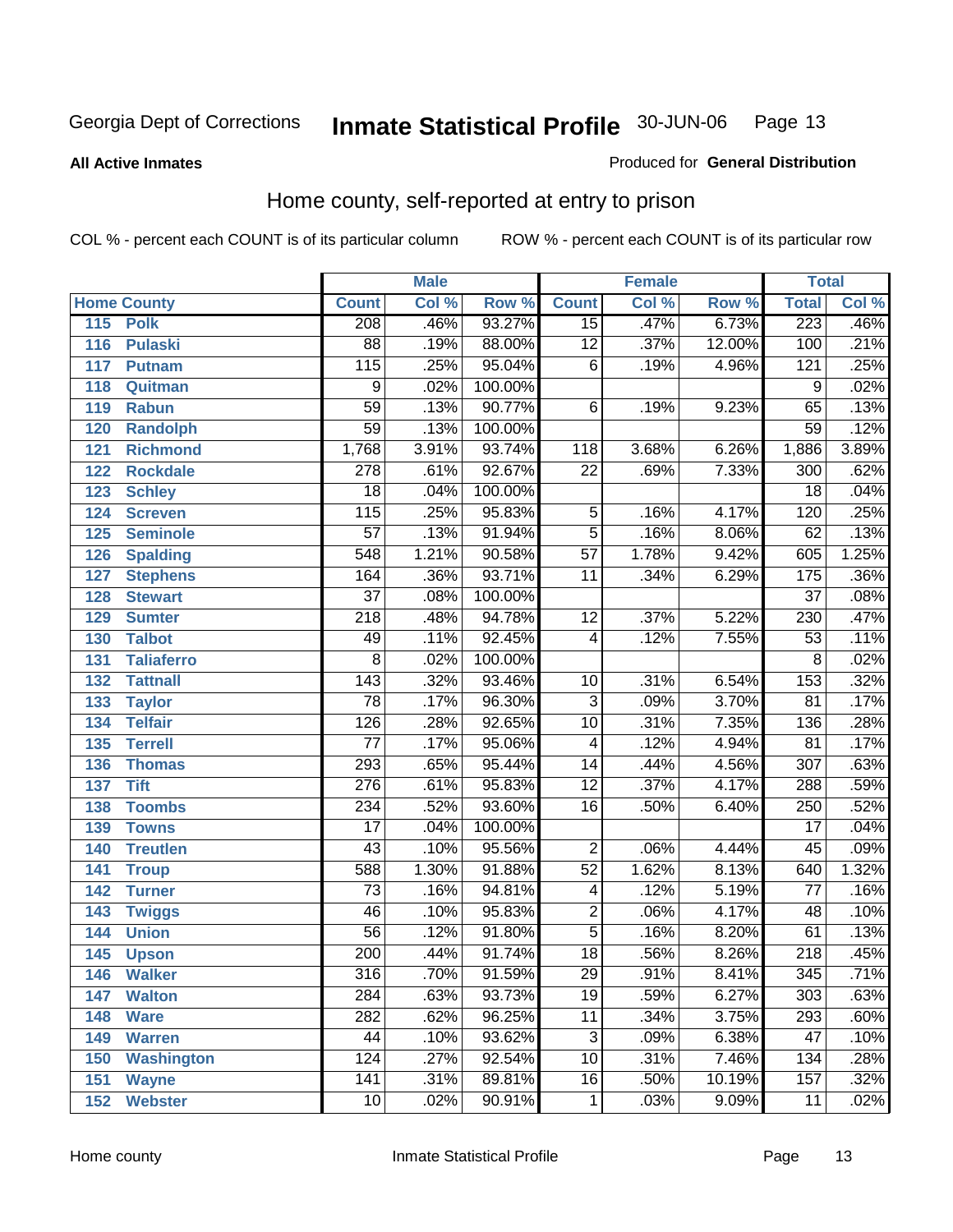**All Active Inmates**

#### Produced for **General Distribution**

# Home county, self-reported at entry to prison

|     |                      |              | <b>Male</b> |           |              | <b>Female</b> |        | <b>Total</b> |       |
|-----|----------------------|--------------|-------------|-----------|--------------|---------------|--------|--------------|-------|
|     | <b>Home County</b>   | <b>Count</b> | Col %       | Row %     | <b>Count</b> | Col %         | Row %  | <b>Total</b> | Col % |
| 153 | <b>Wheeler</b>       | 22           | $.05\%$     | 88.00%    | 3            | $.09\%$       | 12.00% | 25           | .05%  |
| 154 | <b>White</b>         | 76           | .17%        | 91.57%    |              | .22%          | 8.43%  | 83           | .17%  |
| 155 | <b>Whitfield</b>     | 639          | 1.41%       | $91.16\%$ | 62           | 1.94%         | 8.84%  | 701          | 1.45% |
| 156 | <b>Wilcox</b>        | 65           | .14%        | 95.59%    | 3            | .09%          | 4.41%  | 68           | .14%  |
| 157 | <b>Wilkes</b>        | 69           | .15%        | 93.24%    | 5            | .16%          | 6.76%  | 74           | .15%  |
| 158 | <b>Wilkinson</b>     | 64           | .14%        | 96.97%    | 2            | $.06\%$       | 3.03%  | 66           | .14%  |
| 159 | <b>Worth</b>         | 116          | .26%        | 92.80%    | 9            | .28%          | 7.20%  | 125          | .26%  |
| 160 | <b>Unknown</b>       | 2,148        | 4.75%       | 91.76%    | 193          | 6.03%         | 8.24%  | 2,341        | 4.83% |
|     | <b>Total Rported</b> | 45,257       | 100%        | 93.39%    | 3,203        | 100%          | 6.61%  | 48,460       | 100%  |

| <b>rted</b><br>NO1 | 3.870                  | 305   | $\rightarrow$ $\rightarrow$ $\rightarrow$<br>1 I J |
|--------------------|------------------------|-------|----------------------------------------------------|
| `otal              | ,,,,,<br>лч<br>.<br>т. | 3,508 | 52,635                                             |

| <b>Mode</b> | <b>ulton</b> | ⊺ulton | ultor |
|-------------|--------------|--------|-------|
|             |              |        |       |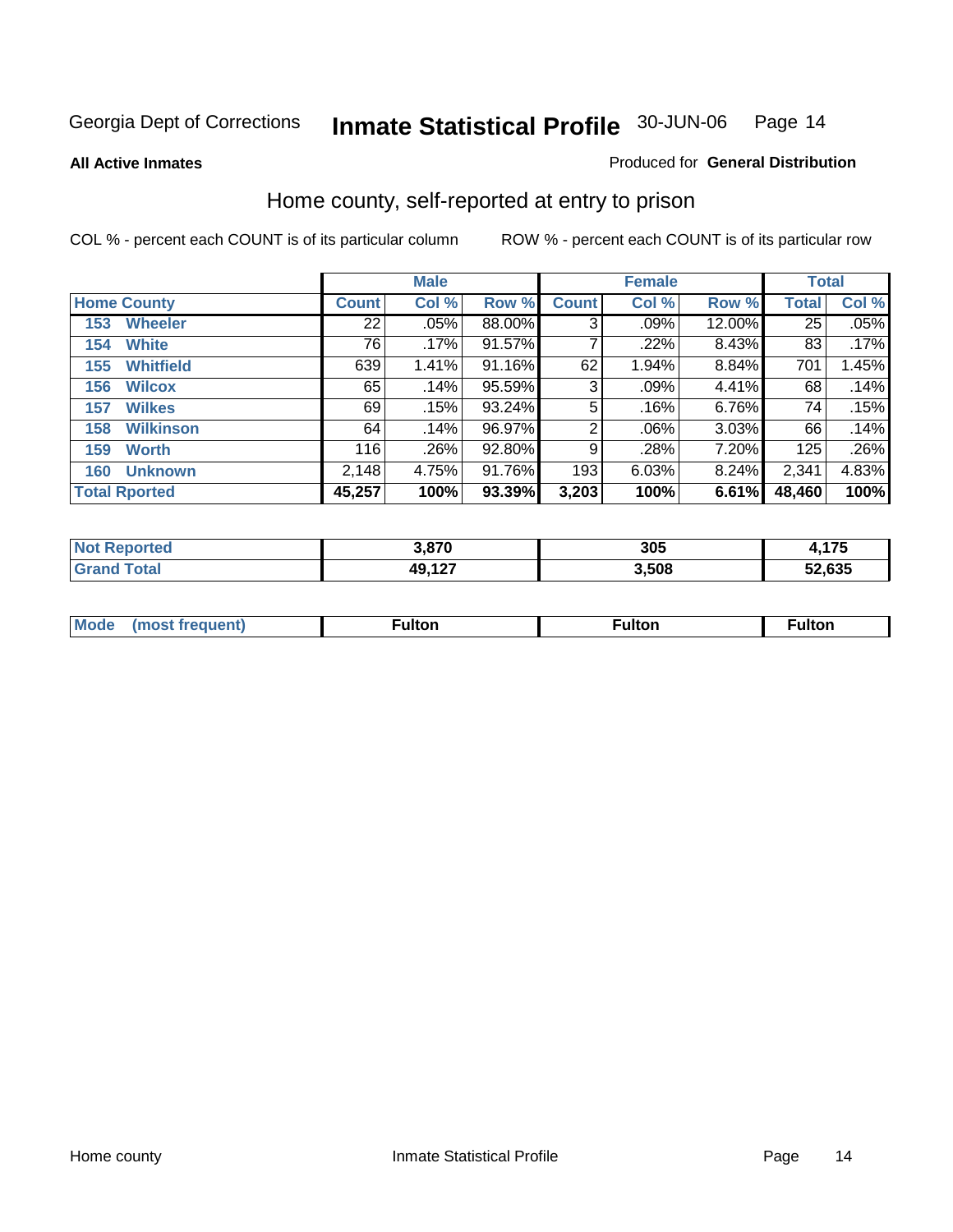#### **All Active Inmates**

#### Produced for **General Distribution**

# Environment to age 16, self-reported at entry to prison

|                              | <b>Male</b>  |        |           | <b>Female</b> |        |          | <b>Total</b> |        |
|------------------------------|--------------|--------|-----------|---------------|--------|----------|--------------|--------|
| <b>Environment to age 16</b> | <b>Count</b> | Col %  | Row %     | <b>Count</b>  | Col %  | Row %    | Total        | Col %  |
| <b>Rural/Farm</b>            | 552. ا       | 3.34%  | $92.22\%$ | 131           | 4.08%  | $7.78\%$ | .683         | 3.39%  |
| <b>Rural/Nfarm</b><br>2      | 2,298        | 4.95%  | 85.24%    | 398           | 12.41% | 14.76%   | 2,696        | 5.43%  |
| S.M.S.A                      | 15,035       | 32.40% | 96.51%    | 544           | 16.96% | 3.49%    | 15,579       | 31.40% |
| <b>Urban</b><br>4            | 10,632       | 22.91% | 90.70%    | 1,090         | 33.99% | 9.30%    | 11,722       | 23.63% |
| <b>Small Town</b><br>5.      | 16,884       | 36.39% | 94.18%    | 1,044         | 32.55% | 5.82%    | 17,928       | 36.14% |
| <b>Total Reported</b>        | 46,401       | 100%   | 93.54%    | 3,207         | 100%   | 6.46%    | 49,608       | 100%   |

| 2,726<br>Reported<br><b>NOT</b> |        | 301   | 3,027  |
|---------------------------------|--------|-------|--------|
| ™otai                           | 49,127 | 3,508 | 52,635 |

| Mo<br>. . | . owr | <u>'''' ''</u><br>roa<br>_____ | .0W <sub>r</sub> |
|-----------|-------|--------------------------------|------------------|
|           |       |                                |                  |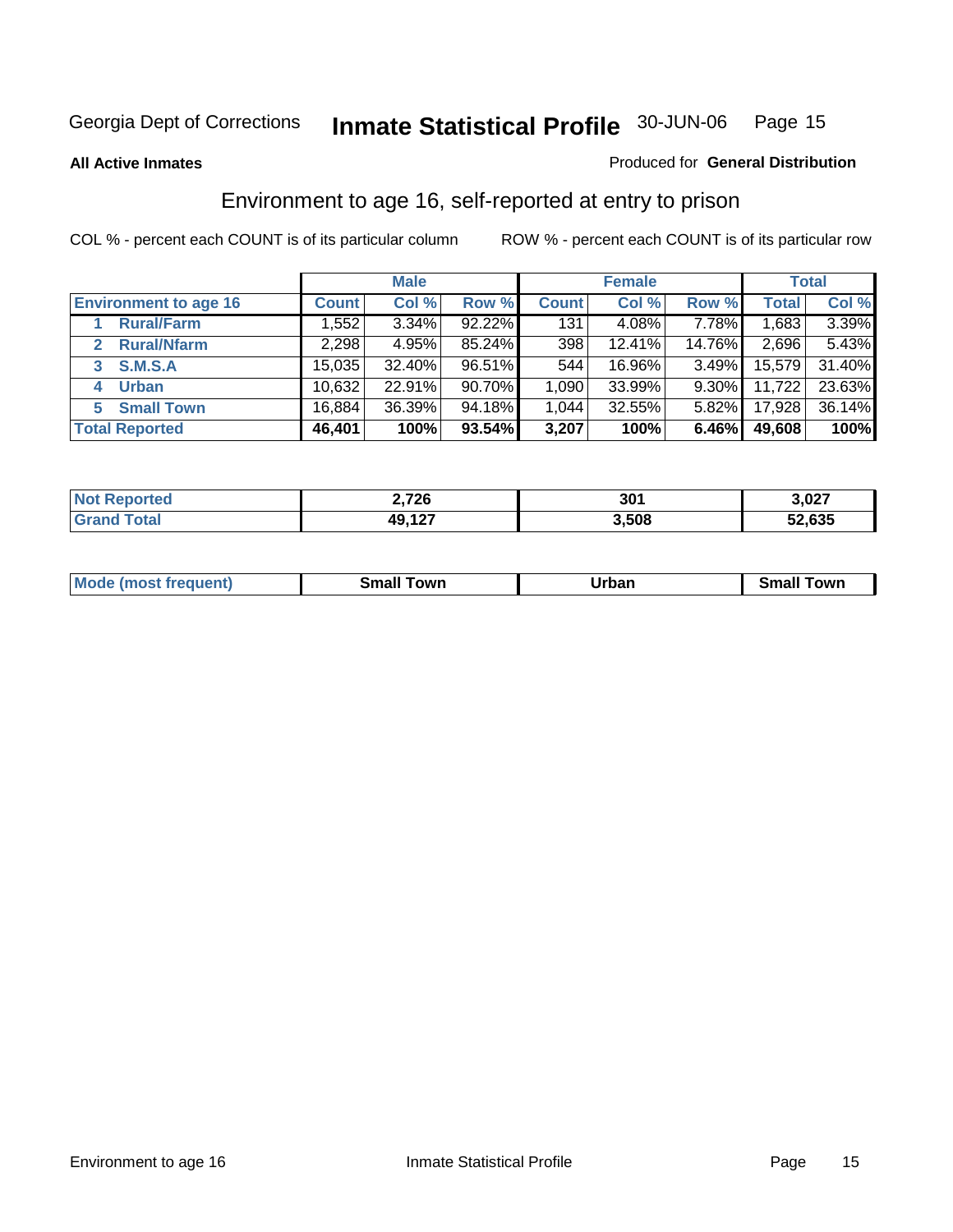#### **All Active Inmates**

#### Produced for **General Distribution**

# Guardian status to age 16, self-reported at entry to prison

|                                  | <b>Male</b>  |        | <b>Female</b> |              |        | <b>Total</b> |              |        |
|----------------------------------|--------------|--------|---------------|--------------|--------|--------------|--------------|--------|
| <b>Guardian Status To Age 16</b> | <b>Count</b> | Col %  | Row %         | <b>Count</b> | Col %  | Row %        | <b>Total</b> | Col %  |
| 1 Orphanage                      | 51           | .14%   | 92.73%        | 4            | .20%   | 7.27%        | 55           | .14%   |
| 2 Father Only                    | 1,113        | 2.98%  | 95.45%        | 53           | 2.70%  | 4.55%        | 1,166        | 2.96%  |
| 3 Ftr Mtr Hd                     | 2,428        | 6.50%  | 95.14%        | 124          | 6.31%  | 4.86%        | 2,552        | 6.49%  |
| <b>4 Mother Only</b>             | 15,761       | 42.18% | 96.25%        | 614          | 31.26% | 3.75%        | 16,375       | 41.64% |
| 5 Mtr Ftr Hd                     | 12,923       | 34.59% | 93.92%        | 837          | 42.62% | 6.08%        | 13,760       | 34.99% |
| <b>6 Oth Female</b>              | 959          | 2.57%  | 95.04%        | 50           | 2.55%  | 4.96%        | 1,009        | 2.57%  |
| <b>7 Oth Male</b>                | 157          | .42%   | 96.91%        | 5            | .25%   | 3.09%        | 162          | .41%   |
| 8 Step-Parnts                    | 453          | 1.21%  | 99.56%        | 2            | .10%   | .44%         | 455          | 1.16%  |
| 9 Foster Home                    | 496          | 1.33%  | 93.06%        | 37           | 1.88%  | 6.94%        | 533          | 1.36%  |
| <b>10 Grand Prnts</b>            | 3,021        | 8.09%  | 92.70%        | 238          | 12.12% | 7.30%        | 3,259        | 8.29%  |
| <b>Total Reported</b>            | 37,362       | 100%   | 95.01%        | 1,964        | 100%   | 4.99%        | 39,326       | 100%   |

| <b>765</b><br>ึง๛ | .544  | 13.309         |
|-------------------|-------|----------------|
| דה גם<br>$-1$     | 3.508 | -0.00F<br>.033 |

| <b>Mou</b> | <b>Mother</b><br>Onlv | Hд<br>Mtr Ftr | Only<br>lMoth |
|------------|-----------------------|---------------|---------------|
|            |                       |               |               |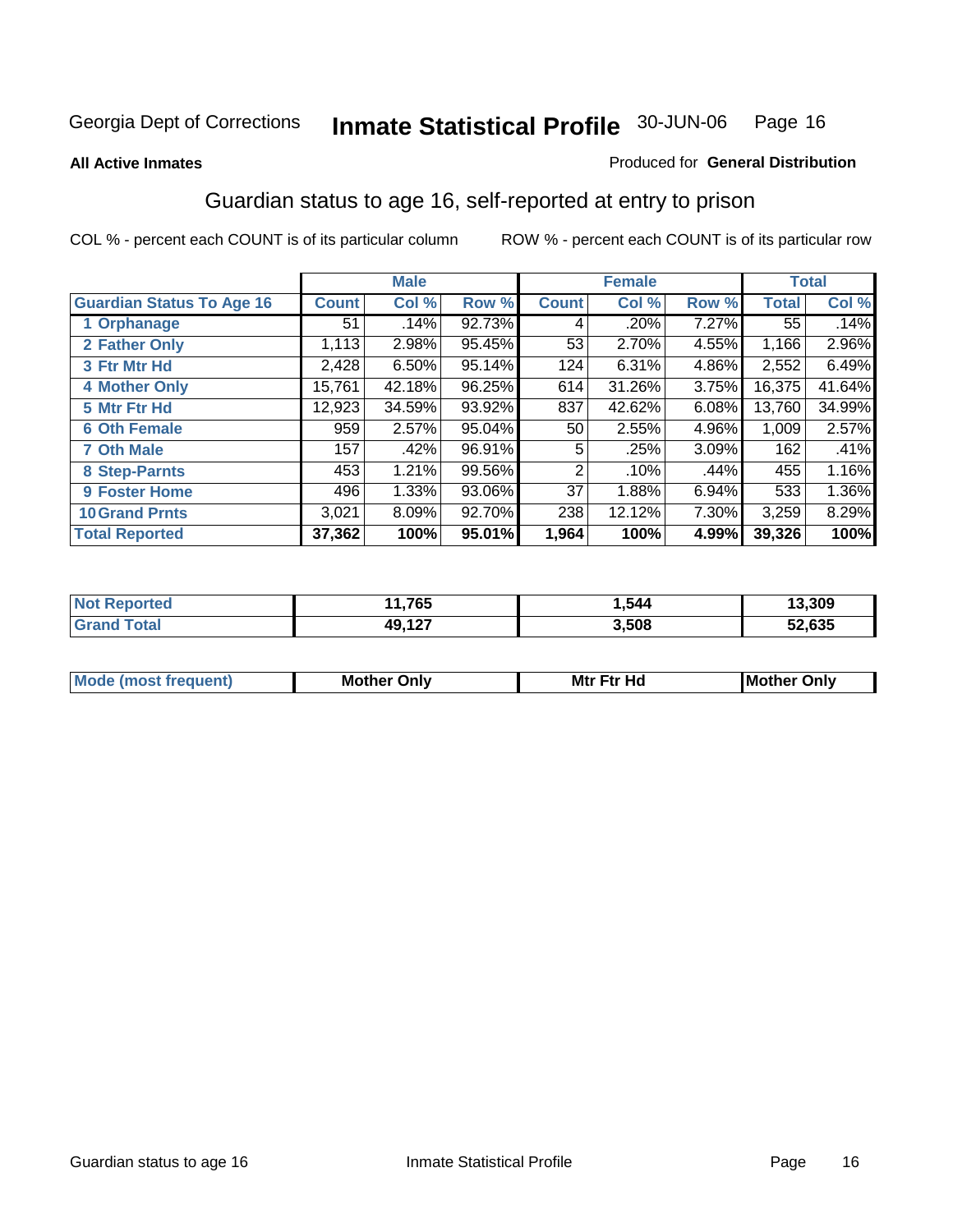#### **All Active Inmates**

Produced for **General Distribution**

# Age at admission

|                         | <b>Male</b>     |       | <b>Female</b> |                 |       | <b>Total</b> |                 |       |
|-------------------------|-----------------|-------|---------------|-----------------|-------|--------------|-----------------|-------|
| <b>Age At Admission</b> | <b>Count</b>    | Col % | Row %         | <b>Count</b>    | Col % | Row %        | <b>Total</b>    | Col % |
| 13                      | $\overline{2}$  | 0.01% | 100.00%       |                 |       |              | $\overline{2}$  | 0.01% |
| 14                      | $\overline{16}$ | 0.03% | 94.12%        | 1               | 0.03% | 5.88%        | $\overline{17}$ | 0.03% |
| 15                      | 65              | 0.13% | 100.00%       |                 |       |              | 65              | 0.12% |
| 16                      | 181             | 0.37% | 95.77%        | 8               | 0.23% | 4.23%        | 189             | 0.36% |
| $\overline{17}$         | 838             | 1.71% | 96.77%        | $\overline{28}$ | 0.80% | 3.23%        | 866             | 1.65% |
| 18                      | 1,605           | 3.27% | 97.15%        | $\overline{47}$ | 1.34% | 2.85%        | 1,652           | 3.14% |
| 19                      | 2,096           | 4.27% | 96.95%        | 66              | 1.88% | 3.05%        | 2,162           | 4.11% |
| 20                      | 2,250           | 4.58% | 95.79%        | 99              | 2.82% | 4.21%        | 2,349           | 4.46% |
| 21                      | 2,078           | 4.23% | 95.41%        | 100             | 2.85% | 4.59%        | 2,178           | 4.14% |
| 22                      | 2,165           | 4.41% | 95.92%        | $\overline{92}$ | 2.62% | 4.08%        | 2,257           | 4.29% |
| 23                      | 2,021           | 4.11% | 93.69%        | 136             | 3.88% | 6.31%        | 2,157           | 4.10% |
| 24                      | 2,027           | 4.13% | 92.94%        | 154             | 4.39% | 7.06%        | 2,181           | 4.14% |
| $\overline{25}$         | 1,995           | 4.06% | 93.75%        | 133             | 3.79% | 6.25%        | 2,128           | 4.04% |
| 26                      | 1,849           | 3.76% | 93.34%        | 132             | 3.76% | 6.66%        | 1,981           | 3.76% |
| 27                      | 1,768           | 3.60% | 94.60%        | 101             | 2.88% | 5.40%        | 1,869           | 3.55% |
| 28                      | 1,655           | 3.37% | 93.82%        | 109             | 3.11% | 6.18%        | 1,764           | 3.35% |
| 29                      | 1,517           | 3.09% | 93.76%        | 101             | 2.88% | 6.24%        | 1,618           | 3.07% |
| 30                      | 1,556           | 3.17% | 92.90%        | 119             | 3.39% | 7.10%        | 1,675           | 3.18% |
| 31                      | 1,498           | 3.05% | 93.16%        | 110             | 3.14% | 6.84%        | 1,608           | 3.06% |
| 32                      | 1,417           | 2.88% | 92.07%        | 122             | 3.48% | 7.93%        | 1,539           | 2.92% |
| 33                      | 1,411           | 2.87% | 92.40%        | 116             | 3.31% | 7.60%        | 1,527           | 2.90% |
| 34                      | 1,390           | 2.83% | 91.57%        | 128             | 3.65% | 8.43%        | 1,518           | 2.88% |
| 35                      | 1,362           | 2.77% | 91.10%        | 133             | 3.79% | 8.90%        | 1,495           | 2.84% |
| 36                      | 1,368           | 2.78% | 92.12%        | 117             | 3.34% | 7.88%        | 1,485           | 2.82% |
| 37                      | 1,241           | 2.53% | 91.32%        | 118             | 3.36% | 8.68%        | 1,359           | 2.58% |
| 38                      | 1,205           | 2.45% | 91.08%        | 118             | 3.36% | 8.92%        | 1,323           | 2.51% |
| 39                      | 1,239           | 2.52% | 91.37%        | 117             | 3.34% | 8.63%        | 1,356           | 2.58% |
| 40                      | 1,180           | 2.40% | 90.49%        | 124             | 3.53% | 9.51%        | 1,304           | 2.48% |
| 41                      | 1,157           | 2.36% | 90.67%        | 119             | 3.39% | 9.33%        | 1,276           | 2.42% |
| 42                      | 1,035           | 2.11% | 91.59%        | 95              | 2.71% | 8.41%        | 1,130           | 2.15% |
| 43                      | 955             | 1.94% | 91.04%        | 94              | 2.68% | 8.96%        | 1,049           | 1.99% |
| 44                      | 885             | 1.80% | 89.85%        | 100             | 2.85% | 10.15%       | 985             | 1.87% |
| 45                      | 870             | 1.77% | 91.10%        | 85              | 2.42% | 8.90%        | 955             | 1.81% |
| 46                      | 723             | 1.47% | 93.29%        | $\overline{52}$ | 1.48% | 6.71%        | 775             | 1.47% |
| 47                      | 641             | 1.30% | 89.28%        | 77              | 2.19% | 10.72%       | 718             | 1.36% |
| 48                      | 598             | 1.22% | 92.57%        | 48              | 1.37% | 7.43%        | 646             | 1.23% |
| 49                      | 462             | 0.94% | 91.49%        | 43              | 1.23% | 8.51%        | 505             | 0.96% |
| 50                      | 433             | 0.88% | 93.52%        | 30              | 0.86% | 6.48%        | 463             | 0.88% |
| 51                      | 393             | 0.80% | 93.35%        | $\overline{28}$ | 0.80% | 6.65%        | 421             | 0.80% |
| 52                      | 347             | 0.71% | 94.55%        | 20              | 0.57% | 5.45%        | 367             | 0.70% |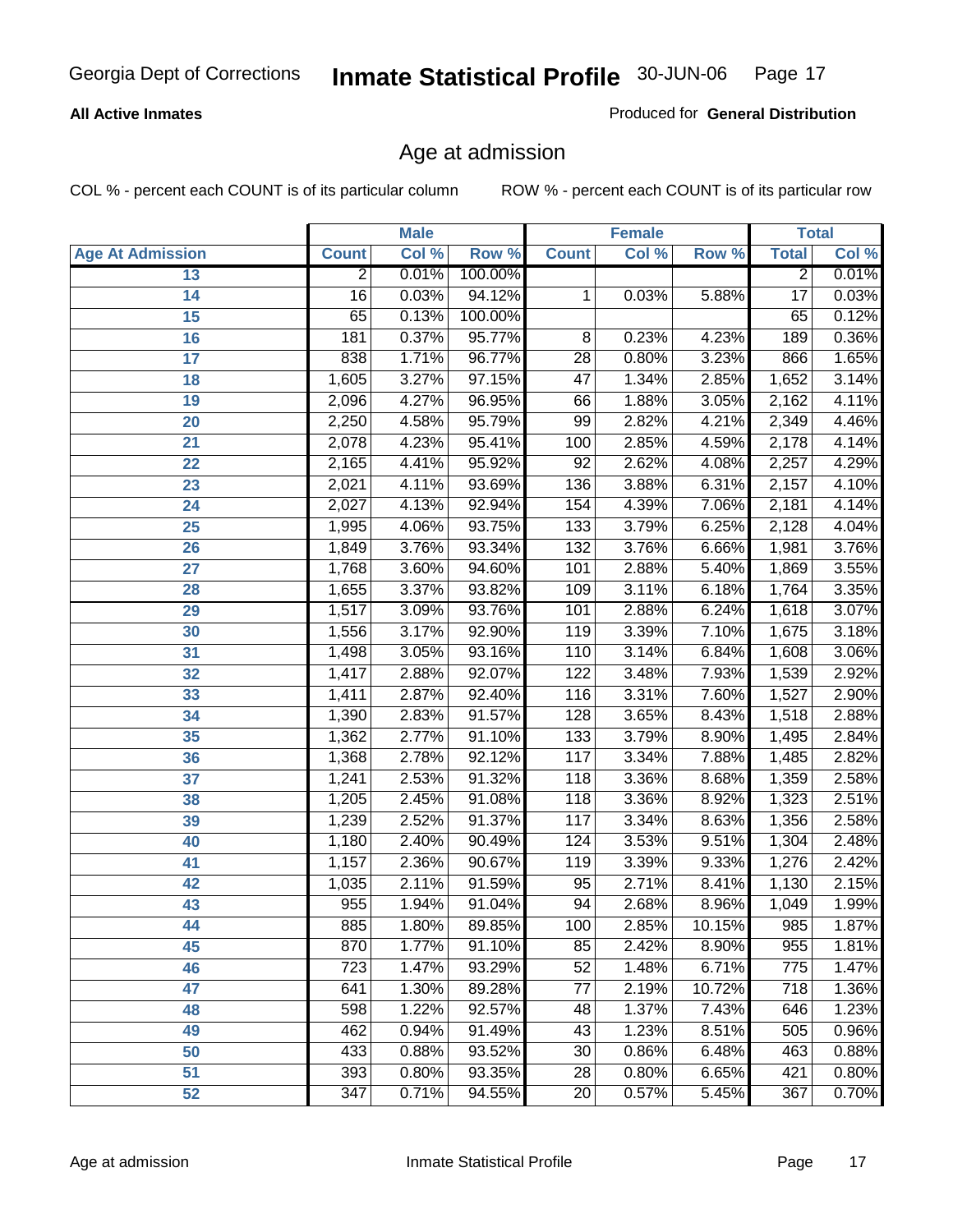#### **All Active Inmates**

Produced for **General Distribution**

# Age at admission

|                         | <b>Male</b>      |       |                  | <b>Female</b>   |       |        | <b>Total</b>     |       |
|-------------------------|------------------|-------|------------------|-----------------|-------|--------|------------------|-------|
| <b>Age At Admission</b> | <b>Count</b>     | Col % | Row <sup>%</sup> | <b>Count</b>    | Col % | Row %  | <b>Total</b>     | Col % |
| 53                      | 270              | 0.55% | 93.75%           | $\overline{18}$ | 0.51% | 6.25%  | 288              | 0.55% |
| 54                      | 221              | 0.45% | 94.04%           | 14              | 0.40% | 5.96%  | 235              | 0.45% |
| $\overline{55}$         | 195              | 0.40% | 94.20%           | $\overline{12}$ | 0.34% | 5.80%  | 207              | 0.39% |
| 56                      | 171              | 0.35% | 94.48%           | $\overline{10}$ | 0.29% | 5.52%  | 181              | 0.34% |
| 57                      | 143              | 0.29% | 95.97%           | $\overline{6}$  | 0.17% | 4.03%  | $\overline{149}$ | 0.28% |
| 58                      | $\overline{115}$ | 0.23% | 94.26%           | 7               | 0.20% | 5.74%  | $\overline{122}$ | 0.23% |
| 59                      | 75               | 0.15% | 93.75%           | $\overline{5}$  | 0.14% | 6.25%  | 80               | 0.15% |
| 60                      | $\overline{74}$  | 0.15% | 93.67%           | $\overline{5}$  | 0.14% | 6.33%  | $\overline{79}$  | 0.15% |
| 61                      | 61               | 0.12% | 96.83%           | $\overline{2}$  | 0.06% | 3.17%  | 63               | 0.12% |
| 62                      | $\overline{57}$  | 0.12% | 100.00%          |                 |       |        | $\overline{57}$  | 0.11% |
| 63                      | $\overline{55}$  | 0.11% | 98.21%           | 1               | 0.03% | 1.79%  | $\overline{56}$  | 0.11% |
| 64                      | $\overline{38}$  | 0.08% | 95.00%           | $\overline{2}$  | 0.06% | 5.00%  | 40               | 0.08% |
| 65                      | $\overline{32}$  | 0.07% | 96.97%           | 1               | 0.03% | 3.03%  | $\overline{33}$  | 0.06% |
| 66                      | $\overline{25}$  | 0.05% | 96.15%           | 1               | 0.03% | 3.85%  | $\overline{26}$  | 0.05% |
| 67                      | $\overline{19}$  | 0.04% | 100.00%          |                 |       |        | $\overline{19}$  | 0.04% |
| 68                      | $\overline{18}$  | 0.04% | 94.74%           | 1               | 0.03% | 5.26%  | $\overline{19}$  | 0.04% |
| 69                      | 18               | 0.04% | 100.00%          |                 |       |        | $\overline{18}$  | 0.03% |
| 70                      | $\overline{6}$   | 0.01% | 75.00%           | $\overline{2}$  | 0.06% | 25.00% | $\overline{8}$   | 0.02% |
| $\overline{71}$         | $\overline{6}$   | 0.01% | 100.00%          |                 |       |        | $\overline{6}$   | 0.01% |
| 72                      | $\overline{5}$   | 0.01% | 100.00%          |                 |       |        | $\overline{5}$   | 0.01% |
| $\overline{73}$         | $\overline{6}$   | 0.01% | 100.00%          |                 |       |        | 6                | 0.01% |
| $\overline{74}$         | $\overline{5}$   | 0.01% | 83.33%           | 1               | 0.03% | 16.67% | 6                | 0.01% |
| 75                      | $\overline{4}$   | 0.01% | 100.00%          |                 |       |        | $\overline{4}$   | 0.01% |
| 76                      | $\overline{3}$   | 0.01% | 100.00%          |                 |       |        | $\overline{3}$   | 0.01% |
| 78                      | $\overline{2}$   | 0.01% | 100.00%          |                 |       |        | $\overline{2}$   | 0.01% |
| 79                      | $\overline{3}$   | 0.01% | 100.00%          |                 |       |        | $\overline{3}$   | 0.01% |
| $\overline{81}$         | $\overline{3}$   | 0.01% | 100.00%          |                 |       |        | $\overline{3}$   | 0.01% |
| $\overline{82}$         | $\overline{1}$   | 0.01% | 100.00%          |                 |       |        | $\overline{1}$   | 0.01% |
| 83                      | 1                | 0.01% | 100.00%          |                 |       |        | 1                | 0.01% |
| <b>Total Reported</b>   | 49,126           | 100%  | 93.34%           | 3,508           | 100%  | 6.66%  | 52,634           | 100%  |

| N.<br>тео |                     |       |               |
|-----------|---------------------|-------|---------------|
|           | <b>49 127</b><br>≖₩ | 3,508 | $\sim$<br>ხან |

| Mean (average)       | 31.54 | 33.62    | 31.68 |
|----------------------|-------|----------|-------|
| Median (middle)      | 30    | n.<br>33 | 30    |
| Mode (most frequent) | 20    |          | 20    |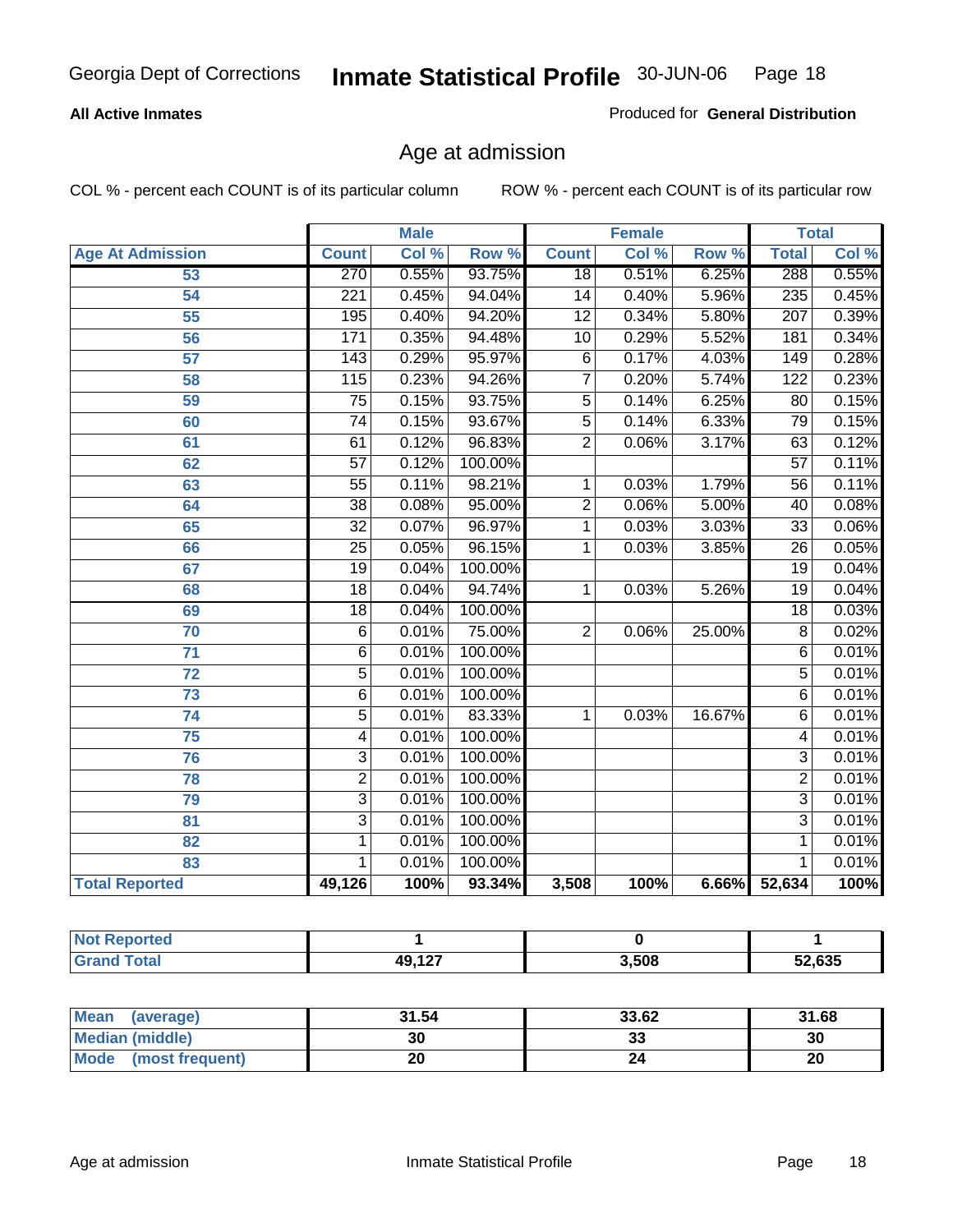#### **All Active Inmates**

Produced for **General Distribution**

# Age at release

|                       | <b>Male</b>  |      | <b>Female</b> |              |       | <b>Total</b> |              |       |
|-----------------------|--------------|------|---------------|--------------|-------|--------------|--------------|-------|
| <b>Age At Release</b> | <b>Count</b> | Col% | Row %         | <b>Count</b> | Col % | Row %        | <b>Total</b> | Col % |
| <b>Total Reported</b> |              |      |               |              |       |              |              |       |

| <b>Still Active</b> | 49,127 | 3,508 | 52,635 |
|---------------------|--------|-------|--------|
| <b>Not Reported</b> |        |       |        |
| <b>Grand Total</b>  | 49,127 | 3,508 | 52,635 |

| Mean (average)       | N/A | N/A | N/A |
|----------------------|-----|-----|-----|
| Median (middle)      | N/A | N/A | N/A |
| Mode (most frequent) | N/A | N/A | N/A |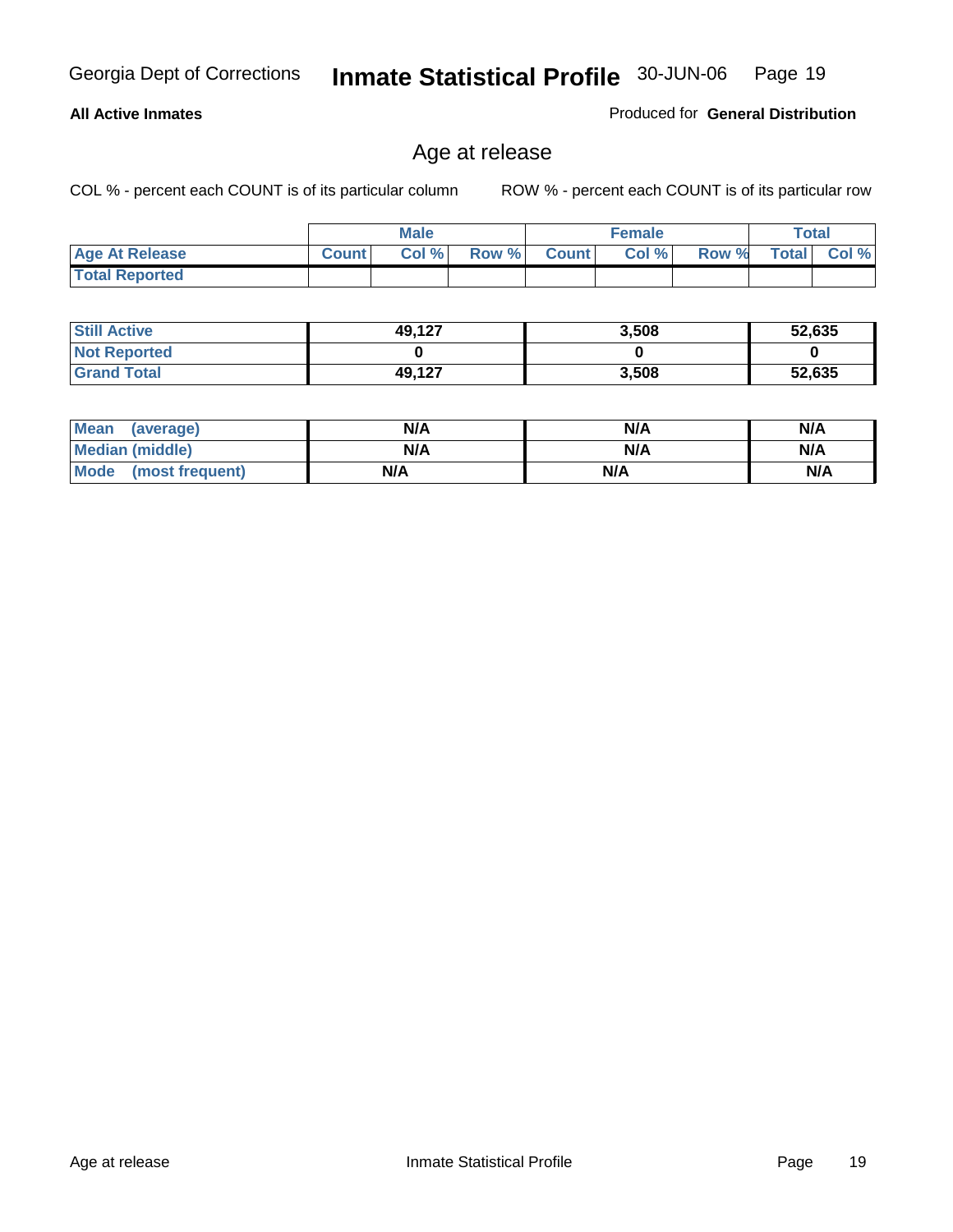#### **All Active Inmates**

Produced for **General Distribution**

# Height, measured at entry to prison

|                        |                  | <b>Male</b> |                  |                         | <b>Female</b> |         | <b>Total</b>     |        |
|------------------------|------------------|-------------|------------------|-------------------------|---------------|---------|------------------|--------|
| <b>Height</b>          | <b>Count</b>     | Col %       | Row <sup>%</sup> | <b>Count</b>            | Col %         | Row %   | <b>Total</b>     | Col %  |
| <b>Under four feet</b> | $\overline{8}$   | 0.02%       | 80.00%           | $\overline{2}$          | 0.06%         | 20.00%  | 10               | 0.02%  |
| 4'01"                  |                  |             |                  | $\overline{2}$          | 0.06%         | 100.00% | $\overline{2}$   | 0.01%  |
| 4'05"                  | $\mathbf{1}$     | 0.01%       | 50.00%           | $\overline{1}$          | 0.03%         | 50.00%  | $\overline{2}$   | 0.01%  |
| 4'06"                  | $\overline{2}$   | 0.01%       | 66.67%           | $\overline{1}$          | 0.03%         | 33.33%  | $\overline{3}$   | 0.01%  |
| 4'07"                  | $\overline{2}$   | 0.01%       | 50.00%           | $\overline{2}$          | 0.06%         | 50.00%  | $\overline{4}$   | 0.01%  |
| 4'08"                  |                  |             |                  | $\overline{5}$          | 0.15%         | 100.00% | 5                | 0.01%  |
| 4'09"                  | $\mathbf{1}$     | 0.01%       | 14.29%           | $\overline{6}$          | 0.18%         | 85.71%  | $\overline{7}$   | 0.01%  |
| 4'10"                  | 4                | 0.01%       | 36.36%           | $\overline{7}$          | 0.21%         | 63.64%  | 11               | 0.02%  |
| 4'11''                 | 8                | 0.02%       | 10.26%           | $\overline{70}$         | 2.05%         | 89.74%  | $\overline{78}$  | 0.15%  |
| 5'00"                  | $\overline{92}$  | 0.19%       | 41.07%           | $\overline{132}$        | 3.87%         | 58.93%  | $\overline{224}$ | 0.44%  |
| 5'01''                 | $\overline{88}$  | 0.18%       | 30.66%           | 199                     | 5.83%         | 69.34%  | 287              | 0.56%  |
| 5'02''                 | 237              | 0.49%       | 40.03%           | 355                     | 10.41%        | 59.97%  | 592              | 1.15%  |
| 5'03''                 | 370              | 0.77%       | 49.73%           | $\overline{374}$        | 10.96%        | 50.27%  | $\overline{744}$ | 1.45%  |
| 5'04"                  | 767              | 1.60%       | 59.55%           | 521                     | 15.27%        | 40.45%  | 1,288            | 2.51%  |
| 5'05''                 | 1,557            | 3.25%       | 79.00%           | 414                     | 12.14%        | 21.00%  | 1,971            | 3.84%  |
| 5'06''                 | 3,188            | 6.65%       | 87.39%           | 460                     | 13.49%        | 12.61%  | 3,648            | 7.10%  |
| 5'07''                 | 4,181            | 8.72%       | 91.91%           | 368                     | 10.79%        | 8.09%   | 4,549            | 8.85%  |
| 5'08''                 | 4,956            | 10.33%      | 96.21%           | 195                     | 5.72%         | 3.79%   | 5,151            | 10.03% |
| 5'09''                 | 5,866            | 12.23%      | 97.85%           | 129                     | 3.78%         | 2.15%   | 5,995            | 11.67% |
| 5'10''                 | 5,547            | 11.56%      | 98.74%           | $\overline{71}$         | 2.08%         | 1.26%   | 5,618            | 10.94% |
| 5'11''                 | 5,920            | 12.34%      | 98.91%           | 65                      | 1.91%         | 1.09%   | 5,985            | 11.65% |
| 6'00''                 | 5,545            | 11.56%      | 99.75%           | 14                      | 0.41%         | 0.25%   | 5,559            | 10.82% |
| 6'01''                 | 3,826            | 7.98%       | 99.77%           | $\overline{9}$          | 0.26%         | 0.23%   | 3,835            | 7.46%  |
| 6'02''                 | 2,765            | 5.76%       | 99.86%           | $\overline{\mathbf{4}}$ | 0.12%         | 0.14%   | 2,769            | 5.39%  |
| 6'03''                 | 1,548            | 3.23%       | 99.81%           | $\overline{3}$          | 0.09%         | 0.19%   | 1,551            | 3.02%  |
| 6'04''                 | 789              | 1.64%       | 99.87%           | $\mathbf 1$             | 0.03%         | 0.13%   | 790              | 1.54%  |
| 6'05''                 | $\overline{318}$ | 0.66%       | 99.69%           | 1                       | 0.03%         | 0.31%   | $\overline{319}$ | 0.62%  |
| 6'06''                 | $\overline{148}$ | 0.31%       | 100.00%          |                         |               |         | 148              | 0.29%  |
| 6'07''                 | 68               | 0.14%       | 100.00%          |                         |               |         | 68               | 0.13%  |
| 6'08''                 | $\overline{33}$  | 0.07%       | 100.00%          |                         |               |         | $\overline{33}$  | 0.06%  |
| 6'09''                 | $\overline{22}$  | 0.05%       | 100.00%          |                         |               |         | $\overline{22}$  | 0.04%  |
| 6'10''                 | $\overline{21}$  | 0.04%       | 100.00%          |                         |               |         | $\overline{21}$  | 0.04%  |
| 6'11''                 | $\overline{38}$  | 0.08%       | 100.00%          |                         |               |         | $\overline{38}$  | 0.07%  |
| Seven feet +           | $\overline{48}$  | 0.10%       | 100.00%          |                         |               |         | $\overline{48}$  | 0.09%  |
| <b>Total Reported</b>  | 47,964           | 100%        | 93.36%           | 3,411                   | 100%          | 6.64%   | 51,375           | 100%   |

| τeα        | .163،         |       | 260, ا |
|------------|---------------|-------|--------|
| <b>ota</b> | 127<br>49,127 | 3.508 | 52,635 |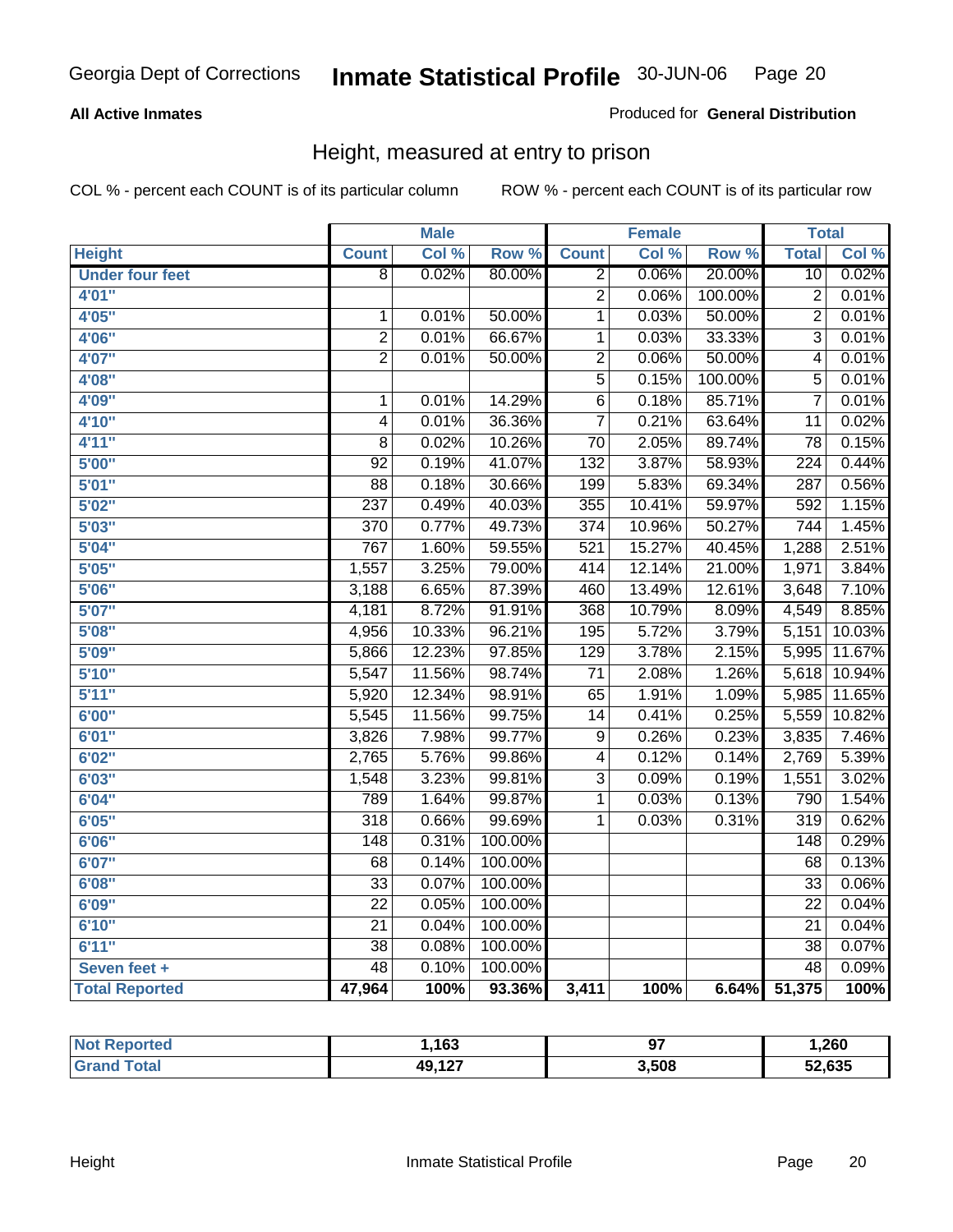#### **All Active Inmates**

Produced for **General Distribution**

# Height, measured at entry to prison

|                        | <b>Male</b> | <b>Female</b> | <b>Total</b> |
|------------------------|-------------|---------------|--------------|
| Mean (average)         | 5'10"       | 5'05"         | 5'10''       |
| <b>Median (middle)</b> | 5'10''      | 5'05"         | 5'10''       |
| Mode (most frequent)   | 5'11"       | 5'04"         | 5'09"        |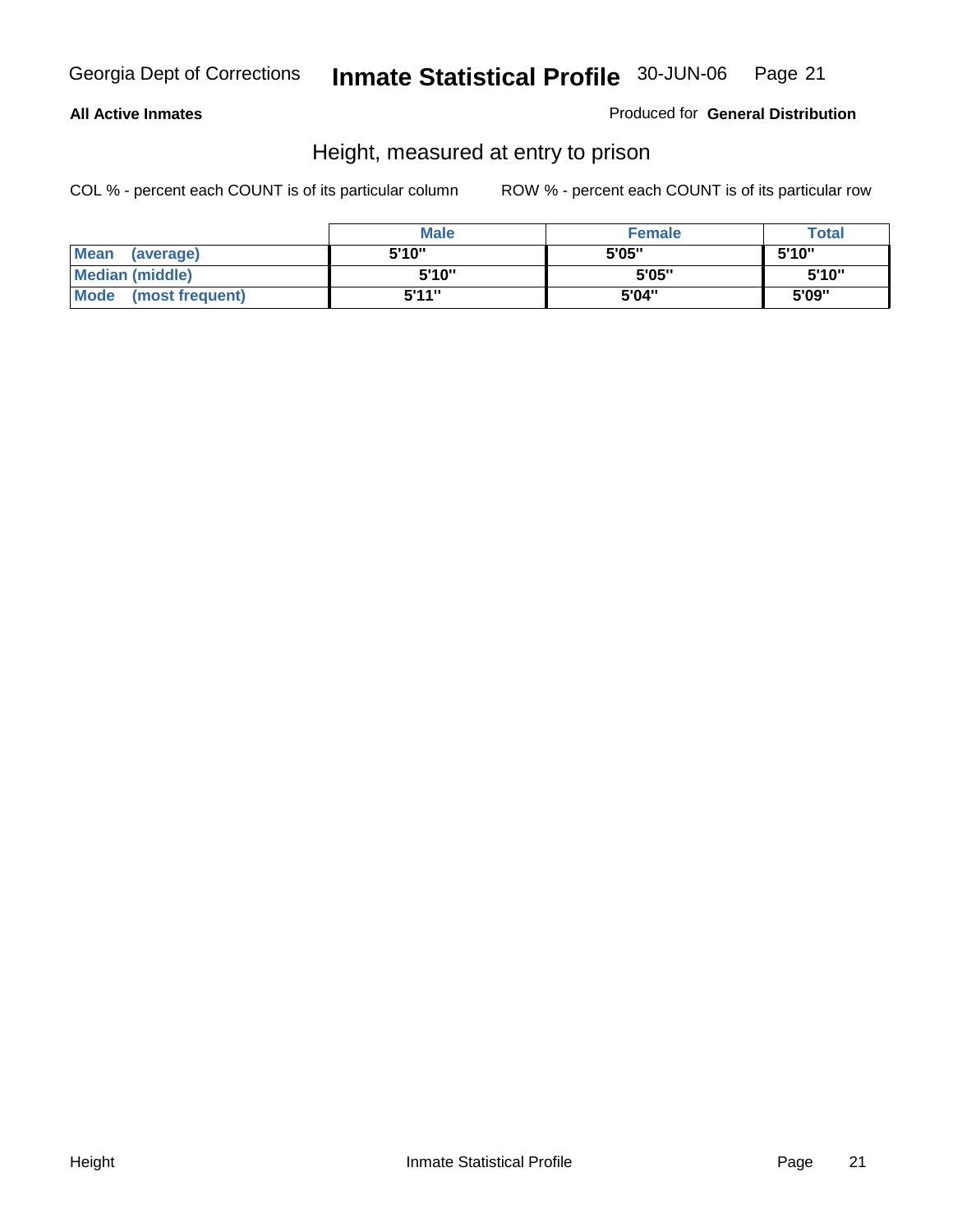#### **All Active Inmates**

#### Produced for **General Distribution**

# Weight, measured at entry to prison

|                        |                 | <b>Male</b> |                  |                  | <b>Female</b> |        | <b>Total</b>     |        |
|------------------------|-----------------|-------------|------------------|------------------|---------------|--------|------------------|--------|
| Weight                 | <b>Count</b>    | Col %       | Row <sup>%</sup> | <b>Count</b>     | Col %         | Row %  | <b>Total</b>     | Col %  |
| <b>Under 80 pounds</b> | $\overline{3}$  | 0.01%       | 100.00%          |                  |               |        | $\overline{3}$   | 0.01%  |
| 80 - 89 pounds         | $\overline{3}$  | 0.01%       | 100.00%          |                  |               |        | $\overline{3}$   | 0.01%  |
| 90 - 99 pounds         | $\overline{6}$  | 0.01%       | 75.00%           | $\overline{2}$   | 0.06%         | 25.00% | $\overline{8}$   | 0.02%  |
| 100 - 109 pounds       | $\overline{35}$ | 0.07%       | 50.72%           | $\overline{34}$  | 1.00%         | 49.28% | 69               | 0.13%  |
| 110 - 119 pounds       | 139             | 0.29%       | 58.40%           | $\overline{99}$  | 2.90%         | 41.60% | 238              | 0.46%  |
| 120 - 129 pounds       | 555             | 1.16%       | 74.80%           | 187              | 5.48%         | 25.20% | $\overline{742}$ | 1.44%  |
| 130 - 139 pounds       | 1,506           | 3.14%       | 84.37%           | $\overline{279}$ | 8.18%         | 15.63% | 1,785            | 3.47%  |
| 140 - 149 pounds       | 3,247           | 6.77%       | 89.70%           | 373              | 10.94%        | 10.30% | 3,620            | 7.05%  |
| 150 - 159 pounds       | 4,952           | 10.32%      | 93.24%           | 359              | 10.52%        | 6.76%  | 5,311            | 10.34% |
| 160 - 169 pounds       | 6,298           | 13.13%      | 94.51%           | 366              | 10.73%        | 5.49%  | 6,664            | 12.97% |
| 170 - 179 pounds       | 6,212           | 12.95%      | 95.07%           | 322              | 9.44%         | 4.93%  | 6,534            | 12.72% |
| 180 - 189 pounds       | 6,132           | 12.78%      | 95.72%           | $\overline{274}$ | 8.03%         | 4.28%  | 6,406            | 12.47% |
| 190 - 199 pounds       | 4,786           | 9.98%       | 95.45%           | $\overline{228}$ | 6.68%         | 4.55%  | 5,014            | 9.76%  |
| 200 - 209 pounds       | 3,957           | 8.25%       | 94.60%           | $\overline{226}$ | 6.63%         | 5.40%  | 4,183            | 8.14%  |
| 210 - 219 pounds       | 2,862           | 5.97%       | 94.30%           | $\overline{173}$ | 5.07%         | 5.70%  | 3,035            | 5.91%  |
| 220 - 229 pounds       | 2,267           | 4.73%       | 95.01%           | 119              | 3.49%         | 4.99%  | 2,386            | 4.64%  |
| 230 - 239 pounds       | 1,508           | 3.14%       | 94.01%           | $\overline{96}$  | 2.81%         | 5.99%  | 1,604            | 3.12%  |
| 240 - 249 pounds       | 1,121           | 2.34%       | 93.65%           | $\overline{76}$  | 2.23%         | 6.35%  | 1,197            | 2.33%  |
| 250 - 259 pounds       | 708             | 1.48%       | 93.28%           | $\overline{51}$  | 1.50%         | 6.72%  | 759              | 1.48%  |
| 260 - 269 pounds       | 508             | 1.06%       | 92.36%           | $\overline{42}$  | 1.23%         | 7.64%  | 550              | 1.07%  |
| 270 - 279 pounds       | 346             | 0.72%       | 94.28%           | $\overline{21}$  | 0.62%         | 5.72%  | 367              | 0.71%  |
| 280 - 289 pounds       | 256             | 0.53%       | 88.89%           | $\overline{32}$  | 0.94%         | 11.11% | 288              | 0.56%  |
| 290 - 299 pounds       | 170             | 0.35%       | 90.91%           | $\overline{17}$  | 0.50%         | 9.09%  | 187              | 0.36%  |
| 300 - 309 pounds       | 116             | 0.24%       | 93.55%           | $\overline{8}$   | 0.23%         | 6.45%  | 124              | 0.24%  |
| 310 - 319 pounds       | $\overline{82}$ | 0.17%       | 89.13%           | $\overline{10}$  | 0.29%         | 10.87% | $\overline{92}$  | 0.18%  |
| 320 - 329 pounds       | 61              | 0.13%       | 93.85%           | 4                | 0.12%         | 6.15%  | 65               | 0.13%  |
| 330 - 339 pounds       | $\overline{19}$ | 0.04%       | 86.36%           | $\overline{3}$   | 0.09%         | 13.64% | $\overline{22}$  | 0.04%  |
| 340 - 349 pounds       | $\overline{31}$ | 0.06%       | 88.57%           | 4                | 0.12%         | 11.43% | $\overline{35}$  | 0.07%  |
| 350 - 359 pounds       | 28              | 0.06%       | 93.33%           | $\overline{2}$   | 0.06%         | 6.67%  | 30               | 0.06%  |
| 360 - 369 pounds       | 13              | 0.03%       | 76.47%           | $\overline{4}$   | 0.12%         | 23.53% | $\overline{17}$  | 0.03%  |
| 370 - 379 pounds       | $\overline{8}$  | 0.02%       | 100.00%          |                  |               |        | 8                | 0.02%  |
| 380 - 389 pounds       | $\overline{2}$  | 0.01%       | 100.00%          |                  |               |        | $\overline{2}$   | 0.01%  |
| 390 - 399 pounds       | $\overline{3}$  | 0.01%       | 100.00%          |                  |               |        | $\overline{3}$   | 0.01%  |
| 400 pounds and over    | $\overline{24}$ | 0.05%       | 100.00%          |                  |               |        | $\overline{24}$  | 0.05%  |
| <b>Total Reported</b>  | 47,964          | 100%        | 93.36%           | 3,411            | 100%          | 6.64%  | 51,375           | 100.0% |

| Reported<br><b>NOT</b> | .163   | $\sim$<br>. | 260, ا |
|------------------------|--------|-------------|--------|
| 'ota.<br>.Gr           | 49,127 | 3,508       | 52,635 |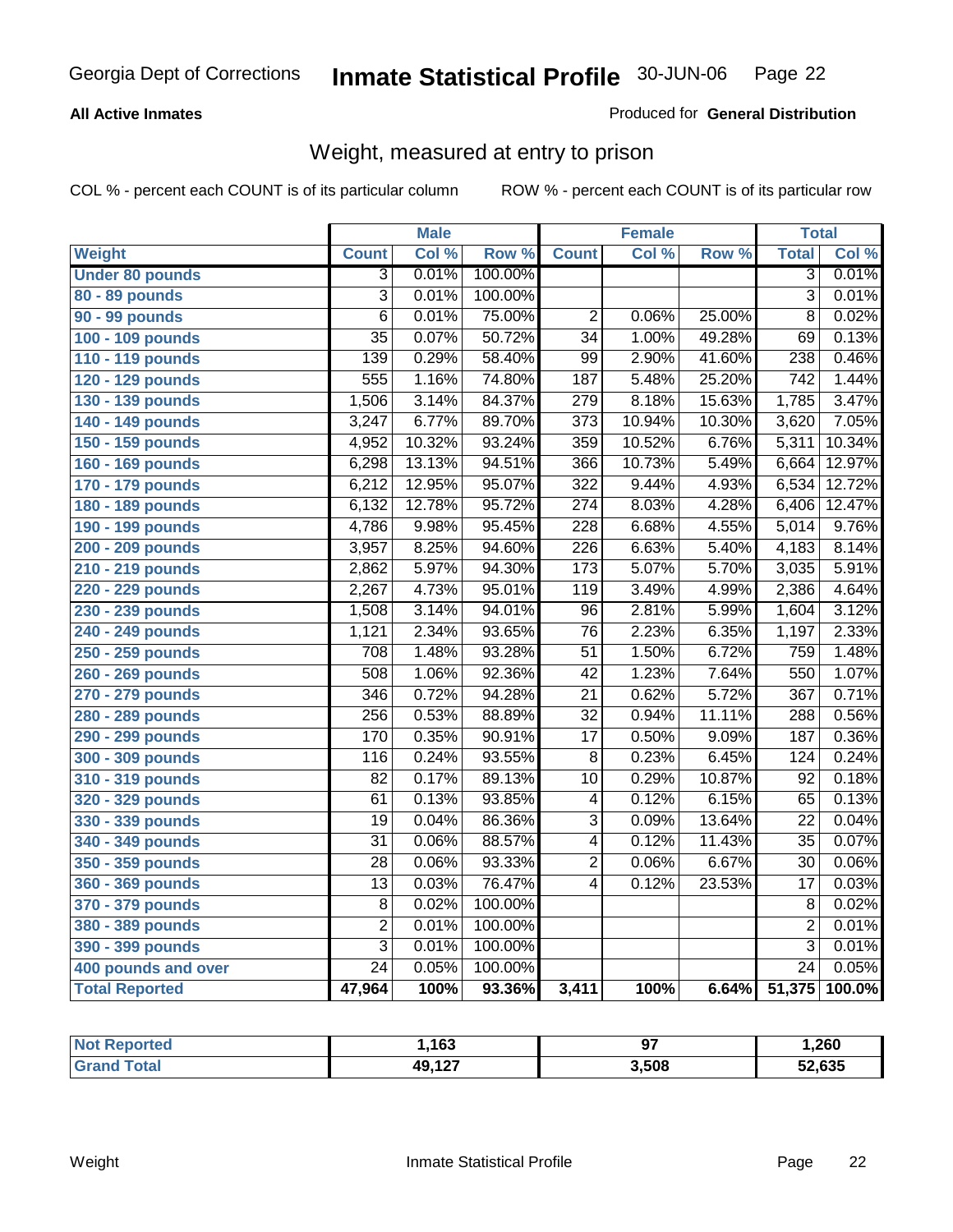#### **All Active Inmates**

#### Produced for **General Distribution**

# Weight, measured at entry to prison

|                          | <b>Male</b> | <b>Female</b> | <b>Total</b> |
|--------------------------|-------------|---------------|--------------|
| <b>Mean</b><br>(average) | 185         | 176           | 185          |
| <b>Median (middle)</b>   | 180         | 170           | 180          |
| Mode<br>(most frequent)  | 180         | 160           | 180          |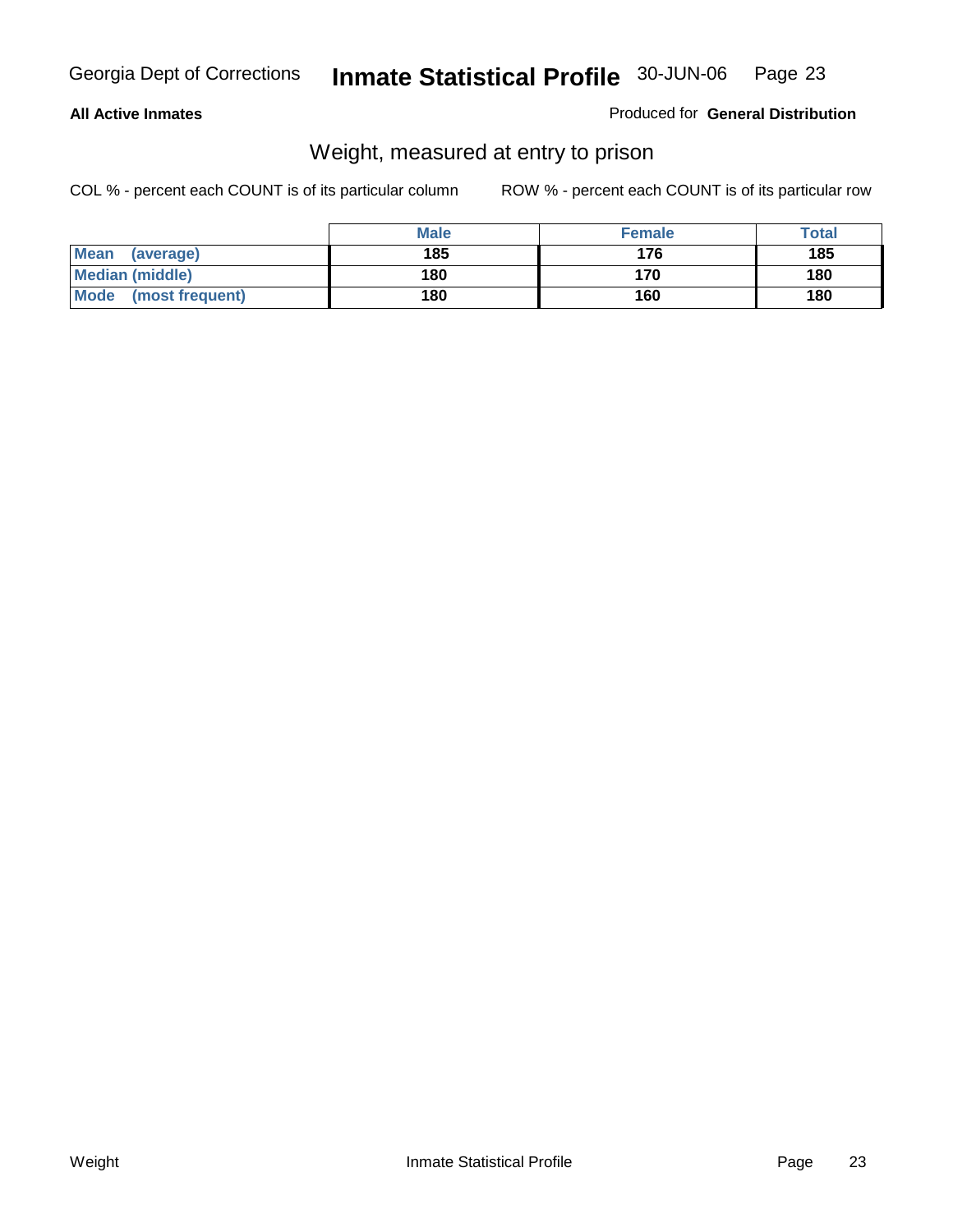#### **All Active Inmates**

#### Produced for **General Distribution**

# Type of admission to prison

|              |                             |              | <b>Male</b> |                    |     | <b>Female</b> |       | <b>Total</b> |        |
|--------------|-----------------------------|--------------|-------------|--------------------|-----|---------------|-------|--------------|--------|
|              | <b>Type of Admission</b>    | <b>Count</b> | Col %       | <b>Row % Count</b> |     | Col %         | Row % | <b>Total</b> | Col %  |
| 1            | <b>Committed From Court</b> | 33,080       | 68.64%      | 93.59% 2,265       |     | 66.05%        | 6.41% | 35,345       | 68.47% |
| $\mathbf{2}$ | <b>Return Appeal/Bond</b>   |              | .01%        | 100.00%            |     |               |       |              | .01%   |
| 3            | <b>Parole Rev/New Sent</b>  | 5,160        | 10.71%      | 94.96%             | 274 | 7.99%         | 5.04% | 5,434        | 10.53% |
| 4            | <b>Par Rev/No New Sent</b>  | 1,718        | 3.56%       | 92.76%             | 134 | 3.91%         | 7.24% | 1,852        | 3.59%  |
| 5            | <b>Prob Viol/Total Rev</b>  | 2            | .01%        | 100.00%            |     |               |       |              | .01%   |
| 6            | <b>Prob Viol/Partial</b>    | 2,979        | 6.18%       | 90.14%             | 326 | 9.51%         | 9.86% | 3,305        | 6.40%  |
| 7            | <b>Admit Fm Other Cust</b>  | 39           | .08%        | 92.86%             | 3   | .09%          | 7.14% | 42           | .08%   |
| 9            | <b>Prob Rev/Remainder</b>   | 4,302        | 8.93%       | 91.28%             | 411 | 11.99%        | 8.72% | 4,713        | 9.13%  |
| 10           | <b>New Sent/Par Rev Pnd</b> | 32           | .07%        | 100.00%            |     |               |       | 32           | .06%   |
| 11           | <b>Life W/O Parole</b>      | 264          | .55%        | 98.88%             | 3   | .09%          | 1.12% | 267          | .52%   |
| 30           | <b>Par Rev/Rsn Unknown</b>  | 76           | .16%        | 100.00%            |     |               |       | 76           | .15%   |
| 32           | <b>Pb Parole Rescinded</b>  | 12           | .02%        | 100.00%            |     |               |       | 12           | .02%   |
| 33           | <b>Prob Revoc/Spec Cond</b> | 129          | .27%        | 90.85%             | 13  | .38%          | 9.15% | 142          | .28%   |
| 40           | <b>Par Rev/Revoc Center</b> | 326          | .68%        | 100.00%            |     |               |       | 326          | .63%   |
| 44           | <b>Whitworth Detention</b>  | 61           | .13%        | 100.00%            |     |               |       | 61           | .12%   |
| 50           | <b>Dcys At Risk</b>         | 8            | .02%        | 100.00%            |     |               |       | 8            | .02%   |
|              | <b>Total Reported</b>       | 48,195       | 100%        | 93.36% 3,429       |     | 100%          | 6.64% | 51,624       | 100%   |

| Reported   | ົາລ               | --    | 1011   |
|------------|-------------------|-------|--------|
| <b>NOT</b> | ງວ∠               | 1 J   |        |
|            | $AA = 42$<br>$-1$ | 3.508 | 52.635 |

| <b>Mode</b><br><b>Cmmւ</b><br>Cmmt<br>Cmmt<br>frequent)<br>∴∩urt<br>Court (<br>:ourt<br>. |  |  |
|-------------------------------------------------------------------------------------------|--|--|
|                                                                                           |  |  |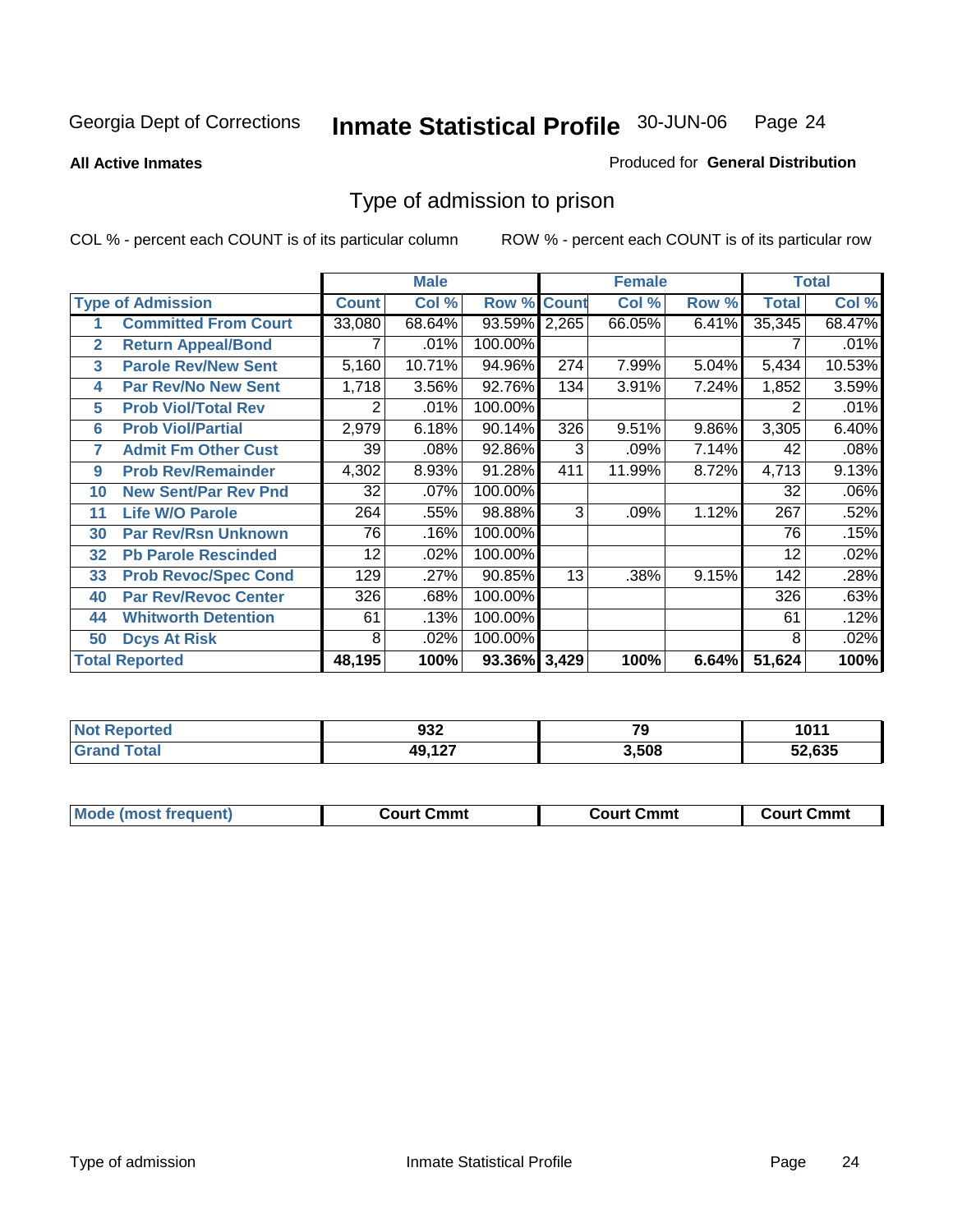**All Active Inmates**

#### Produced for **General Distribution**

# Current / last security status

|                        |              | <b>Male</b> |             |       | <b>Female</b> |          |              | <b>Total</b> |
|------------------------|--------------|-------------|-------------|-------|---------------|----------|--------------|--------------|
| <b>Security Status</b> | <b>Count</b> | Col %       | Row % Count |       | Col %         | Row %    | <b>Total</b> | Col %        |
| 0 Diag Incom           |              | .01%        | 100.00%     |       | $.00\%$       |          |              | .01%         |
| 1 Wrk Releas           | 781          | 1.68%       | 79.53%      | 201   | 6.36%         | 20.47%   | 982          | 1.98%        |
| 2 Trusty               | .666         | 3.59%       | 94.28%      | 101   | $3.20\%$      | 5.72%    | 1,767        | 3.57%        |
| 3 Minimum              | 17,461       | 37.63%      | $90.32\%$   | 1,871 | 59.25%        | $9.68\%$ | 19,332       | 39.01%       |
| 4 Medium               | 19,305       | 41.60%      | 96.25%      | 752   | 23.81%        | 3.75%    | 20,057       | 40.47%       |
| 5 Close                | 6,589        | 14.20%      | 96.64%      | 229   | 7.25%         | 3.36%    | 6,818        | 13.76%       |
| <b>6 Maximum</b>       | 598          | 1.29%       | 99.34%      | 4     | .13%          | .66%     | 602          | 1.21%        |
| <b>Total Reported</b>  | 46,401       | 100%        | 93.63%      | 3,158 | 100%          | 6.37%    | 49,559       | 100%         |

| <b>Still being diagnosed</b> | 2,719  | 350   | 3,069  |
|------------------------------|--------|-------|--------|
| <b>Not Reported</b>          |        |       |        |
| <b>Grand Total</b>           | 49,127 | 3,508 | 52,635 |

| $M_{\Omega}$<br>יחב | M۵<br>dium | <b>BAL.</b><br>num | Mer<br>dium |
|---------------------|------------|--------------------|-------------|
|                     |            |                    |             |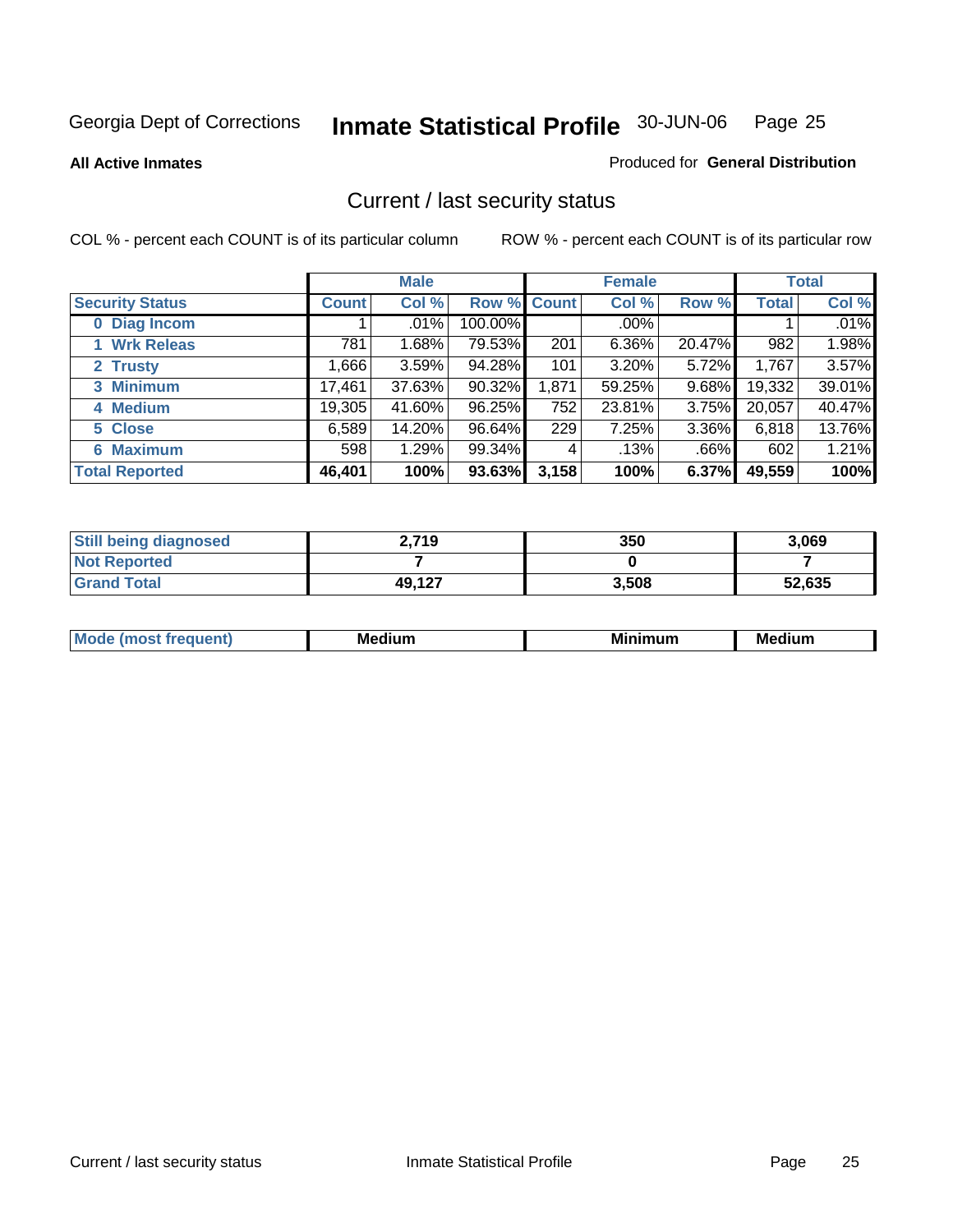**All Active Inmates**

#### Produced for **General Distribution**

# Current / last type of institution

|                            |              | <b>Male</b> |             |       | <b>Female</b> |        |              | <b>Total</b> |
|----------------------------|--------------|-------------|-------------|-------|---------------|--------|--------------|--------------|
| <b>Type of Institution</b> | <b>Count</b> | Col %       | Row % Count |       | Col %         | Row %  | <b>Total</b> | Col %        |
| <b>Transitional Center</b> | 1,901        | $3.87\%$    | 87.97%      | 260   | 7.41%         | 12.03% | 2,161        | 4.11%        |
| <b>State Hospital</b>      |              | $.01\%$     | 100.00%     |       |               |        |              | .01%         |
| <b>County Camp</b>         | 5,111        | 10.40%      | 100.00%     |       |               |        | 5,111        | 9.71%        |
| <b>State Prison</b>        | 35,113       | 71.47%      | 91.53%      | 3,248 | 92.59%        | 8.47%  | 38,361       | 72.88%       |
| <b>Private Prison</b>      | 5,190        | 10.56%      | 100.00%     |       |               |        | 5,190        | 9.86%        |
| <b>Prison Annex</b>        | 1,446        | $2.94\%$    | 100.00%     |       |               |        | 1,446        | 2.75%        |
| <b>Inmate Boot Camp</b>    | 365          | .74%        | 100.00%     |       |               |        | 365          | .69%         |
| <b>Total Rported</b>       | 49,127       | 100%        | 93.34%      | 3,508 | 100%          | 6.66%  | 52,635       | 100%         |

| τeα          |                     |       |        |
|--------------|---------------------|-------|--------|
| <b>cotal</b> | 10 1 2 7<br>┱┙, ╏┻╏ | 3,508 | 52.635 |

| <b>Mode (most frequent)</b> | <b>State Prison</b> | <b>State Prison</b> | State Prison |
|-----------------------------|---------------------|---------------------|--------------|
|                             |                     |                     |              |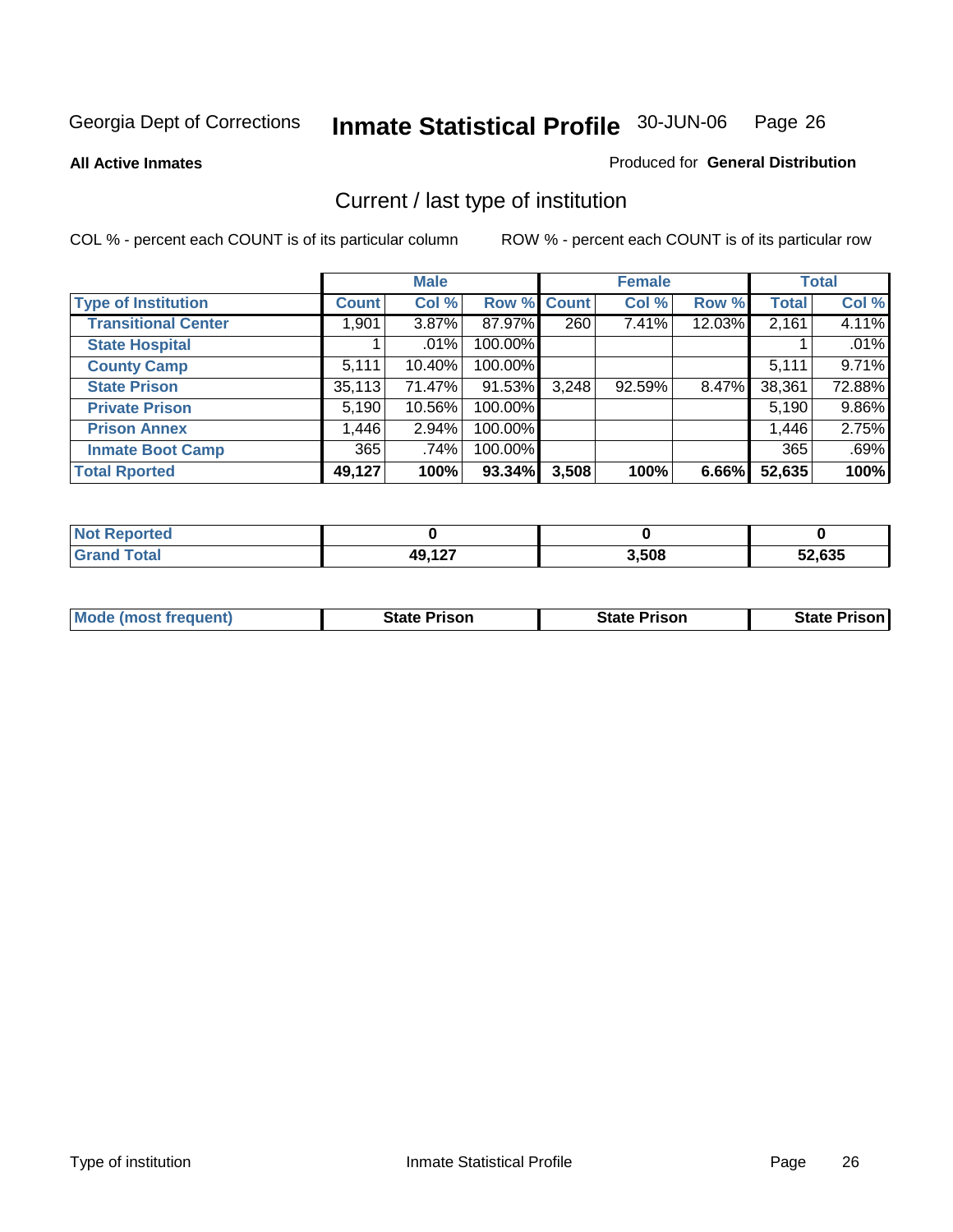**All Active Inmates**

#### Produced for **General Distribution**

# Institution type - transitional centers

|     |                                          | <b>Male</b>  |        | <b>Female</b> |              | <b>Total</b> |         |              |          |
|-----|------------------------------------------|--------------|--------|---------------|--------------|--------------|---------|--------------|----------|
|     | <b>Institution Type - Trans. Centers</b> | <b>Count</b> | Col %  | Row %         | <b>Count</b> | Col %        | Row %   | <b>Total</b> | Col %    |
| 220 | <b>Albany Trans-Ctr</b>                  | 165          | 8.68%  | 100.00%       |              |              |         | 165          | 7.64%    |
| 223 | <b>Atlanta Male Trans-Ctr</b>            | 257          | 13.52% | 100.00%       |              |              |         | 257          | 11.89%   |
| 246 | <b>Augusta Trans-Ctr</b>                 | 227          | 11.94% | 100.00%       |              |              |         | 227          | 10.50%   |
| 249 | <b>Clayton Transitional Ctr</b>          | 258          | 13.57% | 100.00%       |              |              |         | 258          | 11.94%   |
| 247 | <b>Coastal Transitional Ctr</b>          | 252          | 13.26% | 100.00%       |              |              |         | 252          | 11.66%   |
| 225 | <b>Columbus Trans-Ctr</b>                | 76           | 4.00%  | 100.00%       |              |              |         | 76           | 3.52%    |
| 250 | <b>Helms Trans-Ctr</b>                   | 118          | 6.21%  | 100.00%       |              |              |         | 118          | 5.46%    |
| 248 | <b>Lagrange Trans Ctr</b>                | 162          | 8.52%  | 100.00%       |              |              |         | 162          | 7.50%    |
| 231 | <b>Macon Male Trans-Ctr</b>              | 173          | 9.10%  | 100.00%       |              |              |         | 173          | 8.01%    |
| 235 | <b>Metro Womens Trans-Ctr</b>            |              |        |               | 259          | 99.62%       | 100.00% | 259          | 11.99%   |
| 242 | <b>Savannah Mens Trans-Ctr</b>           | 213          | 11.20% | 100.00%       |              |              |         | 213          | $9.86\%$ |
| 245 | <b>Savannah Womens Trans-</b>            |              |        |               |              | .38%         | 100.00% |              | .05%     |
|     | Ctr                                      |              |        |               |              |              |         |              |          |
|     | <b>Total Rported</b>                     | 1,901        | 100%   | 87.97%        | 260          | 100%         | 12.03%  | 2,161        | 100%     |

| N <sub>0</sub><br>keported |      |     |       |
|----------------------------|------|-----|-------|
| <b>Total</b><br>$\sim$     | ,901 | 260 | 0.404 |

| Mode (most frequent) | 249 Clayton Transitional Ctr 235 Metro Womens Trans- |     | 235 Metro            |
|----------------------|------------------------------------------------------|-----|----------------------|
|                      |                                                      | Ctr | <b>Womens Trans-</b> |
|                      |                                                      |     |                      |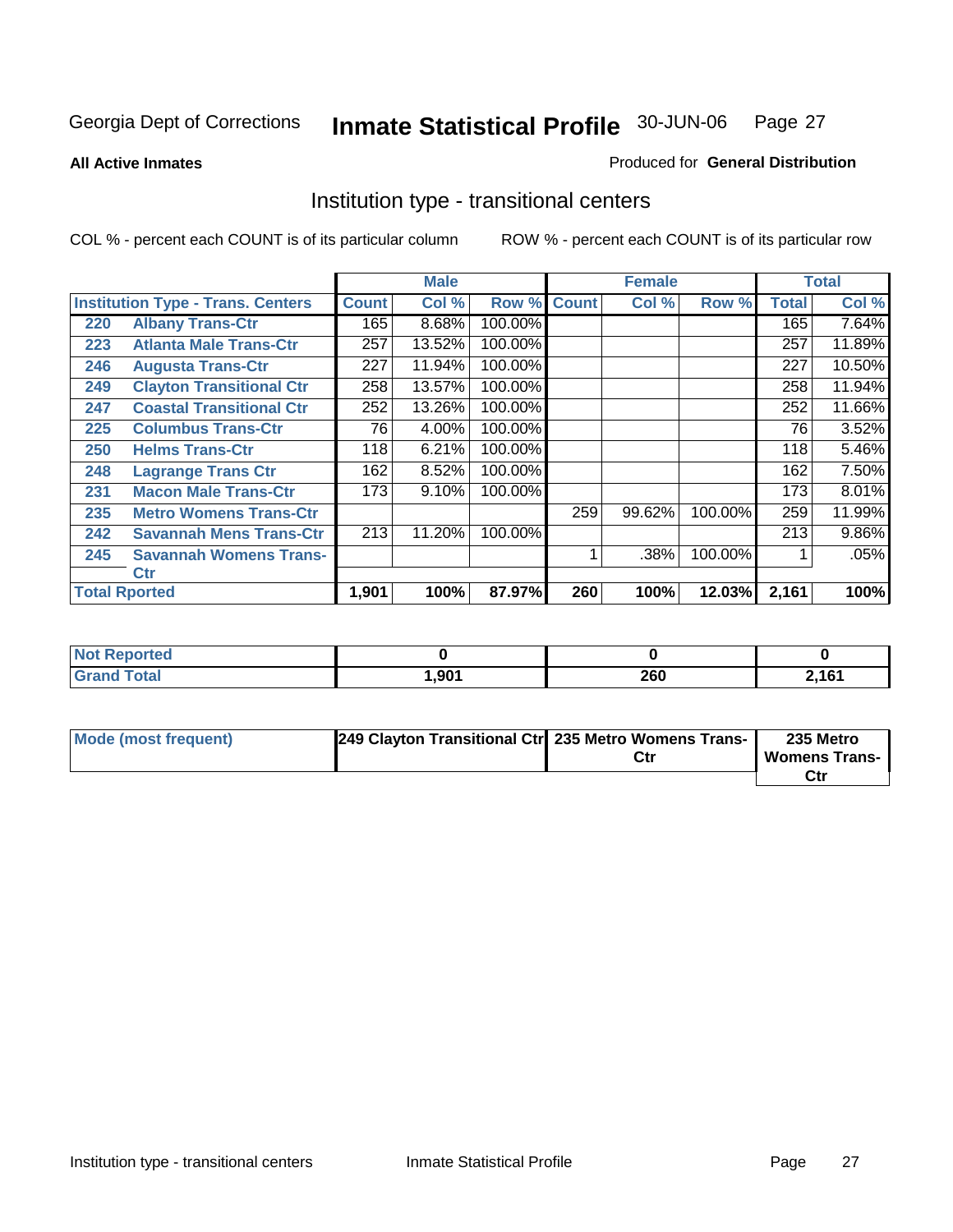**All Active Inmates**

#### Produced for **General Distribution**

# Institution type - mental hospitals

|                                                  | <b>Male</b> |            |                    | <b>Female</b> |      |                    | Total |         |
|--------------------------------------------------|-------------|------------|--------------------|---------------|------|--------------------|-------|---------|
| <b>Institution Type - Mental Hospitals Count</b> |             | Col%       | <b>Row % Count</b> |               | Col% | <b>Row % Total</b> |       | Col %   |
| 302 Central State Hospital                       |             | $100.00\%$ | 100.00%            |               |      |                    |       | 100.00% |
| <b>Total Rported</b>                             |             | 100%       | 100%I              |               |      | %                  |       | 100%    |

| <b><i>College College College College College College College College College College College College College College College College College College College College College College College College College College College Coll</i></b><br><b>NOT Reported</b> |  |  |
|-------------------------------------------------------------------------------------------------------------------------------------------------------------------------------------------------------------------------------------------------------------------|--|--|
| $int^{\bullet}$<br>.                                                                                                                                                                                                                                              |  |  |

| Mode (most frequent)<br>302 Central State Hospital | Null | <b>302 Central State</b><br><b>Hospital</b> |
|----------------------------------------------------|------|---------------------------------------------|
|----------------------------------------------------|------|---------------------------------------------|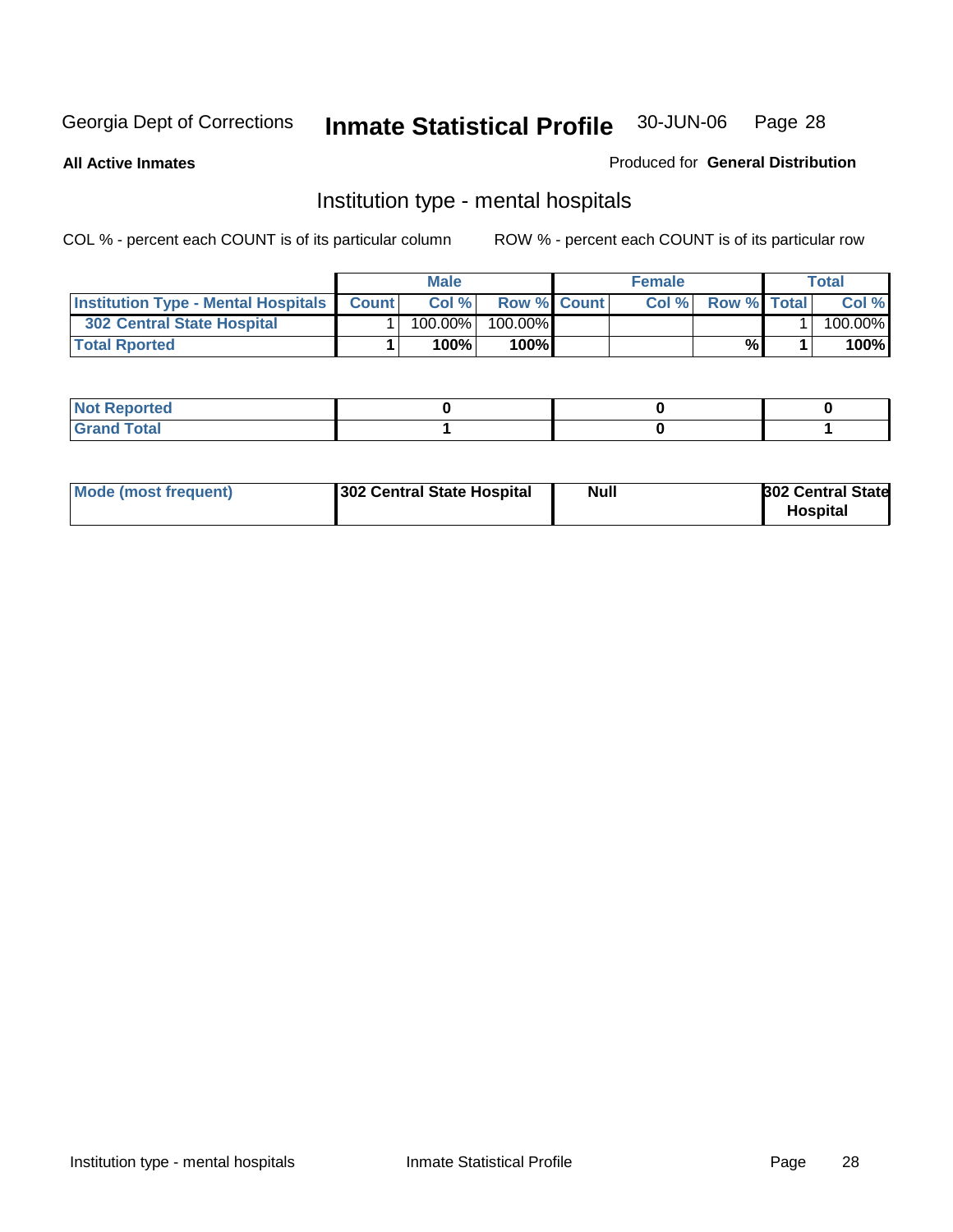#### **All Active Inmates**

#### Produced for **General Distribution**

# Institution type - county prisons

|                                          |                  | <b>Male</b> |         |              | <b>Female</b> |                          |                  | <b>Total</b>               |
|------------------------------------------|------------------|-------------|---------|--------------|---------------|--------------------------|------------------|----------------------------|
| <b>Institution Type - County Prisons</b> | <b>Count</b>     | Col %       | Row %   | <b>Count</b> | Col %         | Row %                    | <b>Total</b>     | $\overline{\text{Col }^9}$ |
| <b>Bulloch County Ci</b><br>402          | 144              | 2.82%       | 100.00% |              |               |                          | 144              | 2.82%                      |
| <b>Carroll County Ci</b><br>404          | 213              | 4.17%       | 100.00% |              |               |                          | $\overline{213}$ | 4.17%                      |
| <b>Clarke County Ci</b><br>406           | 105              | 2.05%       | 100.00% |              |               |                          | 105              | 2.05%                      |
| <b>Clayton County Ci</b><br>456          | 217              | 4.25%       | 100.00% |              |               |                          | 217              | 4.25%                      |
| <b>Colquitt County Ci</b><br>407         | 189              | 3.70%       | 100.00% |              |               |                          | 189              | 3.70%                      |
| <b>Coweta County Ci</b><br>409           | $\overline{217}$ | 4.25%       | 100.00% |              |               |                          | $\overline{217}$ | 4.25%                      |
| <b>Decatur County Ci</b><br>411          | 227              | 4.44%       | 100.00% |              |               |                          | 227              | 4.44%                      |
| <b>Effingham County Ci</b><br>413        | 251              | 4.91%       | 100.00% |              |               |                          | 251              | 4.91%                      |
| <b>Floyd County Ci</b><br>415            | $\overline{345}$ | 6.75%       | 100.00% |              |               |                          | $\overline{345}$ | 6.75%                      |
| <b>Gwinnett County Ci</b><br>419         | 234              | 4.58%       | 100.00% |              |               |                          | 234              | 4.58%                      |
| <b>Hall County Ci</b><br>420             | 162              | 3.17%       | 100.00% |              |               |                          | 162              | 3.17%                      |
| <b>Harris County Ci</b><br>422           | 107              | 2.09%       | 100.00% |              |               |                          | 107              | 2.09%                      |
| <b>Jackson County Ci</b><br>426          | 176              | 3.44%       | 100.00% |              |               |                          | 176              | 3.44%                      |
| <b>Jefferson County Ci</b><br>428        | 187              | 3.66%       | 100.00% |              |               |                          | 187              | 3.66%                      |
| <b>Mitchell County Ci</b><br>433         | 107              | 2.09%       | 100.00% |              |               |                          | 107              | 2.09%                      |
| <b>Muscogee County Ci</b><br>435         | $\overline{517}$ | 10.12%      | 100.00% |              |               |                          | $\overline{517}$ | 10.12%                     |
| <b>Richmond County Ci</b><br>439         | $\overline{210}$ | 4.11%       | 100.00% |              |               |                          | $\overline{210}$ | 4.11%                      |
| <b>Screven County Prison</b><br>440      | 147              | 2.88%       | 100.00% |              |               |                          | 147              | 2.88%                      |
| <b>Spalding County Ci</b><br>441         | 365              | 7.14%       | 100.00% |              |               |                          | 365              | 7.14%                      |
| <b>Stewart County Ci</b><br>442          | 97               | 1.90%       | 100.00% |              |               |                          | 97               | 1.90%                      |
| <b>Sumter County Ci</b><br>443           | $\overline{348}$ | 6.81%       | 100.00% |              |               |                          | 348              | 6.81%                      |
| <b>Terrell County Ci</b><br>444          | 136              | 2.66%       | 100.00% |              |               |                          | 136              | 2.66%                      |
| <b>Thomas County Ci</b><br>445           | 165              | 3.23%       | 100.00% |              |               |                          | 165              | 3.23%                      |
| <b>Troup County Ci</b><br>447            | 245              | 4.79%       | 100.00% |              |               |                          | 245              | 4.79%                      |
| <b>Total Rported</b>                     | 5,111            | 100%        | 100%    |              |               | $\overline{\frac{9}{6}}$ | 5,111            | 100%                       |

| - | 111 | . . <i>. .</i> |
|---|-----|----------------|

| Mode (most frequent) | 435 Muscogee County Ci | <b>Null</b> | 435 Muscogee     |
|----------------------|------------------------|-------------|------------------|
|                      |                        |             | <b>County Ci</b> |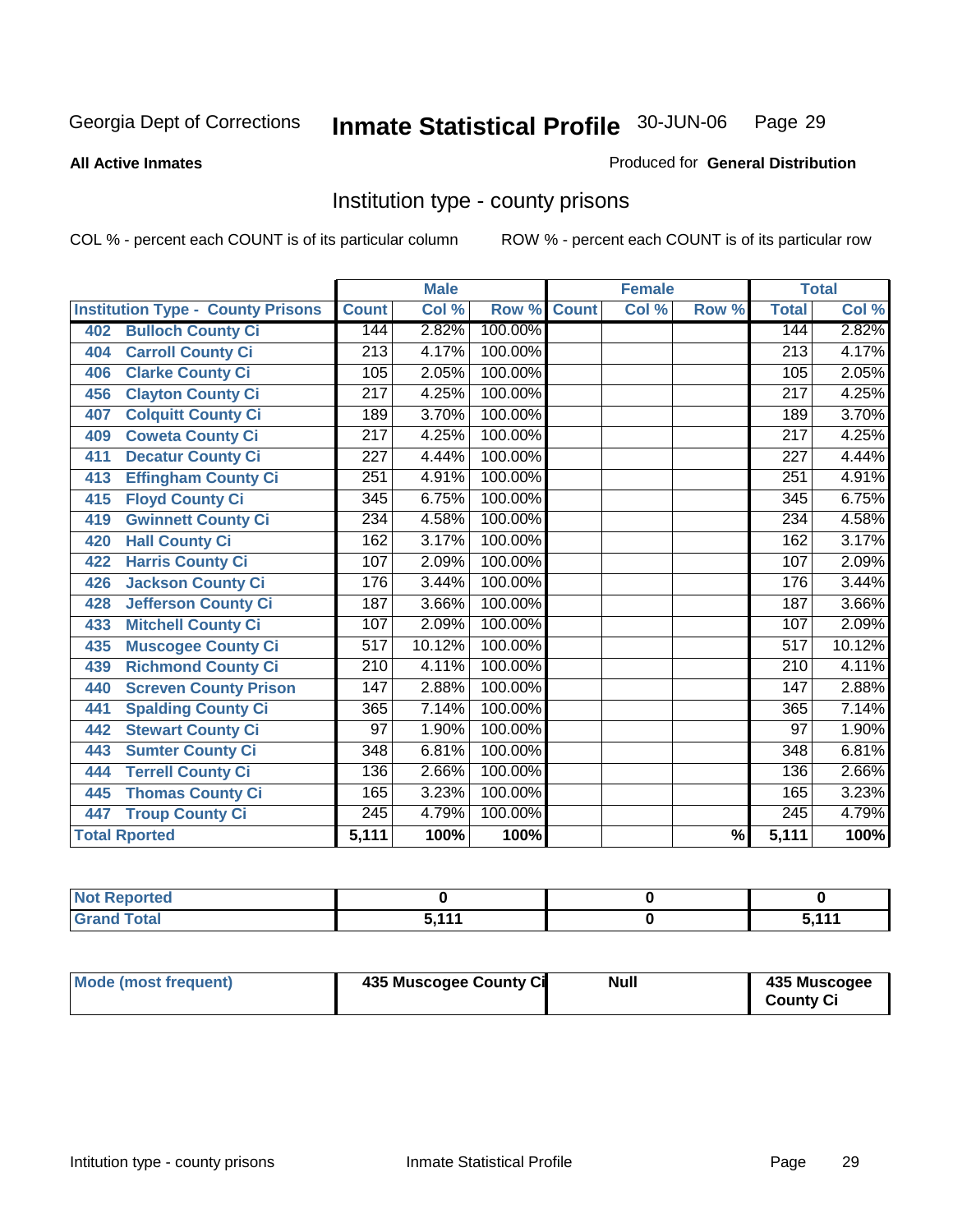#### **All Active Inmates**

#### Produced for **General Distribution**

# Institution type - state prisons

|     |                                         |                  | <b>Male</b> |         |                | <b>Female</b> |         | <b>Total</b>     |       |
|-----|-----------------------------------------|------------------|-------------|---------|----------------|---------------|---------|------------------|-------|
|     | <b>Institution Type - State Prisons</b> | <b>Count</b>     | Col %       | Row %   | <b>Count</b>   | Col %         | Row %   | <b>Total</b>     | Col % |
| 508 | <b>Arrendale State Prison</b>           |                  |             |         | 1,218          | 37.50%        | 100.00% | 1,218            | 3.26% |
|     | 532 Augusta State Med.                  | 1,225            | 3.59%       | 99.92%  | 1.             | .03%          | .08%    | 1,226            | 3.28% |
|     | <b>Prison</b>                           |                  |             |         |                |               |         |                  |       |
| 559 | <b>Autry Pre-Trans Center</b>           | 22               | .06%        | 100.00% |                |               |         | 22               | .06%  |
| 543 | <b>Autry State Prison</b>               | 1,399            | 4.10%       | 100.00% |                |               |         | 1,399            | 3.74% |
| 553 | <b>Baldwin State Prison</b>             | 788              | 2.31%       | 100.00% |                |               |         | 788              | 2.11% |
| 536 | <b>Bostick State Prison</b>             | 705              | 2.07%       | 100.00% |                |               |         | 705              | 1.89% |
| 534 | <b>Burrus Corr Trn Cntr</b>             | 296              | .87%        | 100.00% |                |               |         | 296              | .79%  |
| 547 | <b>Calhoun State Prison</b>             | 1,321            | 3.87%       | 100.00% |                |               |         | 1,321            | 3.54% |
| 531 | <b>Central State Prison</b>             | 815              | 2.39%       | 100.00% |                |               |         | 815              | 2.18% |
| 523 | <b>Coastal State Prison</b>             | 1,462            | 4.28%       | 100.00% |                |               |         | 1,462            | 3.91% |
| 503 | <b>Dodge State Prison</b>               | 1,219            | 3.57%       | 100.00% |                |               |         | 1,219            | 3.26% |
| 548 | <b>Dooly State Prison</b>               | 1,325            | 3.88%       | 100.00% |                |               |         | 1,325            | 3.55% |
| 521 | <b>Ga Diag &amp; Class Pris</b>         | 1,645            | 4.82%       | 100.00% |                |               |         | 1,645            | 4.40% |
| 522 | <b>Ga Diag &amp; Class Pris-</b>        | 347              | 1.02%       | 100.00% |                |               |         | 347              | .93%  |
|     | <b>Perm</b>                             |                  |             |         |                |               |         |                  |       |
| 517 | <b>Ga State Prison</b>                  | 1,157            | 3.39%       | 99.91%  | $\overline{1}$ | .03%          | .09%    | 1,158            | 3.10% |
| 541 | <b>Hancock State Prison</b>             | 1,261            | 3.70%       | 100.00% |                |               |         | 1,261            | 3.37% |
| 540 | <b>Hays State Prison</b>                | 852              | 2.50%       | 100.00% |                |               |         | 852              | 2.28% |
| 551 | <b>Homerville State Prison</b>          | $\overline{212}$ | .62%        | 100.00% |                |               |         | $\overline{212}$ | .57%  |
| 545 | <b>Johnson State Prison</b>             | 1,094            | 3.21%       | 100.00% |                |               |         | 1,094            | 2.93% |
| 510 | <b>Lee State Prison</b>                 | 765              | 2.24%       | 100.00% |                |               |         | 765              | 2.05% |
| 502 | <b>Lowndes State Prison</b>             | 297              | .87%        | 100.00% |                |               |         | 297              | .79%  |
| 549 | <b>Macon State Prison</b>               | 1,434            | 4.20%       | 100.00% |                |               |         | 1,434            | 3.84% |
| 519 | <b>Men'S State Prison</b>               | 657              | 1.93%       | 100.00% |                |               |         | 657              | 1.76% |
| 554 | <b>Metro State Prison (W)</b>           |                  |             |         | 947            | 29.16%        | 100.00% | 947              | 2.53% |
| 561 | <b>Milan State Prison</b>               | $\overline{227}$ | .67%        | 100.00% |                |               |         | $\overline{227}$ | .61%  |
| 509 | <b>Montgomery State Prison</b>          | 398              | 1.17%       | 100.00% |                |               |         | 398              | 1.07% |
| 505 | <b>Phillips State Prison</b>            | 820              | 2.40%       | 100.00% |                |               |         | 820              | 2.19% |
| 557 | <b>Pulaski State Prison (W)</b>         | 1                | .01%        | .09%    | 1,081          | 33.28%        | 99.91%  | 1,082            | 2.90% |
| 529 | <b>Rivers State Prison</b>              | 1,134            | 3.32%       | 100.00% |                |               |         | 1,134            | 3.03% |
| 533 | <b>Rogers State Prison</b>              | 1,302            | 3.82%       | 100.00% |                |               |         | 1,302            | 3.48% |
| 530 | <b>Rutledge State Prison</b>            | 613              | 1.80%       | 100.00% |                |               |         | 613              | 1.64% |
| 525 | <b>Scott State Prison</b>               | 1,261            | 3.70%       | 100.00% |                |               |         | 1,261            | 3.37% |
| 550 | <b>Smith State Prison</b>               | 1,232            | 3.61%       | 100.00% |                |               |         | 1,232            | 3.30% |
| 542 | <b>Telfair State Prison</b>             | 1,200            | 3.52%       | 100.00% |                |               |         | 1,200            | 3.21% |
| 537 | <b>Valdosta State Prison</b>            | 850              | 2.49%       | 100.00% |                |               |         | 850              | 2.27% |
| 506 | <b>Walker State Prison</b>              | 631              | 1.85%       | 100.00% |                |               |         | 631              | 1.69% |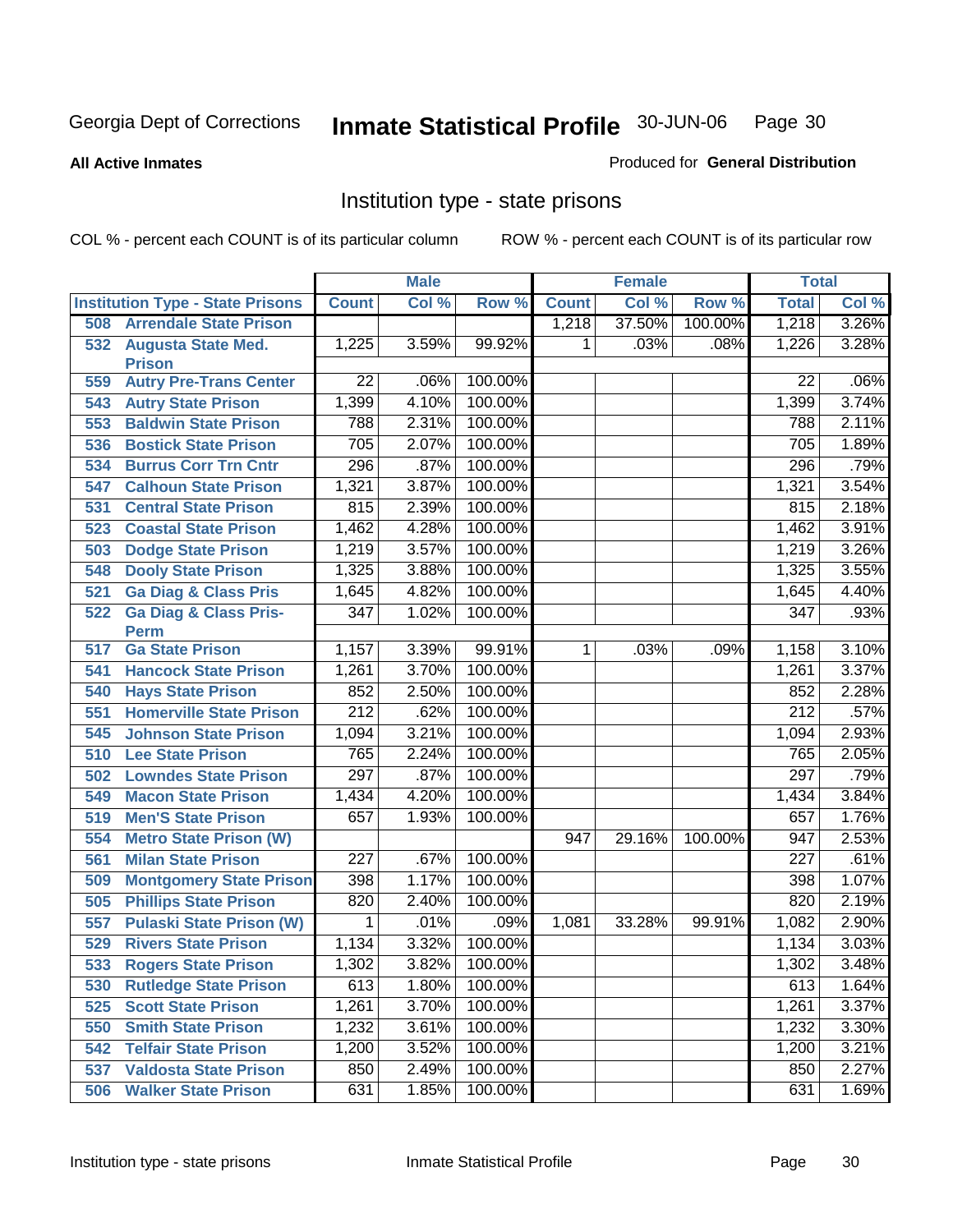**All Active Inmates**

#### Produced for **General Distribution**

# Institution type - state prisons

|                                         |              | <b>Male</b> |         |              | <b>Female</b> |       | <b>Total</b> |       |
|-----------------------------------------|--------------|-------------|---------|--------------|---------------|-------|--------------|-------|
| <b>Institution Type - State Prisons</b> | <b>Count</b> | Col %       | Row %   | <b>Count</b> | Col %         | Row % | <b>Total</b> | Col % |
| <b>Ware State Prison</b><br>501         | 1,088        | 3.19%       | 100.00% |              |               |       | 1,088        | 2.91% |
| <b>Washington Sp</b><br>552             | .142         | 3.35%       | 100.00% |              |               |       | 1,142        | 3.06% |
| <b>Wayne State Prison</b><br>507        | 199          | .58%        | 100.00% |              |               |       | 199          | .53%  |
| <b>Western Pre-Release</b><br>556       | 191          | $.56\%$     | 100.00% |              |               |       | 191          | .51%  |
| Cntr                                    |              |             |         |              |               |       |              |       |
| <b>Wilcox State Prison</b><br>546       | 1,533        | 4.49%       | 100.00% |              |               |       | 1,533,       | 4.10% |
| <b>Total Rported</b>                    | 34,120       | 100%        | 91.31%  | 3,248        | 100%          | 8.69% | 37,368       | 100%  |

| : Reported<br>' NOT |            |       |        |  |
|---------------------|------------|-------|--------|--|
| <b>otal</b>         | ,120<br>34 | 3,248 | 37,368 |  |

| <b>Mode (most frequent)</b> | 521 Ga Diag & Class Pris | 508 Arrendale State Prison | 521 Ga Diag &<br><b>Class Pris</b> |
|-----------------------------|--------------------------|----------------------------|------------------------------------|
|-----------------------------|--------------------------|----------------------------|------------------------------------|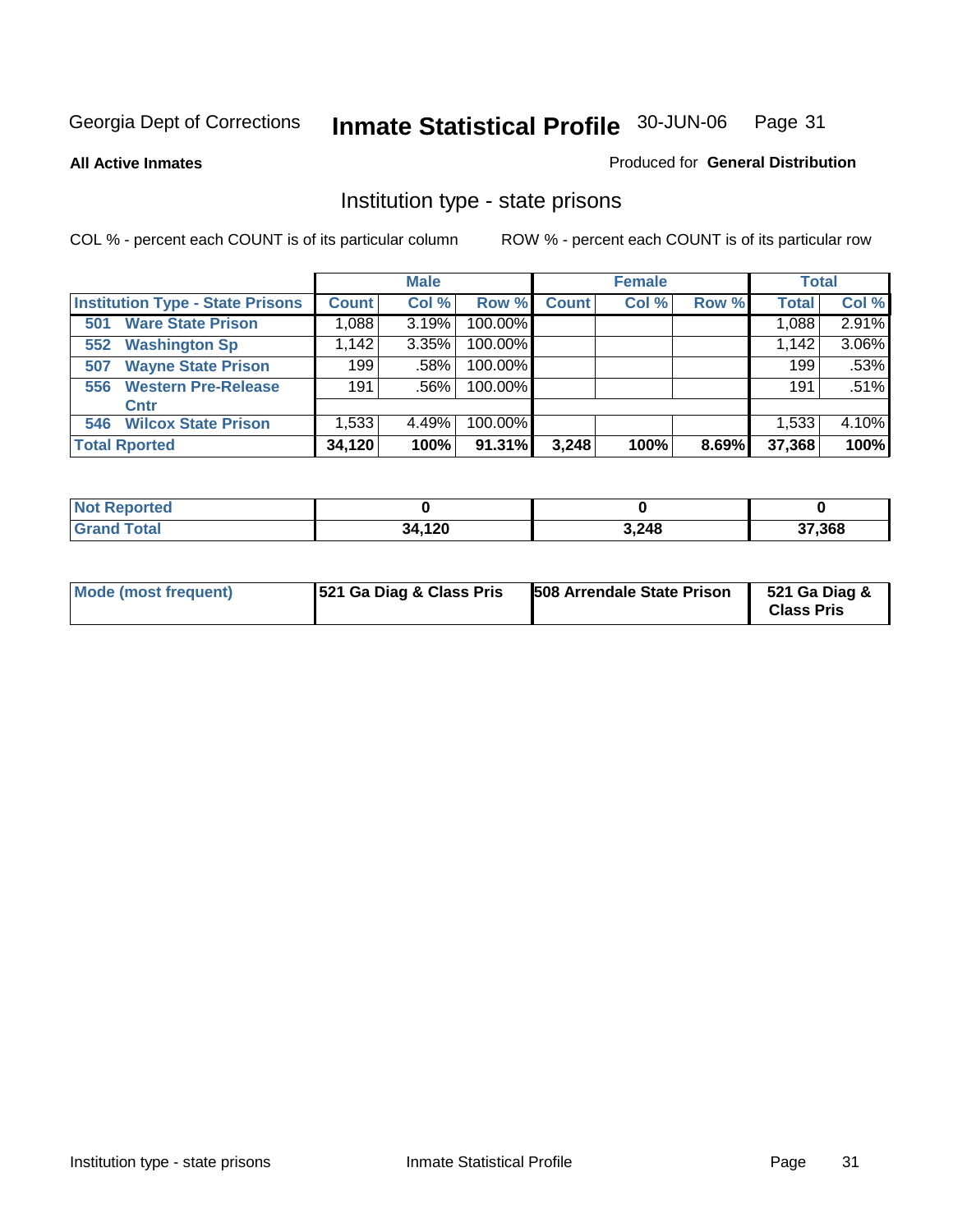**All Active Inmates**

#### Produced for **General Distribution**

# Institution type - private prisons

|                                           |              | <b>Male</b> |             | <b>Female</b> |       |              | <b>Total</b> |
|-------------------------------------------|--------------|-------------|-------------|---------------|-------|--------------|--------------|
| <b>Institution Type - Private Prisons</b> | <b>Count</b> | Col %       | Row % Count | Col %         | Row % | <b>Total</b> | Col %        |
| <b>Coffee Corr Facility</b><br>569        | 1.6771       | $32.31\%$   | 100.00%     |               |       | 1,677        | 32.31%       |
| 567 D Ray James Corr Fac                  | ∃836،،       | 35.38%      | 100.00%     |               |       | 1.836        | 35.38%       |
| <b>Wheeler Corr Facility</b><br>571       | 1.677        | 32.31%      | $100.00\%$  |               |       | 1,677        | 32.31%       |
| <b>Total Rported</b>                      | 5.190        | 100%        | $100\%$     |               | %Ⅰ    | 5.190        | 100%         |

| rted<br>NOT                              |       |      |
|------------------------------------------|-------|------|
| <b>Total</b><br>$\sim$ . $\sim$ . $\sim$ | 5,190 | ,190 |

| <b>Mode (most frequent)</b> | 567 D Ray James Corr Fac | <b>Null</b> | <b>567 D Ray James</b><br><b>Corr Fac</b> |
|-----------------------------|--------------------------|-------------|-------------------------------------------|
|-----------------------------|--------------------------|-------------|-------------------------------------------|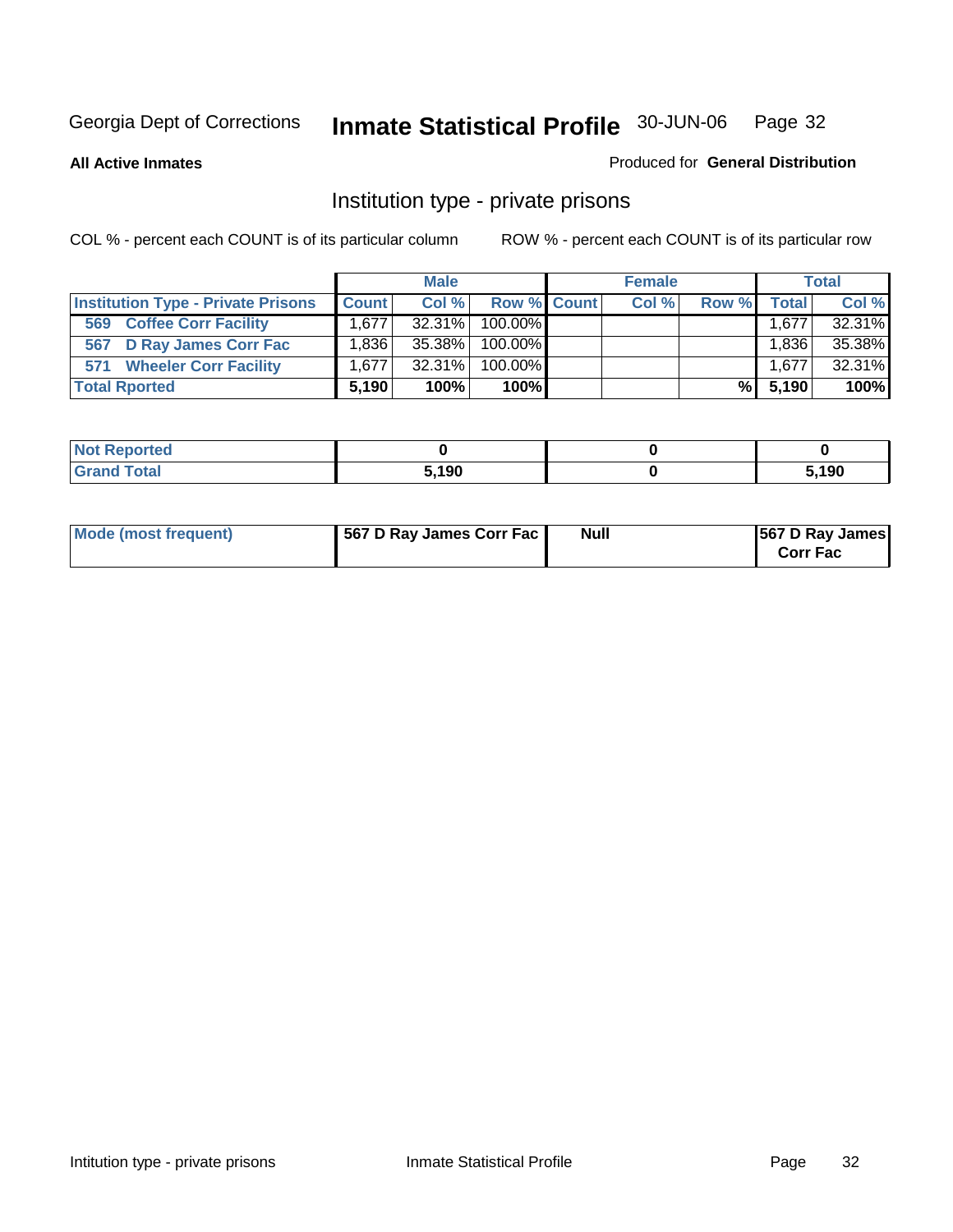#### **All Active Inmates**

#### Produced for **General Distribution**

# Institution type - prison annexes

|                                                |       | <b>Male</b> |         |              | <b>Female</b> |       |              | <b>Total</b> |
|------------------------------------------------|-------|-------------|---------|--------------|---------------|-------|--------------|--------------|
| <b>Institution Type - Prison Annexes Count</b> |       | Col %       | Row %   | <b>Count</b> | Col %         | Row % | <b>Total</b> | Col %        |
| 7507 Appling Pre-Release Ctr                   | 187   | 7.67%       | 100.00% |              |               |       | 187          | 7.67%        |
| <b>7541 Hancock Annex</b>                      | 207   | 8.49%       | 100.00% |              |               |       | 207          | 8.49%        |
| 7540 Hays Annex                                | 572   | 23.45%      | 100.00% |              |               |       | 572          | 23.45%       |
| 7521 Lamar Pre-Release Center                  | 199   | 8.16%       | 100.00% |              |               |       | 199          | 8.16%        |
| 7550 Long Pre-Release Center                   | 97    | 3.98%       | 100.00% |              |               |       | 97           | 3.98%        |
| 7543 Pelham Pre-Release                        | 153   | 6.27%       | 100.00% |              |               |       | 153          | 6.27%        |
| <b>Center</b>                                  |       |             |         |              |               |       |              |              |
| <b>7505 Phillips Annex</b>                     | 237   | 9.72%       | 100.00% |              |               |       | 237          | 9.72%        |
| <b>7546 Turner Pre-Release Center</b>          | 186   | 7.63%       | 100.00% |              |               |       | 186          | 7.63%        |
| 7501 Ware Annex                                | 225   | 9.23%       | 100.00% |              |               |       | 225          | 9.23%        |
| <b>7552 Washington Sp Annex</b>                | 205   | 8.41%       | 100.00% |              |               |       | 205          | 8.41%        |
| 7572 Wilkes Pre-Release Center                 | 171   | 7.01%       | 100.00% |              |               |       | 171          | 7.01%        |
| <b>Total Rported</b>                           | 2,439 | 100%        | 100%    |              |               | %     | 2,439        | 100%         |

| <b>Not Reported</b>   |       |       |
|-----------------------|-------|-------|
| <b>Total</b><br>Grand | 2,439 | 2,439 |

| <b>Mode (most frequent)</b> | 7540 Hays Annex | <b>Null</b> | 7540 Hays Annex |
|-----------------------------|-----------------|-------------|-----------------|
|-----------------------------|-----------------|-------------|-----------------|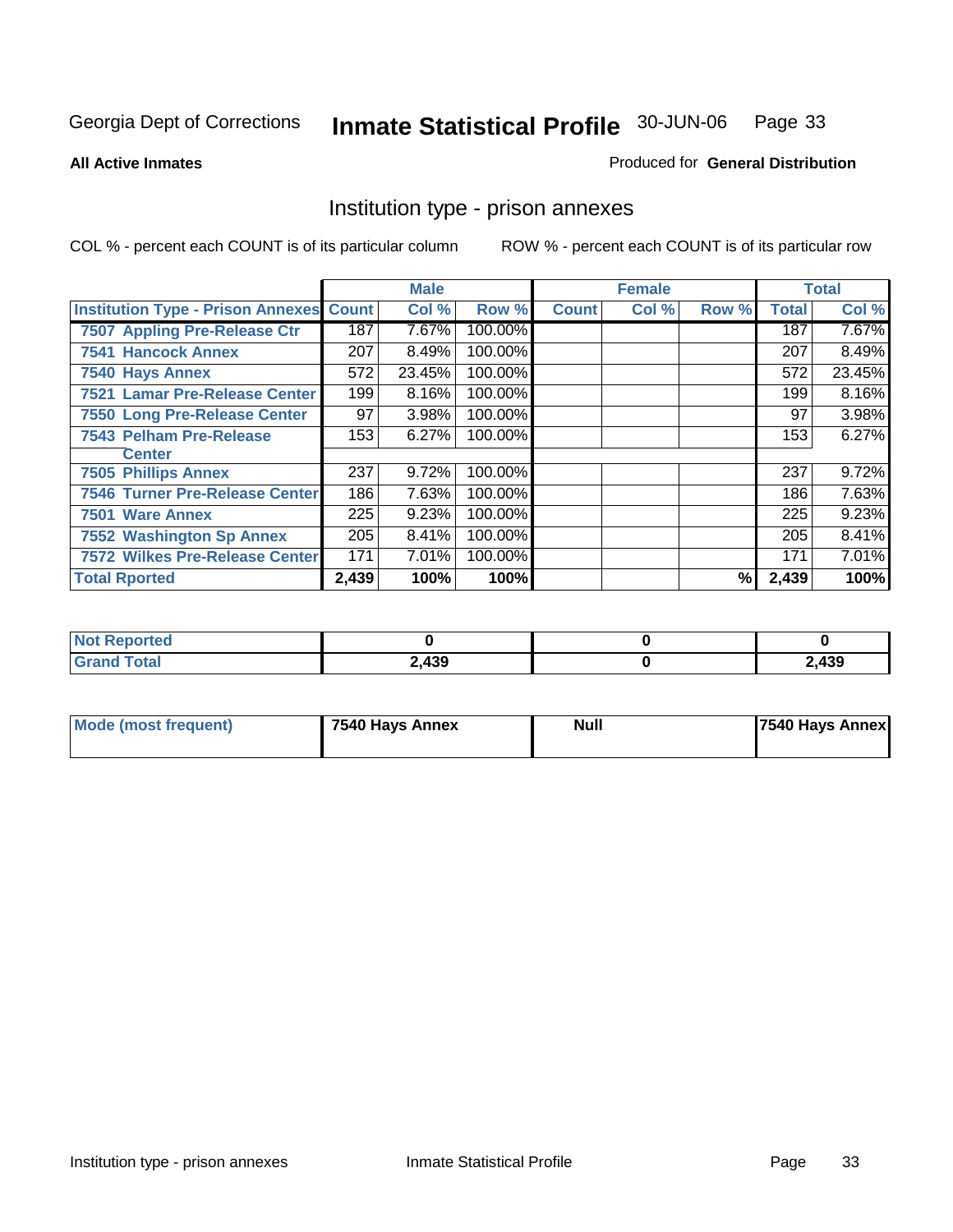**All Active Inmates**

#### Produced for **General Distribution**

# Institution type - inmate boot camp

|                                      |              | <b>Male</b> |               |              | <b>Female</b> |       |        | <b>Total</b> |
|--------------------------------------|--------------|-------------|---------------|--------------|---------------|-------|--------|--------------|
| <b>Institution Type - Boot Camps</b> | <b>Count</b> | Col %       | Row %         | <b>Count</b> | Col %         | Row % | Totall | Col %        |
| 9553 Baldwin Inm Boot Camp           | 193          | $52.88\%$   | $100.00\%$    |              |               |       | 193    | 52.88%       |
| 9534 Burruss Inm Boot Camp           | 172          | 47.12%      | 100.00%       |              |               |       | 172    | 47.12%       |
| <b>Total Rported</b>                 | 365          | 100%        | 100% <b>I</b> |              |               | %     | 365    | 100%         |

| теа |     |     |
|-----|-----|-----|
| -   | 365 | 365 |

| Mode (most frequent) | 9553 Baldwin Inm Boot<br>amp∶ | <b>Null</b> | 9553 Baldwin Inm<br><b>Boot Camp</b> |
|----------------------|-------------------------------|-------------|--------------------------------------|
|----------------------|-------------------------------|-------------|--------------------------------------|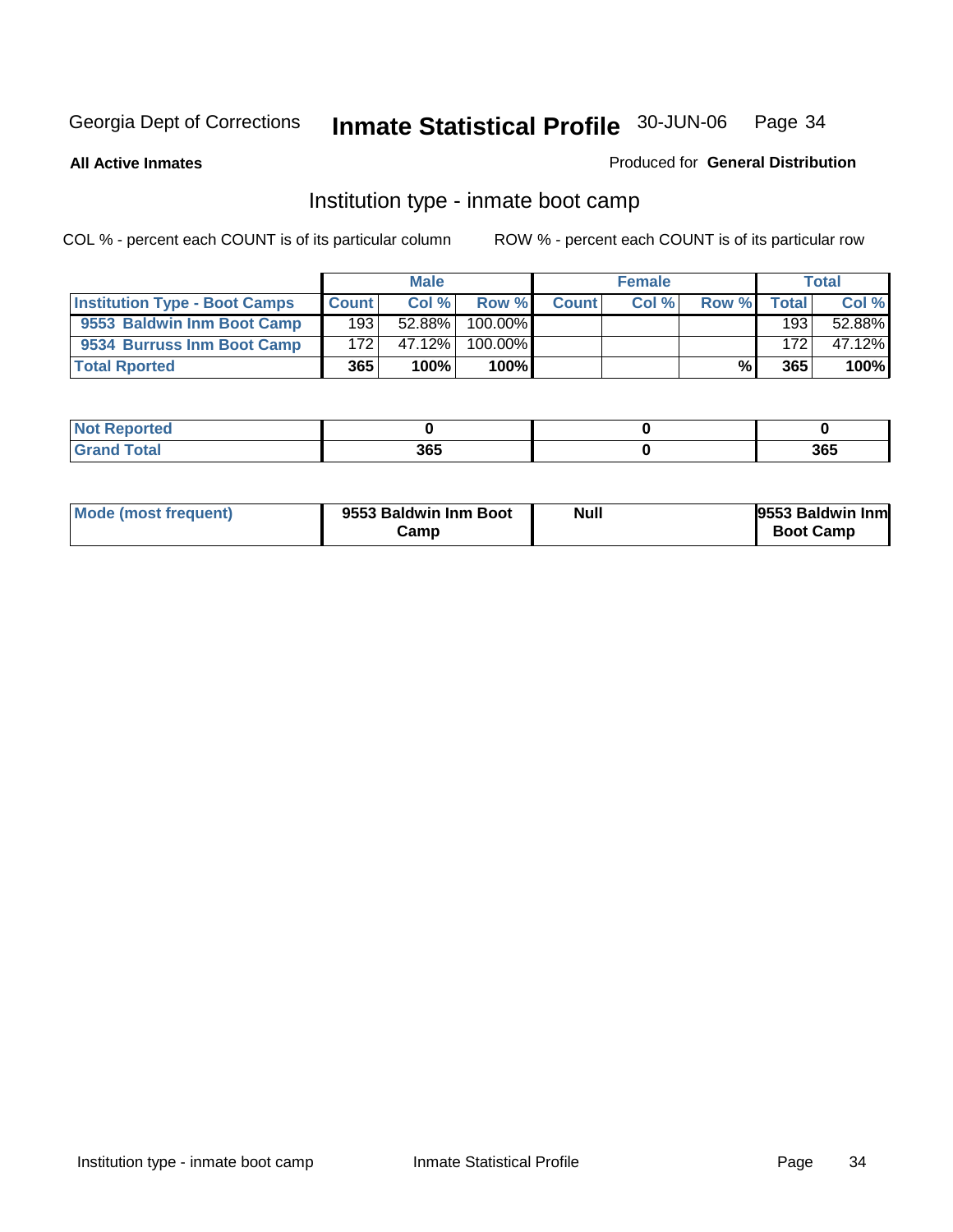**All Active Inmates**

#### Produced for **General Distribution**

# Number of disciplinary reports

|                                       |              | <b>Male</b> |        |              | <b>Female</b> |          |              | <b>Total</b> |
|---------------------------------------|--------------|-------------|--------|--------------|---------------|----------|--------------|--------------|
| <b>Number of Disciplinary Reports</b> | <b>Count</b> | Col %       | Row %  | <b>Count</b> | Col %         | Row %    | <b>Total</b> | Col %        |
|                                       | 21,164       | 43.08%      | 90.62% | 2,191        | 62.46%        | 9.38%    | 23,355       | 44.37%       |
|                                       | 6,541        | 13.31%      | 93.47% | 457          | 13.03%        | 6.53%    | 6,998        | 13.30%       |
| $\mathbf{2}$                          | 3,909        | 7.96%       | 95.39% | 189          | 5.39%         | 4.61%    | 4,098        | 7.79%        |
| 3                                     | 2,544        | 5.18%       | 95.00% | 134          | 3.82%         | $5.00\%$ | 2,678        | 5.09%        |
|                                       | .897         | $3.86\%$    | 95.86% | 82           | 2.34%         | $4.14\%$ | 1,979        | 3.76%        |
| 5                                     | .499         | 3.05%       | 96.15% | 60           | 1.71%         | 3.85%    | 1,559        | 2.96%        |
| <b>More Than 5</b>                    | 11,573       | 23.56%      | 96.70% | 395          | 11.26%        | $3.30\%$ | 11,968       | 22.74%       |
| <b>Total Reported</b>                 | 49,127       | 100%        | 93.34% | 3,508        | 100.0%        | 6.66%    | 52,635       | 100.0%       |

| N                   |           |       |             |
|---------------------|-----------|-------|-------------|
| $\sim$ 10<br>______ | 107<br>__ | 3,508 | .635<br>- - |

| Mean (average)       | 5.22 | 2.44 | 5.03 |
|----------------------|------|------|------|
| Median (middle)      |      |      |      |
| Mode (most frequent) |      |      |      |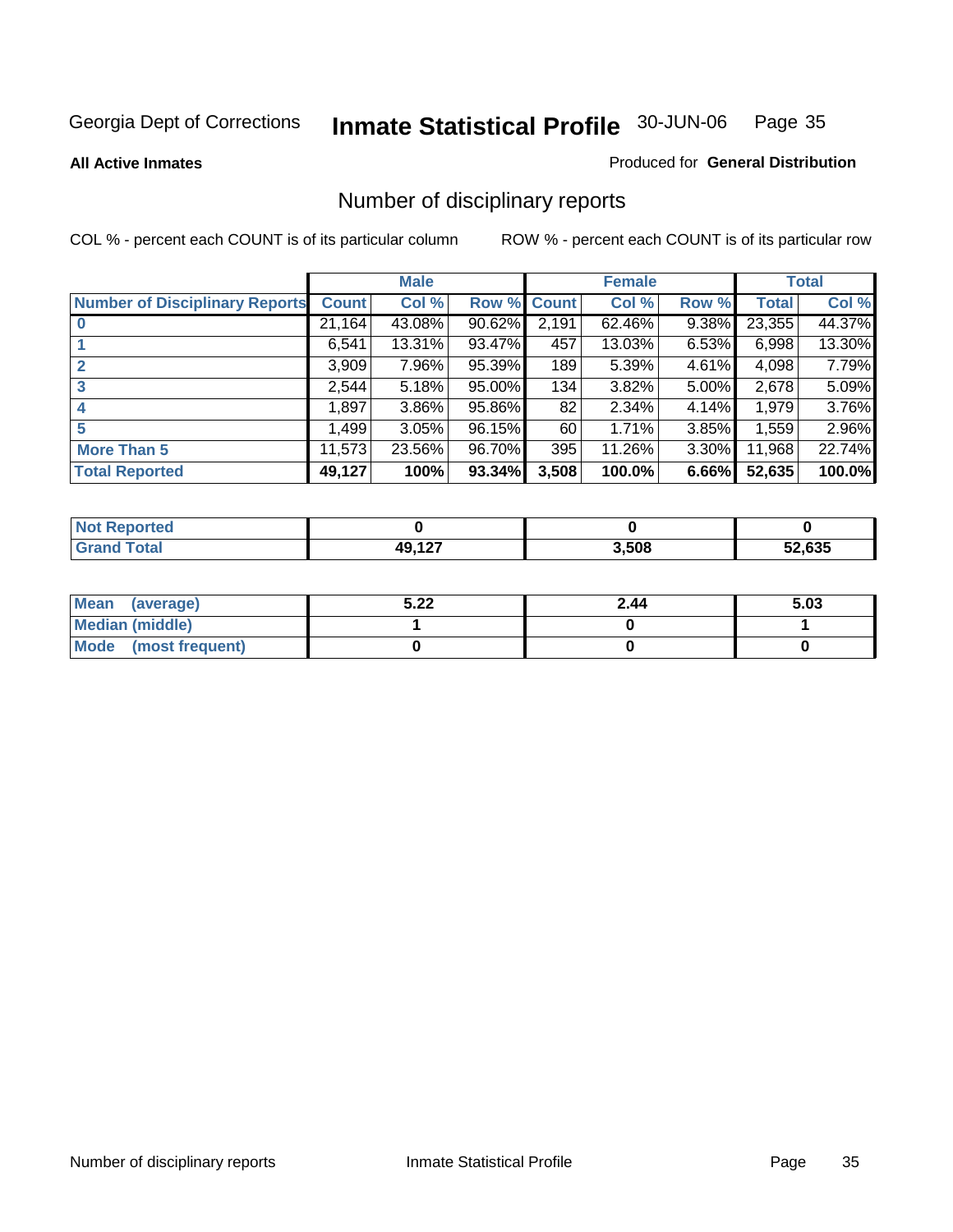#### **All Active Inmates**

# Produced for **General Distribution**

### Number of transfers

|                            |         | <b>Male</b> |        |              | <b>Female</b> |          |              | <b>Total</b> |
|----------------------------|---------|-------------|--------|--------------|---------------|----------|--------------|--------------|
| <b>Number of Transfers</b> | Count l | Col %       | Row %  | <b>Count</b> | Col %         | Row %    | <b>Total</b> | Col %        |
|                            | 3,523   | 7.17%       | 83.29% | 707          | 20.15%        | 16.71%   | 4,230        | 8.04%        |
|                            | 19,957  | 40.62%      | 92.02% | 1,731        | 49.34%        | 7.98%    | 21,688       | 41.20%       |
| $\mathbf{2}$               | 10,110  | 20.58%      | 93.93% | 653          | 18.61%        | $6.07\%$ | 10,763       | 20.45%       |
| 3                          | 5,670   | 11.54%      | 96.02% | 235          | 6.70%         | $3.98\%$ | 5,905        | 11.22%       |
|                            | 3,427   | 6.98%       | 97.52% | 87           | 2.48%         | $2.48\%$ | 3,514        | 6.68%        |
| 5                          | 2,136   | 4.35%       | 98.39% | 35           | 1.00%         | $1.61\%$ | 2,171        | 4.12%        |
| <b>More Than 5</b>         | 4,304   | $8.76\%$    | 98.63% | 60           | 1.71%         | $1.37\%$ | 4,364        | 8.29%        |
| <b>Total Reported</b>      | 49,127  | 100%        | 93.34% | 3,508        | 100%          | $6.66\%$ | 52,635       | 100%         |

| N      |                |       |      |
|--------|----------------|-------|------|
| امەما  | $\overline{A}$ | 3,508 | .635 |
| ______ |                |       | -^   |

| Mean (average)       | 2.41 | 34.، | 2.34 |
|----------------------|------|------|------|
| Median (middle)      |      |      |      |
| Mode (most frequent) |      |      |      |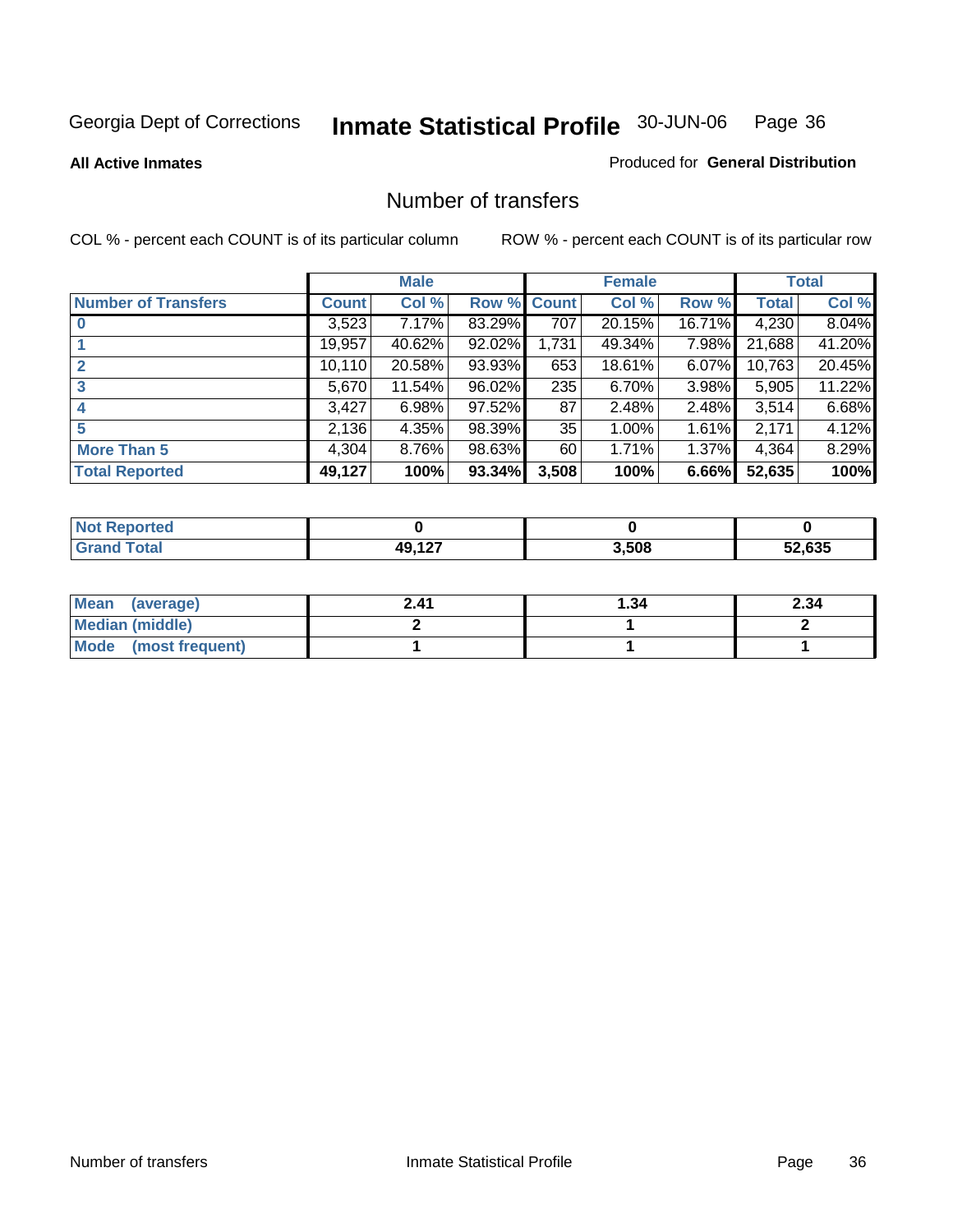**All Active Inmates**

#### Produced for **General Distribution**

# Number of escapes

|                          |              | <b>Male</b> |                    |       | <b>Female</b> |          |        | <b>Total</b> |
|--------------------------|--------------|-------------|--------------------|-------|---------------|----------|--------|--------------|
| <b>Number of Escapes</b> | <b>Count</b> | Col %       | <b>Row % Count</b> |       | Col %         | Row %    | Total  | Col %        |
|                          | 48,814       | 99.36%      | 93.31%             | 3,502 | 99.83%        | $6.69\%$ | 52,316 | 99.39%       |
|                          | 290          | 0.59%       | $97.97\%$          | 6     | 0.17%         | 2.03%    | 296    | 0.56%        |
|                          | 17           | 0.03%       | 100.00%            |       |               |          | 17     | 0.03%        |
|                          | 5            | 0.01%       | 100.00%            |       |               |          | 5      | 0.01%        |
|                          |              | 0.01%       | $100.00\%$         |       |               |          |        | 0.01%        |
| <b>Total Reported</b>    | 49,127       | 100%        | 93.34%             | 3,508 | 100%          | 6.66%    | 52,635 | 100%         |

| <b>rted</b><br>Not |          |       |        |
|--------------------|----------|-------|--------|
| $int^{\bullet}$    | 10 1 2 7 | 3,508 | 52.635 |

| Mean (average)       |  | ו ש. |
|----------------------|--|------|
| Median (middle)      |  |      |
| Mode (most frequent) |  |      |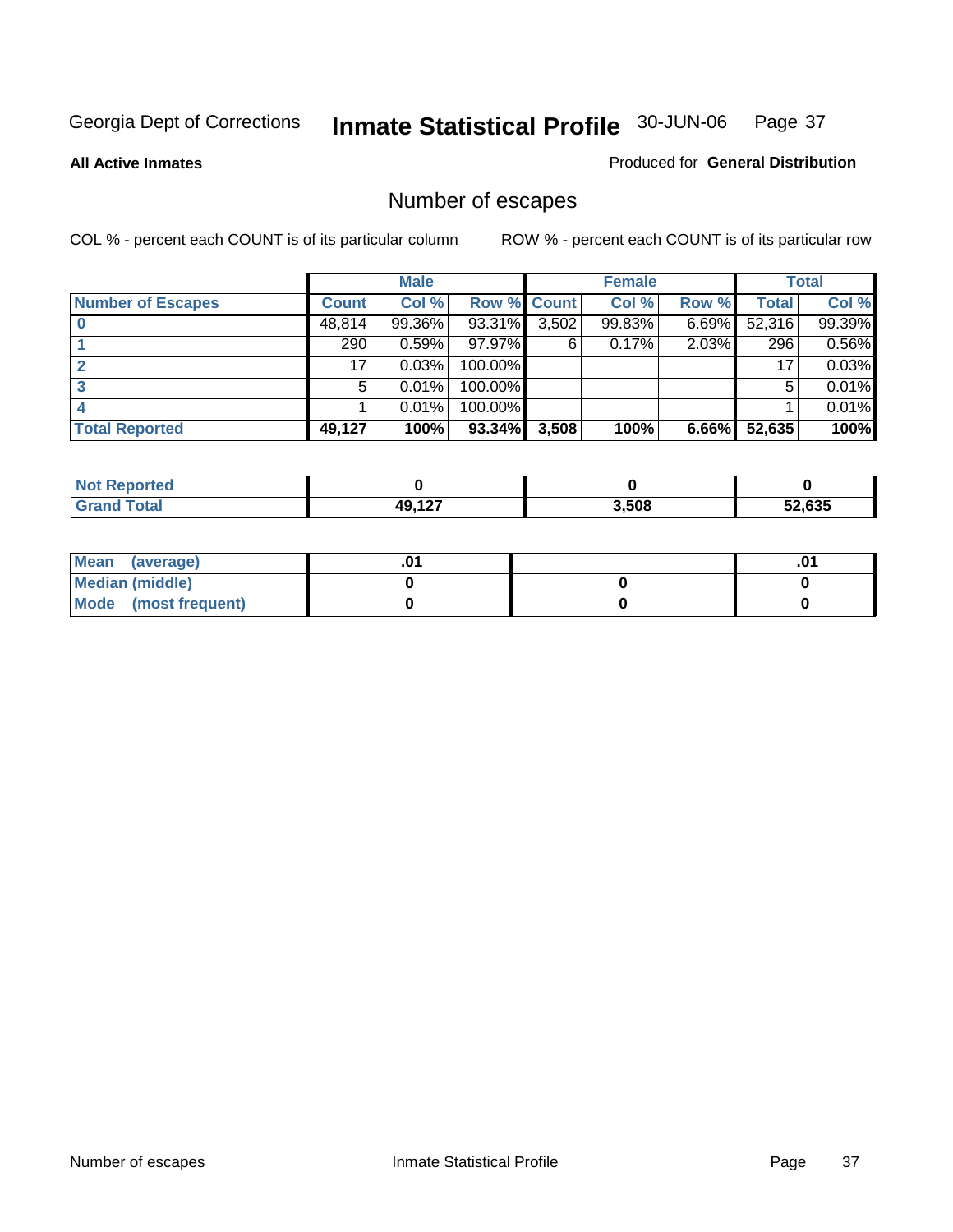**All Active Inmates**

#### Produced for **General Distribution**

# Probable future release type

|                                         |              | <b>Male</b> |                    |     | <b>Female</b> |          | <b>Total</b> |        |
|-----------------------------------------|--------------|-------------|--------------------|-----|---------------|----------|--------------|--------|
| <b>Probable Future Release Type</b>     | <b>Count</b> | Col %       | <b>Row % Count</b> |     | Col %         | Row %    | <b>Total</b> | Col %  |
| <b>Paroled with probation to follow</b> | 7,416        | 15.10%      | 92.72%             | 582 | 16.59%        | 7.28%    | 7,998        | 15.20% |
| Paroled w/o probation to follow         | 8,508        | 17.32%      | 93.34%             | 607 | 17.30%        | $6.66\%$ | 9,115        | 17.32% |
| <b>Maxout with probation to follow</b>  | 12,959       | 26.38%      | 92.94%             | 984 | 28.05%        | $7.06\%$ | 13,943       | 26.49% |
| <b>Maxout w/o probation to follow</b>   | 12,629       | 25.71%      | 92.85%             | 972 | 27.71%        | 7.15%    | 13,601       | 25.84% |
| Life, LWOP or death sentence            | 7,615        | 15.50%      | 95.45%             | 363 | 10.35%        | $4.55\%$ | 7,978        | 15.16% |
| <b>Total Reported</b>                   | 49,127       | 100%        | $93.34\%$ 3,508    |     | 100%          | 6.66%    | 52,635       | 100%   |

| <b>Not</b><br>Reported |        |        |        |
|------------------------|--------|--------|--------|
| <b>Total</b><br>Grand  | 49,127 | 49,127 | 52,635 |

| Mode (most frequent) | Maxout with PROB follow   Maxout with PROB follow   Maxout with PROB |        |
|----------------------|----------------------------------------------------------------------|--------|
|                      |                                                                      | follow |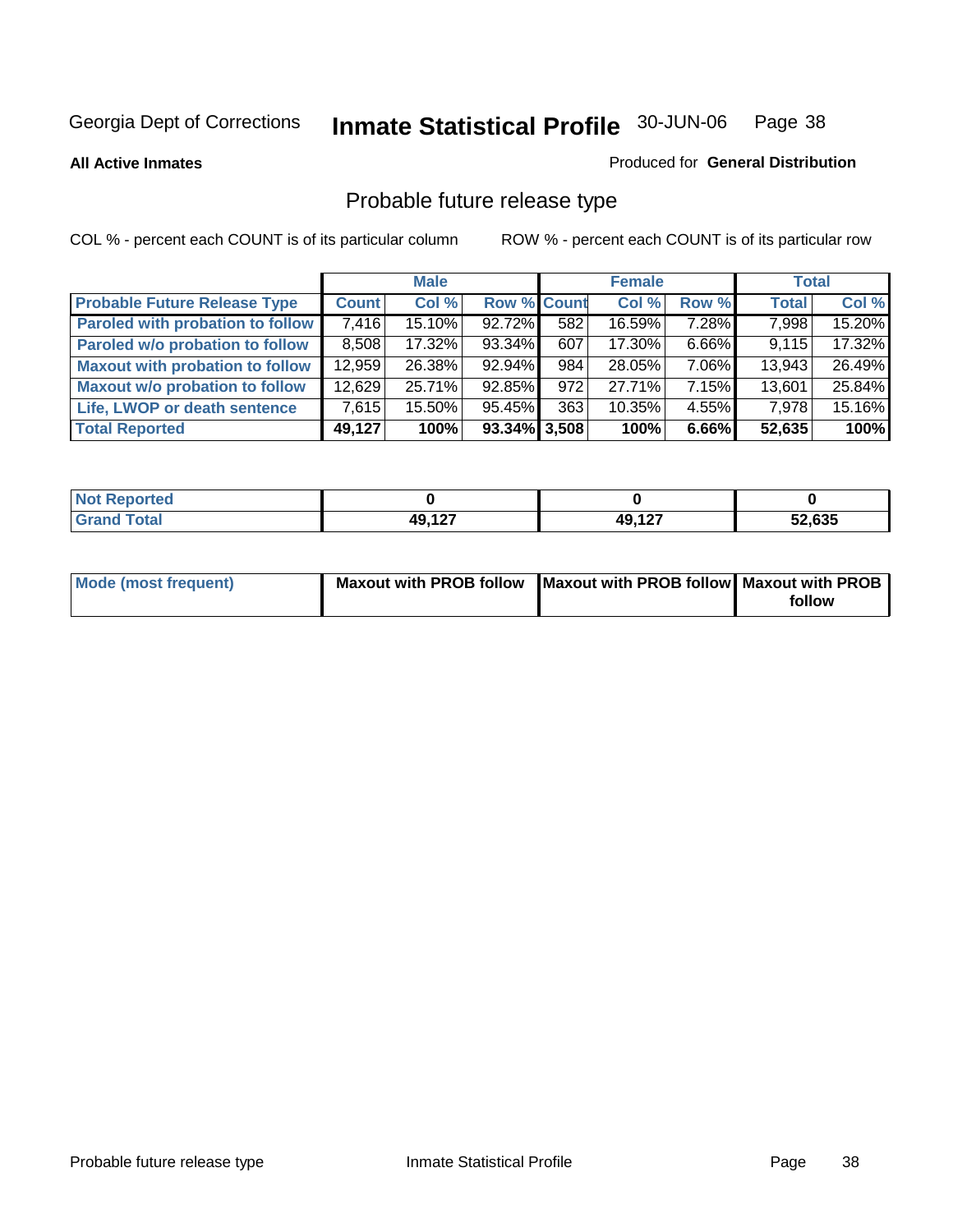**All Active Inmates**

Produced for **General Distribution**

## Actual release type

|                            |              | <b>Male</b> |                    | <b>Female</b> |       |       | Total |
|----------------------------|--------------|-------------|--------------------|---------------|-------|-------|-------|
| <b>Actual Release Type</b> | <b>Count</b> | Col %       | <b>Row % Count</b> | Col %         | Row % | Total | Col % |
| <b>Total Reported</b>      |              | %           | %                  | %             | %     |       | %     |

| <b>Still Active</b> | 49,127 | 3,508 | 52,635 |
|---------------------|--------|-------|--------|
| <b>Not Reported</b> |        |       |        |
| <b>Grand Total</b>  | 49,127 | 3,508 | 52,635 |

| M<br>____ | Ah d <sup>u</sup><br>,,,,, | <b>Null</b> | <b>IVAII</b> |
|-----------|----------------------------|-------------|--------------|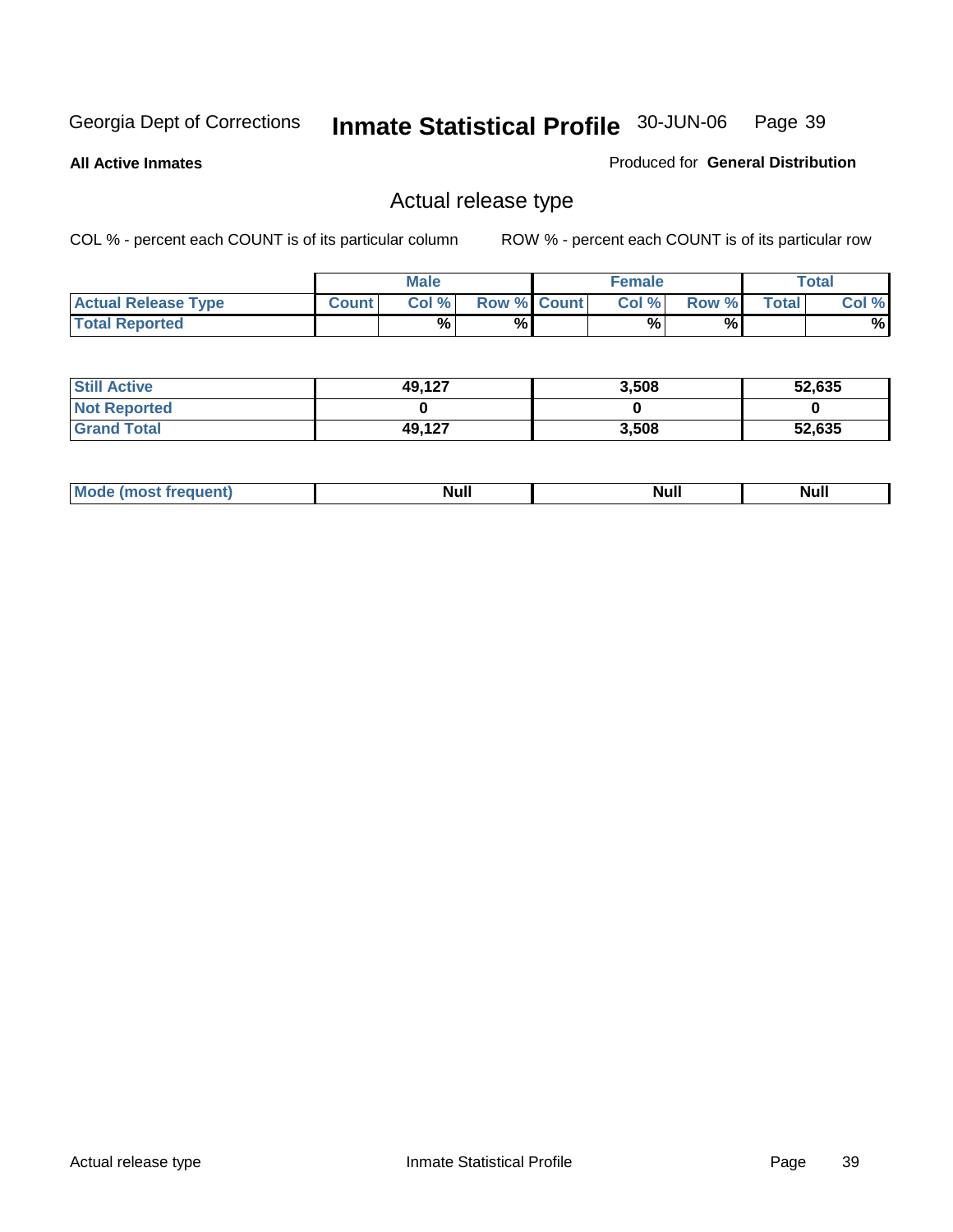#### **All Active Inmates**

#### Produced for **General Distribution**

### Time served in current (or last) institution

|                            |              | <b>Male</b> |        |              | <b>Female</b> |       |                  | <b>Total</b>        |
|----------------------------|--------------|-------------|--------|--------------|---------------|-------|------------------|---------------------|
| <b>Time In Institution</b> | <b>Count</b> | Col %       | Row %  | <b>Count</b> | Col %         | Row % | Total            | Col %               |
| 0 to 3 months              | 15,768       | 32.10%      | 92.35% | 1,306        | 37.23%        | 7.65% | 17,074           | 32.44%              |
| 3.01 to 6 months           | 6,702        | 13.64%      | 91.51% | 622          | 17.73%        | 8.49% | 7,324            | 13.91%              |
| 6.01 to 9 months           | 5,171        | 10.53%      | 94.07% | 326          | 9.29%         | 5.93% | 5,497            | 10.44%              |
| 9.01 to 12 months          | 3,674        | 7.48%       | 93.68% | 248          | 7.07%         | 6.32% | 3,922            | 7.45%               |
| 12.01 to 18 months         | 4,766        | 9.70%       | 90.57% | 496          | 14.14%        | 9.43% | 5,262            | 10.00%              |
| <b>18.01 to 24 months</b>  | 2,661        | 5.42%       | 95.31% | 131          | 3.73%         | 4.69% | 2,792            | 5.30%               |
| 2.01 to 3 years            | 3,539        | 7.20%       | 96.83% | 116          | 3.31%         | 3.17% | 3,655            | 6.94%               |
| 3.01 to 4 years            | 1,912        | 3.89%       | 96.91% | 61           | 1.74%         | 3.09% | 1,973            | 3.75%               |
| 4.01 to 5 years            | 1,357        | 2.76%       | 95.83% | 59           | 1.68%         | 4.17% | 1,416            | 2.69%               |
| 5.01 to 6 years            | 907          | 1.85%       | 95.17% | 46           | 1.31%         | 4.83% | 953              | 1.81%               |
| 6.01 to 7 years            | 738          | 1.50%       | 96.22% | 29           | 0.83%         | 3.78% | 767              | 1.46%               |
| 7.01 to 8 years            | 596          | 1.21%       | 96.44% | 22           | 0.63%         | 3.56% | 618              | 1.17%               |
| 8.01 to 9 years            | 402          | 0.82%       | 96.40% | 15           | 0.43%         | 3.60% | 417              | 0.79%               |
| 9.01 to 10 years           | 263          | 0.54%       | 96.69% | 9            | 0.26%         | 3.31% | $\overline{272}$ | 0.52%               |
| Over 10 years              | 671          | 1.37%       | 96.83% | 22           | 0.63%         | 3.17% | 693              | $\overline{1.32\%}$ |
| <b>Total Reported</b>      | 49,127       | 100%        | 93.34% | 3,508        | 100%          | 6.66% | 52,635           | 100%                |

| <b>nten</b><br>N |        |      |      |
|------------------|--------|------|------|
| _____            | 49,127 | .508 | .635 |

| <b>Mean</b><br>(average)       | 17 months | 12 months | 17 months |
|--------------------------------|-----------|-----------|-----------|
| Median (middle)                | ' months  | 5 months  | 7 months  |
| <b>Mode</b><br>(most frequent) | 0 months  | months    | months    |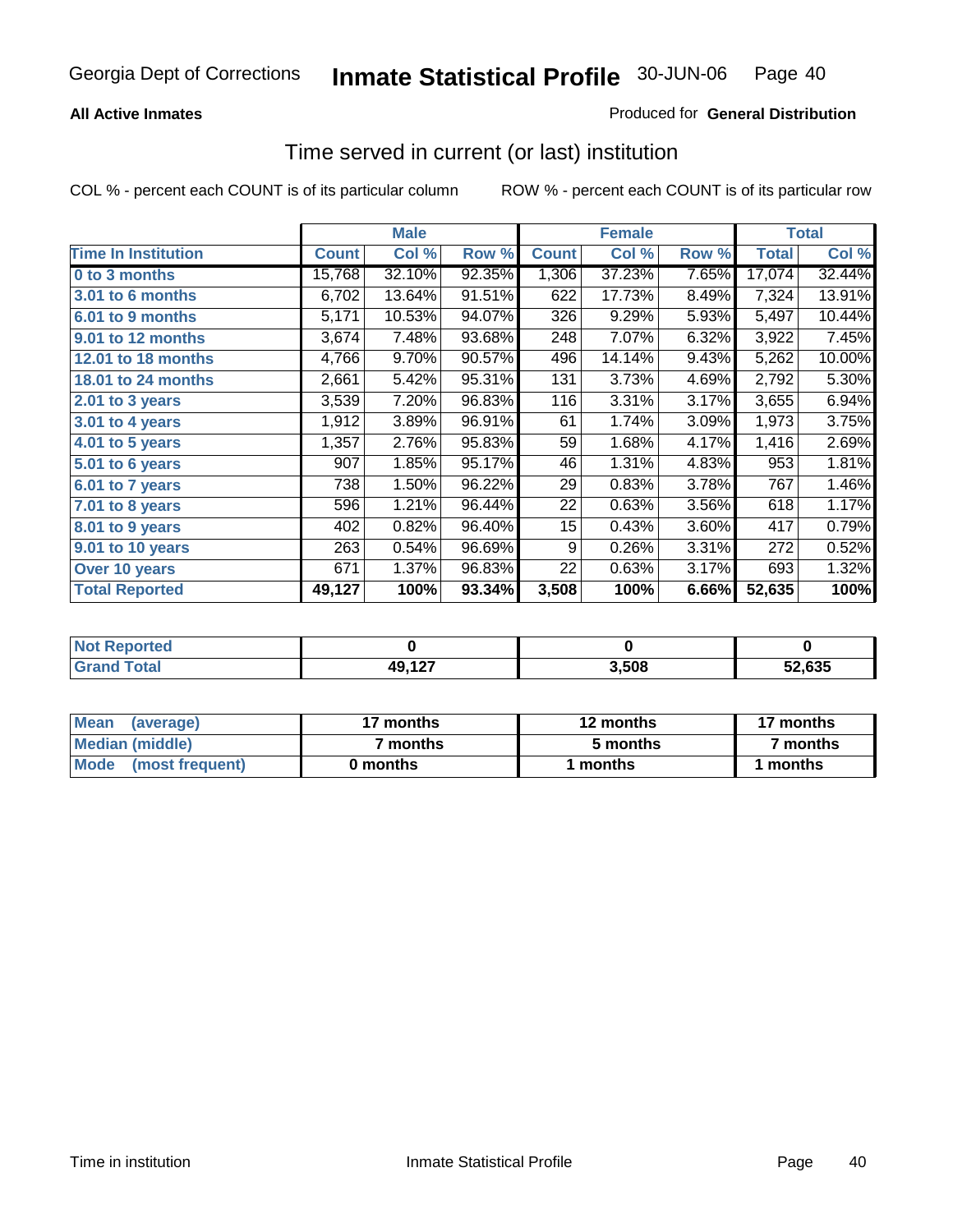**All Active Inmates**

#### Produced for **General Distribution**

## Highest grade level attained

|                              |                 | <b>Male</b> |         |                  | <b>Female</b> |        |                 | <b>Total</b> |
|------------------------------|-----------------|-------------|---------|------------------|---------------|--------|-----------------|--------------|
| <b>Grade Level</b>           | <b>Count</b>    | Col %       | Row %   | <b>Count</b>     | Col %         | Row %  | <b>Total</b>    | Col %        |
| No school at all             | 47              | 0.10%       | 97.92%  | 1                | 0.03%         | 2.08%  | 48              | 0.10%        |
| Grade 1                      | $\overline{47}$ | 0.10%       | 100.00% |                  |               |        | $\overline{47}$ | 0.09%        |
| <b>Grade 2</b>               | $\overline{52}$ | 0.11%       | 98.11%  | 1                | 0.03%         | 1.89%  | $\overline{53}$ | 0.11%        |
| <b>Grade 3</b>               | 131             | 0.28%       | 96.32%  | 5                | 0.16%         | 3.68%  | 136             | 0.27%        |
| Grade 4                      | 130             | 0.28%       | 97.01%  | 4                | 0.13%         | 2.99%  | 134             | 0.27%        |
| Grade 5                      | 231             | 0.49%       | 96.25%  | $\overline{9}$   | 0.29%         | 3.75%  | 240             | 0.48%        |
| Grade 6                      | 770             | 1.65%       | 94.59%  | 44               | 1.40%         | 5.41%  | 814             | 1.63%        |
| <b>Grade 7</b>               | 1,281           | 2.74%       | 94.05%  | 81               | 2.58%         | 5.95%  | 1,362           | 2.73%        |
| <b>Grade 8</b>               | 4,349           | 9.30%       | 94.11%  | $\overline{272}$ | 8.65%         | 5.89%  | 4,621           | 9.25%        |
| Grade 9                      | 7,372           | 15.76%      | 94.76%  | 408              | 12.98%        | 5.24%  | 7,780           | 15.58%       |
| Grade 10                     | 9,752           | 20.84%      | 95.27%  | 484              | 15.40%        | 4.73%  | 10,236          | 20.50%       |
| Grade 11                     | 8,677           | 18.55%      | 95.07%  | 450              | 14.32%        | 4.93%  | 9,127           | 18.28%       |
| <b>Grade 12 or GED</b>       | 8,808           | 18.83%      | 94.42%  | 521              | 16.58%        | 5.58%  | 9,329           | 18.68%       |
| <b>Some tech school</b>      | 447             | $0.96\%$    | 72.92%  | 166              | 5.28%         | 27.08% | 613             | 1.23%        |
| <b>Completed tech school</b> | 833             | 1.78%       | 74.04%  | 292              | 9.29%         | 25.96% | 1,125           | 2.25%        |
| College, 1 year              | 1,134           | 2.42%       | 90.87%  | 114              | 3.63%         | 9.13%  | 1,248           | 2.50%        |
| College, 2 year              | 1,546           | 3.30%       | 90.52%  | 162              | 5.15%         | 9.48%  | 1,708           | 3.42%        |
| College, 3 year              | 453             | 0.97%       | 89.17%  | $\overline{55}$  | 1.75%         | 10.83% | 508             | 1.02%        |
| <b>Bachelor's degree</b>     | 575             | 1.23%       | 90.84%  | $\overline{58}$  | 1.85%         | 9.16%  | 633             | 1.27%        |
| <b>Master's degree</b>       | 86              | 0.18%       | 90.53%  | 9                | 0.29%         | 9.47%  | 95              | 0.19%        |
| Ph.D. degree                 | $\overline{31}$ | 0.07%       | 86.11%  | $\overline{5}$   | 0.16%         | 13.89% | 36              | 0.07%        |
| Law degree                   | $\overline{18}$ | 0.04%       | 90.00%  | $\overline{2}$   | 0.06%         | 10.00% | $\overline{20}$ | 0.04%        |
| <b>Some medical school</b>   | 8               | 0.02%       | 100.00% |                  |               |        | 8               | 0.02%        |
| <b>Medical degree</b>        | $\overline{10}$ | 0.02%       | 100.00% |                  |               |        | 10              | 0.02%        |
| <b>Total Reported</b>        | 46,788          | 100%        | 93.71%  | 3,143            | 100.0%        | 6.29%  | 49,931          | 100%         |

| 2,339  | 365   | 2.704  |
|--------|-------|--------|
| 10.127 | 3,508 | 52.635 |

| <b>Mean</b><br>(average)       | 10.44    | 11.09           | 10.48    |
|--------------------------------|----------|-----------------|----------|
| Median (middle)                | Grade 10 | Grade 11        | Grade 10 |
| <b>Mode</b><br>(most frequent) | Grade 10 | Grade 12 or GED | Grade 10 |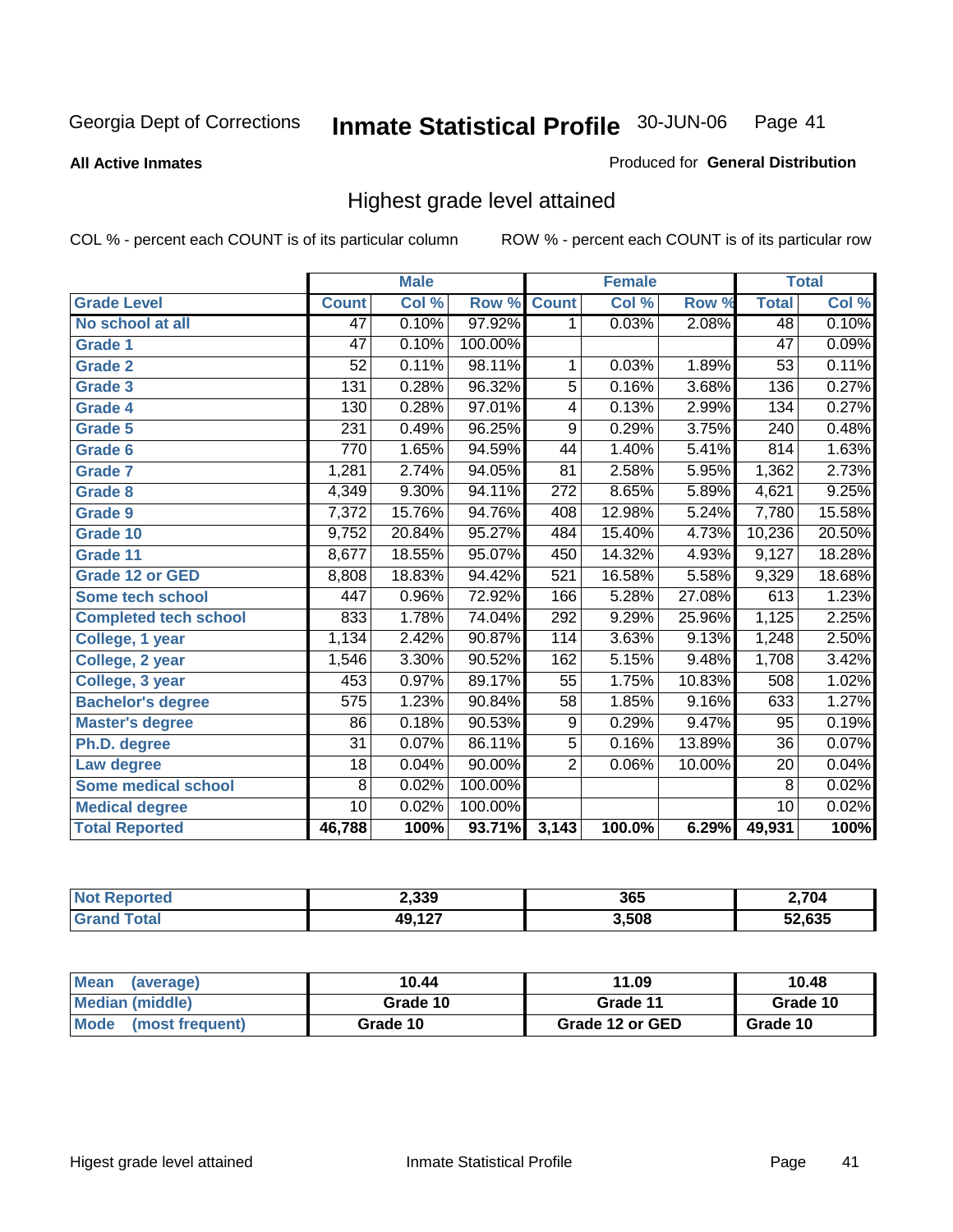#### **All Active Inmates**

#### Produced for **General Distribution**

### Culture fair IQ scores

|                       |              | <b>Male</b> |        |              | <b>Female</b> |          |              | <b>Total</b> |
|-----------------------|--------------|-------------|--------|--------------|---------------|----------|--------------|--------------|
| <b>IQ Scores</b>      | <b>Count</b> | Col %       | Row %  | <b>Count</b> | Col %         | Row %    | <b>Total</b> | Col %        |
| $60 - 69$             | 1,351        | $2.99\%$    | 94.21% | 83           | 2.99%         | 5.79%    | 1,434        | 2.99%        |
| $70 - 79$             | 3,514        | 7.78%       | 93.83% | 231          | 8.32%         | 6.17%    | 3,745        | 7.81%        |
| $80 - 89$             | 6,566        | 14.54%      | 91.02% | 648          | 23.34%        | 8.98%    | 7,214        | 15.05%       |
| $90 - 99$             | 10,922       | 24.19%      | 92.05% | 943          | 33.97%        | 7.95%    | 11,865       | 24.76%       |
| $100 - 109$           | 11,828       | 26.20%      | 96.60% | 416          | 14.99%        | $3.40\%$ | 12,244       | 25.55%       |
| $110 - 119$           | 8,529        | 18.89%      | 97.56% | 213          | 7.67%         | 2.44%    | 8,742        | 18.24%       |
| $120 - 129$           | 2,318        | 5.13%       | 94.34% | 139          | 5.01%         | 5.66%    | 2,457        | 5.13%        |
| $130 - 139$           | 95           | 0.21%       | 56.89% | 72           | 2.59%         | 43.11%   | 167          | 0.35%        |
| 140 & Up              | 26           | $0.06\%$    | 45.61% | 31           | 1.12%         | 54.39%   | 57           | 0.12%        |
| <b>Total Reported</b> | 45,149       | 100%        | 94.21% | 2,776        | 100%          | 5.79%    | 47,925       | 100%         |

| <b>Not Reported</b>  | 3,448  | 454   | 3,902  |
|----------------------|--------|-------|--------|
| Not Valid (under 60) | 530    | 278   | 808    |
| <b>Grand Total</b>   | 49,127 | 3,508 | 52,635 |

| <b>Mean</b><br>(average)       | 99  | 96 | 99 |
|--------------------------------|-----|----|----|
| <b>Median (middle)</b>         | 100 | 94 | 99 |
| <b>Mode</b><br>(most frequent) | 99  | 99 | 99 |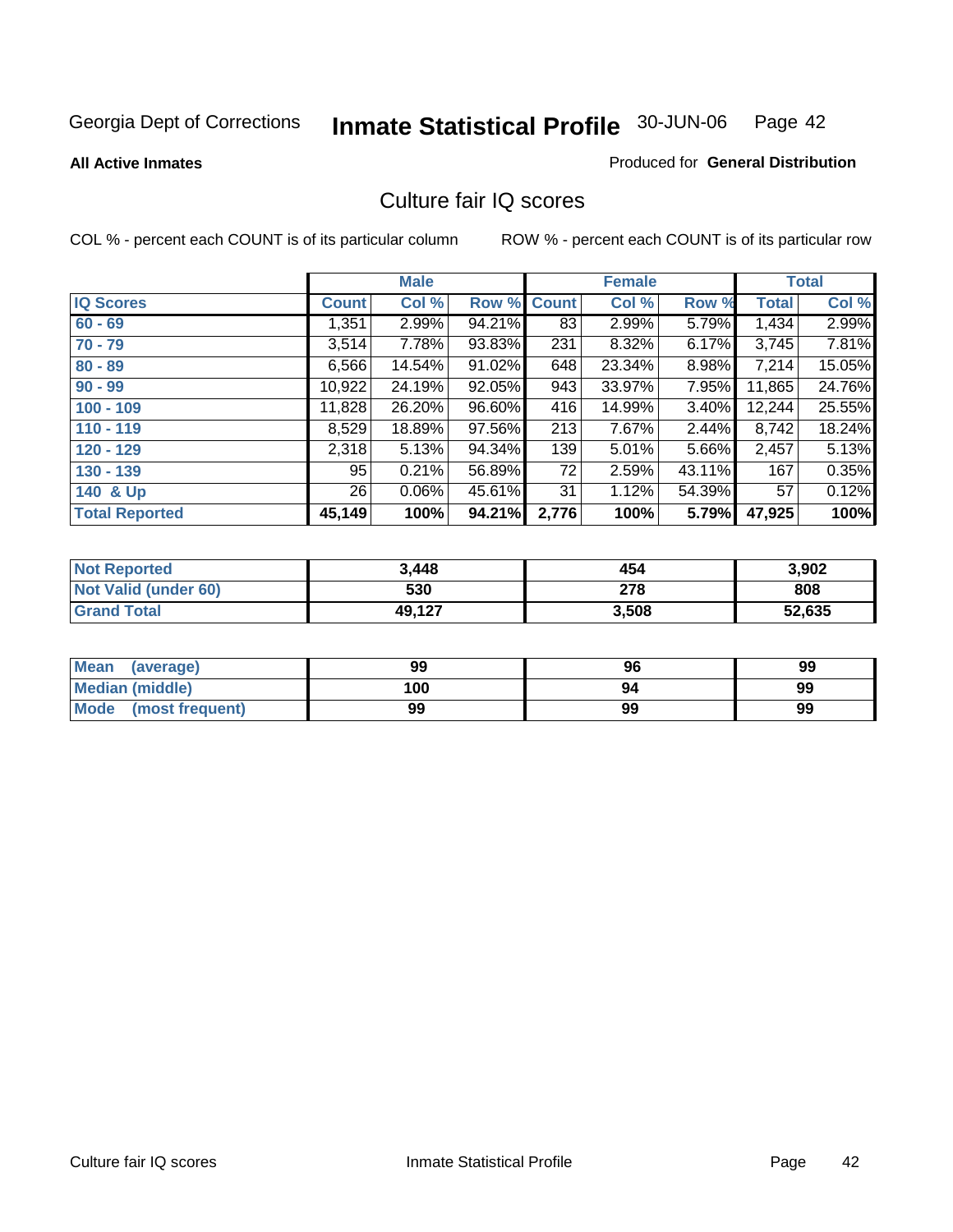#### **All Active Inmates**

#### Produced for **General Distribution**

# Wide Range Achievement Test (WRAT) reading score

|                           |              | <b>Male</b> |        |              | <b>Female</b> |        |              | <b>Total</b> |
|---------------------------|--------------|-------------|--------|--------------|---------------|--------|--------------|--------------|
| <b>WRAT Reading Score</b> | <b>Count</b> | Col %       | Row %  | <b>Count</b> | Col %         | Row %  | <b>Total</b> | Col %        |
| Less than 1               | 856          | 1.86%       | 98.62% | 12           | 0.39%         | 1.38%  | 868          | 1.77%        |
| 1.1 to 1.9                | 1,157        | 2.52%       | 97.06% | 35           | 1.15%         | 2.94%  | 1,192        | 2.43%        |
| 2.1 to 2.9                | 2,354        | 5.13%       | 95.73% | 105          | 3.44%         | 4.27%  | 2,459        | 5.02%        |
| 3.1 to 3.9                | 3,484        | 7.59%       | 96.51% | 126          | 4.13%         | 3.49%  | 3,610        | 7.37%        |
| 4.1 to 4.9                | 4,202        | 9.15%       | 96.00% | 175          | 5.73%         | 4.00%  | 4,377        | 8.94%        |
| 5.1 to 5.9                | 3,840        | 8.36%       | 94.35% | 230          | 7.53%         | 5.65%  | 4,070        | 8.31%        |
| 6.1 to 6.9                | 3,696        | 8.05%       | 93.93% | 239          | 7.83%         | 6.07%  | 3,935        | 8.03%        |
| 7.1 to 7.9                | 1,963        | 4.27%       | 94.01% | 125          | 4.09%         | 5.99%  | 2,088        | 4.26%        |
| 8.1 to 8.9                | 4,272        | 9.30%       | 94.66% | 241          | 7.89%         | 5.34%  | 4,513        | 9.21%        |
| 9.1 to 9.9                | 4,092        | 8.91%       | 94.26% | 249          | 8.15%         | 5.74%  | 4,341        | $8.86\%$     |
| 10.1 to 10.9              | 2,067        | 4.50%       | 93.23% | 150          | 4.91%         | 6.77%  | 2,217        | 4.53%        |
| 11.1 to 11.9              | 2,068        | 4.50%       | 93.45% | 145          | 4.75%         | 6.55%  | 2,213        | 4.52%        |
| 12.1 to 12.9              | 7,754        | 16.88%      | 96.39% | 290          | 9.50%         | 3.61%  | 8,044        | 16.42%       |
| 13                        | 4,123        | 8.98%       | 81.56% | 932          | 30.52%        | 18.44% | 5,055        | 10.32%       |
| <b>Total Reported</b>     | 45,928       | 100%        | 93.77% | 3,054        | 100.0%        | 6.23%  | 48,982       | 100%         |

| 3.199    | . .<br>43, | 3.653  |
|----------|------------|--------|
| 10 1 2 7 | 3,508      | 52.635 |

| <b>Mean</b><br>(average) | 8.04           | 9.34 | 8.13 |
|--------------------------|----------------|------|------|
| Median (middle)          | י ה<br>0.Z     | 9.5  | О.Д  |
| Mode<br>(most frequent)  | 1 2 9<br>I ∠.O | יי   | 12.8 |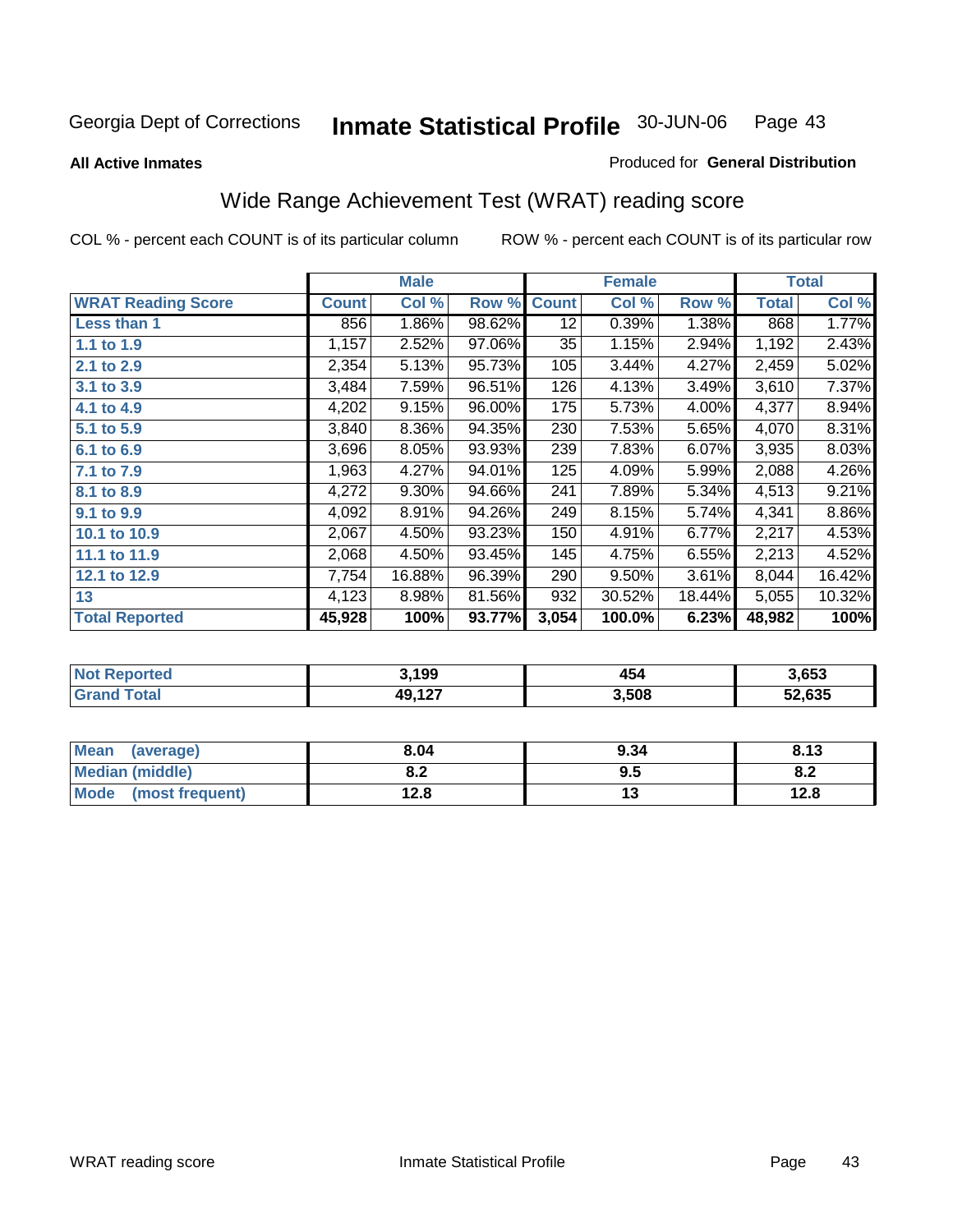**All Active Inmates**

#### Produced for **General Distribution**

# Wide Range Achievement Test (WRAT) math score

|                              |              | <b>Male</b> |         |              | <b>Female</b> |        |              | <b>Total</b> |
|------------------------------|--------------|-------------|---------|--------------|---------------|--------|--------------|--------------|
| <b>WRAT Mathematic Score</b> | <b>Count</b> | Col %       | Row %   | <b>Count</b> | Col %         | Row %  | <b>Total</b> | Col %        |
| Less than 1                  | 65           | 0.14%       | 100.00% |              |               |        | 65           | 0.13%        |
| 1.1 to 1.9                   | 231          | 0.50%       | 95.06%  | 12           | 0.39%         | 4.94%  | 243          | 0.50%        |
| 2.1 to 2.9                   | 1,168        | 2.54%       | 93.37%  | 83           | 2.72%         | 6.63%  | 1,251        | 2.55%        |
| 3.1 to 3.9                   | 2,886        | 6.28%       | 95.56%  | 134          | 4.39%         | 4.44%  | 3,020        | 6.16%        |
| 4.1 to 4.9                   | 4,807        | 10.47%      | 95.36%  | 234          | 7.66%         | 4.64%  | 5,041        | 10.29%       |
| 5.1 to 5.9                   | 5,919        | 12.89%      | 95.18%  | 300          | 9.82%         | 4.82%  | 6,219        | 12.69%       |
| 6.1 to 6.9                   | 11,119       | 24.21%      | 94.42%  | 657          | 21.51%        | 5.58%  | 11,776       | 24.04%       |
| 7.1 to 7.9                   | 7,071        | 15.39%      | 93.06%  | 527          | 17.25%        | 6.94%  | 7,598        | 15.51%       |
| 8.1 to 8.9                   | 3,027        | 6.59%       | 92.68%  | 239          | 7.82%         | 7.32%  | 3,266        | 6.67%        |
| 9.1 to 9.9                   | 4,055        | 8.83%       | 91.51%  | 376          | 12.31%        | 8.49%  | 4,431        | 9.04%        |
| 10.1 to 10.9                 | 2,604        | 5.67%       | 92.34%  | 216          | 7.07%         | 7.66%  | 2,820        | 5.76%        |
| 11 to 11.9                   | 1,540        | 3.35%       | 92.16%  | 131          | 4.29%         | 7.84%  | 1,671        | 3.41%        |
| 12 to 12.9                   | 1,009        | 2.20%       | 95.46%  | 48           | 1.57%         | 4.54%  | 1,057        | 2.16%        |
| 13                           | 433          | $0.94\%$    | 81.54%  | 98           | 3.21%         | 18.46% | 531          | 1.08%        |
| <b>Total Reported</b>        | 45,934       | 100%        | 93.76%  | 3,055        | 100.0%        | 6.24%  | 48,989       | 100%         |

| 3.193    | 453   | 3.646  |
|----------|-------|--------|
| 10 1 2 7 | 3,508 | 52.635 |

| <b>Mean</b><br>(average)       | 7.00 | 7.49 | 7.03 |
|--------------------------------|------|------|------|
| <b>Median (middle)</b>         | 6.9  |      | 6.9  |
| <b>Mode</b><br>(most frequent) | 6.9  | 7.4  | 6.9  |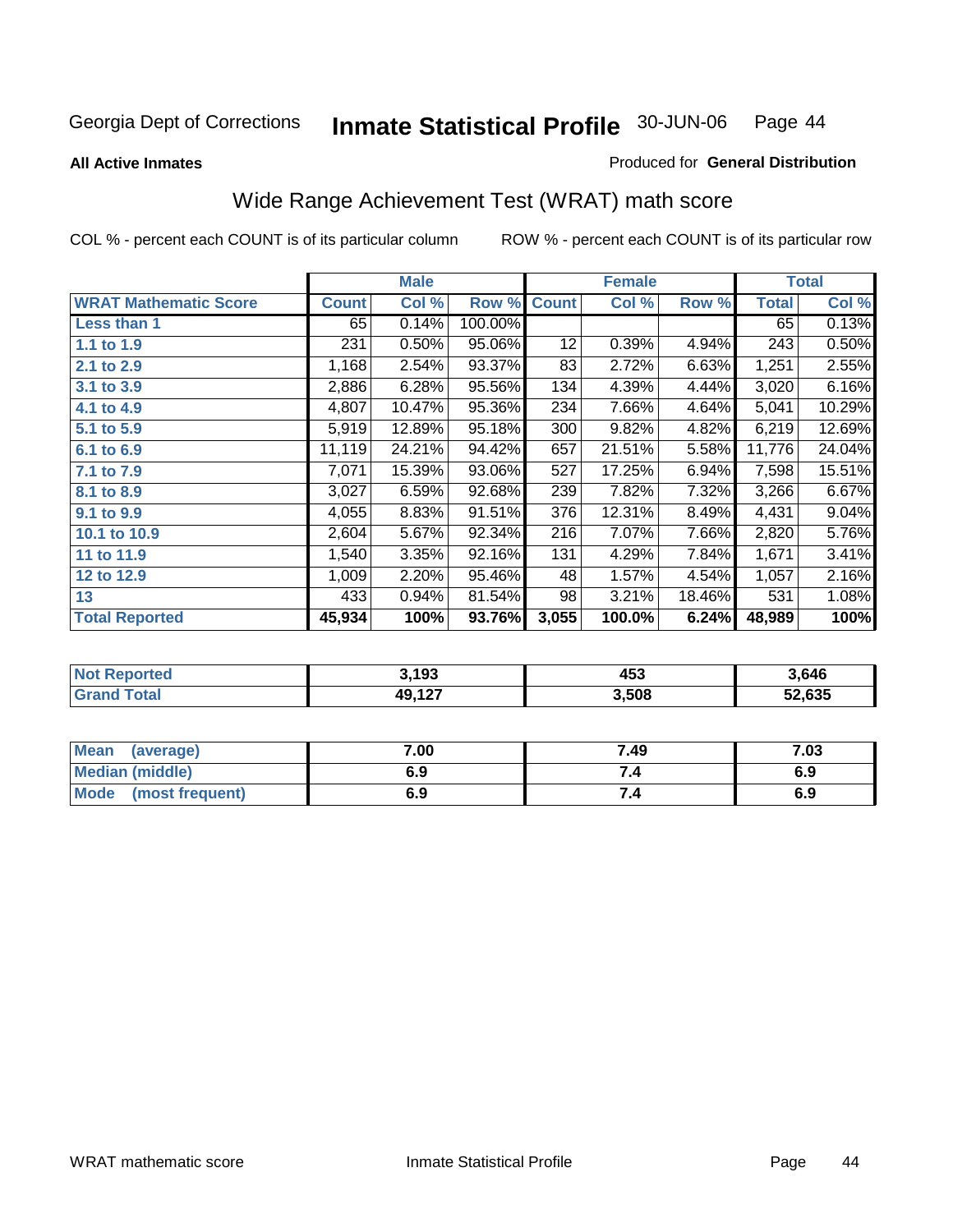Page 45

#### **All Active Inmates**

#### Produced for **General Distribution**

## Wide Range Achievement Test (WRAT) spelling score

|                            |              | <b>Male</b> |        |              | <b>Female</b> |        |                    | <b>Total</b> |
|----------------------------|--------------|-------------|--------|--------------|---------------|--------|--------------------|--------------|
| <b>WRAT Spelling Score</b> | <b>Count</b> | Col %       | Row %  | <b>Count</b> | Col %         | Row %  | <b>Total</b>       | Col %        |
| Less than 1                | 707          | 1.54%       | 98.47% | 11           | 0.36%         | 1.53%  | 718                | 1.47%        |
| 1.1 to 1.9                 | 2,124        | 4.63%       | 98.06% | 42           | 1.37%         | 1.94%  | 2,166              | 4.42%        |
| 2.1 to 2.9                 | 3,543        | 7.72%       | 97.93% | 75           | 2.45%         | 2.07%  | 3,618              | 7.39%        |
| 3.1 to 3.9                 | 3,382        | 7.36%       | 97.52% | 86           | 2.82%         | 2.48%  | 3,468              | 7.08%        |
| 4.1 to 4.9                 | 4,516        | 9.83%       | 96.41% | 168          | 5.50%         | 3.59%  | 4,684              | 9.56%        |
| 5.1 to 5.9                 | 5,404        | 11.77%      | 95.61% | 248          | 8.12%         | 4.39%  | $\overline{5,652}$ | 11.54%       |
| 6.1 to 6.9                 | 5,825        | 12.68%      | 94.47% | 341          | 11.16%        | 5.53%  | 6,166              | 12.59%       |
| 7.1 to 7.9                 | 3,783        | 8.24%       | 92.29% | 316          | 10.34%        | 7.71%  | 4,099              | 8.37%        |
| 8.1 to 8.9                 | 3,482        | 7.58%       | 92.98% | 263          | 8.61%         | 7.02%  | 3,745              | 7.65%        |
| 9.1 to 9.9                 | 3,436        | 7.48%       | 91.43% | 322          | 10.54%        | 8.57%  | 3,758              | 7.67%        |
| 10.1 to 10.9               | 3,267        | 7.11%       | 91.08% | 320          | 10.47%        | 8.92%  | 3,587              | 7.32%        |
| 11.1 to 11.9               | 1,629        | 3.55%       | 89.26% | 196          | 6.42%         | 10.74% | 1,825              | 3.73%        |
| 12.1 to 12.9               | 3,144        | 6.85%       | 95.19% | 159          | 5.20%         | 4.81%  | 3,303              | 6.74%        |
| 13                         | 1,680        | 3.66%       | 76.78% | 508          | 16.63%        | 23.22% | 2,188              | 4.47%        |
| <b>Total Reported</b>      | 45,922       | 100%        | 93.76% | 3,055        | 100%          | 6.24%  | 48,977             | 100%         |

| 3,205          | 453<br>__ | 3.658  |
|----------------|-----------|--------|
| $\overline{A}$ | 3,508     | 52.635 |

| <b>Mean</b><br>(average) | 6.88               | 8.7 <sup>4</sup> | 6.99 |
|--------------------------|--------------------|------------------|------|
| <b>Median (middle)</b>   | <u>. . </u><br>ο.Ζ | 8.5              | o.4  |
| Mode (most frequent)     | <u>. . </u><br>ο.Ζ | ט ו              | 0.2  |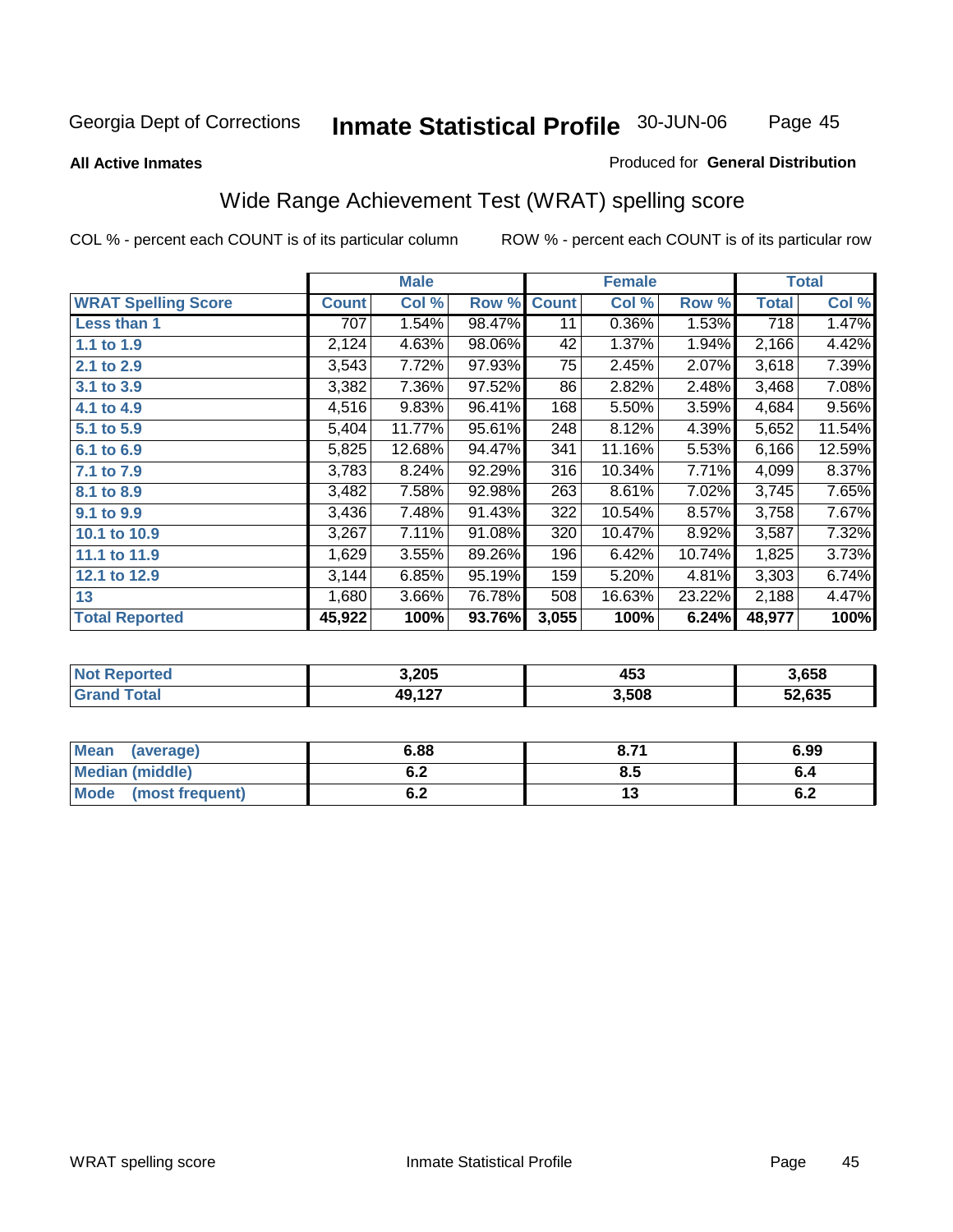#### **All Active Inmates**

#### Produced for **General Distribution**

### Scope of substance abuse - summary

|                          |              | <b>Male</b> |        |              | <b>Female</b> |       |              | <b>Total</b> |
|--------------------------|--------------|-------------|--------|--------------|---------------|-------|--------------|--------------|
| <b>Substance Abuse</b>   | <b>Count</b> | Col %       | Row %  | <b>Count</b> | Col %         | Row % | <b>Total</b> | Col %        |
| <b>None</b>              | 31,994       | 65.13%      | 92.34% | 2,655        | 75.68%        | 7.66% | 34,649       | 65.83%       |
| <b>Drugs only</b>        | 8,854        | 18.02%      | 93.37% | 629          | 17.93%        | 6.63% | 9,483        | 18.02%       |
| <b>Alcohol only</b>      | .792.        | 3.65%       | 97.13% | 53           | 1.51%         | 2.87% | 1,845        | 3.51%        |
| <b>Drugs and alcohol</b> | 5,799        | 11.80%      | 97.49% | 149          | 4.25%         | 2.51% | 5,948        | 11.30%       |
|                          | 688          | 1.40%       | 96.90% | 22           | 0.63%         | 3.10% | 710          | 1.35%        |
| <b>Total Reported</b>    | 49,127       | 100%        | 93.34% | 3,508        | 100%          | 6.66% | 52,635       | 100.0%       |

| NOT<br>ported | 688    | ^^<br>LL. | 74 N<br>טו |
|---------------|--------|-----------|------------|
| 'otal         | 40 R15 | 3,530     | 53,345     |

| ' Mr | ---<br>NO. | .<br>. | - -- |
|------|------------|--------|------|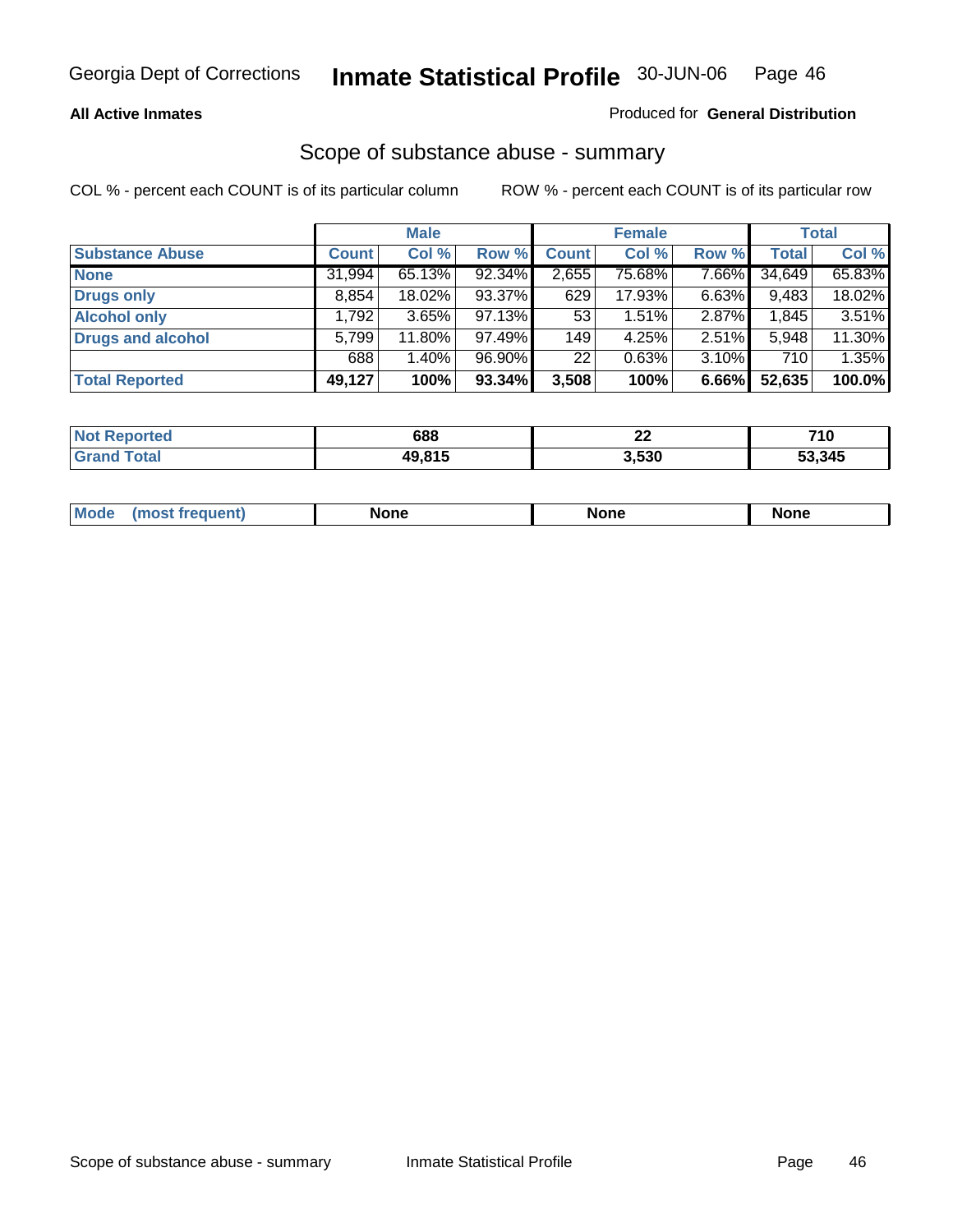#### **All Active Inmates**

#### Produced for **General Distribution**

### Scope of substance abuse - detail

|                                      |              | <b>Male</b> |        |              | <b>Female</b> |        |              | <b>Total</b> |
|--------------------------------------|--------------|-------------|--------|--------------|---------------|--------|--------------|--------------|
| <b>Substance Abuse</b>               | <b>Count</b> | Col %       | Row %  | <b>Count</b> | Col %         | Row %  | <b>Total</b> | Col %        |
| No drug or alcohol problems          | 31,994       | 65.13%      | 92.34% | 2,655        | 75.68%        | 7.66%  | 34,649       | 65.83%       |
| Drug addiction but no alcohol        | 203          | 0.41%       | 89.43% | 24           | 0.68%         | 10.57% | 227          | 0.43%        |
| <b>Drug addiction and alcohol</b>    | 125          | 0.25%       | 99.21% |              | 0.03%         | 0.79%  | 126          | 0.24%        |
| <b>labuse</b>                        |              |             |        |              |               |        |              |              |
| <b>Drug addiction and alcoholism</b> | 59           | 0.12%       | 96.72% | 2            | 0.06%         | 3.28%  | 61           | 0.12%        |
| No drug problem but alcohol          | 1,446        | 2.94%       | 98.03% | 29           | 0.83%         | 1.97%  | 1,475        | 2.80%        |
| abuse                                |              |             |        |              |               |        |              |              |
| No drug problem but alcoholism       | 346          | 0.70%       | 93.51% | 24           | 0.68%         | 6.49%  | 370          | 0.70%        |
| Drug experiment but no alcohol       | 4,741        | 9.65%       | 96.48% | 173          | 4.93%         | 3.52%  | 4,914        | 9.34%        |
| <b>Drug experiment &amp; alcohol</b> | 1,105        | 2.25%       | 98.84% | 13           | 0.37%         | 1.16%  | 1,118        | 2.12%        |
| abuse                                |              |             |        |              |               |        |              |              |
| Drug experiment & alcoholism         | 289          | 0.59%       | 97.31% | 8            | 0.23%         | 2.69%  | 297          | 0.56%        |
| Drug abuse but no alcohol            | 3,910        | 7.96%       | 90.05% | 432          | 12.31%        | 9.95%  | 4,342        | 8.25%        |
| Drug abuse and alcohol abuse         | 3,689        | 7.51%       | 98.50% | 56           | 1.60%         | 1.50%  | 3,745        | 7.12%        |
| <b>Drug abuse and alcoholism</b>     | 532          | 1.08%       | 88.52% | 69           | 1.97%         | 11.48% | 601          | 1.14%        |
|                                      | 688          | 1.40%       | 96.90% | 22           | 0.63%         | 3.10%  | 710          | 1.35%        |
| <b>Total Reported</b>                | 49,127       | 100%        | 93.34% | 3,508        | 100%          | 6.66%  | 52,635       | 100%         |

| τeα | 688    | $\sim$<br>LL | 710  |
|-----|--------|--------------|------|
|     | 10 R15 | 3,530        | .345 |

| Mode (most frequent) | No drug or alcohol problems No drug or alcohol problems No drug or alcohol |          |
|----------------------|----------------------------------------------------------------------------|----------|
|                      |                                                                            | problems |
|                      |                                                                            |          |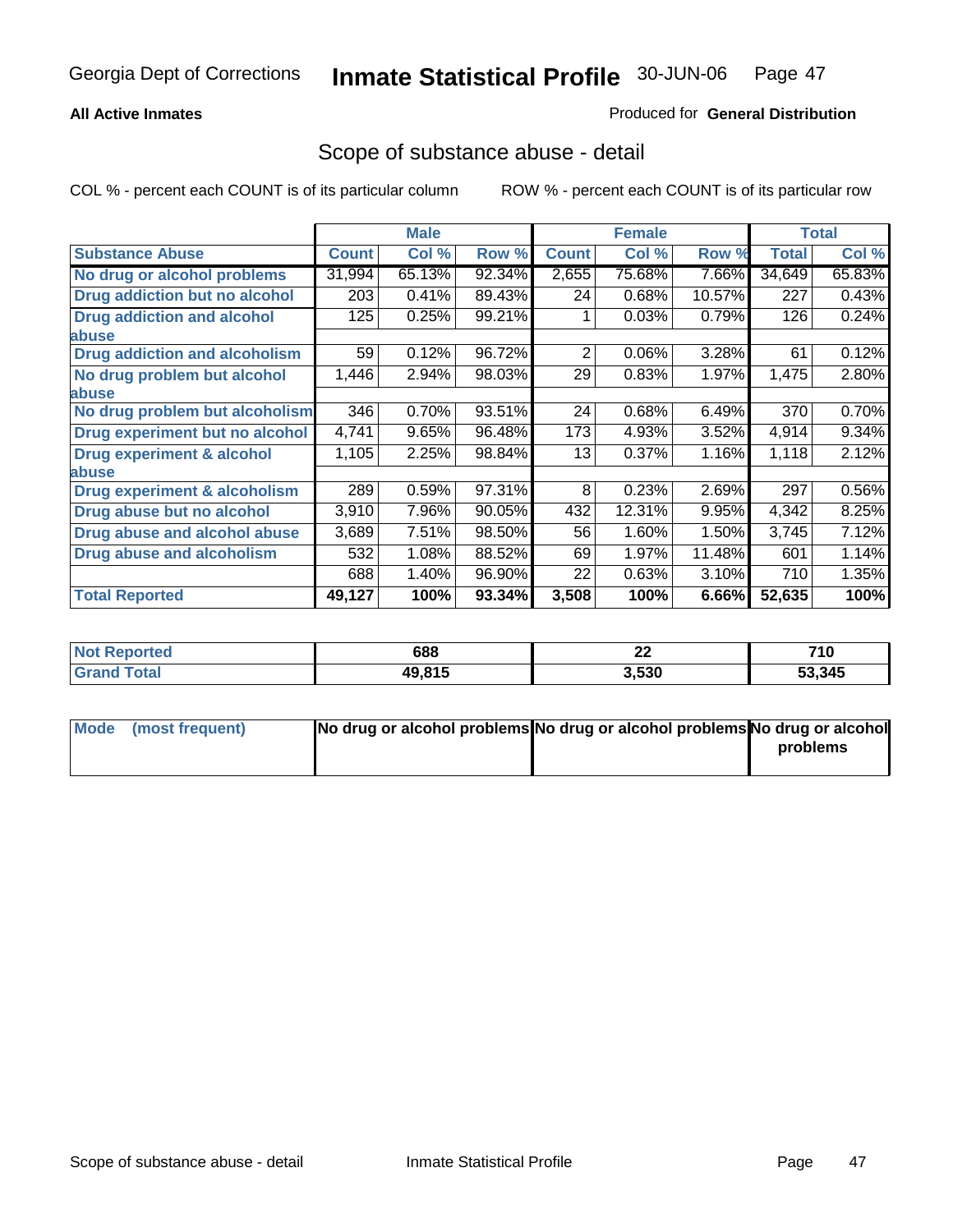### **All Active Inmates**

### Produced for **General Distribution**

# PULHESDWIT medical scale - 'P' overall condition ('P'hysical)

|                                   |              | <b>Male</b> |        |              | <b>Female</b> |         |              | <b>Total</b> |
|-----------------------------------|--------------|-------------|--------|--------------|---------------|---------|--------------|--------------|
| 'P' Overall Condition             | <b>Count</b> | Col %       | Row %  | <b>Count</b> | Col %         | Row %   | <b>Total</b> | Col %        |
| 1 No medical illness              | 35,925       | 75.37%      | 94.86% | 1.948        | 57.53%        | 5.14%   | 37,873       | 74.19%       |
| 2 Well-controlled chronic illness | 8,602        | 18.05%      | 87.46% | 1,233        | 36.41%        | 12.54%  | 9,835        | 19.27%       |
| 3 Poorly-controlled chronic       | 3,041        | 6.38%       | 96.36% | 115          | $3.40\%$      | 3.64%   | 3,156        | 6.18%        |
| <b>illness</b>                    |              |             |        |              |               |         |              |              |
| 4 Significant problems requiring  | 88           | 0.18%       | 94.62% | 5            | 0.15%         | 5.38%   | 93           | 0.18%        |
| special housing                   |              |             |        |              |               |         |              |              |
| 5 Terminal illness, < 6 months    | 71           | 0.01%       | 77.78% | 2            | $0.06\%$      | 22.22%  | 9            | 0.02%        |
| to live                           |              |             |        |              |               |         |              |              |
| 6 Inmate is pregnant              |              |             |        | 83           | 2.45%         | 100.00% | 83           | 0.16%        |
| <b>Total Reported</b>             | 47,663       | 100%        | 93.37% | 3,386        | 100%          | 6.63%   | 51,049       | 100%         |

| <b>Not</b><br>Reported       | .464   | 00<br>1 L L | ,586   |
|------------------------------|--------|-------------|--------|
| <b>Total</b><br><b>Grand</b> | 49,127 | 3,508       | 52,635 |

| Mode (most frequent) | 1 No medical illness | 1 No medical illness | 1 No medical |
|----------------------|----------------------|----------------------|--------------|
|                      |                      |                      | illness      |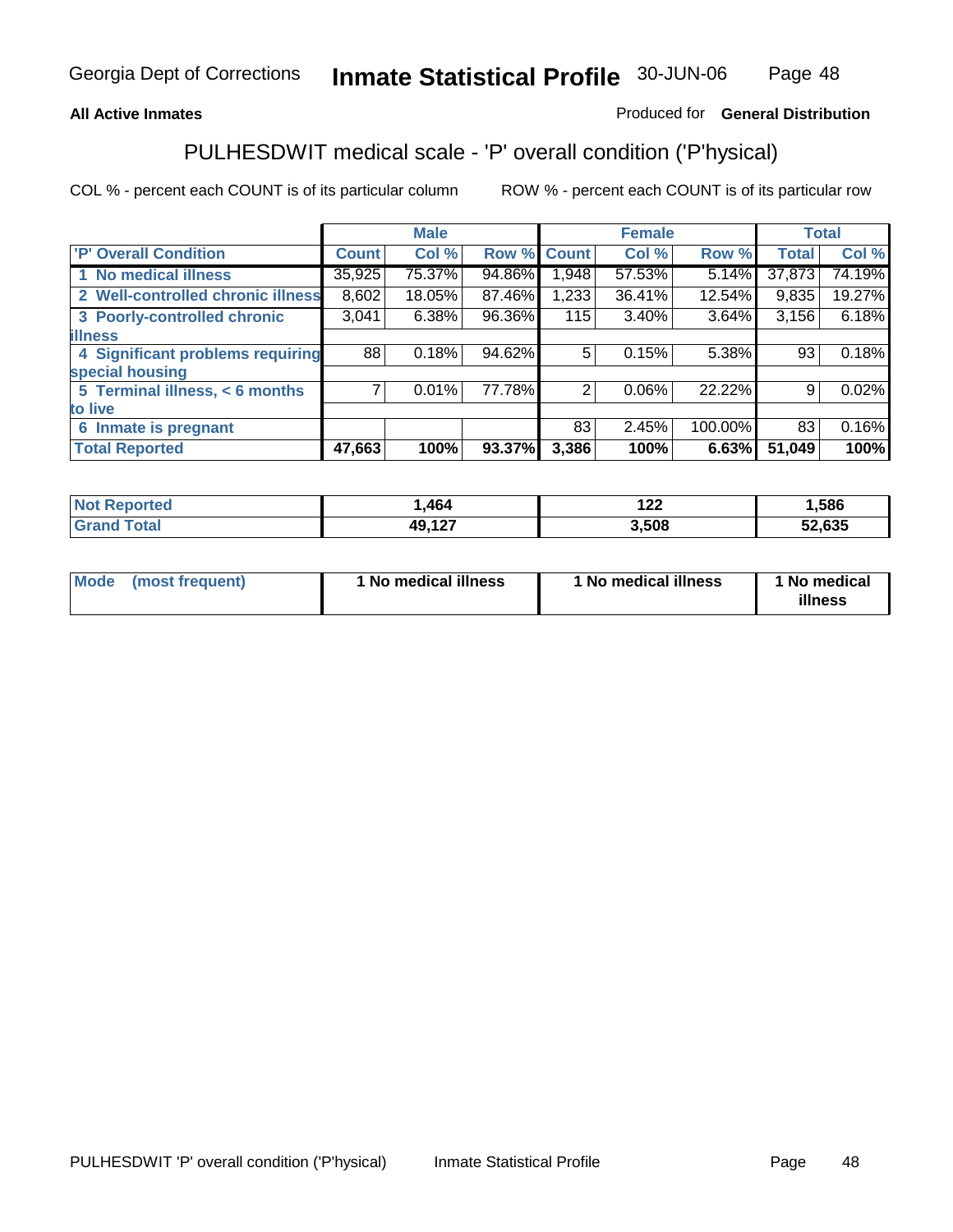#### **All Active Inmates**

#### Produced for **General Distribution**

### PULHESDWIT medical scale - 'U' upper body

|                              |              | <b>Male</b> |         |              | <b>Female</b> |       |              | <b>Total</b> |
|------------------------------|--------------|-------------|---------|--------------|---------------|-------|--------------|--------------|
| <b>U' Upper Body</b>         | <b>Count</b> | Col %       | Row %   | <b>Count</b> | Col %         | Row % | <b>Total</b> | Col %        |
| 1 Upper bones, joints,       | 46,048       | $96.61\%$   | 93.38%  | 3,262        | 96.34%        | 6.62% | 49,310       | 96.59%       |
| muscles all OK               |              |             |         |              |               |       |              |              |
| 2 One or both arms minimally | 1,342        | 2.82%       | 92.17%  | 114          | 3.37%         | 7.83% | 1,456        | 2.85%        |
| limited                      |              |             |         |              |               |       |              |              |
| 3 One or both arms           | 218          | 0.46%       | 96.04%  | 9            | 0.27%         | 3.96% | 227          | 0.44%        |
| moderately limited           |              |             |         |              |               |       |              |              |
| 4 One arm disabled,          | 51           | 0.11%       | 98.08%  |              | 0.03%         | 1.92% | 52           | 0.10%        |
| paralyzed, or amputated      |              |             |         |              |               |       |              |              |
| 5 Both arms disabled,        | 4            | 0.01%       | 100.00% |              |               |       | 4            | 0.01%        |
| paralyzed, or amputated      |              |             |         |              |               |       |              |              |
| <b>Total Reported</b>        | 47,663       | 100%        | 93.37%  | 3,386        | 100%          | 6.63% | 51,049       | 100%         |

| <b>Not Reported</b> | . 464  | 122   | .586   |
|---------------------|--------|-------|--------|
| $\tau$ otal         | 49,127 | 3,508 | 52,635 |

| <b>Mode</b> | (most frequent) | 1 Upper bones, joints,<br>muscles all OK | 1 Upper bones, joints,<br>muscles all OK | 1 Upper bones,<br>joints, muscles all<br>ΟK |
|-------------|-----------------|------------------------------------------|------------------------------------------|---------------------------------------------|
|-------------|-----------------|------------------------------------------|------------------------------------------|---------------------------------------------|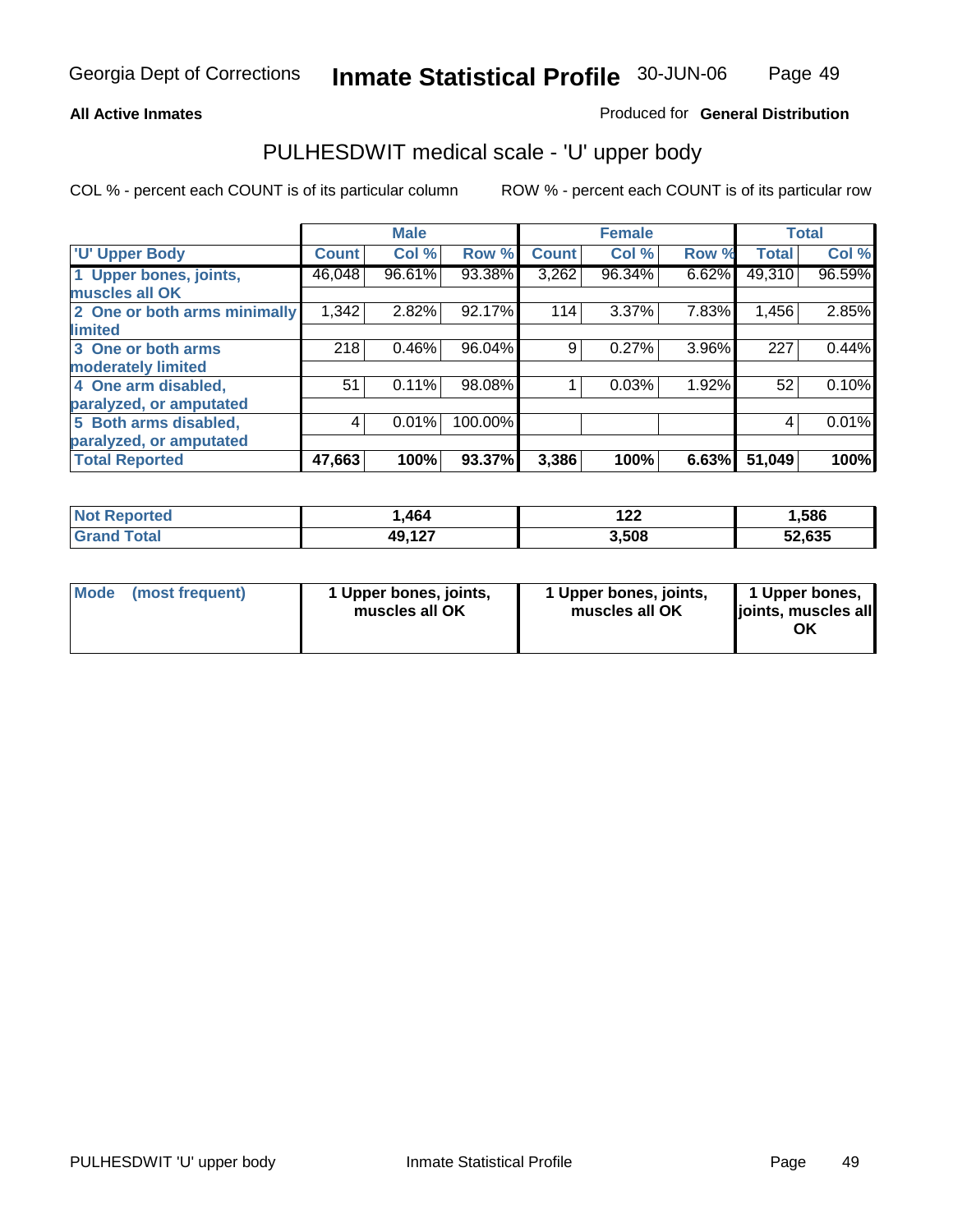#### **All Active Inmates**

#### Produced for **General Distribution**

### PULHESDWIT medical scale - 'L' lower body

|                                |              | <b>Male</b> |         |              | <b>Female</b> |       |              | <b>Total</b> |
|--------------------------------|--------------|-------------|---------|--------------|---------------|-------|--------------|--------------|
| 'L' Lower Body                 | <b>Count</b> | Col %       | Row %   | <b>Count</b> | Col %         | Row % | <b>Total</b> | Col %        |
| 1 Lower bones, joints,         | 44,032       | 92.38%      | 93.45%  | 3,084        | 91.08%        | 6.55% | 47,116       | 92.30%       |
| muscles all OK                 |              |             |         |              |               |       |              |              |
| 2 One or both legs minimally   | 2,998        | 6.29%       | 91.35%  | 284          | 8.39%         | 8.65% | 3,282        | 6.43%        |
| limited                        |              |             |         |              |               |       |              |              |
| 3 One or both legs             | 518          | 1.09%       | 97.19%  | 15           | 0.44%         | 2.81% | 533          | 1.04%        |
| moderately limited             |              |             |         |              |               |       |              |              |
| 4 One leg disabled, paralyzed, | 93           | 0.20%       | 96.88%  | 3            | 0.09%         | 3.13% | 96           | 0.19%        |
| or amputated                   |              |             |         |              |               |       |              |              |
| 5 Both legs disabled,          | 22           | 0.05%       | 100.00% |              |               |       | 22           | 0.04%        |
| paralyzed, or amputated        |              |             |         |              |               |       |              |              |
| <b>Total Reported</b>          | 47,663       | 100%        | 93.37%  | 3,386        | 100%          | 6.63% | 51,049       | 100%         |

| <b>Not Reported</b> | . 464  | ィっっ<br>1 Z Z | .586   |
|---------------------|--------|--------------|--------|
| $\mathsf{Total}$    | 49,127 | 3,508        | 52,635 |

|  | Mode (most frequent) | 1 Lower bones, joints,<br>muscles all OK | 1 Lower bones, joints,<br>muscles all OK | 1 Lower bones,<br>joints, muscles all<br>ОK |
|--|----------------------|------------------------------------------|------------------------------------------|---------------------------------------------|
|--|----------------------|------------------------------------------|------------------------------------------|---------------------------------------------|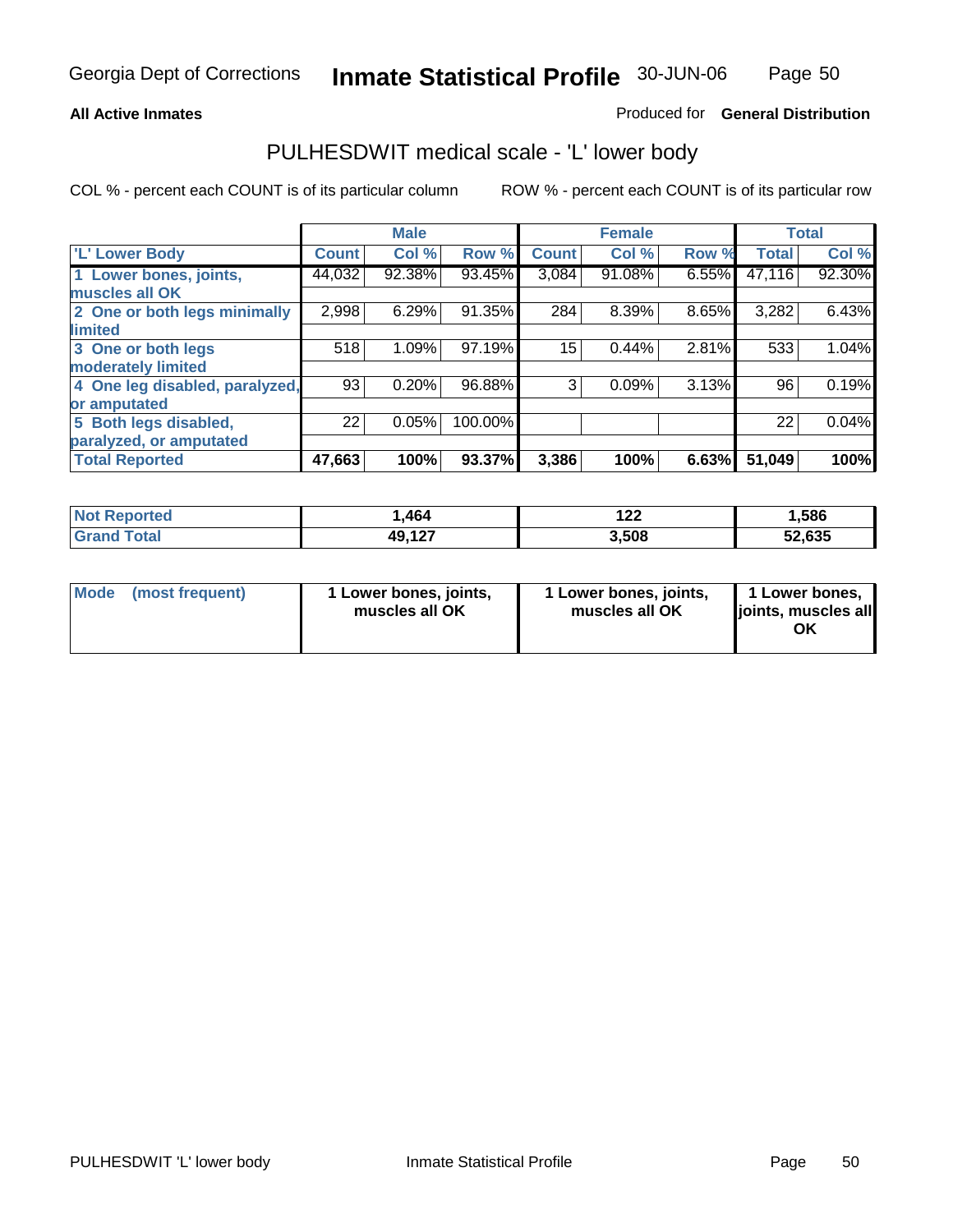#### **All Active Inmates**

#### Produced for **General Distribution**

### PULHESDWIT medical scale - 'H' hearing

|                                |                 | <b>Male</b> |             |       | <b>Female</b> |       | <b>Total</b> |        |
|--------------------------------|-----------------|-------------|-------------|-------|---------------|-------|--------------|--------|
| <b>H'</b> Hearing              | <b>Count</b>    | Col %       | Row % Count |       | Col %         | Row % | <b>Total</b> | Col %  |
| 1 Normal hearing both ears     | 47,263          | 99.16%      | 93.35%      | 3,369 | 99.50%        | 6.65% | 50,632       | 99.18% |
| 2 Some loss in one ear with    | 311             | 0.65%       | 96.28%      | 12    | 0.35%         | 3.72% | 323          | 0.63%  |
| other OK, or mild loss in both |                 |             |             |       |               |       |              |        |
| 3 Total loss in one ear with   | 63              | 0.13%       | 94.03%      | 4     | $0.12\%$      | 5.97% | 67           | 0.13%  |
| mild loss in other             |                 |             |             |       |               |       |              |        |
| 4 Severe loss in both ears     | 14              | 0.03%       | 100.00%     |       |               |       | 14           | 0.03%  |
| 5 Total loss in both ears,     | 12 <sub>1</sub> | 0.03%       | 92.31%      |       | 0.03%         | 7.69% | 13           | 0.03%  |
| requiring special housing      |                 |             |             |       |               |       |              |        |
| <b>Total Reported</b>          | 47,663          | 100%        | 93.37%      | 3,386 | 100%          | 6.63% | 51,049       | 100%   |

| orted  | ,464                              | י י<br>1 Ł Ł | ,586         |
|--------|-----------------------------------|--------------|--------------|
| $\sim$ | <b>10 127</b><br>43, I <i>l</i> i | 3,508        | 52,635<br>JŁ |

| Mode (most frequent) | 1 Normal hearing both ears 11 Normal hearing both ears 1 Normal hearing |           |
|----------------------|-------------------------------------------------------------------------|-----------|
|                      |                                                                         | both ears |
|                      |                                                                         |           |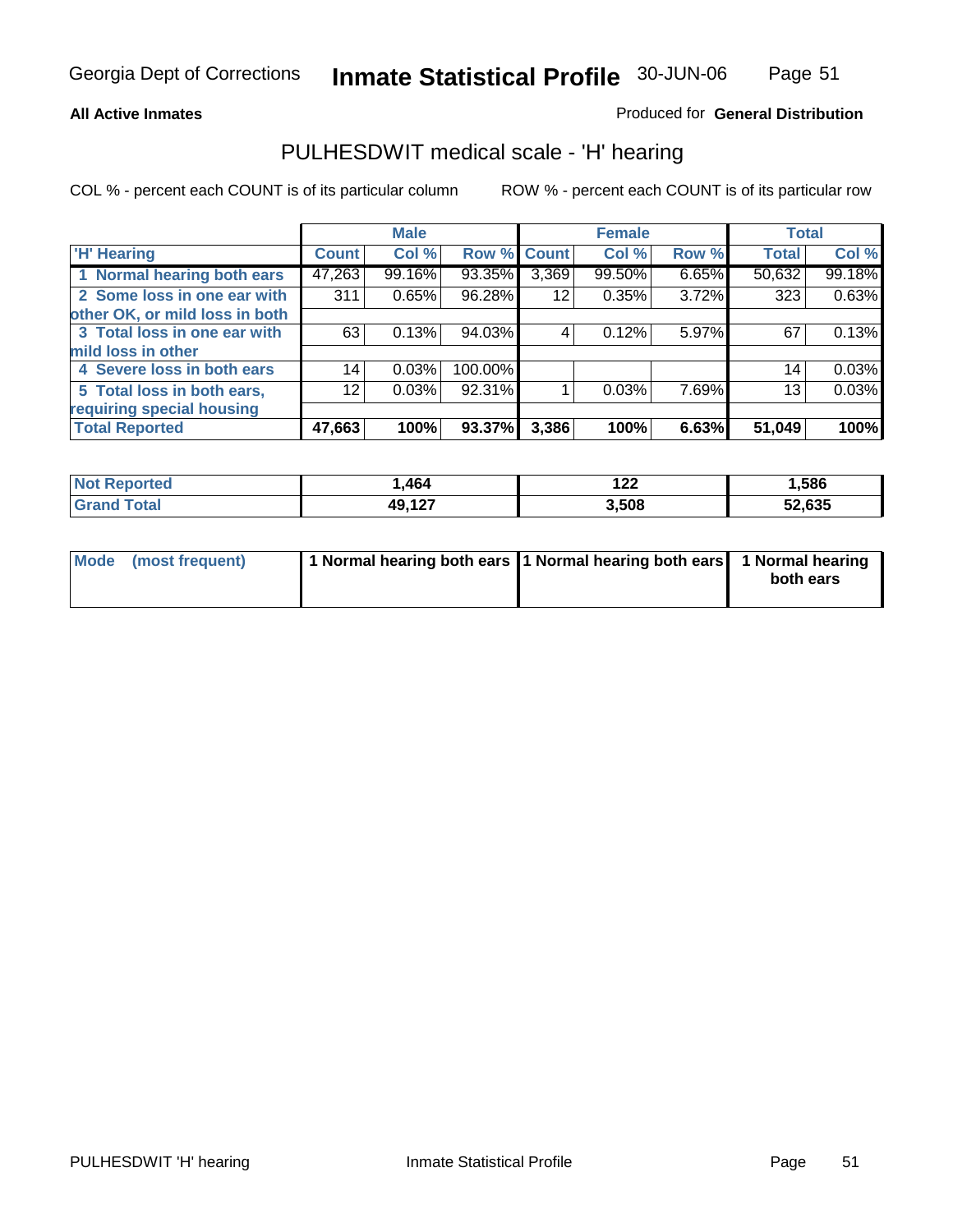#### **All Active Inmates**

#### Produced for **General Distribution**

### PULHESDWIT medical scale - 'E' vision

|                                 |              | <b>Male</b> |             |       | <b>Female</b> |        |              | <b>Total</b> |
|---------------------------------|--------------|-------------|-------------|-------|---------------|--------|--------------|--------------|
| 'E' Vision                      | <b>Count</b> | Col %       | Row % Count |       | Col %         | Row %  | <b>Total</b> | Col %        |
| 1 Correctable to 20/40 in both  | 41,890       | 87.89%      | 94.78%      | 2,306 | 68.10%        | 5.22%  | 44,196       | 86.58%       |
| eyes                            |              |             |             |       |               |        |              |              |
| 2 Correctable to 20/70 in one   | 5,045        | 10.58%      | 83.17%      | 1,021 | 30.15%        | 16.83% | 6,066        | 11.88%       |
| eye, may be blind in other      |              |             |             |       |               |        |              |              |
| 3 Correctable to 20/200 in one  | 623          | 1.31%       | 91.75%      | 56    | 1.65%         | 8.25%  | 679          | 1.33%        |
| eye, may be blind in other      |              |             |             |       |               |        |              |              |
| 4 One eye not correctable to    | 91           | 0.19%       | 96.81%      | 3     | 0.09%         | 3.19%  | 94           | 0.18%        |
| 20/200, other may be blind      |              |             |             |       |               |        |              |              |
| 5 Blind in both eyes, requiring | 14           | 0.03%       | 100.00%     |       |               |        | 14           | 0.03%        |
| special housing                 |              |             |             |       |               |        |              |              |
| <b>Total Reported</b>           | 47,663       | 100%        | 93.37%      | 3,386 | 100%          | 6.63%  | 51,049       | 100%         |

| <b>Not Reported</b> | .464   | ה הו<br>144 | <b>1,586</b> |
|---------------------|--------|-------------|--------------|
| ⊺ota                | 49,127 | 3,508       | 52,635       |

| Mode | (most frequent) | 1 Correctable to 20/40 in<br>both eves | 1 Correctable to 20/40 in   1 Correctable to<br>both eves | 20/40 in both eyes |
|------|-----------------|----------------------------------------|-----------------------------------------------------------|--------------------|
|      |                 |                                        |                                                           |                    |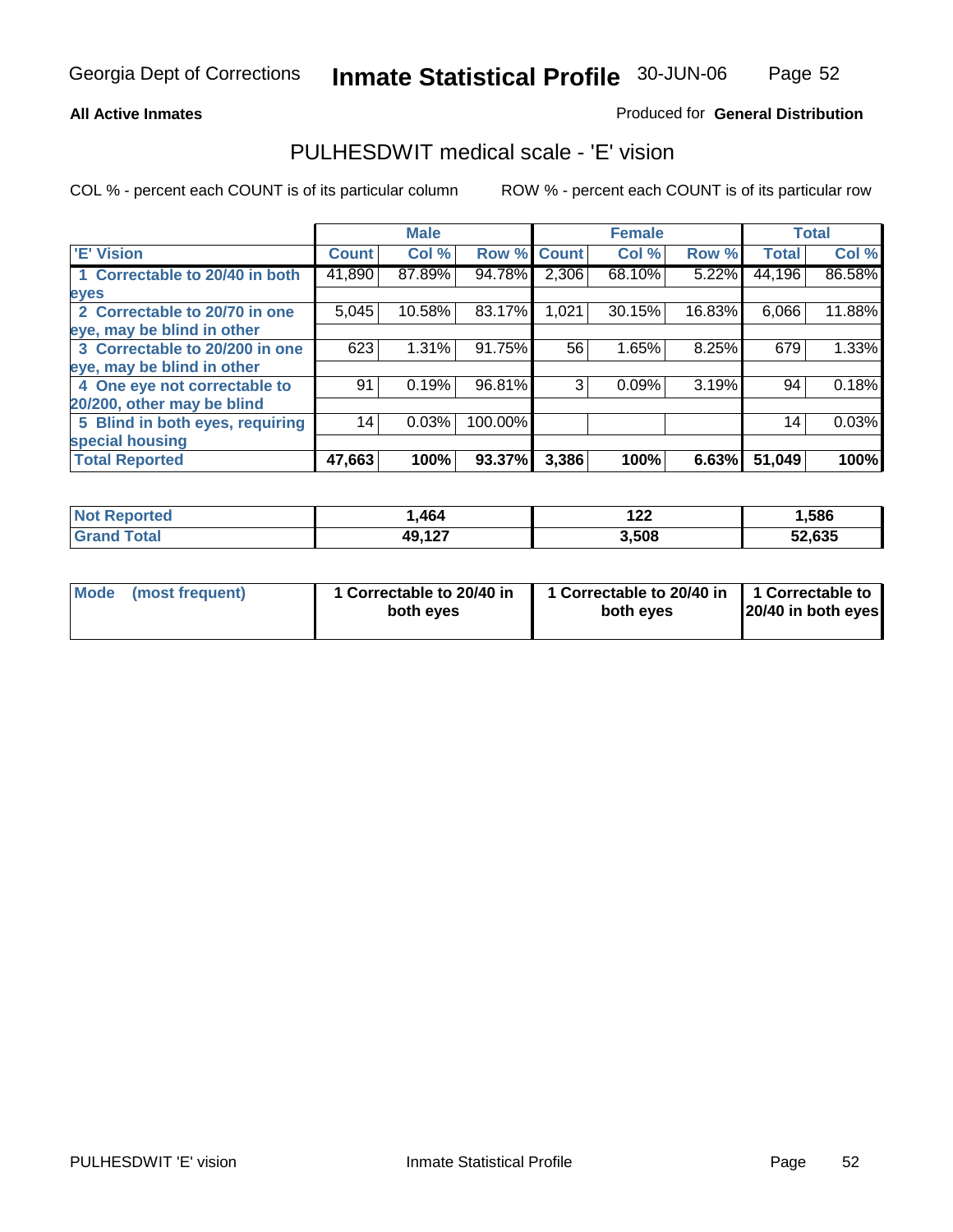#### **All Active Inmates**

#### Produced for **General Distribution**

## PULHESDWIT medical scale - 'S' pSychiatric

|                                        |              | <b>Male</b> |             |       | <b>Female</b> |        |              | <b>Total</b> |
|----------------------------------------|--------------|-------------|-------------|-------|---------------|--------|--------------|--------------|
| 'S' pSychiatric                        | <b>Count</b> | Col %       | Row % Count |       | Col %         | Row %  | <b>Total</b> | Col %        |
| 1 No impairment or disorders           | 41,483       | 88.38%      | 95.08%      | 2,148 | 63.55%        | 4.92%  | 43,631       | 86.71%       |
| 2 Stable, or in remission, or          | 4,328        | 9.22%       | 78.81%      | 1,164 | 34.44%        | 21.19% | 5,492        | 10.92%       |
| mild impairment or retardation         |              |             |             |       |               |        |              |              |
| 3 Requires moderate inpatient          | 1,054        | 2.25%       | 94.95%      | 56    | $1.66\%$      | 5.05%  | 1,110        | 2.21%        |
| treatment                              |              |             |             |       |               |        |              |              |
| 4 Requires intensive inpatient         | 64           | 0.14%       | 84.21%      | 12    | $0.36\%$      | 15.79% | 76           | 0.15%        |
| treatment                              |              |             |             |       |               |        |              |              |
| <b>5 Requires Crisis Stabilization</b> |              | 0.01%       | 100.00%     |       |               |        |              | 0.01%        |
| Unit (CSU) inpatient care              |              |             |             |       |               |        |              |              |
| <b>Total Reported</b>                  | 46,936       | 100%        | 93.28%      | 3,380 | 100%          | 6.72%  | 50,316       | 100%         |

| <b>Not Reported</b>  | 2,191  | 128   | 2,319  |
|----------------------|--------|-------|--------|
| $\tau$ otal<br>Grand | 49,127 | 3,508 | 52,635 |

| Mode (most frequent) | <b>1</b> No impairment or disorders | 1 No impairment or<br>disorders | 1 No impairment or<br>disorders |
|----------------------|-------------------------------------|---------------------------------|---------------------------------|
|                      |                                     |                                 |                                 |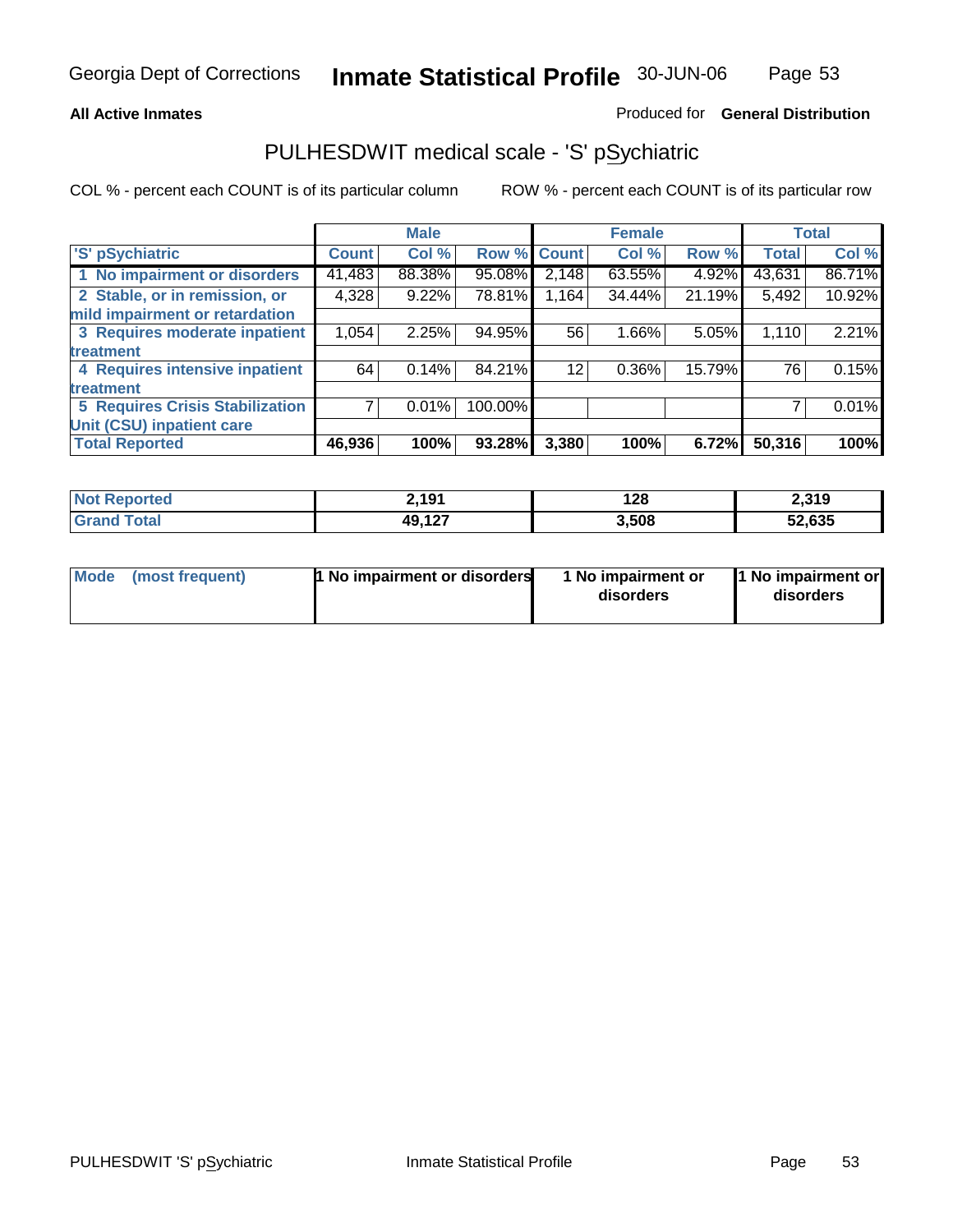#### Produced for **General Distribution**

### PULHESDWIT medical scale - 'D' dental

|                                 |              | <b>Male</b> |             |       | <b>Female</b> |         |              | <b>Total</b> |
|---------------------------------|--------------|-------------|-------------|-------|---------------|---------|--------------|--------------|
| 'D' Dental                      | <b>Count</b> | Col %       | Row % Count |       | Col %         | Row %   | <b>Total</b> | Col %        |
| 1 Minimal routine dental health | 18,377       | 39.41%      | 87.76%      | 2,562 | 75.78%        | 12.24%  | 20,939       | 41.87%       |
| <b>needs</b>                    |              |             |             |       |               |         |              |              |
| 2 Moderate cavities and/or      | 23,099       | 49.53%      | 97.66%      | 554   | 16.39%        | 2.34%   | 23,653       | 47.29%       |
| gum disease                     |              |             |             |       |               |         |              |              |
| 3 Extensive gum disease         | 5,146        | 11.04%      | 95.12%      | 264   | 7.81%         | 4.88%   | 5,410        | 10.82%       |
| and/or widespread decay         |              |             |             |       |               |         |              |              |
| 4 Urgent need for dental        | 10           | 0.02%       | 100.00%     |       |               |         | 10           | 0.02%        |
| <b>services</b>                 |              |             |             |       |               |         |              |              |
| 5 Life-threatening disease or   |              |             |             |       | 0.03%         | 100.00% |              | 0.01%        |
| extreme pain or infection       |              |             |             |       |               |         |              |              |
| <b>Total Reported</b>           | 46,632       | 100%        | 93.24%      | 3,381 | 100%          | 6.76%   | 50,013       | 100.0%       |

| <b>Not Reported</b>   | 2,495  | כ י<br>1 Z I | 2,622  |
|-----------------------|--------|--------------|--------|
| Total<br><b>Grand</b> | 49,127 | 3,508        | 52,635 |

| <b>Mode</b> | (most frequent) | 2 Moderate cavities and/or<br>qum disease | 1 Minimal routine dental<br>health needs | 2 Moderate<br>cavities and/or |
|-------------|-----------------|-------------------------------------------|------------------------------------------|-------------------------------|
|             |                 |                                           |                                          | aum disease                   |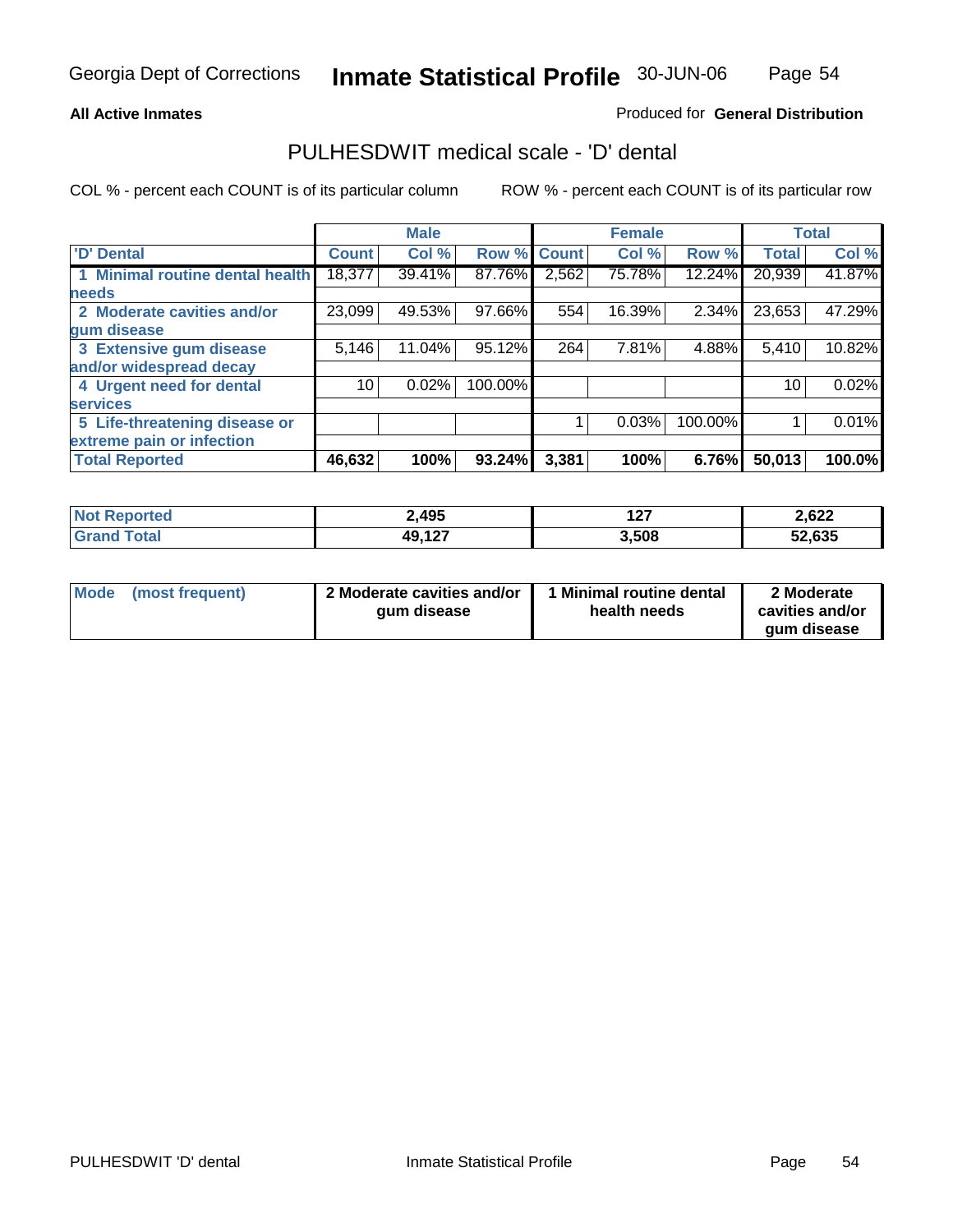Page 55

#### **All Active Inmates**

#### Produced for **General Distribution**

## PULHESDWIT medical scale - 'I' impairment

|                                   |              | <b>Male</b> |         |              | <b>Female</b> |       | <b>Total</b> |        |
|-----------------------------------|--------------|-------------|---------|--------------|---------------|-------|--------------|--------|
| <b>T' Impairment</b>              | <b>Count</b> | Col %       | Row %   | <b>Count</b> | Col %         | Row % | <b>Total</b> | Col %  |
| 1 No impairments or               | 47,327       | 99.30%      | 93.33%  | 3,383        | 99.91%        | 6.67% | 50,710       | 99.34% |
| disabilities                      |              |             |         |              |               |       |              |        |
| 2 Wheelchair-bound but            | 49           | 0.10%       | 100.00% |              |               |       | 49           | 0.10%  |
| otherwise OK                      |              |             |         |              |               |       |              |        |
| <b>3 Needs low-level Assisted</b> | 22           | 0.05%       | 95.65%  |              | 0.03%         | 4.35% | 23           | 0.05%  |
| Living (level I)                  |              |             |         |              |               |       |              |        |
| 4 Needs moderate Assisted         | 9            | 0.02%       | 100.00% |              |               |       | 9            | 0.02%  |
| Living (level II)                 |              |             |         |              |               |       |              |        |
| <b>5 Needs maximal Assisted</b>   | 256          | 0.54%       | 99.22%  | 2            | 0.06%         | 0.78% | 258          | 0.51%  |
| Living (level III)                |              |             |         |              |               |       |              |        |
| <b>Total Reported</b>             | 47,663       | 100%        | 93.37%  | 3,386        | 100%          | 6.63% | 51,049       | 100.0% |

| <b>Not</b><br>Reported | ,464   | ר ה<br>144 | 1,586  |
|------------------------|--------|------------|--------|
| ⊺otal                  | 49,127 | 3,508      | 52,635 |

| Mode | (most frequent) | 1 No impairments or<br>disabilities | 1 No impairments or<br>disabilities | 1 1 No impairments<br>or disabilities |
|------|-----------------|-------------------------------------|-------------------------------------|---------------------------------------|
|------|-----------------|-------------------------------------|-------------------------------------|---------------------------------------|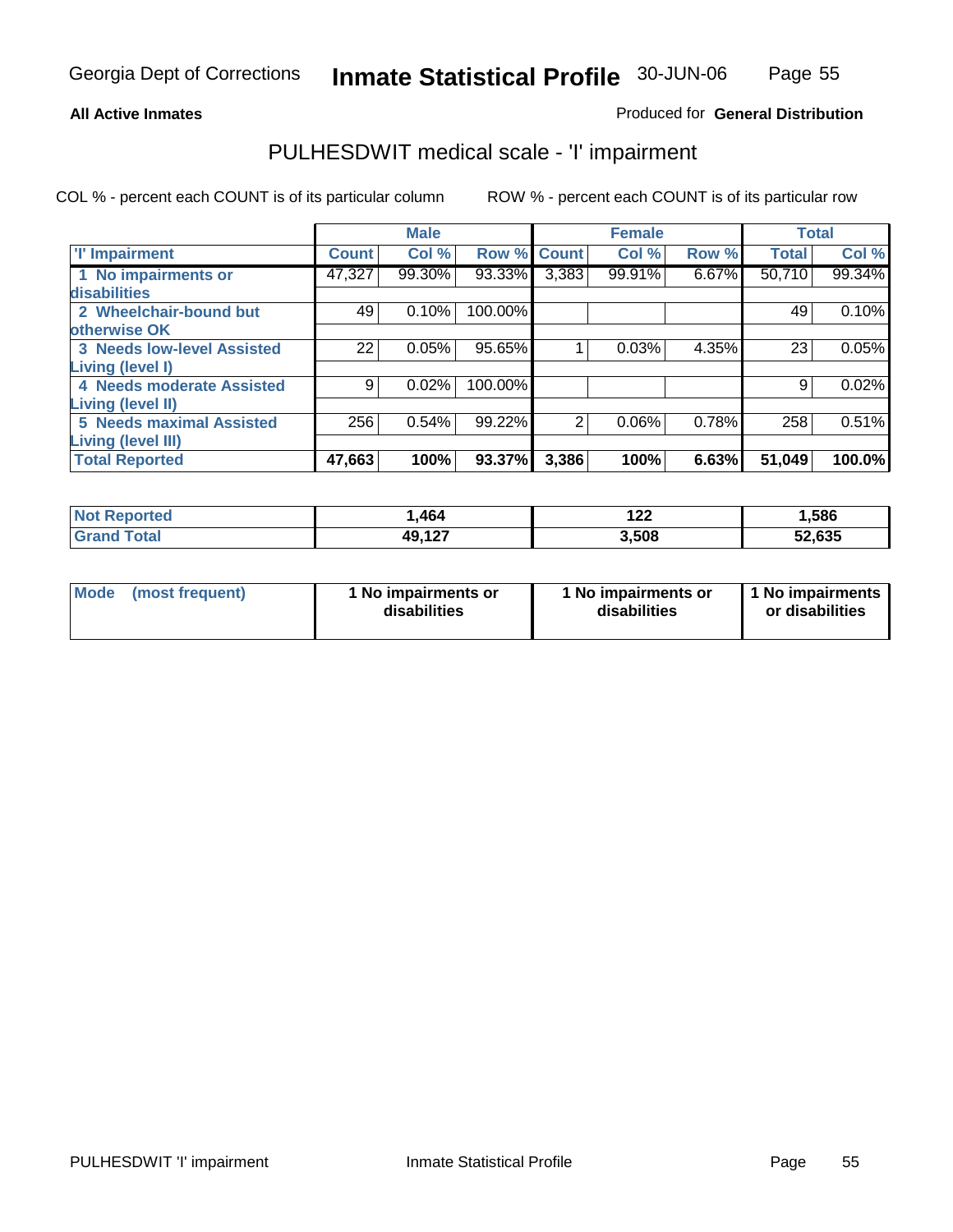#### **Inmate Statistical Profile** 30-JUN-06 Page Page 56

#### **All Active Inmates Allowski** Produced fo **General Distribution**

### PULHESDWIT medical scale - 'T' transportability

|                              |              | <b>Male</b> |         |              | <b>Female</b> |       | <b>Total</b> |        |
|------------------------------|--------------|-------------|---------|--------------|---------------|-------|--------------|--------|
| <b>T' Transportability</b>   | <b>Count</b> | Col %       | Row %   | <b>Count</b> | Col %         | Row % | <b>Total</b> | Col %  |
| 1 Can be transported in any  | 47,572       | 99.81%      | 93.36%  | 3,386        | 100.00%       | 6.64% | 50,958       | 99.82% |
| ordinary approved vehicle    |              |             |         |              |               |       |              |        |
| 2 Wheelchair-bound, not      | 29           | 0.06%       | 100.00% |              |               |       | 29           | 0.06%  |
| needing special vehicle      |              |             |         |              |               |       |              |        |
| 3 Wheelchair-bound, requires | 14           | 0.03%       | 100.00% |              |               |       | 14           | 0.03%  |
| special vehicle              |              |             |         |              |               |       |              |        |
| 4 Needs specially-equipped   | 4            | 0.01%       | 100.00% |              |               |       | 4            | 0.01%  |
| medical vehicle              |              |             |         |              |               |       |              |        |
| <b>5 Requires ambulance</b>  | 44           | 0.09%       | 100.00% |              |               |       | 44           | 0.09%  |
| transport                    |              |             |         |              |               |       |              |        |
| <b>Total Reported</b>        | 47,663       | 100%        | 93.37%  | 3,386        | 100%          | 6.63% | 51,049       | 100.0% |

| <b>Not</b><br>Reported | ,464   | י ה<br>1 Z Z | 586, ا |
|------------------------|--------|--------------|--------|
| <b>Total</b>           | 49,127 | 3,508        | 52,635 |

| Mode (most frequent) | 1 Can be transported in any 1 Can be transported in any | ordinary approved vehicle   ordinary approved vehicle   transported in any | 1 Can be<br>ordinary approved<br>vehicle |
|----------------------|---------------------------------------------------------|----------------------------------------------------------------------------|------------------------------------------|
|                      |                                                         |                                                                            |                                          |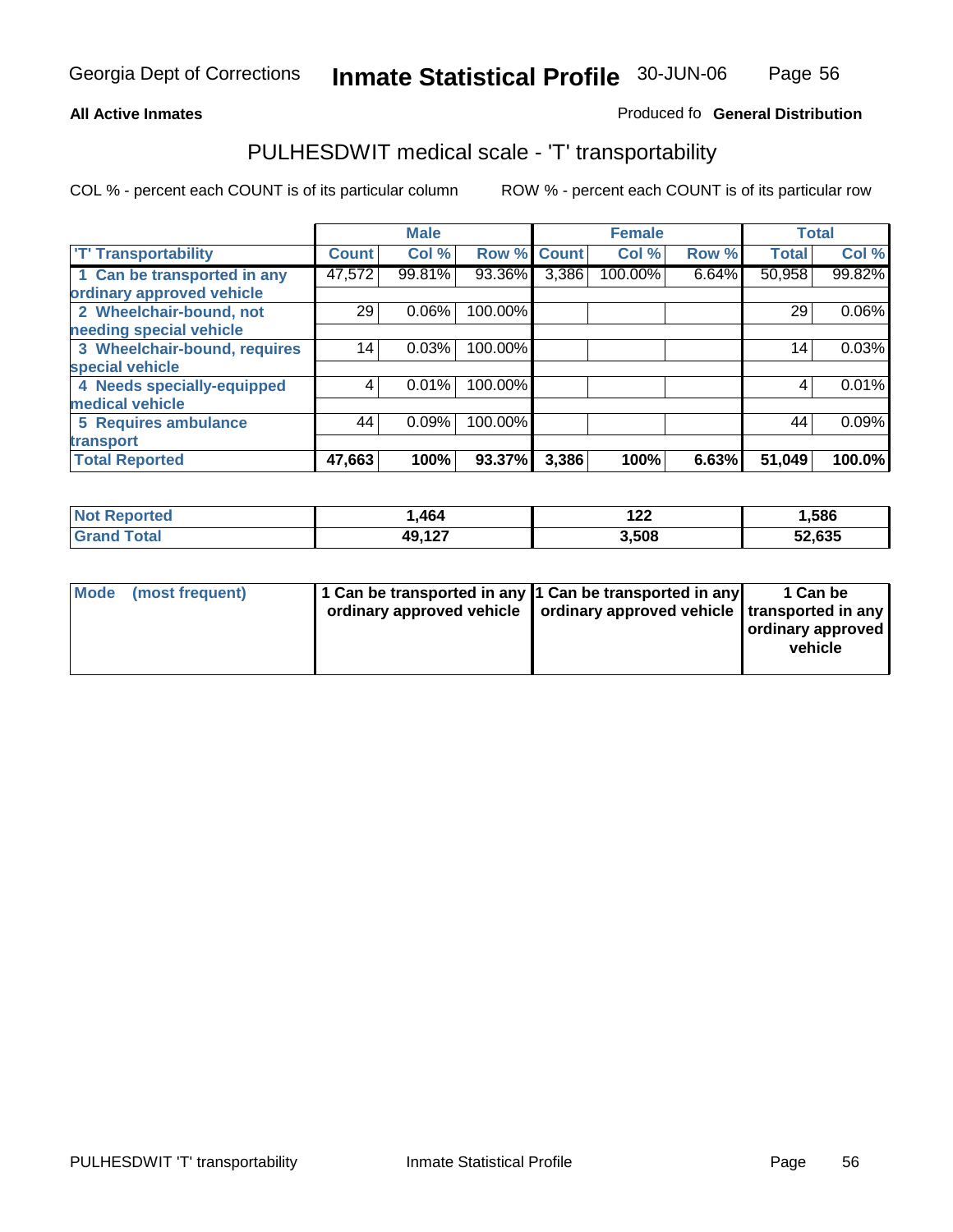### **All Active Inmates**

### Produced for **General Distribution**

## Criminality in family, self-reported

|                              |              | <b>Male</b> |           |              | <b>Female</b> |          |              | Total  |
|------------------------------|--------------|-------------|-----------|--------------|---------------|----------|--------------|--------|
| <b>Criminality In Family</b> | <b>Count</b> | Col %       | Row %     | <b>Count</b> | Col %         | Row %    | Total        | Col %  |
| Yes, criminality in family   | 13.207       | $28.11\%$   | 91.73%    | 1.191        | 36.73%        | $8.27\%$ | 14,398       | 28.66% |
| No criminality in family     | 33.779       | 71.89%      | 94.27%    | 2.052        | 63.27%        |          | 5.73% 35,831 | 71.34% |
| <b>Total Reported</b>        | 46,986       | 100%        | $93.54\%$ | 3.243        | 100%          |          | 6.46% 50,229 | 100%   |

| <b>Not Reported</b>     | 2,141  | 265   | 2,406  |
|-------------------------|--------|-------|--------|
| <b>Total</b><br>l Grand | 49,127 | 3.508 | 52,635 |

|  | Mode (most frequent) | No criminality in family | No criminality in family | No criminality in<br>family |
|--|----------------------|--------------------------|--------------------------|-----------------------------|
|--|----------------------|--------------------------|--------------------------|-----------------------------|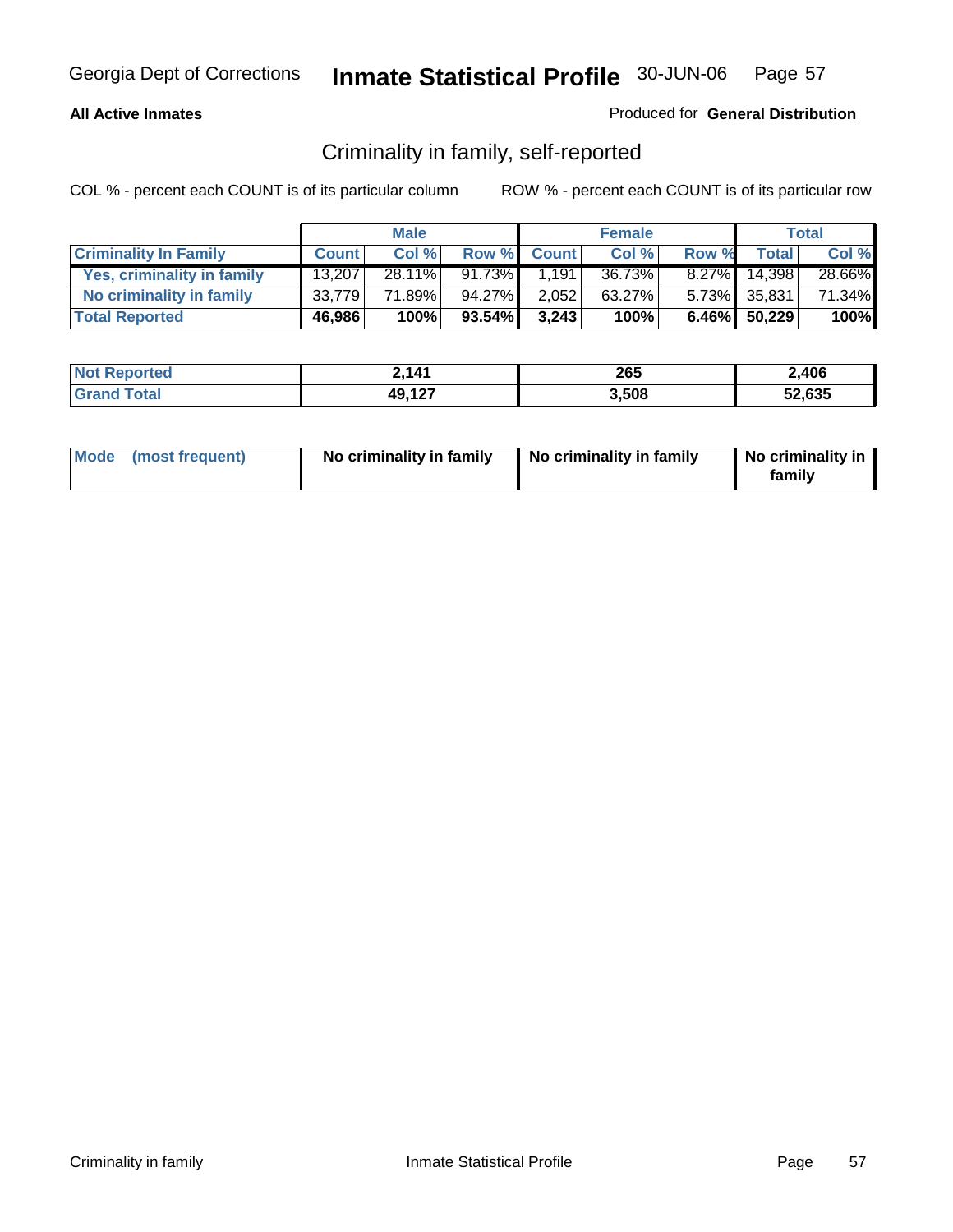#### **All Active Inmates**

#### Produced for **General Distribution**

## Alcoholism in family, self-reported

|                             |              | <b>Male</b> |        |              | <b>Female</b> |          |              | <b>Total</b> |
|-----------------------------|--------------|-------------|--------|--------------|---------------|----------|--------------|--------------|
| <b>Alcoholism In Family</b> | <b>Count</b> | Col %       | Row %  | <b>Count</b> | Col %         | Row %    | <b>Total</b> | Col %        |
| Yes, alcoholism in family   | 8.549        | 18.19%      | 91.50% | 794          | 24.48%        | $8.50\%$ | 9.343        | 18.60%       |
| No alcoholism in family     | 38,437       | $81.81\%$   | 94.01% | 2,449        | 75.52%        | $5.99\%$ | 40,886       | 81.40%       |
| <b>Total Reported</b>       | 46,986       | 100%        | 93.54% | 3,243        | 100%          |          | 6.46% 50,229 | 100%         |

| <b>Not Reported</b>     | 2,141  | 265   | 2,406  |
|-------------------------|--------|-------|--------|
| <b>Total</b><br>l Grand | 49,127 | 3.508 | 52,635 |

|  | Mode (most frequent) | No alcoholism in family | No alcoholism in family | No alcoholism in<br>family |
|--|----------------------|-------------------------|-------------------------|----------------------------|
|--|----------------------|-------------------------|-------------------------|----------------------------|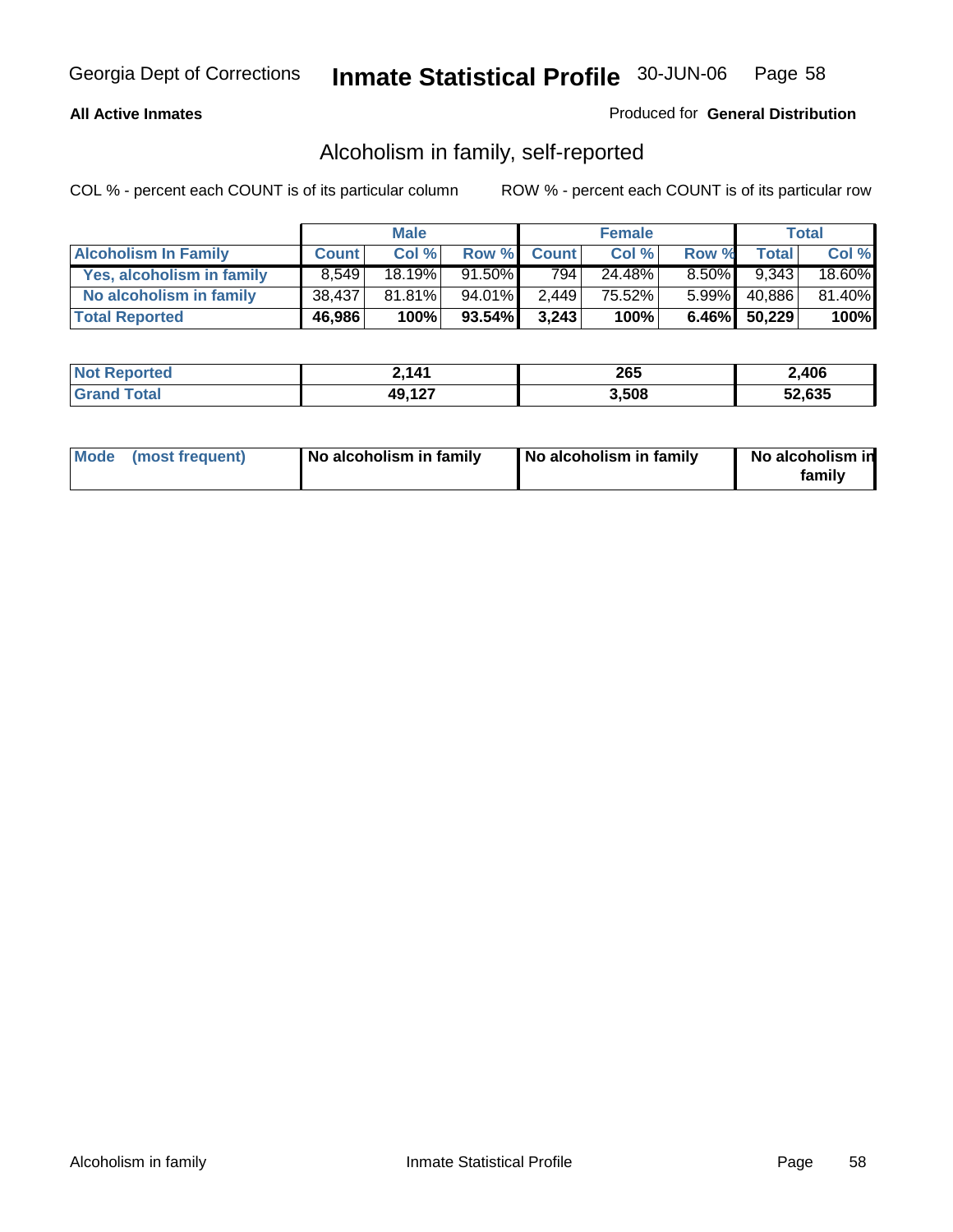#### **All Active Inmates**

Produced for **General Distribution**

## Drug abuse in family, self-reported

|                           |              | <b>Male</b>          |        |              | <b>Female</b> |           |              | <b>Total</b> |
|---------------------------|--------------|----------------------|--------|--------------|---------------|-----------|--------------|--------------|
| Drug Abuse In Family      | <b>Count</b> | Col %                | Row %  | <b>Count</b> | Col %         | Row %     | Total        | Col %        |
| Yes, drug abuse in family | 4,880        | $10.\overline{39\%}$ | 88.26% | 649          | $20.01\%$     | $11.74\%$ | 5.529        | 11.01%       |
| No drug abuse in family   | 42,106       | 89.61%               | 94.20% | 2,594        | 79.99%        | $5.80\%$  | 44,700       | 88.99%       |
| <b>Total Reported</b>     | 46,986       | 100%                 | 93.54% | 3.243        | 100%          |           | 6.46% 50,229 | 100%         |

| <b>Not Reported</b>     | 2,141  | 265   | 2,406  |
|-------------------------|--------|-------|--------|
| <b>Total</b><br>l Grand | 49,127 | 3.508 | 52,635 |

|  | Mode (most frequent) | No drug abuse in family | No drug abuse in family | No drug abuse in<br>family |
|--|----------------------|-------------------------|-------------------------|----------------------------|
|--|----------------------|-------------------------|-------------------------|----------------------------|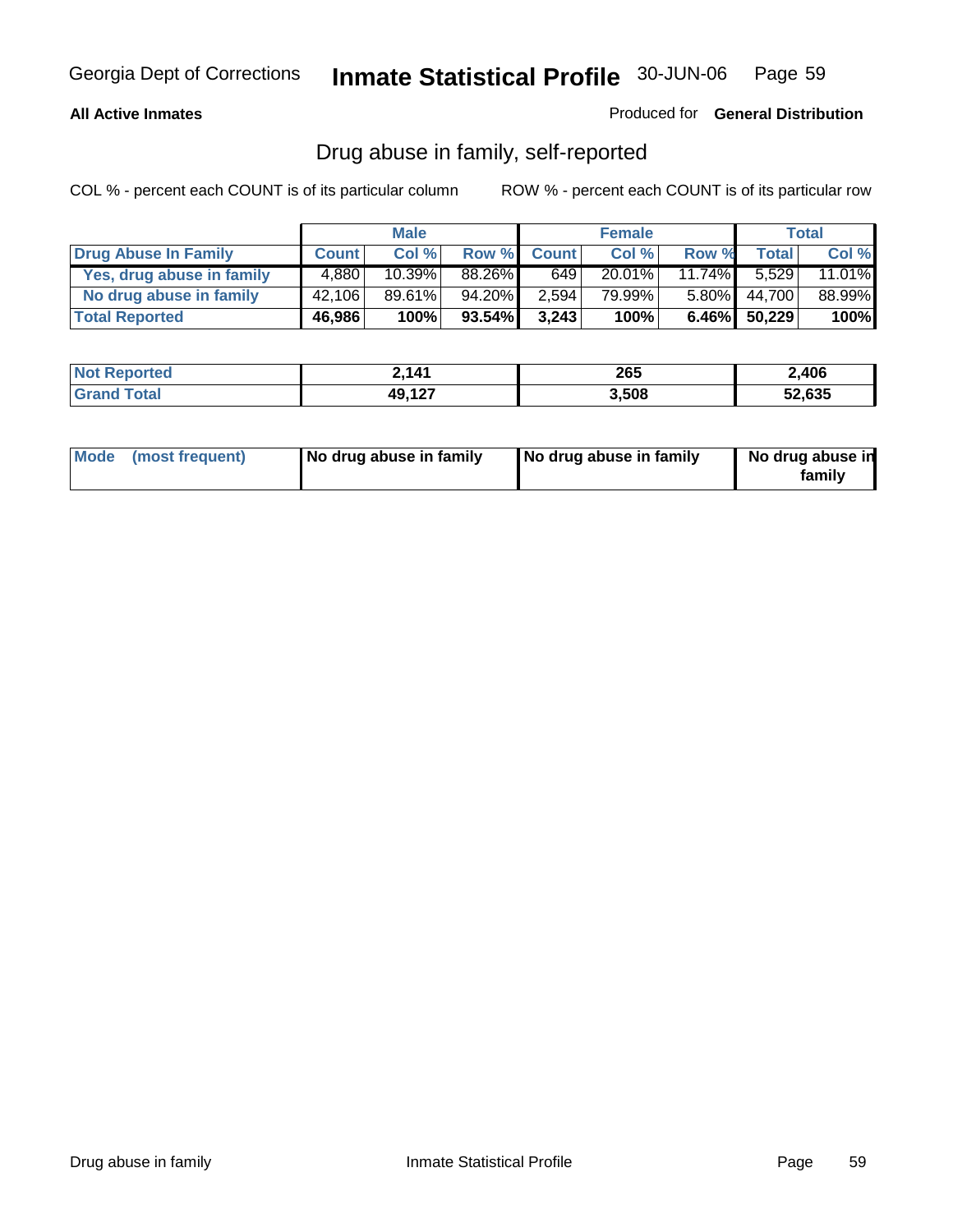### **All Active Inmates**

### Produced for **General Distribution**

# Subjected to frequent beatings, self-reported

|                                   |              | <b>Male</b> |           |              | <b>Female</b> |          |              | Total  |
|-----------------------------------|--------------|-------------|-----------|--------------|---------------|----------|--------------|--------|
| <b>Frequent beatings</b>          | <b>Count</b> | Col %       | Row %     | <b>Count</b> | Col %         | Row %    | <b>Total</b> | Col %  |
| <b>Yes, subjected to frequent</b> | 1,818        | 3.87%       | $80.55\%$ | 439          | $13.54\%$     | 19.45%   | 2,257        | 4.49%  |
| <b>beatings</b>                   |              |             |           |              |               |          |              |        |
| Not subjected to frequent         | 45,168       | 96.13%      | 94.15%    | 2,804        | 86.46%        | $5.85\%$ | 47.972       | 95.51% |
| <b>beatings</b>                   |              |             |           |              |               |          |              |        |
| <b>Total Reported</b>             | 46,986       | 100%        | 93.54%    | 3,243        | 100%          | 6.46%    | 50,229       | 100%   |

| Nt  | 141    | 265   | 2,406  |
|-----|--------|-------|--------|
| .Gr | 49,127 | 3,508 | 52,635 |

| <b>Node</b> | (most frequent) | Not subjected to frequent<br>beatings | Not subjected to frequent<br>beatings | Not subjected to<br><b>frequent beatings</b> |
|-------------|-----------------|---------------------------------------|---------------------------------------|----------------------------------------------|
|-------------|-----------------|---------------------------------------|---------------------------------------|----------------------------------------------|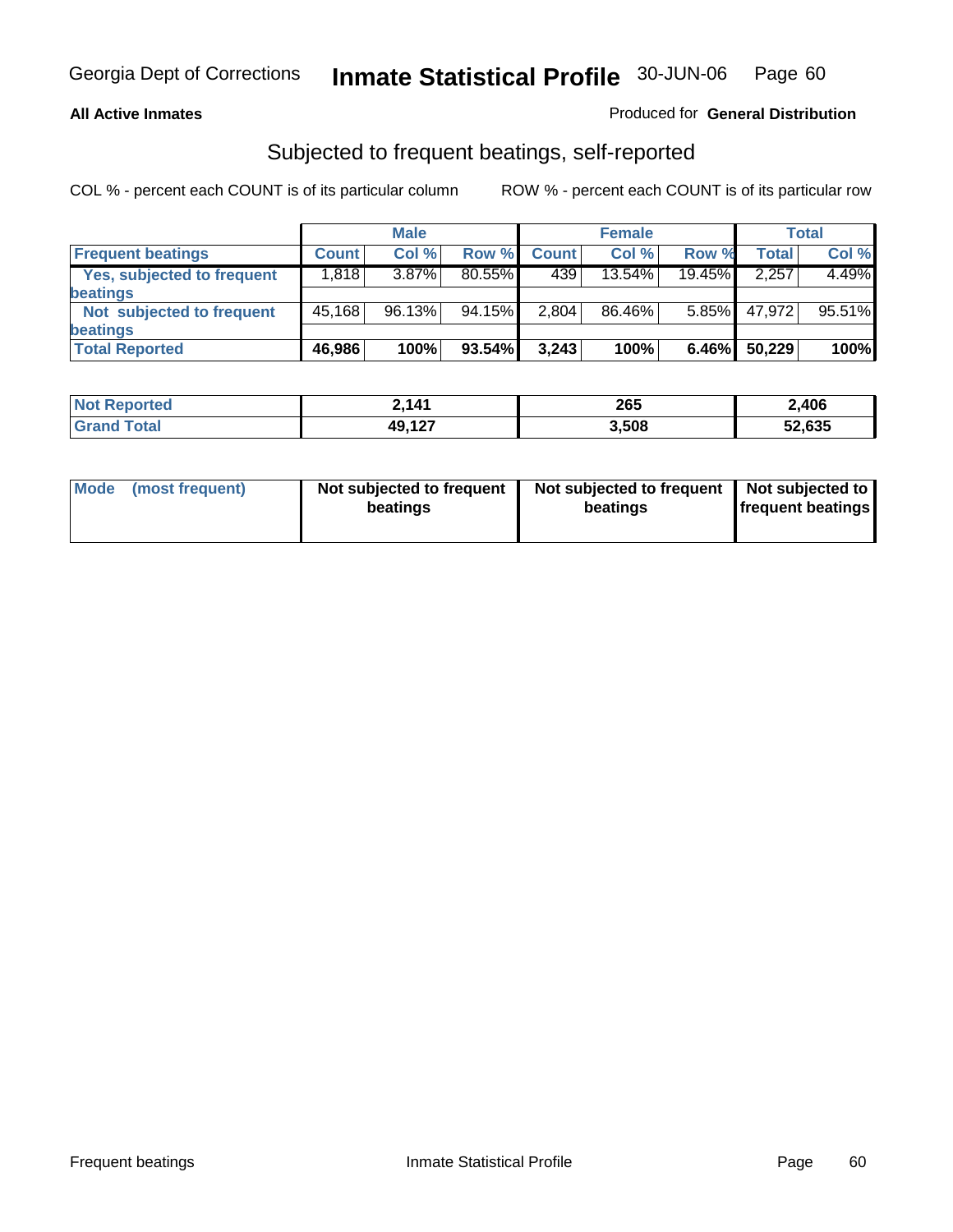#### **All Active Inmates**

#### Produced for **General Distribution**

## Father absent during inmate's childhood

|                           |              | <b>Male</b> |           |              | <b>Female</b> |       |                 | Total  |
|---------------------------|--------------|-------------|-----------|--------------|---------------|-------|-----------------|--------|
| <b>Father Absent</b>      | <b>Count</b> | Col %       | Row %     | <b>Count</b> | Col %         | Row % | Total           | Col %  |
| Yes, father was absent    | 23,328       | 49.65%      | 94.88%    | .259         | 38.82%        |       | $5.12\%$ 24,587 | 48.95% |
| No, father was not absent | 23,658       | $50.35\%$   | 92.26%    | 1,984        | 61.18%        |       | 7.74% 25,642    | 51.05% |
| <b>Total Reported</b>     | 46,986       | 100%        | $93.54\%$ | 3.243        | 100%          |       | 6.46% 50,229    | 100%   |

| <b>Not Reported</b> | 2,141  | 265   | 2,406  |
|---------------------|--------|-------|--------|
| <b>Grand Total</b>  | 49,127 | 3,508 | 52,635 |

| Mode (most frequent) |  | 「No, father was not absent ┃No, father was not absent ┃No, father was not | absent |
|----------------------|--|---------------------------------------------------------------------------|--------|
|----------------------|--|---------------------------------------------------------------------------|--------|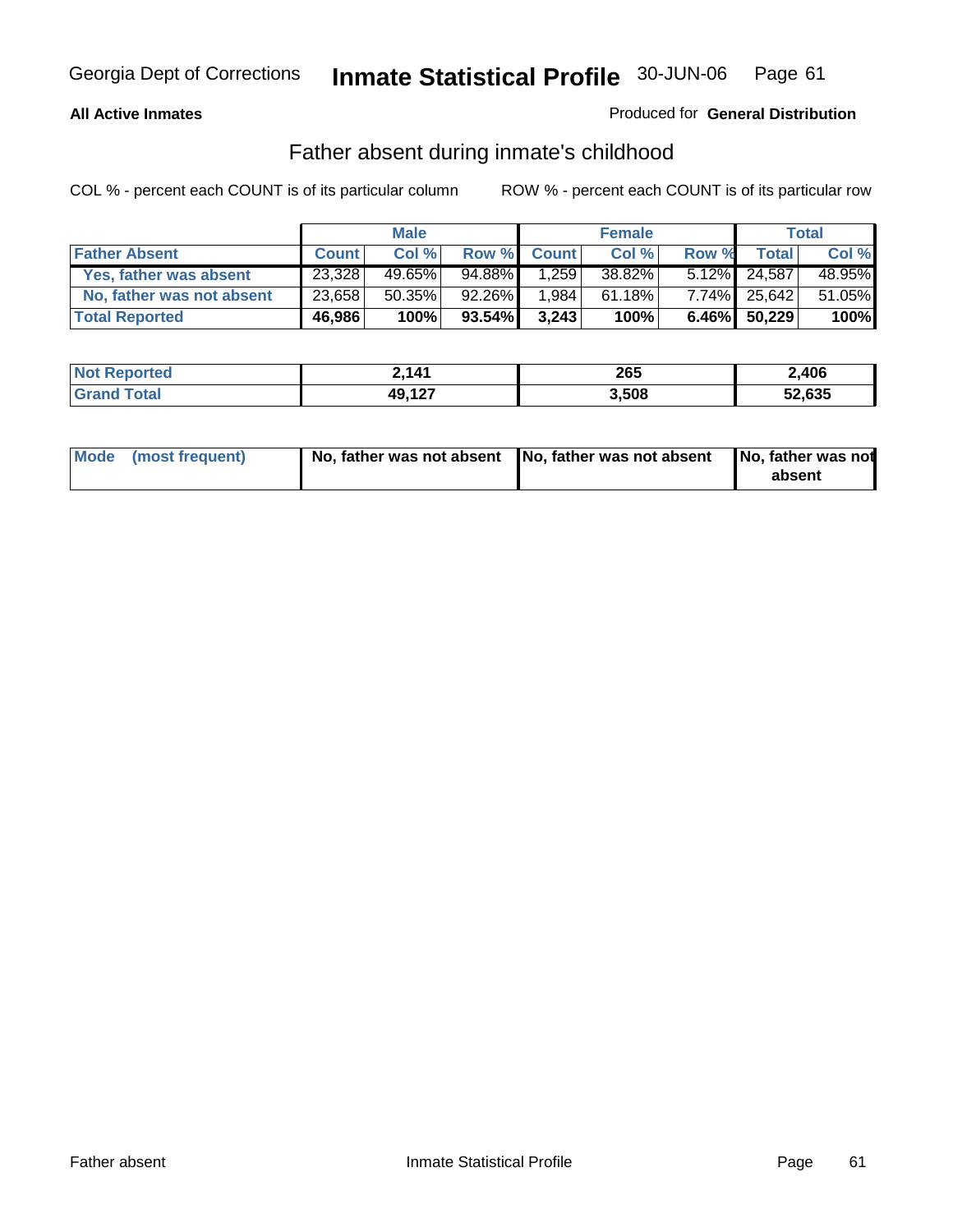#### **All Active Inmates**

#### Produced for **General Distribution**

## Mother absent during inmate's childhood

|                           |              | <b>Male</b> |           |              | <b>Female</b> |          |              | Total  |
|---------------------------|--------------|-------------|-----------|--------------|---------------|----------|--------------|--------|
| <b>Mother Absent</b>      | <b>Count</b> | Col %       | Row %     | <b>Count</b> | Col %         | Row %    | Total        | Col %  |
| Yes, mother was absent    | 6.171        | 13.13%      | 93.60%    | 422          | 13.01%        | $6.40\%$ | 6,593        | 13.13% |
| No, mother was not absent | 40.815       | 86.87%      | 93.54%    | 2,821        | 86.99%        | $6.46\%$ | 43,636       | 86.87% |
| <b>Total Reported</b>     | 46,986       | 100%        | $93.54\%$ | 3.243        | 100%          |          | 6.46% 50,229 | 100%   |

| <b>Not Reported</b>     | 2,141  | 265   | 2,406  |
|-------------------------|--------|-------|--------|
| <b>Total</b><br>l Grand | 49,127 | 3.508 | 52,635 |

| Mode (most frequent) | No, mother was not absent $\vert$ No, mother was not absent $\vert$ No, mother was | not absent |
|----------------------|------------------------------------------------------------------------------------|------------|
|                      |                                                                                    |            |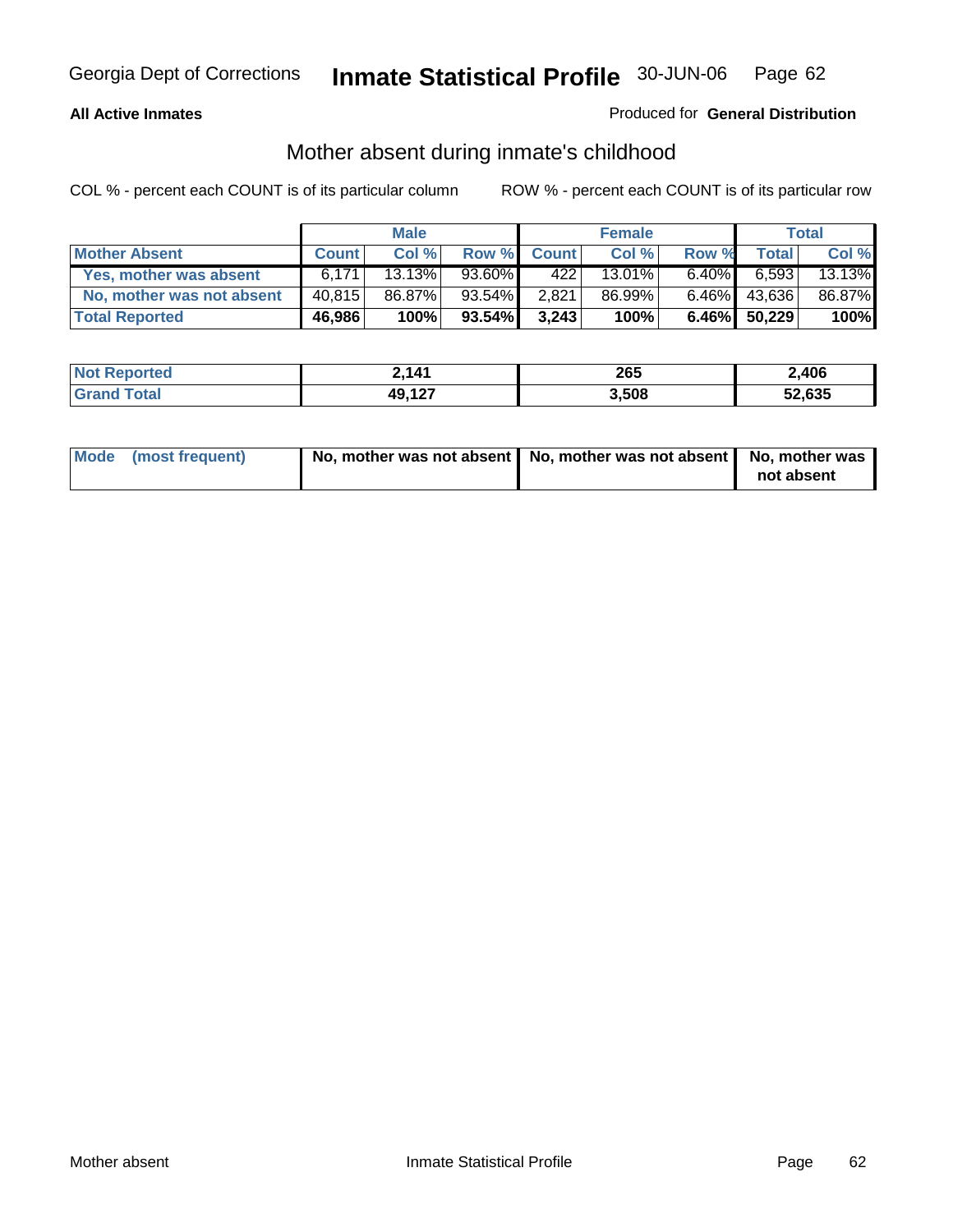#### **All Active Inmates**

#### Produced for **General Distribution**

### Inmate diagnosed as manipulative

|                       |              | <b>Male</b> |        |              | <b>Female</b> |          |              | Total  |
|-----------------------|--------------|-------------|--------|--------------|---------------|----------|--------------|--------|
| <b>Manipulative</b>   | <b>Count</b> | Col %       | Row %  | <b>Count</b> | Col %         | Row %    | <b>Total</b> | Col %  |
| Yes, manipulative     | 12.259       | 26.45%      | 99.53% | 58           | 1.79%         | $0.47\%$ | 12,317       | 24.84% |
| No, not manipulative  | 34,095       | 73.55%      | 91.46% | 3,183        | 98.21%        |          | 8.54% 37,278 | 75.16% |
| <b>Total Reported</b> | 46,354       | 100%        | 93.47% | 3,241        | 100%          | 6.53%    | 49.595       | 100%   |

| <b>Not Reported</b>          | בדד ר<br><u>_</u> ___ | 267   | 3,040  |  |
|------------------------------|-----------------------|-------|--------|--|
| <b>Total</b><br><b>Grand</b> | 49,127                | 3,508 | 52,635 |  |

| <b>Mode</b><br>No, not manipulative<br>(most frequent) | No. not manipulative | No. not<br>I manipulative |
|--------------------------------------------------------|----------------------|---------------------------|
|--------------------------------------------------------|----------------------|---------------------------|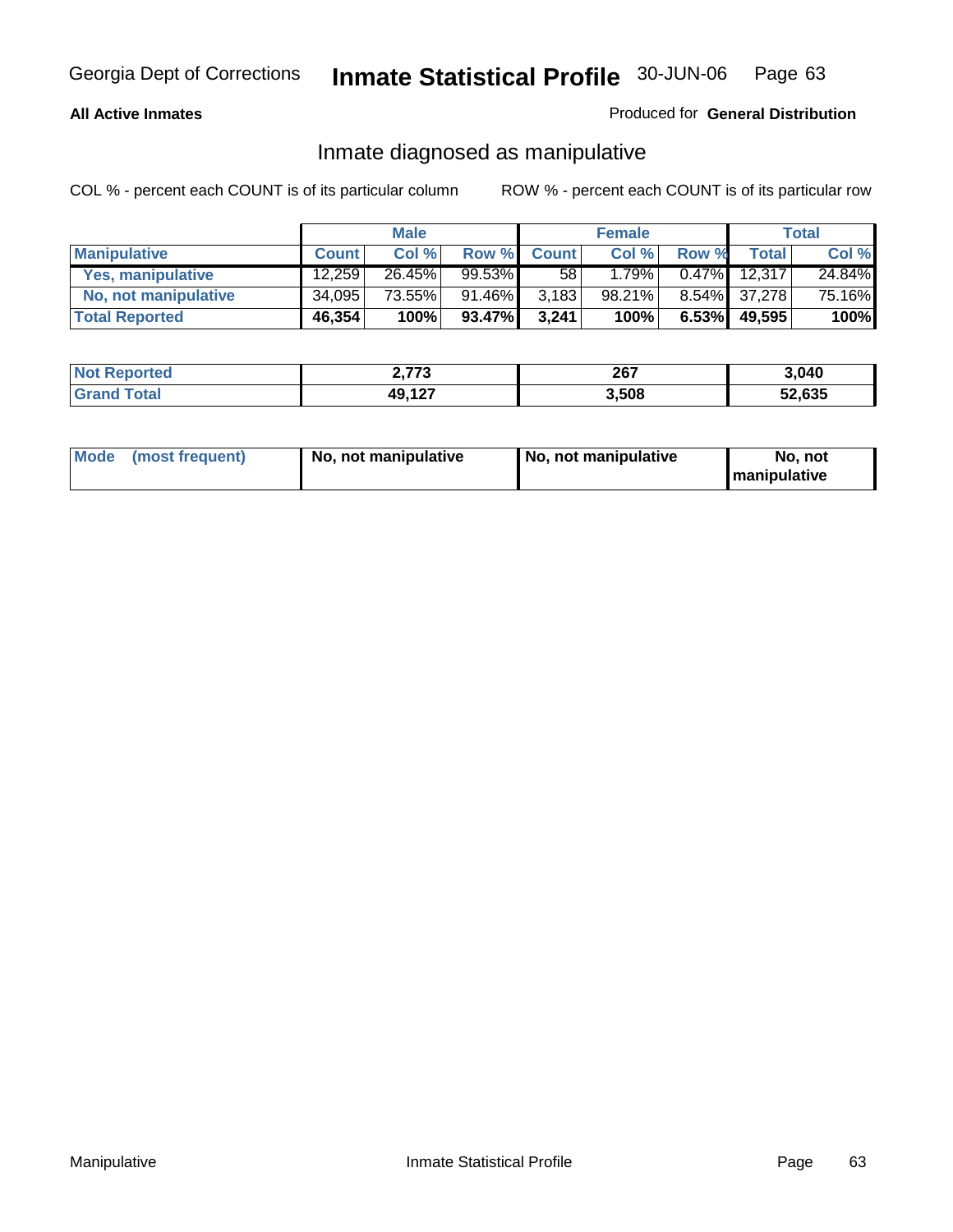#### **All Active Inmates**

#### Produced for **General Distribution**

## Inmate diagnosed as assaultive

|                       |                     | <b>Male</b> |        |              | <b>Female</b> |          |                 | <b>Total</b> |
|-----------------------|---------------------|-------------|--------|--------------|---------------|----------|-----------------|--------------|
| <b>Assaultive</b>     | <b>Count</b>        | Col %       | Row %  | <b>Count</b> | Col %         | Row %    | Total           | Col %        |
| Yes, assaultive       | 20.544              | 44.32%      | 94.83% | 1,119        | 34.53%        |          | $5.17\%$ 21,663 | 43.68%       |
| No, not assaultive    | 25,810 <sub>1</sub> | 55.68%      | 92.40% | 2,122        | 65.47%        |          | 7.60% 27,932    | 56.32%       |
| <b>Total Reported</b> | 46,354              | 100%        | 93.47% | 3.241        | 100%          | $6.53\%$ | 49,595          | 100%         |

| <b>Not Reported</b> | フフつ<br><u>zilio</u> | 267   | 3.040  |
|---------------------|---------------------|-------|--------|
| l Grand<br>\ Total  | 49,127              | 3.508 | 52,635 |

| Mode | ↑ (most frequent) | No, not assaultive | No, not assaultive | [No, not assaultive] |
|------|-------------------|--------------------|--------------------|----------------------|
|------|-------------------|--------------------|--------------------|----------------------|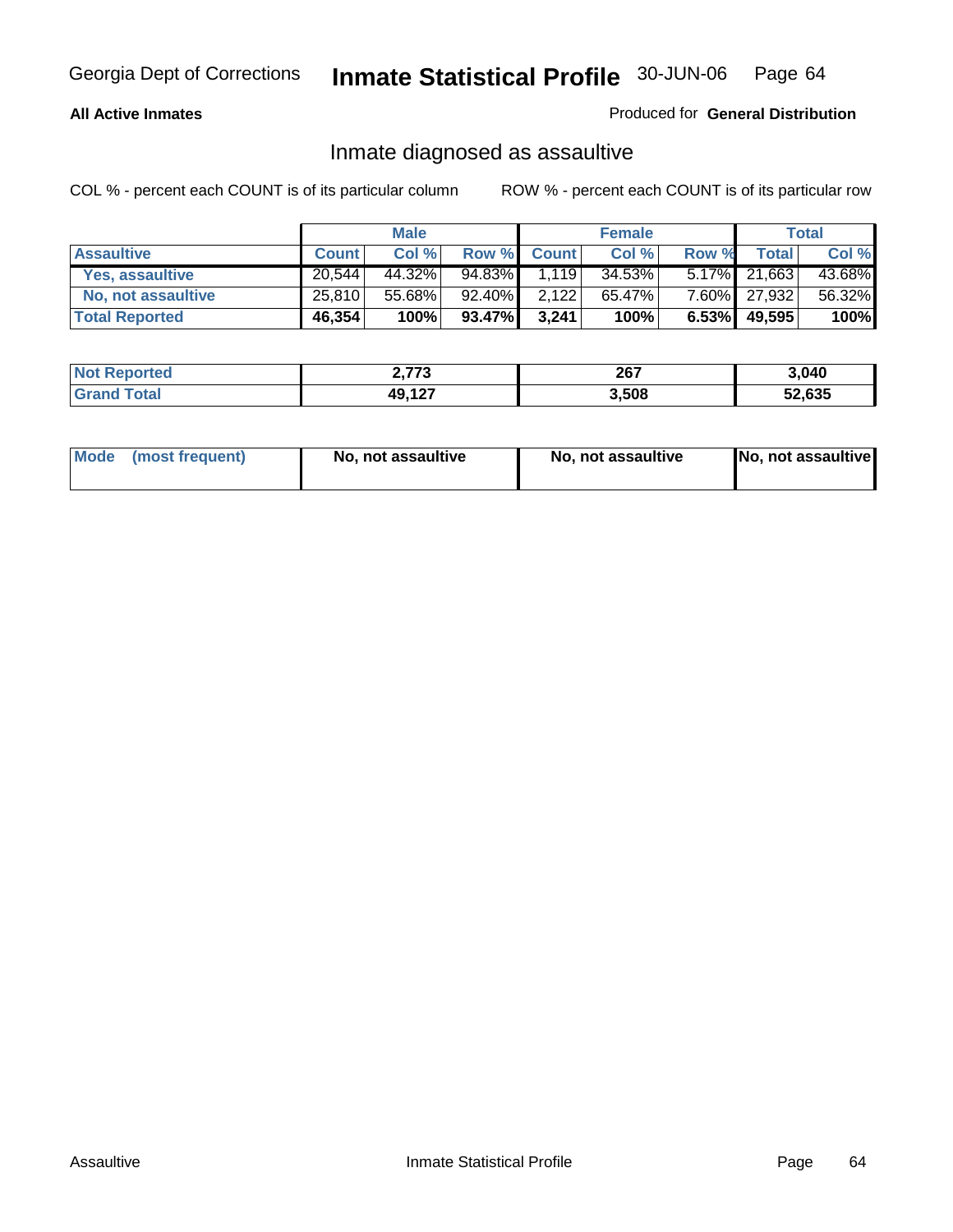#### **All Active Inmates**

#### Produced for **General Distribution**

## Number of prior Georgia incarcerations

|                                       |              | <b>Male</b> |                    |       | <b>Female</b> |          |        | <b>Total</b> |
|---------------------------------------|--------------|-------------|--------------------|-------|---------------|----------|--------|--------------|
| <b>Num of Prior GA Incarcerations</b> | <b>Count</b> | Col %       | <b>Row % Count</b> |       | Col %         | Row %    | Total  | Col %        |
| $\bf{0}$                              | 27,873       | 56.74%      | 92.22%             | 2,353 | 67.08%        | 7.78%    | 30,226 | 57.43%       |
|                                       | 8,723        | 17.76%      | 93.92%             | 565   | 16.11%        | 6.08%    | 9,288  | 17.65%       |
|                                       | 5,026        | 10.23%      | 95.03%             | 263   | 7.50%         | 4.97%    | 5,289  | 10.05%       |
| 3                                     | 3,081        | 6.27%       | 95.39%             | 149   | 4.25%         | 4.61%    | 3,230  | 6.14%        |
|                                       | 1,949        | 3.97%       | 96.10%             | 79    | 2.25%         | $3.90\%$ | 2,028  | 3.85%        |
| 5                                     | 1,078        | 2.19%       | 96.16%             | 43    | 1.23%         | 3.84%    | 1,121  | 2.13%        |
| <b>More Than 5</b>                    | 1,397        | 2.84%       | 96.15%             | 56    | 1.60%         | 3.85%    | 1,453  | 2.76%        |
| <b>Total Reported</b>                 | 49,127       | 100%        | 93.34%             | 3,508 | 100.0%        | 6.66%    | 52,635 | 100.0%       |

| N<br>тес |                   |       |        |
|----------|-------------------|-------|--------|
| $\sim$   | 10 107<br>$ \sim$ | 3,508 | 52,635 |

| Mean (average)       | 1.04 | .01 |
|----------------------|------|-----|
| Median (middle)      |      |     |
| Mode (most frequent) |      |     |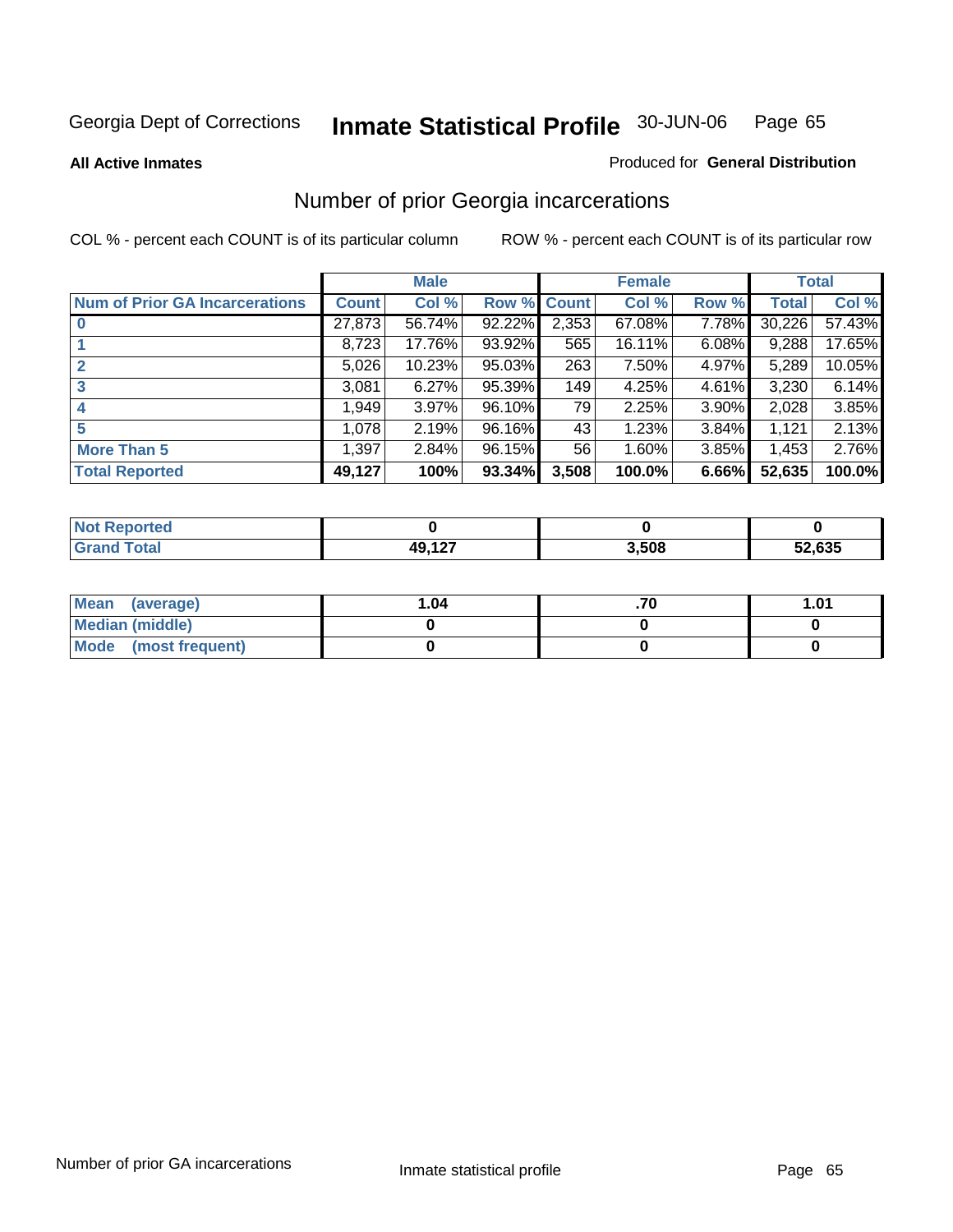#### **All Active Inmates**

### Produced for **General Distribution**

### Prison sentence in years

COL % - percent each COUNT is of its particular column ROW % - percent each COUNT is of its particular row

|                                 |              | <b>Male</b> |         |                 | <b>Female</b> |        |              | <b>Total</b> |
|---------------------------------|--------------|-------------|---------|-----------------|---------------|--------|--------------|--------------|
| <b>Prison Sentence In Years</b> | <b>Count</b> | Col %       | Row %   | <b>Count</b>    | Col %         | Row %  | <b>Total</b> | Col %        |
| $0 - 1$                         | 2,188        | 4.45%       | 90.56%  | 228             | 6.50%         | 9.44%  | 2,416        | 4.59%        |
| $1.1 - 2$                       | 3,824        | 7.78%       | 89.05%  | 470             | 13.40%        | 10.95% | 4,294        | 8.16%        |
| $2.1 - 3$                       | 3,916        | 7.97%       | 88.44%  | 512             | 14.60%        | 11.56% | 4,428        | 8.41%        |
| $3.1 - 4$                       | 2,835        | 5.77%       | 90.58%  | 295             | 8.41%         | 9.42%  | 3,130        | 5.95%        |
| $4.1 - 5$                       | 4,977        | 10.13%      | 91.46%  | 465             | 13.26%        | 8.54%  | 5,442        | 10.34%       |
| $5.1 - 6$                       | 2,126        | 4.33%       | 93.20%  | 155             | 4.42%         | 6.80%  | 2,281        | 4.33%        |
| $6.1 - 7$                       | 2,004        | 4.08%       | 94.13%  | 125             | 3.56%         | 5.87%  | 2,129        | 4.04%        |
| $7.1 - 8$                       | 1,858        | 3.78%       | 93.65%  | 126             | 3.59%         | 6.35%  | 1,984        | 3.77%        |
| $8.1 - 9$                       | 783          | 1.59%       | 93.77%  | $\overline{52}$ | 1.48%         | 6.23%  | 835          | 1.59%        |
| $9.1 - 10$                      | 6,043        | 12.30%      | 94.93%  | 323             | 9.21%         | 5.07%  | 6,366        | 12.09%       |
| $10.1 - 12$                     | 2,303        | 4.69%       | 95.17%  | 117             | 3.34%         | 4.83%  | 2,420        | 4.60%        |
| $12.1 - 15$                     | 3,457        | 7.04%       | 95.92%  | 147             | 4.19%         | 4.08%  | 3,604        | 6.85%        |
| $15.1 - 20$                     | 3,433        | 6.99%       | 96.49%  | 125             | 3.56%         | 3.51%  | 3,558        | 6.76%        |
| 20.1 - Over                     | 2,681        | 5.46%       | 97.60%  | 66              | 1.88%         | 2.40%  | 2,747        | 5.22%        |
| <b>Life</b>                     | 6,152        | 12.52%      | 95.74%  | 274             | 7.81%         | 4.26%  | 6,426        | 12.21%       |
| <b>Life Without Parole</b>      | 420          | 0.85%       | 98.59%  | 6               | 0.17%         | 1.41%  | 426          | 0.81%        |
| <b>Death</b>                    | 99           | 0.20%       | 99.00%  |                 | 0.03%         | 1.00%  | 100          | 0.19%        |
| <b>Youthful Offenders</b>       | 3            | 0.01%       | 100.00% |                 |               |        | 3            | 0.01%        |
|                                 | 25           | 0.05%       | 54.35%  | 21              | 0.60%         | 45.65% | 46           | 0.09%        |
| <b>Total Reported</b>           | 49,127       | 100%        | 93.34%  | 3,508           | 100.0%        | 6.66%  | 52,635       | 100.0%       |

| Reported     |        |       |        |
|--------------|--------|-------|--------|
| <b>Total</b> | 10 107 | 3,508 | 52,635 |

#### **Determinate (numeric) sentences only**

| Mean<br>(average) | 9.16 | V.∠ | $-$<br>8.95 |
|-------------------|------|-----|-------------|
|                   |      |     |             |

#### **All sentences (including determinate), with life, life without parole, and death sentences figured at 45 years**

| <b>Mes</b><br>^ מר<br>$\sim$<br>$\mathbf{r}$<br>4.U. |  | --- <i>--</i> --- | ___ | ___ | _____ |
|------------------------------------------------------|--|-------------------|-----|-----|-------|
|------------------------------------------------------|--|-------------------|-----|-----|-------|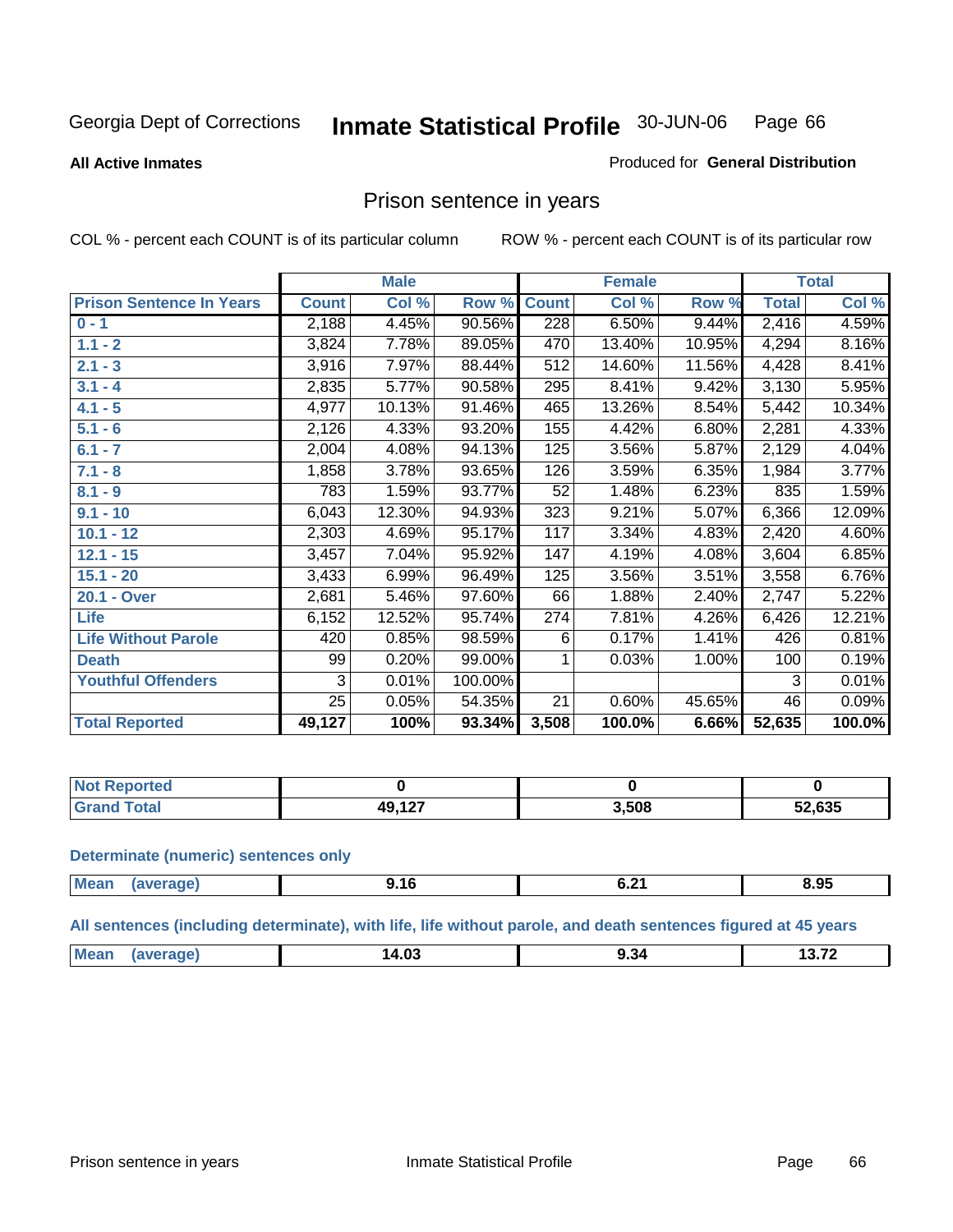#### **All Active Inmates**

#### Produced for **General Distribution**

# Primary offense, broken out into felonies vs misdemeanors

|                                  |              | <b>Male</b> |                    | <b>Female</b> |          | <b>Total</b> |                        |
|----------------------------------|--------------|-------------|--------------------|---------------|----------|--------------|------------------------|
| <b>Felonies and Misdemeanors</b> | <b>Count</b> | Col %       | <b>Row % Count</b> | Col%          | Row %    | Total        | Col%                   |
| <b>Felonies</b>                  | 48.111       | $99.97\%$   | $93.35\%$ 3,425    | 100.00%       | $6.65\%$ | 51,536       | 99.97%                 |
| <b>Misdemeanors</b>              | 13.          | $.03\%$     | 100.00%            |               |          | 13           | $.03\%$ $\blacksquare$ |
| <b>Total Reported</b>            | 48.124       | 100%        | 93.36% 3,425       | 100%          | 6.64%    | 51,549       | 100%                   |

| <b>Not</b><br>ted. | 1003       | uu     | 1086             |
|--------------------|------------|--------|------------------|
|                    | דה גם<br>. | 48,207 | חמה הם<br>כנס,∠נ |

| Mode (most frequent) | elonies | elonies | onies<br>-е к |
|----------------------|---------|---------|---------------|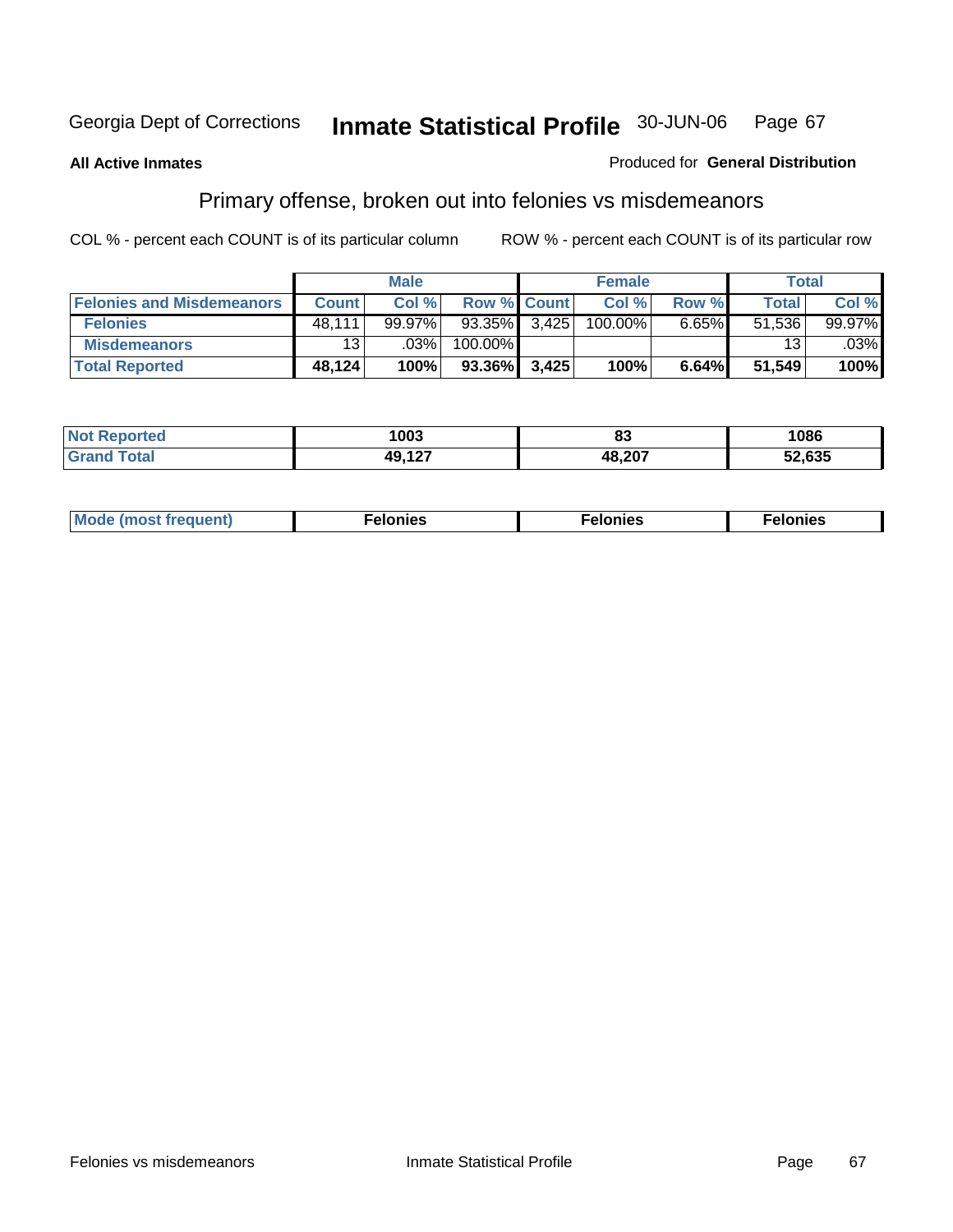#### **All Active Inmates**

#### Produced for **General Distribution**

## Primary offense, broken out into six broad crime categories

|                                  |                  | <b>Male</b> |             |       | <b>Female</b> |          |              | <b>Total</b> |
|----------------------------------|------------------|-------------|-------------|-------|---------------|----------|--------------|--------------|
| <b>Crime Categories</b>          | <b>Count</b>     | Col %       | Row % Count |       | Col %         | Row %    | <b>Total</b> | Col %        |
| <b>Violent</b>                   | 21,448           | 44.57%      | 94.46%      | 1,258 | 36.73%        | 5.54%    | 22,706       | 44.05%       |
| <b>Sex Crime</b><br>$\mathbf{2}$ | 7,055            | 14.66%      | 98.73%      | 91    | 2.66%         | 1.27%    | 7,146        | 13.86%       |
| $\mathbf{3}$<br><b>Property</b>  | 9,498            | 19.74%      | 89.21%      | 1,149 | 33.55%        | 10.79%   | 10,647       | 20.65%       |
| <b>Drug</b><br>4                 | 7,614            | 15.82%      | 90.52%      | 797   | 23.27%        | $9.48\%$ | 8,411        | 16.32%       |
| <b>Habit/DUI</b><br>5            | 199 <sup>1</sup> | .41%        | $97.07\%$   | 6     | .18%          | 2.93%    | 205          | .40%         |
| <b>Other</b><br>6                | 2,310            | 4.80%       | 94.91%      | 124   | 3.62%         | 5.09%    | 2,434        | 4.72%        |
| <b>Total Reported</b>            | 48,124           | 100%        | 93.36%      | 3,425 | 100%          | 6.64%    | 51,549       | 100%         |

| 1003   | n.<br>oJ | 1086   |
|--------|----------|--------|
| 49,127 | 3.508    | 52,635 |

|  | <b>Mou</b><br>--- | .<br>วlent | ---<br>olent | ≀lent<br>-------- |
|--|-------------------|------------|--------------|-------------------|
|--|-------------------|------------|--------------|-------------------|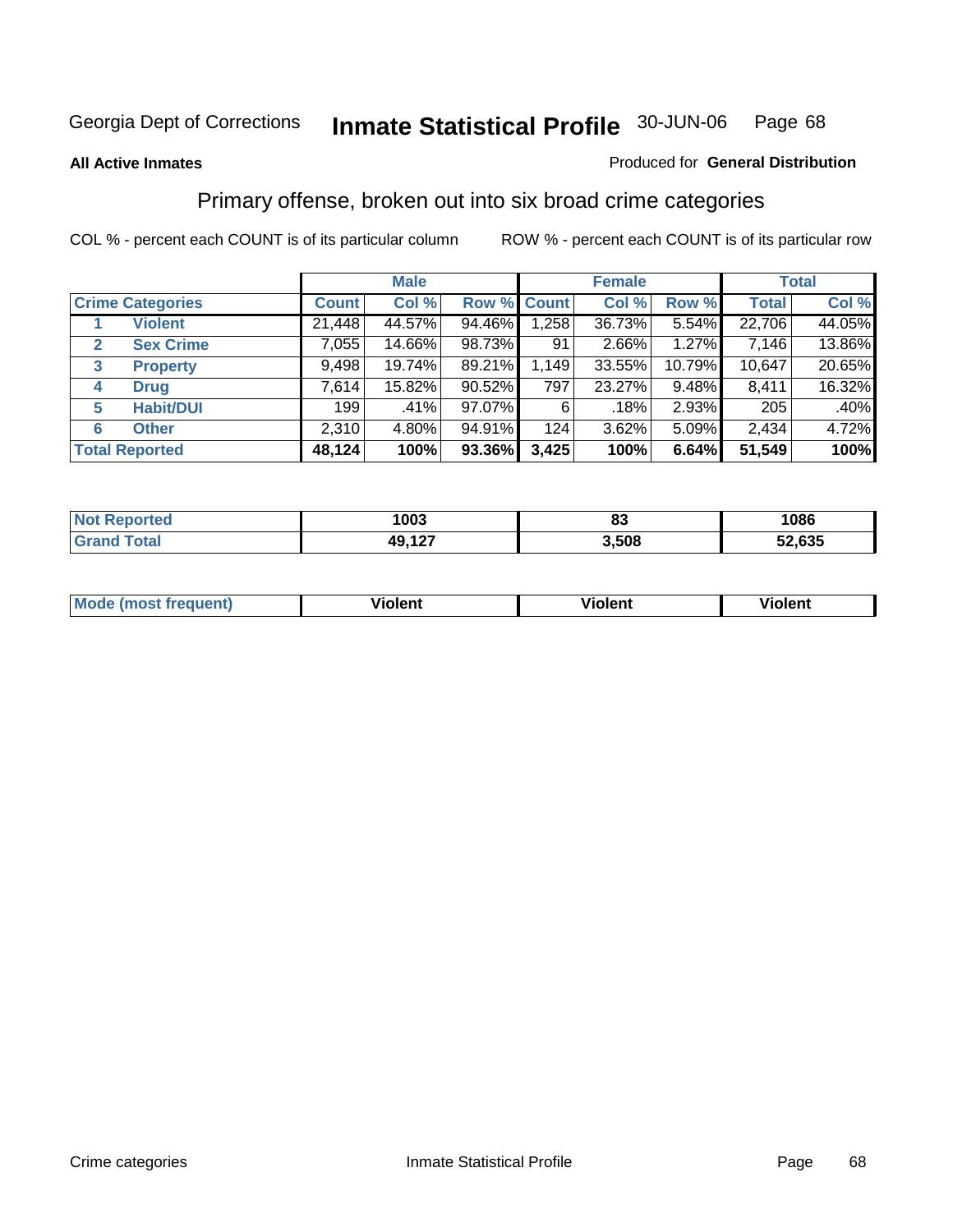**All Active Inmates**

#### Produced for **General Distribution**

# Primary offense, detailed offense code

|      |                                                    | <b>Male</b>      |       |         | <b>Female</b>   |       |        | <b>Total</b>     |       |
|------|----------------------------------------------------|------------------|-------|---------|-----------------|-------|--------|------------------|-------|
|      | <b>Primary Offense</b>                             | <b>Count</b>     | Col % | Row %   | <b>Count</b>    | Col%  | Row %  | <b>Total</b>     | Col % |
| 70   | <b>Poss Of Marijuana</b>                           | $\overline{5}$   | .01%  | 100.00% |                 |       |        | 5                | .01%  |
| 71   | <b>Viol Motor Veh Law</b>                          | $\overline{2}$   | .01%  | 100.00% |                 |       |        | $\overline{2}$   | .01%  |
| 72   | <b>Dui</b>                                         | $\overline{2}$   | .01%  | 100.00% |                 |       |        | $\overline{2}$   | .01%  |
| 93   | <b>Cpwl &amp; Concealed</b>                        | 1                | .01%  | 100.00% |                 |       |        | $\mathbf{1}$     | .01%  |
|      | <b>Weapon</b>                                      |                  |       |         |                 |       |        |                  |       |
| 169  | <b>Methamphetamine</b>                             | $\overline{1}$   | .01%  | 100.00% |                 |       |        | 1                | .01%  |
|      | <b>Misdemnor</b>                                   | $\overline{2}$   |       |         |                 |       |        |                  |       |
| 500  | <b>Misc Misdemeanor</b>                            |                  | .01%  | 100.00% |                 |       |        | $\overline{2}$   | .01%  |
| 1100 | <b>Misc Homicide Offense</b>                       | $\overline{16}$  | .03%  | 88.89%  | $\overline{2}$  | .06%  | 11.11% | $\overline{18}$  | .03%  |
| 1101 | <b>Murder</b>                                      | 4,490            | 9.33% | 94.51%  | 261             | 7.62% | 5.49%  | 4,751            | 9.22% |
| 1102 | <b>Voluntary Manslaughter</b>                      | 1,068            | 2.22% | 87.90%  | 147             | 4.29% | 12.10% | 1,215            | 2.36% |
| 1103 | <b>Involuntary</b>                                 | 130              | .27%  | 88.44%  | $\overline{17}$ | .50%  | 11.56% | 147              | .29%  |
| 1120 | <b>Manslaughter</b><br><b>Reckless Abandonment</b> | 1                | .01%  | 50.00%  | $\mathbf{1}$    | .03%  | 50.00% | $\overline{2}$   | .01%  |
| 1121 | <b>Feticide</b>                                    | $\overline{3}$   | .01%  | 100.00% |                 |       |        | $\overline{3}$   | .01%  |
| 1123 | <b>Vehicular Homicide</b>                          | 338              | .70%  | 91.11%  | $\overline{33}$ | .96%  | 8.89%  | $\overline{371}$ | .72%  |
|      | <b>Conceal Death Of</b>                            | $\overline{11}$  | .02%  | 91.67%  | $\overline{1}$  | .03%  | 8.33%  | $\overline{12}$  | .02%  |
| 1125 | <b>Another</b>                                     |                  |       |         |                 |       |        |                  |       |
| 1190 | <b>Atmpt Murder</b>                                | 4                | .01%  | 66.67%  | $\overline{2}$  | .06%  | 33.33% | 6                | .01%  |
| 1300 | <b>Misc Assault/Battery</b>                        | 40               | .08%  | 93.02%  | $\overline{3}$  | .09%  | 6.98%  | $\overline{43}$  | .08%  |
| 1301 | <b>Family Violence Battery</b>                     | $\overline{80}$  | .17%  | 98.77%  | $\overline{1}$  | .03%  | 1.23%  | $\overline{81}$  | .16%  |
| 1302 | <b>Aggrav Assault</b>                              | 4,473            | 9.29% | 94.33%  | 269             | 7.85% | 5.67%  | 4,742            | 9.20% |
| 1303 | <b>Atmpt Aggrav Assault</b>                        | 4                | .01%  | 100.00% |                 |       |        | 4                | .01%  |
| 1305 | <b>Aggrav Battery</b>                              | $\overline{712}$ | 1.48% | 93.19%  | 52              | 1.52% | 6.81%  | 764              | 1.48% |
| 1307 | <b>Terrorist Threats &amp; Acts</b>                | $\overline{341}$ | .71%  | 94.72%  | $\overline{19}$ | .55%  | 5.28%  | 360              | .70%  |
| 1308 | <b>False Imprisonment</b>                          | 158              | .33%  | 96.93%  | $\overline{5}$  | .15%  | 3.07%  | 163              | .32%  |
| 1311 | <b>Kidnapping</b>                                  | 1,380            | 2.87% | 97.39%  | $\overline{37}$ | 1.08% | 2.61%  | 1,417            | 2.75% |
| 1312 | <b>Interference With</b>                           | $\overline{2}$   | .01%  | 100.00% |                 |       |        | $\overline{2}$   | .01%  |
|      | <b>Custody</b>                                     |                  |       |         |                 |       |        |                  |       |
| 1314 | <b>Aggrav Assault Peace</b>                        | $\overline{324}$ | .67%  | 97.01%  | 10              | .29%  | 2.99%  | 334              | .65%  |
|      | <b>Ofcr</b>                                        |                  |       |         |                 |       |        |                  |       |
| 1315 | <b>Aggrav Battery Peace</b>                        | 15               | .03%  | 100.00% |                 |       |        | 15               | .03%  |
|      | <b>Ofcr</b>                                        |                  |       |         |                 |       |        |                  |       |
| 1316 | <b>Simple Battery</b>                              | $\overline{6}$   | .01%  | 100.00% |                 |       |        | 6                | .01%  |
| 1317 | <b>Reck Cond Infected</b>                          | $\overline{8}$   | .02%  | 72.73%  | $\overline{3}$  | .09%  | 27.27% | $\overline{11}$  | .02%  |
|      | <b>Person</b>                                      |                  |       |         |                 |       |        |                  |       |
| 1318 | <b>Injury By Vehicle</b>                           | 60               | .12%  | 90.91%  | $\overline{6}$  | .18%  | 9.09%  | 66               | .13%  |
| 1320 | <b>Stalking</b>                                    | $\overline{4}$   | .01%  | 100.00% |                 |       |        | 4                | .01%  |
| 1321 | <b>Aggrav Stalking</b>                             | $\overline{276}$ | .57%  | 97.18%  | $\overline{8}$  | .23%  | 2.82%  | 284              | .55%  |
| 1390 | <b>Atmpt Kidnap</b>                                | 4                | .01%  | 100.00% |                 |       |        | 4                | .01%  |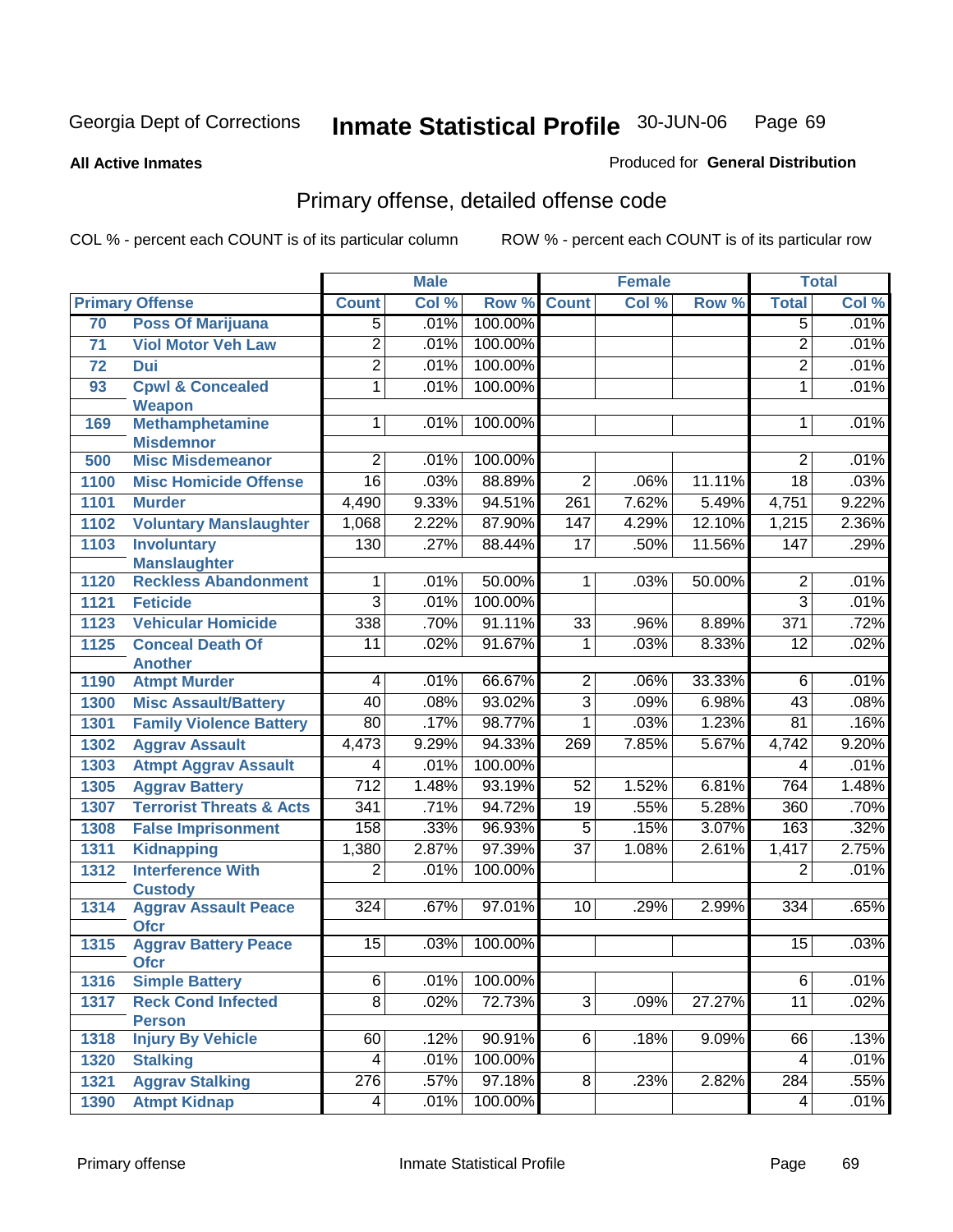**All Active Inmates**

#### Produced for **General Distribution**

# Primary offense, detailed offense code

|      |                                  | <b>Male</b>     |        |         |                 | <b>Female</b> | <b>Total</b> |                 |        |
|------|----------------------------------|-----------------|--------|---------|-----------------|---------------|--------------|-----------------|--------|
|      | <b>Primary Offense</b>           | <b>Count</b>    | Col %  | Row %   | <b>Count</b>    | Col %         | Row %        | <b>Total</b>    | Col %  |
| 1400 | <b>Arson Misc</b>                | $\overline{2}$  | .01%   | 100.00% |                 |               |              | $\overline{2}$  | .01%   |
| 1401 | <b>Arson 1st Degree</b>          | $\overline{91}$ | .19%   | 86.67%  | 14              | .41%          | 13.33%       | 105             | .20%   |
| 1402 | <b>Arson 2nd Degree</b>          | 9               | .02%   | 100.00% |                 |               |              | 9               | .02%   |
| 1403 | <b>Arson 3rd Degree</b>          | 1               | .01%   | 100.00% |                 |               |              | 1               | .01%   |
| 1501 | <b>Crmnl Damage 1st</b>          | $\overline{30}$ | .06%   | 100.00% |                 |               |              | $\overline{30}$ | .06%   |
|      | <b>Degree</b>                    |                 |        |         |                 |               |              |                 |        |
| 1502 | <b>Crmnl Damage 2nd</b>          | 84              | .17%   | 91.30%  | $\overline{8}$  | .23%          | 8.70%        | 92              | .18%   |
| 1506 | <b>Degree</b><br><b>Alter Id</b> | $\overline{5}$  | .01%   | 83.33%  | $\mathbf{1}$    | .03%          | 16.67%       | $6\overline{6}$ | .01%   |
| 1601 | <b>Burglary</b>                  | 5,091           | 10.58% | 96.18%  | 202             | 5.90%         | 3.82%        | 5,293           | 10.27% |
| 1602 | <b>Poss Burglar Tools</b>        | 42              | .09%   | 97.67%  | 1               | .03%          | 2.33%        | 43              | .08%   |
| 1690 | <b>Atmpt Burglary</b>            | $\overline{36}$ | .07%   | 100.00% |                 |               |              | 36              | .07%   |
| 1700 | <b>Misc Forgery</b>              | $\overline{6}$  | .01%   | 75.00%  | $\overline{2}$  | .06%          | 25.00%       | $\overline{8}$  | .02%   |
| 1701 | <b>Forgery 1st Degree</b>        | 1,141           | 2.37%  | 71.18%  | 462             | 13.49%        | 28.82%       | 1,603           | 3.11%  |
| 1702 | <b>Forgery 2nd Degree</b>        | 41              | .09%   | 75.93%  | $\overline{13}$ | .38%          | 24.07%       | 54              | .10%   |
| 1704 | <b>Bad Checks</b>                | $\overline{18}$ | .04%   | 90.00%  | $\overline{2}$  | .06%          | 10.00%       | $\overline{20}$ | .04%   |
| 1751 | <b>Theft Credit Card</b>         | $\overline{30}$ | .06%   | 83.33%  | $\overline{6}$  | .18%          | 16.67%       | $\overline{36}$ | .07%   |
| 1753 | <b>Fraudulent Credit Card</b>    | $\overline{55}$ | .11%   | 74.32%  | 19              | .55%          | 25.68%       | $\overline{74}$ | .14%   |
| 1755 | <b>Recv Gds, Srvs Fraud</b>      | 1               | .01%   | 100.00% |                 |               |              | 1               | .01%   |
|      | <b>Obtnd</b>                     |                 |        |         |                 |               |              |                 |        |
| 1756 | <b>Financial Identity Fraud</b>  | $\overline{36}$ | .07%   | 65.45%  | 19              | .55%          | 34.55%       | $\overline{55}$ | .11%   |
| 1759 | <b>Telecommunications</b>        | $\overline{2}$  | .01%   | 100.00% |                 |               |              | $\overline{2}$  | .01%   |
|      | <b>Fraud</b>                     |                 |        |         |                 |               |              |                 |        |
| 1761 | <b>Computer Theft</b>            | 6               | .01%   | 75.00%  | $\overline{2}$  | .06%          | 25.00%       | 8               | .02%   |
| 1762 | <b>Computer Trespass</b>         | $\overline{2}$  | .01%   | 100.00% |                 |               |              | $\overline{2}$  | .01%   |
| 1790 | <b>Atmpt Forgery</b>             | 1               | .01%   | 100.00% |                 |               |              | 1               | .01%   |
| 1796 | <b>Fraudulent Access</b>         | 1               | .01%   | 50.00%  | 1               | .03%          | 50.00%       | $\overline{2}$  | .01%   |
|      | <b>Compute</b>                   |                 |        |         |                 |               |              |                 |        |
| 1799 | <b>Misc Fraud</b>                | 11              | .02%   | 61.11%  | 7               | .20%          | 38.89%       | 18              | .03%   |
| 1802 | <b>Theft By Taking</b>           | 854             | 1.77%  | 88.22%  | 114             | 3.33%         | 11.78%       | 968             | 1.88%  |
| 1803 | <b>Theft By Deception</b>        | 44              | .09%   | 75.86%  | 14              | .41%          | 24.14%       | 58              | .11%   |
| 1805 | <b>Theft Of Lost Property</b>    | 1               | .01%   | 50.00%  | 1               | .03%          | 50.00%       | $\overline{2}$  | .01%   |
| 1806 | <b>Theft By Rec Stolen Prop</b>  | 953             | 1.98%  | 94.92%  | $\overline{51}$ | 1.49%         | 5.08%        | 1,004           | 1.95%  |
| 1807 | <b>Theft Of Services</b>         | 1               | .01%   | 100.00% |                 |               |              | 1               | .01%   |
| 1808 | <b>Theft By Conversion</b>       | $\overline{38}$ | .08%   | 84.44%  | $\overline{7}$  | .20%          | 15.56%       | 45              | .09%   |
| 1812 | <b>Atmpt Theft By Taking</b>     | 10              | .02%   | 100.00% |                 |               |              | 10              | .02%   |
| 1813 | <b>Theft Motorveh Or Part</b>    | 153             | .32%   | 93.29%  | $\overline{11}$ | .32%          | 6.71%        | 164             | .32%   |
| 1815 | <b>Theft Bring Prop In State</b> | 14              | .03%   | 100.00% |                 |               |              | 14              | .03%   |
| 1816 | <b>Theft Recv Prop Out</b>       | 4               | .01%   | 100.00% |                 |               |              | $\overline{4}$  | .01%   |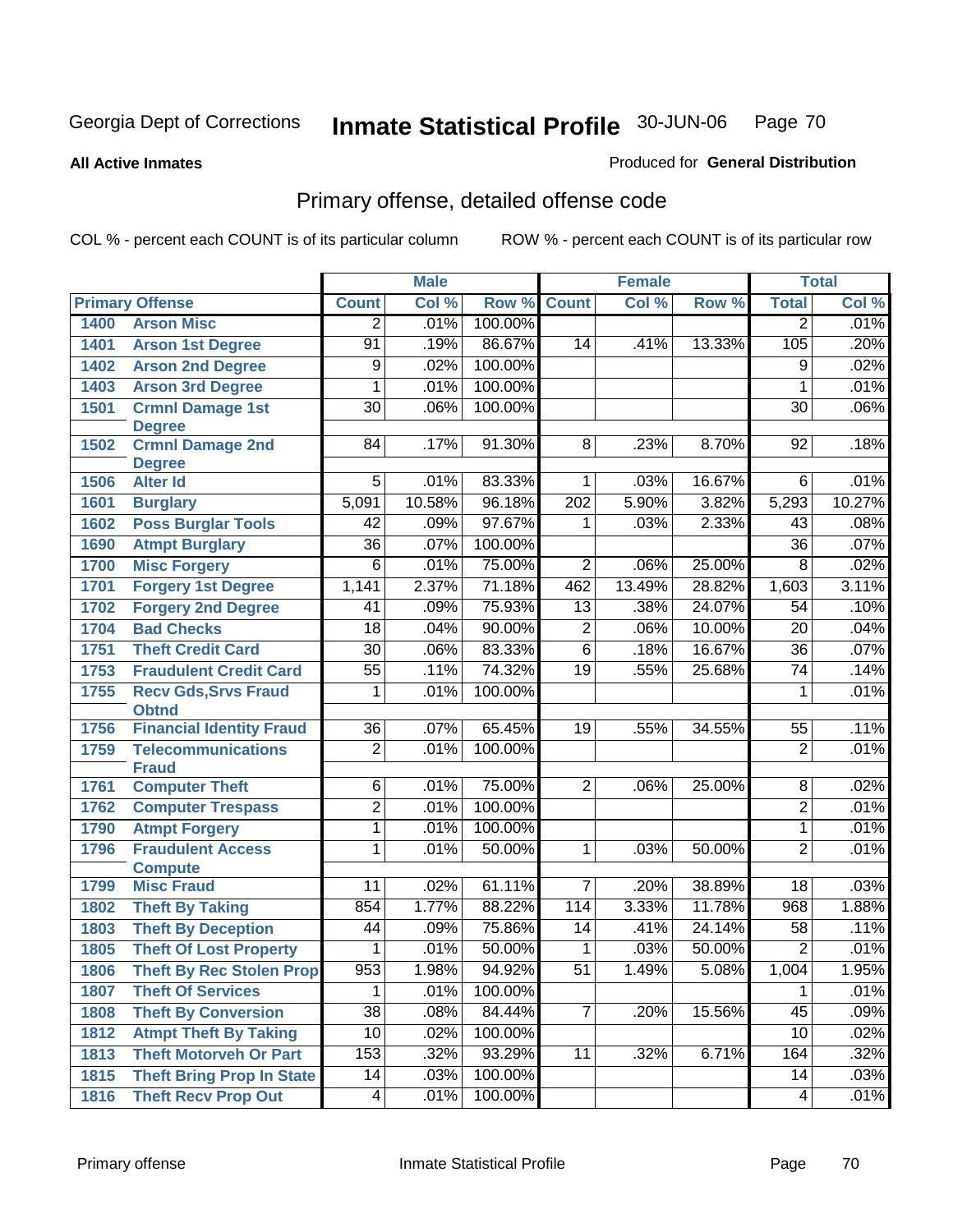**All Active Inmates**

#### Produced for **General Distribution**

# Primary offense, detailed offense code

|      |                                                  | <b>Male</b>      |       |         | <b>Female</b>   | <b>Total</b> |        |                  |         |
|------|--------------------------------------------------|------------------|-------|---------|-----------------|--------------|--------|------------------|---------|
|      | <b>Primary Offense</b>                           | <b>Count</b>     | Col % | Row %   | <b>Count</b>    | Col %        | Row %  | <b>Total</b>     | Col %   |
|      | <b>State</b>                                     |                  |       |         |                 |              |        |                  |         |
| 1821 | <b>Theft By Shoplifting</b>                      | 434              | .90%  | 72.70%  | 163             | 4.76%        | 27.30% | 597              | 1.16%   |
| 1880 | <b>Entering Vehicle</b>                          | 175              | .36%  | 96.69%  | $\overline{6}$  | .18%         | 3.31%  | 181              | .35%    |
| 1901 | <b>Robbery</b>                                   | 1,920            | 3.99% | 93.89%  | 125             | 3.65%        | 6.11%  | 2,045            | 3.97%   |
| 1902 | <b>Armed Robbery</b>                             | 4,655            | 9.67% | 97.38%  | 125             | 3.65%        | 2.62%  | 4,780            | 9.27%   |
| 1903 | <b>Robbery By Force</b>                          | 172              | .36%  | 92.97%  | $\overline{13}$ | .38%         | 7.03%  | 185              | $.36\%$ |
| 1904 | <b>Robbery By Intimidation</b>                   | 233              | .48%  | 93.20%  | $\overline{17}$ | .50%         | 6.80%  | $\overline{250}$ | .48%    |
| 1905 | <b>Robbery By Sudden</b>                         | $\overline{118}$ | .25%  | 90.08%  | $\overline{13}$ | .38%         | 9.92%  | 131              | .25%    |
| 1911 | <b>Snatch</b>                                    | 33               | .07%  | 94.29%  | $\overline{2}$  | .06%         | 5.71%  | 35               | .07%    |
|      | <b>Hijacking Motor Vehicle</b>                   | $\overline{37}$  | .08%  | 94.87%  | $\overline{2}$  | .06%         | 5.13%  |                  | .08%    |
| 1991 | <b>Atmpt Robbery</b>                             |                  |       |         |                 |              |        | 39               |         |
| 1992 | <b>Atmpt Armed Robbery</b>                       | 69               | .14%  | 92.00%  | $\overline{6}$  | .18%         | 8.00%  | $\overline{75}$  | .15%    |
| 2000 | <b>Misc Sexual Offense</b>                       | 50               | .10%  | 100.00% |                 |              |        | 50               | .10%    |
| 2001 | <b>Rape</b>                                      | 1,793            | 3.73% | 99.72%  | $\overline{5}$  | .15%         | .28%   | 1,798            | 3.49%   |
| 2002 | <b>Sodomy</b>                                    | $\overline{20}$  | .04%  | 95.24%  | 1               | .03%         | 4.76%  | 21               | .04%    |
| 2003 | <b>Aggrav Sodomy</b>                             | 240              | .50%  | 99.17%  | $\overline{2}$  | .06%         | .83%   | $\overline{242}$ | .47%    |
| 2006 | <b>Incest</b>                                    | 155              | .32%  | 97.48%  | 4               | .12%         | 2.52%  | 159              | .31%    |
| 2007 | <b>Bigamy</b>                                    | 1                | .01%  | 100.00% |                 |              |        | 1                | .01%    |
| 2009 | <b>Aggrav Sexual Battery</b>                     | 127              | .26%  | 98.45%  | $\overline{2}$  | .06%         | 1.55%  | 129              | .25%    |
| 2016 | <b>Pimping A Minor Under</b>                     | 4                | .01%  | 100.00% |                 |              |        | 4                | .01%    |
| 2018 | 18<br><b>Statutory Rape</b>                      | 763              | 1.59% | 98.83%  | $\overline{9}$  | .26%         | 1.17%  | 772              | 1.50%   |
| 2019 | <b>Child Molestation</b>                         | 2,304            | 4.79% | 98.21%  | 42              | 1.23%        | 1.79%  | 2,346            | 4.55%   |
| 2020 | <b>Enticing Child-Indec</b>                      | 91               | .19%  | 94.79%  | $\overline{5}$  | .15%         | 5.21%  | 96               | .19%    |
|      | <b>Purp</b>                                      |                  |       |         |                 |              |        |                  |         |
| 2021 | <b>Aggrav Child Molestation</b>                  | 1,279            | 2.66% | 98.46%  | 20              | .58%         | 1.54%  | 1,299            | 2.52%   |
| 2025 | <b>Solicit Sodomy From</b>                       | $\overline{2}$   | .01%  | 100.00% |                 |              |        | 2                | .01%    |
| 2026 | <b>Minor</b><br><b>Sex Offender Fail Registr</b> | 69               | .14%  | 100.00% |                 |              |        | 69               | .13%    |
| 2090 | <b>Entice Child, Attempted</b>                   | 1                | .01%  | 100.00% |                 |              |        | 1                | .01%    |
| 2091 | <b>Atmpt Rape</b>                                | $\overline{22}$  | .05%  | 100.00% |                 |              |        | $\overline{22}$  | .04%    |
| 2093 | <b>Atmpt Aggrav Sodomy</b>                       | 4                | .01%  | 100.00% |                 |              |        | 4                | .01%    |
| 2094 | <b>Atmpt Child Molestation</b>                   | 7                | .01%  | 100.00% |                 |              |        | ſ.               | .01%    |
| 2095 | <b>Agg Aslt W Atmpt To</b>                       | $\overline{58}$  | .12%  | 100.00% |                 |              |        | $\overline{58}$  | .11%    |
| 2097 | Rape<br><b>Statutory Rape, Atmpt</b>             | $\overline{2}$   | .01%  | 100.00% |                 |              |        | $\overline{2}$   | .01%    |
| 2099 | <b>Agg Sex Battery Atmpt</b>                     | $\overline{2}$   | .01%  | 100.00% |                 |              |        | $\overline{2}$   | .01%    |
| 2100 | <b>Misc Obscenity</b>                            | $\overline{3}$   | .01%  | 100.00% |                 |              |        | $\overline{3}$   | .01%    |
| 2200 | <b>Misc Public Order</b>                         | $\overline{2}$   | .01%  | 100.00% |                 |              |        | $\overline{2}$   | .01%    |
|      |                                                  |                  |       |         |                 |              |        |                  |         |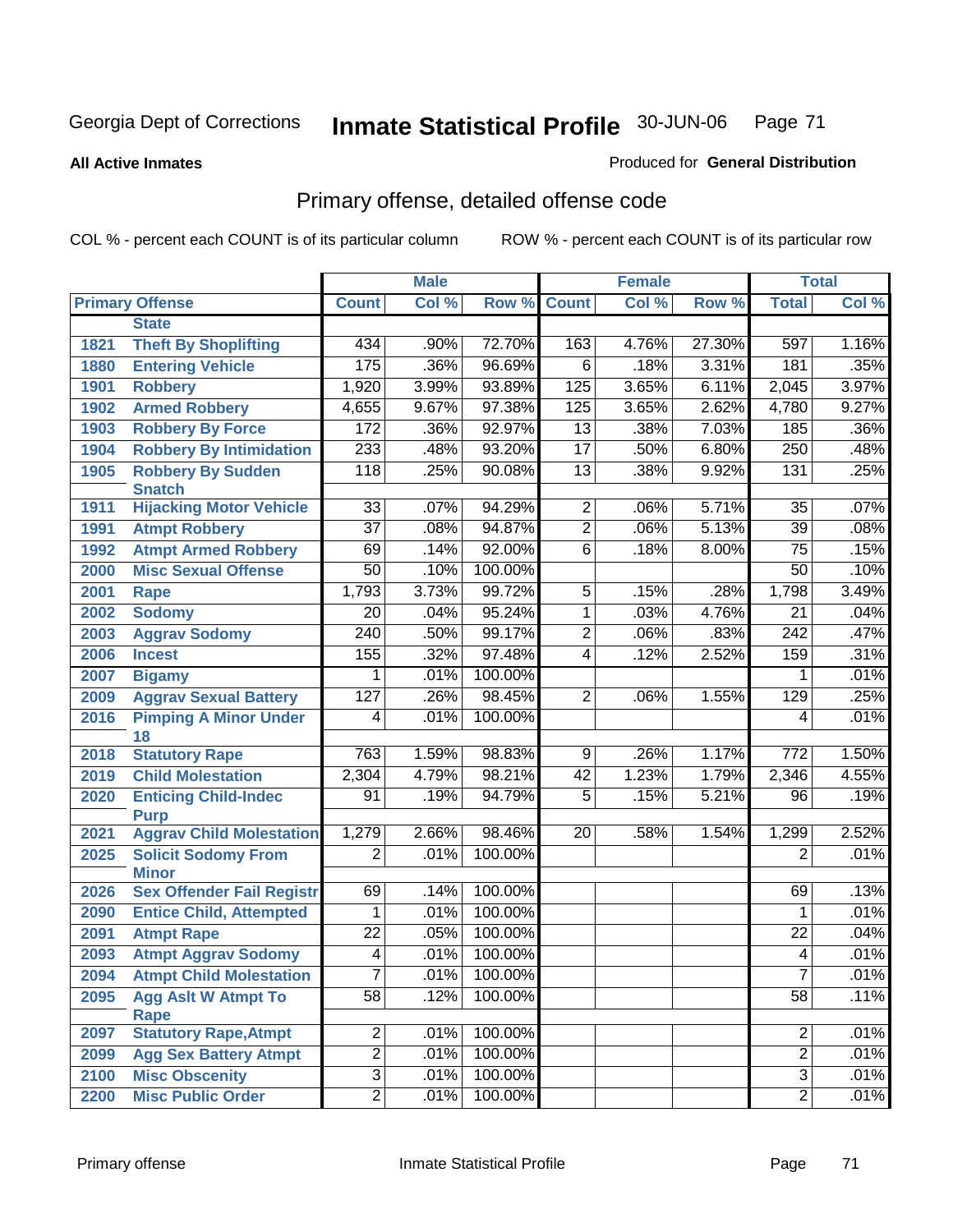#### **All Active Inmates**

#### Produced for **General Distribution**

# Primary offense, detailed offense code

|      |                                           | <b>Male</b>             |         |         | <b>Female</b>  |       |         | <b>Total</b>    |       |
|------|-------------------------------------------|-------------------------|---------|---------|----------------|-------|---------|-----------------|-------|
|      | <b>Primary Offense</b>                    | <b>Count</b>            | Col %   | Row %   | <b>Count</b>   | Col % | Row %   | <b>Total</b>    | Col % |
| 2205 | <b>False Swearng Writtn</b>               | $\overline{5}$          | .01%    | 83.33%  | 1 <sup>1</sup> | .03%  | 16.67%  | $\overline{6}$  | .01%  |
|      | <b>Stmt</b>                               |                         |         |         |                |       |         |                 |       |
| 2300 | <b>Abuse Of Govt Office</b>               | $\overline{3}$          | .01%    | 60.00%  | $\overline{2}$ | .06%  | 40.00%  | 5               | .01%  |
| 2301 | <b>Bribery Govt Officer</b>               | $\overline{3}$          | .01%    | 75.00%  | $\overline{1}$ | .03%  | 25.00%  | 4               | .01%  |
| 2304 | <b>Influence Legislative Act</b>          | $\overline{1}$          | .01%    | 100.00% |                |       |         | 1               | .01%  |
| 2313 | <b>Influencing Witness</b>                |                         |         |         | 1              | .03%  | 100.00% | 1               | .01%  |
| 2314 | <b>Obstr Of Law Enf Officer</b>           | 721                     | 1.50%   | 93.64%  | 49             | 1.43% | 6.36%   | 770             | 1.49% |
| 2315 | <b>Tampering With</b>                     | $\overline{6}$          | .01%    | 85.71%  | 1              | .03%  | 14.29%  | $\overline{7}$  | .01%  |
|      | <b>Evidence</b>                           |                         |         |         |                |       |         |                 |       |
| 2316 | <b>Fleeing / Eluding Police</b>           | $\overline{74}$         | .15%    | 98.67%  | $\mathbf{1}$   | .03%  | 1.33%   | $\overline{75}$ | .15%  |
| 2400 | <b>Misc Judicial Proceeding</b>           | $\overline{2}$          | .01%    | 100.00% |                |       |         | $\overline{2}$  | .01%  |
| 2401 | <b>Perjury</b>                            | 1                       | .01%    | 33.33%  | $\overline{2}$ | .06%  | 66.67%  | $\overline{3}$  | .01%  |
| 2404 | <b>Impersonation</b>                      | 1                       | .01%    | 100.00% |                |       |         | 1               | .01%  |
| 2405 | <b>Impersonating Officer</b>              | $\overline{2}$          | .01%    | 100.00% |                |       |         | $\overline{2}$  | .01%  |
| 2407 | <b>Embracery</b>                          | $\overline{2}$          | .01%    | 100.00% |                |       |         | $\overline{2}$  | .01%  |
| 2408 | <b>False Statements Govt</b>              | $\overline{28}$         | .06%    | 87.50%  | $\overline{4}$ | .12%  | 12.50%  | $\overline{32}$ | .06%  |
| 2501 | <b>Escape</b>                             | 114                     | .24%    | 91.20%  | 11             | .32%  | 8.80%   | 125             | .24%  |
| 2502 | <b>Aiding Escape</b>                      |                         |         |         | 1              | .03%  | 100.00% | 1               | .01%  |
| 2503 | <b>Hindering Appreh Or Pun</b>            | $\overline{5}$          | .01%    | 83.33%  | 1              | .03%  | 16.67%  | 6               | .01%  |
| 2507 | <b>Mutiny In Penal Inst</b>               | $\overline{\mathbf{3}}$ | .01%    | 75.00%  | 1              | .03%  | 25.00%  | 4               | .01%  |
| 2511 | <b>Bail Jumping</b>                       | 7                       | .01%    | 87.50%  | 1              | .03%  | 12.50%  | $\overline{8}$  | .02%  |
| 2609 | <b>False Public Alarm</b>                 | $\overline{2}$          | .01%    | 100.00% |                |       |         | $\overline{2}$  | .01%  |
| 2613 | <b>Crmnl Interfere Govt</b>               | 44                      | .09%    | 100.00% |                |       |         | 44              | .09%  |
|      | <b>Prop</b>                               |                         |         |         |                |       |         |                 |       |
| 2730 | <b>Lottery Violation</b>                  | $\overline{2}$          | .01%    | 100.00% |                |       |         | $\overline{2}$  | .01%  |
| 2761 | <b>Removal Baggage, Cargo</b>             | $\overline{4}$          | .01%    | 100.00% |                |       |         | 4               | .01%  |
|      | <b>Etc</b>                                |                         |         |         |                |       |         |                 |       |
| 2801 | <b>Cruelty To Children</b>                | 249                     | .52%    | 76.62%  | 76             | 2.22% | 23.38%  | 325             | .63%  |
| 2803 | <b>Manufact Meth Near</b><br><b>Child</b> | $\overline{2}$          | .01%    | 66.67%  | 1              | .03%  | 33.33%  | $\overline{3}$  | .01%  |
| 2811 | <b>Cruelty To Elder Person</b>            | $\overline{3}$          | .01%    | 100.00% |                |       |         | 3               | .01%  |
| 2843 | <b>Sex Exploitation Child</b>             | $\overline{28}$         | .06%    | 96.55%  | 1              | .03%  | 3.45%   | 29              | .06%  |
| 2852 | <b>Abandonment Of Child</b>               | $\overline{1}$          | .01%    | 50.00%  | $\overline{1}$ | .03%  | 50.00%  | $\overline{2}$  | .01%  |
| 2854 | <b>Cntrbtng Delingency</b>                |                         |         |         | 1              | .03%  | 100.00% | 1               | .01%  |
|      | <b>Minor</b>                              |                         |         |         |                |       |         |                 |       |
| 2900 | <b>Misc Weapon/Explosive</b>              | $\overline{3}$          | $.01\%$ | 100.00% |                |       |         | $\overline{3}$  | .01%  |
|      | Off                                       |                         |         |         |                |       |         |                 |       |
| 2901 | <b>Carry Concealed Weapon</b>             | $\overline{2}$          | .01%    | 100.00% |                |       |         | $\overline{2}$  | .01%  |
| 2910 | <b>Poss Of Firearm Dur</b>                | $\overline{250}$        | .52%    | 96.53%  | 9 <sup>°</sup> | .26%  | 3.47%   | 259             | .50%  |
|      | <b>Crime</b>                              |                         |         |         |                |       |         |                 |       |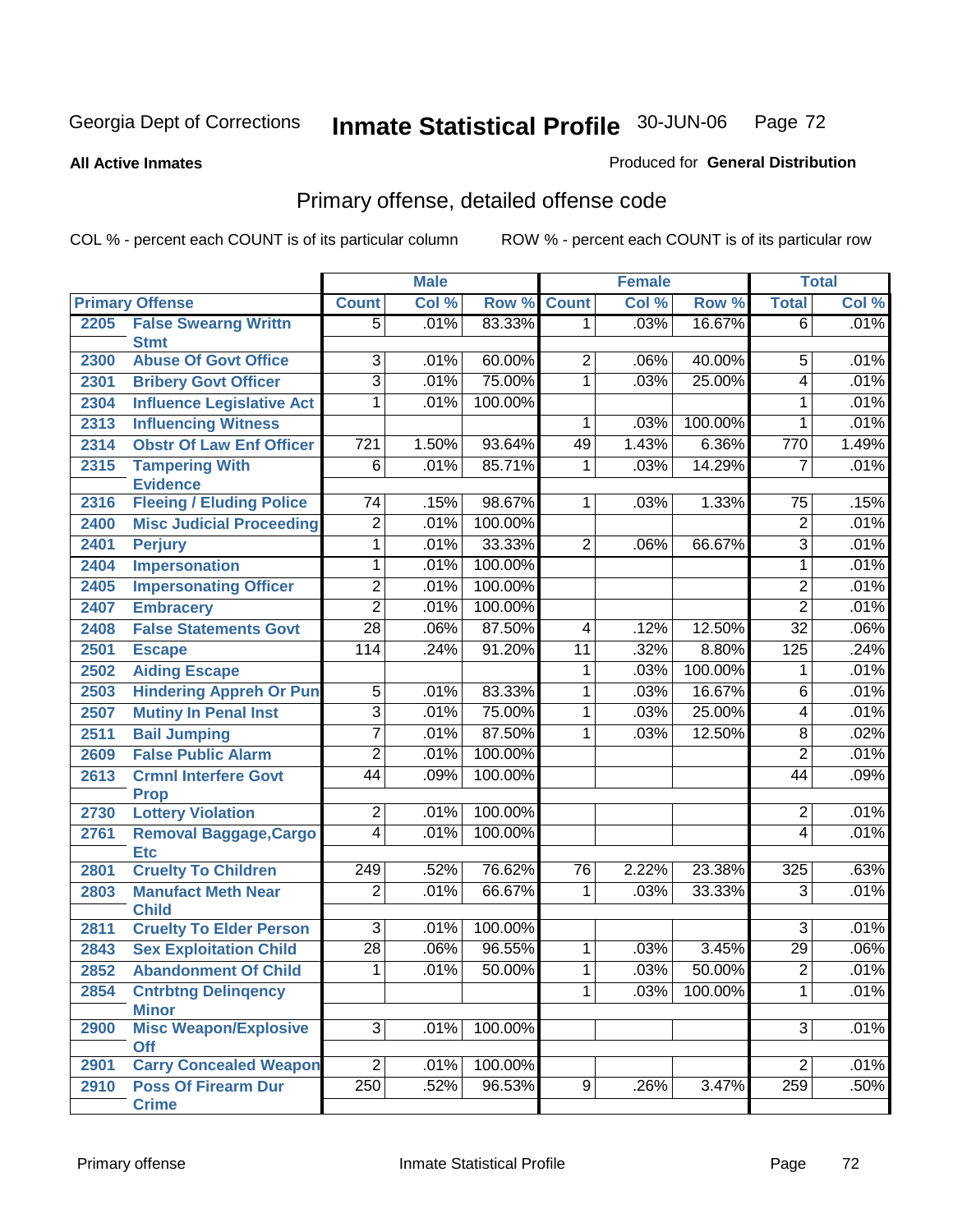**All Active Inmates**

## Produced for **General Distribution**

# Primary offense, detailed offense code

|      |                                               |                 | <b>Male</b> |         |                  | <b>Female</b> |          |                  | <b>Total</b> |
|------|-----------------------------------------------|-----------------|-------------|---------|------------------|---------------|----------|------------------|--------------|
|      | <b>Primary Offense</b>                        | <b>Count</b>    | Col %       | Row %   | <b>Count</b>     | Col %         | Row %    | <b>Total</b>     | Col %        |
| 2911 | <b>Poss Knife During Crime</b>                | $\overline{3}$  | .01%        | 100.00% |                  |               |          | $\overline{3}$   | .01%         |
| 2912 | <b>Poss Of Certain</b>                        | $\overline{40}$ | .08%        | 97.56%  | 1                | .03%          | 2.44%    | $\overline{41}$  | .08%         |
|      | <b>Weapons</b>                                |                 |             |         |                  |               |          |                  |              |
| 2913 | <b>Poss Firearm 1st</b>                       | 33              | .07%        | 86.84%  | 5                | .15%          | 13.16%   | 38               | .07%         |
| 2914 | <b>Offender</b><br><b>Poss Firearm Convct</b> | 816             | 1.70%       | 97.14%  | 24               | .70%          | 2.86%    | 840              | 1.63%        |
|      | <b>Felon</b>                                  |                 |             |         |                  |               |          |                  |              |
| 2915 | <b>Carry Weapon At School</b>                 | 10 <sup>1</sup> | .02%        | 100.00% |                  |               |          | 10               | .02%         |
| 2965 | <b>Poss Weapon By</b>                         | 7               | .01%        | 100.00% |                  |               |          | 7                | .01%         |
|      | <b>Prisoner</b>                               |                 |             |         |                  |               |          |                  |              |
| 2967 | <b>Destroy/Injur Police Dog</b>               | 1               | .01%        | 100.00% |                  |               |          | 1                | .01%         |
| 2971 | <b>Cruelty To Animals</b>                     | 4               | .01%        | 100.00% |                  |               |          | 4                | .01%         |
| 2972 | <b>Aggrav Cruelty To</b>                      | $\overline{2}$  | .01%        | 66.67%  | 1                | .03%          | 33.33%   | $\overline{3}$   | .01%         |
|      | <b>Animals</b>                                |                 |             |         |                  |               |          |                  |              |
| 3001 | Eavesdrop &                                   | 1               | .01%        | 100.00% |                  |               |          | 1                | .01%         |
| 3002 | <b>Surveillance</b><br><b>Peeping Tom</b>     | $\overline{31}$ | .06%        | 100.00% |                  |               |          | $\overline{31}$  | .06%         |
| 3404 | Racketeering                                  | 65              | .14%        | 73.86%  | $\overline{23}$  | .67%          | 26.14%   | $\overline{88}$  | .17%         |
| 4001 | <b>S/D Narcotics Opiates</b>                  | $\overline{55}$ | .11%        | 90.16%  | $\overline{6}$   | .18%          | 9.84%    | 61               | .12%         |
| 4002 | <b>S/D Dep Stim Cntrf Drugs</b>               | $\overline{42}$ | .09%        | 82.35%  | $\overline{9}$   | .26%          | 17.65%   | $\overline{51}$  | .10%         |
| 4003 | <b>S/D Of Lsd</b>                             | $\overline{2}$  | .01%        | 100.00% |                  |               |          | $\overline{2}$   | .01%         |
| 4004 | <b>S/D Of Marijuana</b>                       | 293             | .61%        | 96.38%  | 11               | .32%          | 3.62%    | 304              | .59%         |
| 4006 | <b>Poss Narcotics Opiates</b>                 | 85              | .18%        | 85.00%  | $\overline{15}$  | .44%          | 15.00%   | 100              | .19%         |
| 4007 | <b>Poss Dep Stim Cntrf</b>                    | $\overline{57}$ | .12%        | 78.08%  | $\overline{16}$  | .47%          | 21.92%   | $\overline{73}$  | .14%         |
|      | <b>Drugs</b>                                  |                 |             |         |                  |               |          |                  |              |
| 4008 | <b>Poss Of Lsd</b>                            | $\overline{8}$  | .02%        | 100.00% |                  |               |          | 8                | .02%         |
| 4009 | <b>Poss Of Marijuana</b>                      | 286             | .59%        | 95.02%  | $\overline{15}$  | .44%          | 4.98%    | $\overline{301}$ | .58%         |
| 4011 | <b>Illegal Attm To Obt Drugs</b>              | $\overline{10}$ | .02%        | 55.56%  | $\overline{8}$   | .23%          | 44.44%   | 18               | .03%         |
| 4012 | <b>Viol Ga Cntrl Sbst Act</b>                 | $\overline{19}$ | .04%        | 82.61%  | $\overline{4}$   | .12%          | 17.39%   | $\overline{23}$  | .04%         |
| 4013 | <b>Viol Dngrous Drgs Act</b>                  | $\overline{2}$  | .01%        | 100.00% |                  |               |          | $\overline{2}$   | .01%         |
| 4014 | <b>Uniwfl Mfg/Del/Dist N-C S</b>              | $\overline{26}$ | .05%        | 92.86%  | $\overline{2}$   | .06%          | 7.14%    | $\overline{28}$  | .05%         |
| 4016 | <b>Poss Drug Related Matri</b>                | $\overline{3}$  | .01%        | 75.00%  | 1                | .03%          | 25.00%   | 4                | .01%         |
| 4017 | <b>S/D Cont Sub Public</b>                    | 108             | .22%        | 93.10%  | $\overline{8}$   | .23%          | $6.90\%$ | 116              | .23%         |
| 4018 | <b>S/D Cont Sub School</b>                    | $\overline{58}$ | .12%        | 96.67%  | $\overline{2}$   | .06%          | 3.33%    | 60               | .12%         |
| 4021 | <b>S/D Cocaine</b>                            | 1,581           | 3.29%       | 94.44%  | $\overline{93}$  | 2.72%         | 5.56%    | 1,674            | 3.25%        |
| 4022 | <b>Poss Of Cocaine</b>                        | 2,304           | 4.79%       | 89.37%  | $\overline{274}$ | 8.00%         | 10.63%   | 2,578            | 5.00%        |
| 4030 | <b>Poss Ephedrine</b>                         | $\overline{7}$  | .01%        | 100.00% |                  |               |          | 7                | .01%         |
| 4031 | <b>Poss Methamphetamine</b>                   | 882             | 1.83%       | 84.24%  | 165              | 4.82%         | 15.76%   | 1,047            | 2.03%        |
| 4032 | <b>Sale Methamphetamine</b>                   | 163             | .34%        | 85.79%  | $\overline{27}$  | .79%          | 14.21%   | 190              | .37%         |
| 4090 | <b>Atmpt Viol Substance Act</b>               | $\overline{23}$ | .05%        | 82.14%  | $\overline{5}$   | .15%          | 17.86%   | $\overline{28}$  | .05%         |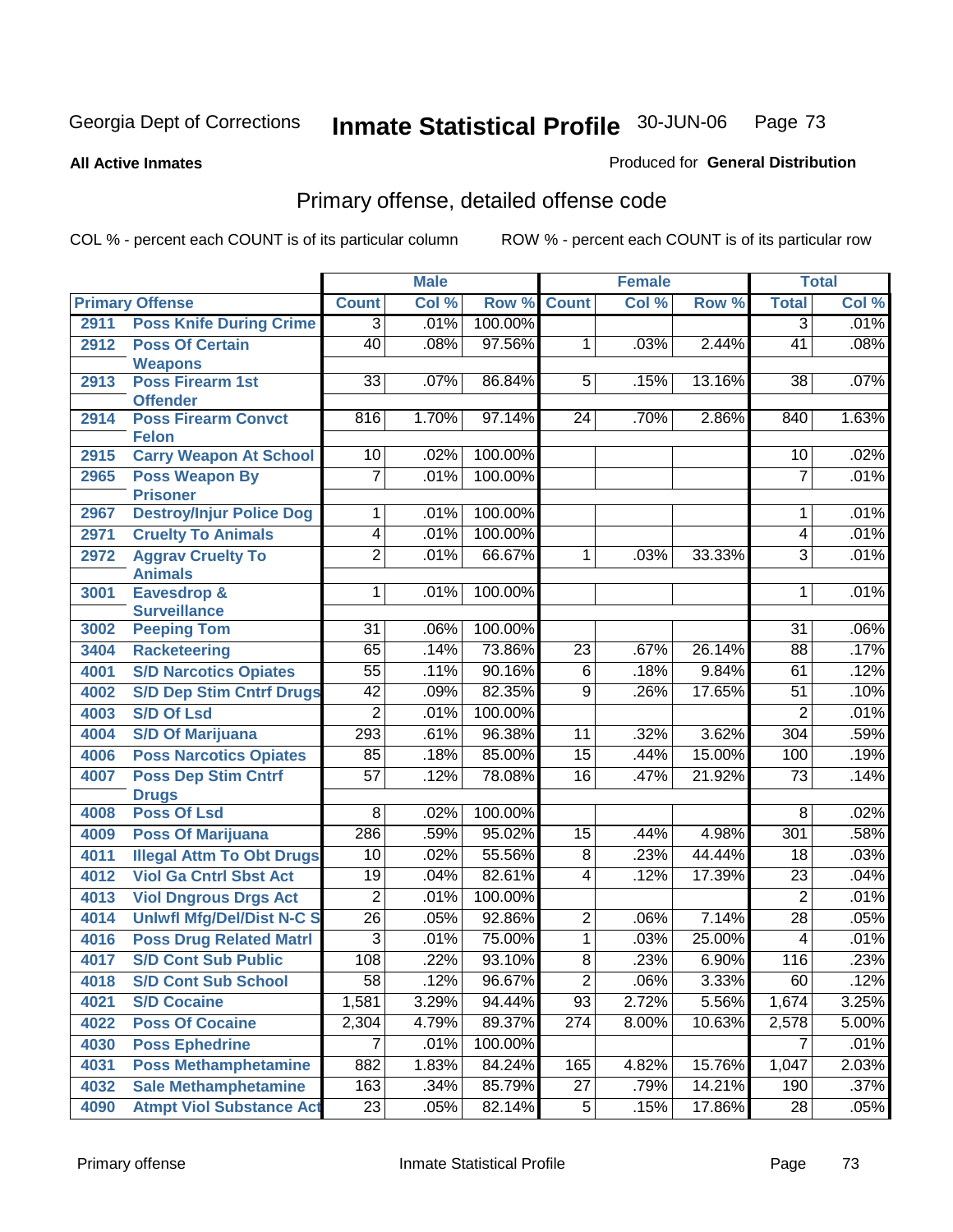**All Active Inmates**

## Produced for **General Distribution**

# Primary offense, detailed offense code

|      |                                            |                  | <b>Male</b> |         |                 | <b>Female</b> |         |                  | <b>Total</b> |
|------|--------------------------------------------|------------------|-------------|---------|-----------------|---------------|---------|------------------|--------------|
|      | <b>Primary Offense</b>                     | <b>Count</b>     | Col %       | Row %   | <b>Count</b>    | Col %         | Row %   | <b>Total</b>     | Col %        |
| 4100 | <b>Misc Drugs Trafficking</b>              | 141              | .29%        | 95.27%  | $\overline{7}$  | .20%          | 4.73%   | 148              | .29%         |
| 4101 | <b>Traf Cocaine Less 200</b><br>Gm         | 473              | .98%        | 96.14%  | 19              | .55%          | 3.86%   | 492              | .95%         |
| 4102 | <b>Traf Cocaine 201-400 Gm</b>             | $\overline{82}$  | .17%        | 91.11%  | 8               | .23%          | 8.89%   | 90               | .17%         |
| 4103 | <b>Traf Cocaine 401+ Gm</b>                | 134              | .28%        | 93.06%  | 10              | .29%          | 6.94%   | $\overline{144}$ | .28%         |
| 4111 | <b>Traf Narcotic Less 14 Gm</b>            | 6                | .01%        | 100.00% |                 |               |         | 6                | .01%         |
| 4112 | <b>Traf Narcotic 15-28 Gm</b>              | $\overline{2}$   | .01%        | 100.00% |                 |               |         | $\overline{2}$   | .01%         |
| 4113 | <b>Traf Narcotic 29+ Gm</b>                | $\overline{3}$   | .01%        | 100.00% |                 |               |         | $\overline{3}$   | .01%         |
| 4121 | Traf Marijna 10-2000 Lb                    | $\overline{23}$  | .05%        | 88.46%  | $\overline{3}$  | .09%          | 11.54%  | $\overline{26}$  | .05%         |
| 4122 | Traf Marijna 2001-10k Lb                   | 3                | .01%        | 100.00% |                 |               |         | $\overline{3}$   | .01%         |
| 4126 | <b>Traf Amphtmine 28-199</b><br>Gm         | $\overline{8}$   | .02%        | 100.00% |                 |               |         | $\overline{8}$   | .02%         |
| 4127 | <b>Traf Amphtmine 200-399</b><br>Gm        |                  |             |         | $\mathbf 1$     | .03%          | 100.00% | 1                | .01%         |
| 4128 | Traf Amphtmine 400+ Gm                     | $\overline{3}$   | .01%        | 100.00% |                 |               |         | $\overline{3}$   | .01%         |
| 4130 | <b>Cnspire Traffic Cntrl Sub</b>           | $\overline{5}$   | .01%        | 100.00% |                 |               |         | $\overline{5}$   | .01%         |
| 4131 | <b>Transactions Drug</b>                   | $\overline{2}$   | .01%        | 100.00% |                 |               |         | $\overline{2}$   | .01%         |
|      | <b>Objects</b>                             |                  |             |         |                 |               |         |                  |              |
| 4132 | <b>Transactions Cntrft</b><br><b>Drugs</b> | $\mathbf{1}$     | .01%        | 100.00% |                 |               |         | 1                | .01%         |
| 4133 | <b>Use Comm Facity Vio C</b><br><b>Sub</b> | $\mathbf{1}$     | .01%        | 100.00% |                 |               |         | 1                | .01%         |
| 4134 | <b>Att/Consprcy Commt</b><br>C/S/Of        | 23               | .05%        | 74.19%  | $\overline{8}$  | .23%          | 25.81%  | $\overline{31}$  | .06%         |
| 4135 | <b>Unauth Dist Contrild Sub</b>            | 1                | .01%        | 100.00% |                 |               |         | 1                | .01%         |
| 4140 | <b>Traf Methamph 28-199</b><br>Gm          | $\overline{207}$ | .43%        | 92.83%  | 16              | .47%          | 7.17%   | $\overline{223}$ | .43%         |
| 4141 | <b>Traf Methamph 200-399</b><br>Gm         | $\overline{36}$  | .07%        | 87.80%  | $\overline{5}$  | .15%          | 12.20%  | 41               | .08%         |
| 4142 | Traf Methamph 400+ Gm                      | 57               | .12%        | 96.61%  | $\overline{2}$  | .06%          | 3.39%   | 59               | .11%         |
| 4143 | <b>Manf Methamph 28-199</b>                | 40               | .08%        | 88.89%  | $\overline{5}$  | .15%          | 11.11%  | 45               | .09%         |
|      | Gm                                         |                  |             |         |                 |               |         |                  |              |
| 4146 | <b>Traf Methamph Unspec</b><br><b>Amt</b>  | 188              | .39%        | 83.56%  | $\overline{37}$ | 1.08%         | 16.44%  | 225              | .44%         |
| 4147 | <b>Manf Methamph Unspec</b><br><b>Amt</b>  | 153              | $.32\%$     | 91.62%  | 14              | .41%          | 8.38%   | 167              | .32%         |
| 5001 | <b>Viol Motor Vehicle Laws</b>             | 42               | .09%        | 93.33%  | $\overline{3}$  | .09%          | 6.67%   | 45               | .09%         |
| 5003 | <b>Chop Shop Violation</b>                 | 3                | .01%        | 100.00% |                 |               |         | 3                | .01%         |
| 5004 | <b>Drvng Habtl Violator</b>                | 149              | .31%        | 98.03%  | $\overline{3}$  | .09%          | 1.97%   | 152              | .29%         |
| 5005 | <b>Habit Traf Viol/Impaired</b>            | 6                | .01%        | 100.00% |                 |               |         | 6                | .01%         |
| 6000 | <b>Misc Mrals/Pblic H/Safty</b>            | $\overline{20}$  | .04%        | 95.24%  | 1               | .03%          | 4.76%   | $\overline{21}$  | .04%         |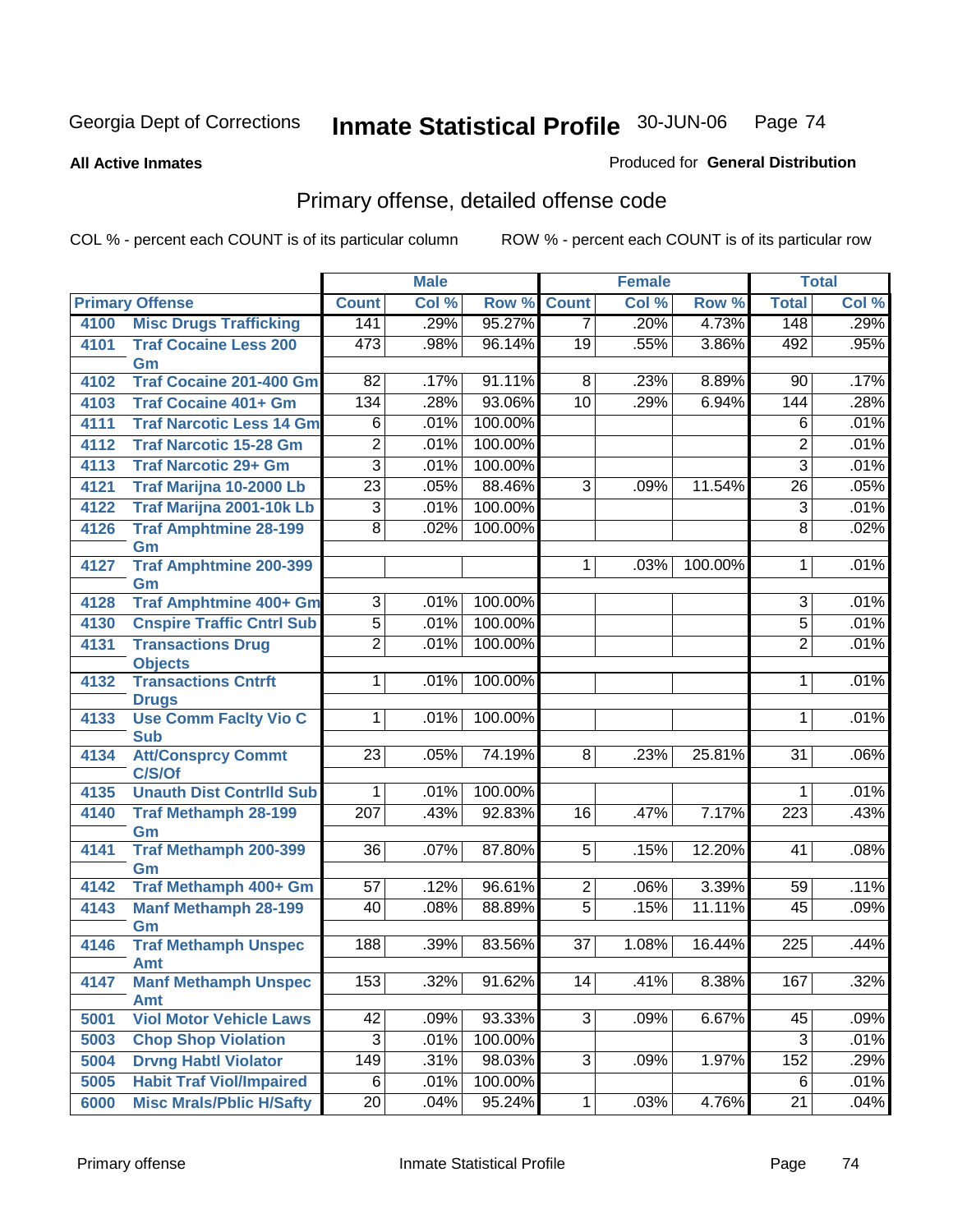**All Active Inmates**

#### Produced for **General Distribution**

# Primary offense, detailed offense code

|                      |                                  |              | <b>Male</b> |         |             | <b>Female</b> |          |              | <b>Total</b> |
|----------------------|----------------------------------|--------------|-------------|---------|-------------|---------------|----------|--------------|--------------|
|                      | <b>Primary Offense</b>           | <b>Count</b> | Col %       |         | Row % Count | Col %         | Row %    | <b>Total</b> | Col %        |
| 6200                 | <b>Misc CorrectionI Inst Off</b> | 18           | $.04\%$     | 90.00%  |             | $.06\%$       | 10.00%   | 20           | .04%         |
| 9901                 | <b>Conspiracy</b>                | 46           | .10%        | 92.00%  |             | .12%          | $8.00\%$ | 50           | .10%         |
| 9905                 | <b>Crmnl Atmpt</b>               | 20           | $.04\%$     | 100.00% |             |               |          | 20           | .04%         |
| 9907                 | <b>Unauth Dist Recrd</b>         |              | $.01\%$     | 100.00% |             |               |          |              | .01%         |
|                      | <b>Devices</b>                   |              |             |         |             |               |          |              |              |
| 9910                 | <b>Crmnl Solicitation</b>        | 5            | $.01\%$     | 100.00% |             |               |          | 5            | .01%         |
| 9911                 | <b>Party To A Crime</b>          |              | $.01\%$     | 100.00% |             |               |          |              | .01%         |
| <b>Total Rported</b> |                                  | 48,124       | 100%        | 93.36%  | 3,425       | 100%          | 6.64%    | 51,549       | 100%         |

| rteo | ,003                       | o.<br>οJ | ,086   |
|------|----------------------------|----------|--------|
|      | 80 807<br>79. I <i>l</i> i | 3,508    | 52,635 |

| Mode (most frequent) | 1601 Burglary | 1701 Forgery 1st Degree | 1601 Burglary |
|----------------------|---------------|-------------------------|---------------|
|----------------------|---------------|-------------------------|---------------|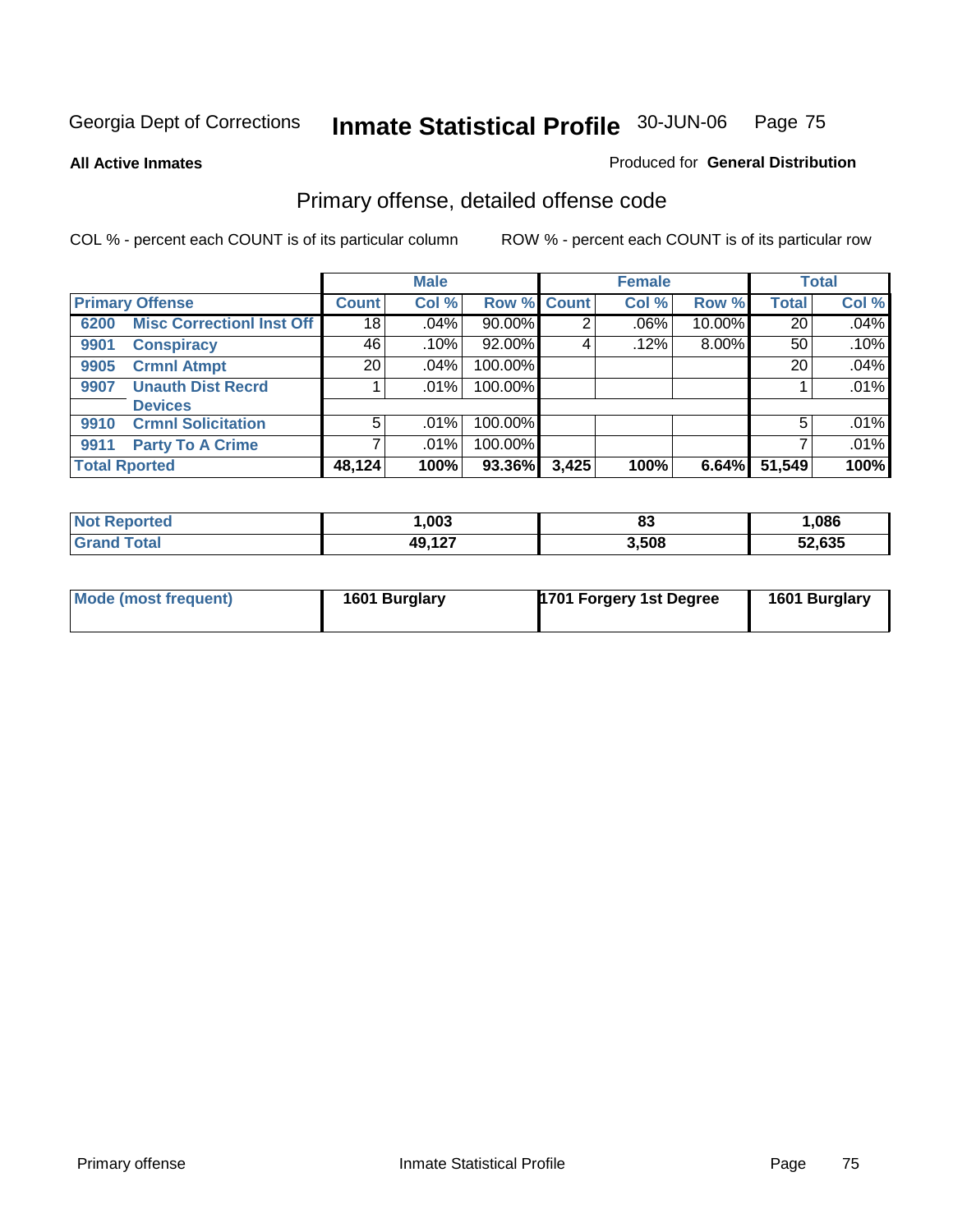**All Active Inmates**

## Produced for **General Distribution**

# County of conviction of primary offense

|                 |                             |                  | <b>Male</b> |         |                  | <b>Female</b> |        |                  | <b>Total</b> |
|-----------------|-----------------------------|------------------|-------------|---------|------------------|---------------|--------|------------------|--------------|
|                 | <b>County of Conviction</b> | <b>Count</b>     | Col %       | Row %   | <b>Count</b>     | Col %         | Row %  | <b>Total</b>     | Col %        |
| 1               | <b>Appling</b>              | 93               | .19%        | 95.88%  | $\overline{4}$   | .12%          | 4.12%  | 97               | .19%         |
| $\overline{2}$  | <b>Atkinson</b>             | $\overline{39}$  | .08%        | 92.86%  | $\overline{3}$   | .09%          | 7.14%  | 42               | .08%         |
| 3               | <b>Bacon</b>                | $\overline{53}$  | .11%        | 100.00% |                  |               |        | $\overline{53}$  | .10%         |
| 4               | <b>Baker</b>                | 14               | .03%        | 93.33%  | 1                | .03%          | 6.67%  | $\overline{15}$  | .03%         |
| 5               | <b>Baldwin</b>              | $\overline{367}$ | .76%        | 94.59%  | $\overline{21}$  | .61%          | 5.41%  | 388              | .75%         |
| 6               | <b>Banks</b>                | $\overline{73}$  | .15%        | 92.41%  | $\overline{6}$   | .18%          | 7.59%  | 79               | .15%         |
| 7               | <b>Barrow</b>               | $\overline{242}$ | .50%        | 95.65%  | $\overline{11}$  | .32%          | 4.35%  | 253              | .49%         |
| 8               | <b>Bartow</b>               | 525              | 1.09%       | 88.68%  | 67               | 1.96%         | 11.32% | 592              | 1.15%        |
| 9               | <b>Ben Hill</b>             | 233              | .48%        | 93.57%  | $\overline{16}$  | .47%          | 6.43%  | 249              | .48%         |
| 10              | <b>Berrien</b>              | 85               | .18%        | 88.54%  | $\overline{11}$  | .32%          | 11.46% | $\overline{96}$  | .19%         |
| 11              | <b>Bibb</b>                 | 1,009            | 2.10%       | 94.74%  | $\overline{56}$  | 1.64%         | 5.26%  | 1,065            | 2.07%        |
| 12              | <b>Bleckley</b>             | 105              | .22%        | 91.30%  | 10               | .29%          | 8.70%  | $\overline{115}$ | .22%         |
| $\overline{13}$ | <b>Brantley</b>             | $\overline{56}$  | .12%        | 94.92%  | $\overline{3}$   | .09%          | 5.08%  | $\overline{59}$  | .11%         |
| 14              | <b>Brooks</b>               | $\overline{72}$  | .15%        | 100.00% |                  |               |        | $\overline{72}$  | .14%         |
| 15              | <b>Bryan</b>                | 102              | .21%        | 89.47%  | $\overline{12}$  | .35%          | 10.53% | 114              | .22%         |
| 16              | <b>Bulloch</b>              | 453              | .94%        | 93.79%  | 30               | .88%          | 6.21%  | 483              | .94%         |
| $\overline{17}$ | <b>Burke</b>                | $\overline{202}$ | .42%        | 94.84%  | $\overline{11}$  | .32%          | 5.16%  | $\overline{213}$ | .41%         |
| 18              | <b>Butts</b>                | 149              | .31%        | 95.51%  | $\overline{7}$   | .20%          | 4.49%  | 156              | .30%         |
| 19              | <b>Calhoun</b>              | $\overline{36}$  | .07%        | 90.00%  | 4                | .12%          | 10.00% | 40               | .08%         |
| 20              | <b>Camden</b>               | 131              | .27%        | 94.93%  | $\overline{7}$   | .20%          | 5.07%  | 138              | .27%         |
| 21              | <b>Candler</b>              | $\overline{78}$  | .16%        | 96.30%  | $\overline{3}$   | .09%          | 3.70%  | $\overline{81}$  | .16%         |
| 22              | <b>Carroll</b>              | 526              | 1.09%       | 91.16%  | $\overline{51}$  | 1.49%         | 8.84%  | $\overline{577}$ | 1.12%        |
| 23              | <b>Catoosa</b>              | 258              | .54%        | 92.14%  | $\overline{22}$  | .64%          | 7.86%  | 280              | .54%         |
| 24              | <b>Charlton</b>             | 61               | .13%        | 95.31%  | $\overline{3}$   | .09%          | 4.69%  | 64               | .12%         |
| 25              | <b>Chatham</b>              | 2,349            | 4.88%       | 93.62%  | 160              | 4.67%         | 6.38%  | 2,509            | 4.87%        |
| 26              | <b>Chattahoochee</b>        | 26               | .05%        | 96.30%  | 1                | .03%          | 3.70%  | $\overline{27}$  | .05%         |
| 27              | Chattooga                   | 228              | .47%        | 87.36%  | $\overline{33}$  | .96%          | 12.64% | 261              | .51%         |
| 28              | <b>Cherokee</b>             | $\overline{547}$ | 1.14%       | 90.56%  | $\overline{57}$  | 1.66%         | 9.44%  | 604              | 1.17%        |
| 29              | <b>Clarke</b>               | 470              | .98%        | 92.89%  | $\overline{36}$  | 1.05%         | 7.11%  | 506              | .98%         |
| 30              | <b>Clay</b>                 | $\overline{28}$  | .06%        | 96.55%  | 1                | .03%          | 3.45%  | 29               | .06%         |
| $\overline{31}$ | <b>Clayton</b>              | 1,573            | 3.27%       | 91.88%  | 139              | 4.06%         | 8.12%  | 1,712            | 3.32%        |
| 32              | <b>Clinch</b>               | 48               | .10%        | 92.31%  | 4                | .12%          | 7.69%  | 52               | .10%         |
| 33              | <b>Cobb</b>                 | 2,581            | 5.36%       | 92.05%  | $\overline{223}$ | 6.51%         | 7.95%  | 2,804            | 5.44%        |
| 34              | <b>Coffee</b>               | 227              | .47%        | 90.80%  | 23               | .67%          | 9.20%  | 250              | .48%         |
| 35              | <b>Colquitt</b>             | $\overline{307}$ | .64%        | 96.54%  | 11               | .32%          | 3.46%  | 318              | .62%         |
| 36              | <b>Columbia</b>             | $\overline{277}$ | .58%        | 92.03%  | 24               | .70%          | 7.97%  | 301              | .58%         |
| 37              | <b>Cook</b>                 | 141              | .29%        | 94.63%  | $\overline{8}$   | .23%          | 5.37%  | 149              | .29%         |
| 38              | <b>Coweta</b>               | 520              | 1.08%       | 95.41%  | 25               | .73%          | 4.59%  | 545              | 1.06%        |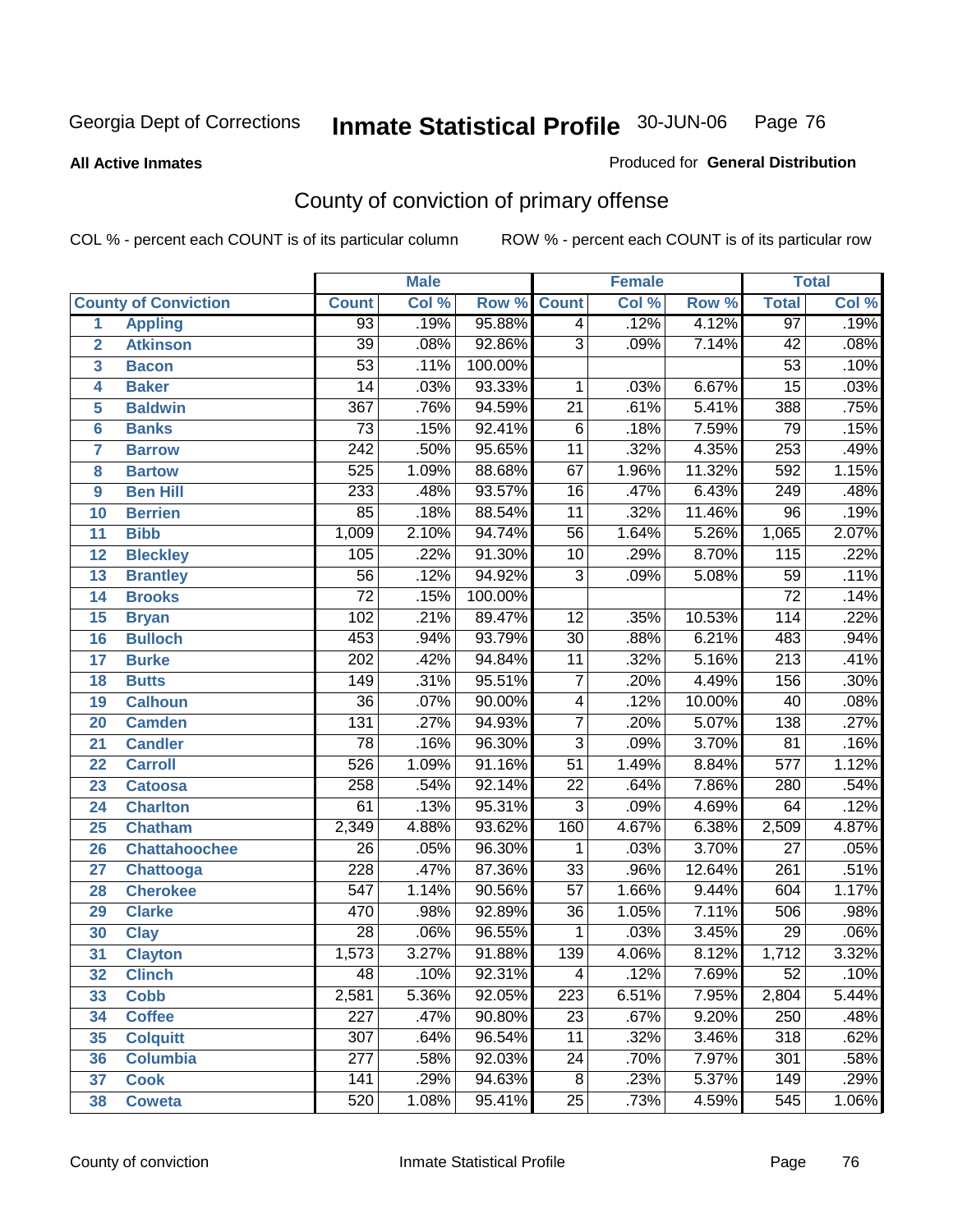**All Active Inmates**

#### Produced for **General Distribution**

# County of conviction of primary offense

|    |                             |                  | <b>Male</b> |         |                 | <b>Female</b> |        |                  | <b>Total</b> |
|----|-----------------------------|------------------|-------------|---------|-----------------|---------------|--------|------------------|--------------|
|    | <b>County of Conviction</b> | <b>Count</b>     | Col %       | Row %   | <b>Count</b>    | Col %         | Row %  | <b>Total</b>     | Col %        |
| 39 | <b>Crawford</b>             | $\overline{19}$  | .04%        | 90.48%  | $\overline{2}$  | .06%          | 9.52%  | $\overline{21}$  | .04%         |
| 40 | <b>Crisp</b>                | 284              | .59%        | 91.32%  | $\overline{27}$ | .79%          | 8.68%  | $\overline{311}$ | .60%         |
| 41 | <b>Dade</b>                 | 141              | .29%        | 92.76%  | 11              | .32%          | 7.24%  | 152              | .29%         |
| 42 | <b>Dawson</b>               | 98               | .20%        | 95.15%  | 5               | .15%          | 4.85%  | 103              | .20%         |
| 43 | <b>Decatur</b>              | $\overline{276}$ | .57%        | 94.20%  | $\overline{17}$ | .50%          | 5.80%  | 293              | .57%         |
| 44 | <b>Dekalb</b>               | 3,068            | 6.38%       | 95.28%  | 152             | 4.44%         | 4.72%  | 3,220            | 6.25%        |
| 45 | <b>Dodge</b>                | 162              | .34%        | 92.57%  | 13              | .38%          | 7.43%  | 175              | .34%         |
| 46 | <b>Dooly</b>                | 106              | .22%        | 95.50%  | 5               | .15%          | 4.50%  | 111              | .22%         |
| 47 | <b>Dougherty</b>            | 986              | 2.05%       | 94.35%  | $\overline{59}$ | 1.72%         | 5.65%  | 1,045            | 2.03%        |
| 48 | <b>Douglas</b>              | 1,047            | 2.18%       | 90.34%  | 112             | 3.27%         | 9.66%  | 1,159            | 2.25%        |
| 49 | <b>Early</b>                | $\overline{76}$  | .16%        | 96.20%  | 3               | .09%          | 3.80%  | 79               | .15%         |
| 50 | <b>Echols</b>               | $\overline{12}$  | .02%        | 100.00% |                 |               |        | $\overline{12}$  | .02%         |
| 51 | <b>Effingham</b>            | 165              | .34%        | 91.67%  | 15              | .44%          | 8.33%  | 180              | .35%         |
| 52 | <b>Elbert</b>               | 163              | .34%        | 92.61%  | $\overline{13}$ | .38%          | 7.39%  | 176              | .34%         |
| 53 | <b>Emanuel</b>              | 182              | .38%        | 96.30%  | $\overline{7}$  | .20%          | 3.70%  | 189              | .37%         |
| 54 | <b>Evans</b>                | $\overline{80}$  | .17%        | 94.12%  | $\overline{5}$  | .15%          | 5.88%  | 85               | .16%         |
| 55 | <b>Fannin</b>               | 109              | .23%        | 93.16%  | $\overline{8}$  | .23%          | 6.84%  | $\overline{117}$ | .23%         |
| 56 | <b>Fayette</b>              | 279              | .58%        | 91.18%  | $\overline{27}$ | .79%          | 8.82%  | 306              | .59%         |
| 57 | <b>Floyd</b>                | 788              | 1.64%       | 89.34%  | 94              | 2.74%         | 10.66% | 882              | 1.71%        |
| 58 | <b>Forsyth</b>              | 230              | .48%        | 89.84%  | 26              | .76%          | 10.16% | 256              | .50%         |
| 59 | <b>Franklin</b>             | $\overline{132}$ | .27%        | 91.03%  | $\overline{13}$ | .38%          | 8.97%  | 145              | .28%         |
| 60 | <b>Fulton</b>               | 4,459            | 9.27%       | 96.39%  | 167             | 4.88%         | 3.61%  | 4,626            | 8.97%        |
| 61 | Gilmer                      | 127              | .26%        | 88.19%  | $\overline{17}$ | .50%          | 11.81% | 144              | .28%         |
| 62 | <b>Glascock</b>             | $\overline{10}$  | .02%        | 90.91%  | $\mathbf{1}$    | .03%          | 9.09%  | $\overline{11}$  | .02%         |
| 63 | <b>Glynn</b>                | 453              | .94%        | 95.77%  | $\overline{20}$ | .58%          | 4.23%  | 473              | .92%         |
| 64 | <b>Gordon</b>               | $\overline{273}$ | .57%        | 89.80%  | $\overline{31}$ | .91%          | 10.20% | 304              | .59%         |
| 65 | <b>Grady</b>                | $\overline{213}$ | .44%        | 92.21%  | 18              | .53%          | 7.79%  | $\overline{231}$ | .45%         |
| 66 | <b>Greene</b>               | 99               | .21%        | 97.06%  | $\overline{3}$  | .09%          | 2.94%  | 102              | .20%         |
| 67 | <b>Gwinnett</b>             | 1,490            | 3.10%       | 93.30%  | 107             | 3.12%         | 6.70%  | 1,597            | 3.10%        |
| 68 | <b>Habersham</b>            | $\overline{132}$ | .27%        | 91.03%  | 13              | .38%          | 8.97%  | 145              | .28%         |
| 69 | <b>Hall</b>                 | 728              | 1.51%       | 92.04%  | 63              | 1.84%         | 7.96%  | 791              | 1.53%        |
| 70 | <b>Hancock</b>              | 43               | .09%        | 95.56%  | 2               | .06%          | 4.44%  | 45               | $.09\%$      |
| 71 | <b>Haralson</b>             | $\overline{74}$  | .15%        | 93.67%  | $\overline{5}$  | .15%          | 6.33%  | 79               | .15%         |
| 72 | <b>Harris</b>               | 105              | .22%        | 96.33%  | 4               | .12%          | 3.67%  | 109              | .21%         |
| 73 | <b>Hart</b>                 | 112              | .23%        | 94.92%  | $\overline{6}$  | .18%          | 5.08%  | 118              | .23%         |
| 74 | <b>Heard</b>                | 57               | .12%        | 89.06%  | 7               | .20%          | 10.94% | 64               | .12%         |
| 75 | <b>Henry</b>                | 460              | .96%        | 91.09%  | 45              | 1.31%         | 8.91%  | 505              | .98%         |
| 76 | <b>Houston</b>              | 590              | 1.23%       | 93.50%  | 41              | 1.20%         | 6.50%  | 631              | 1.22%        |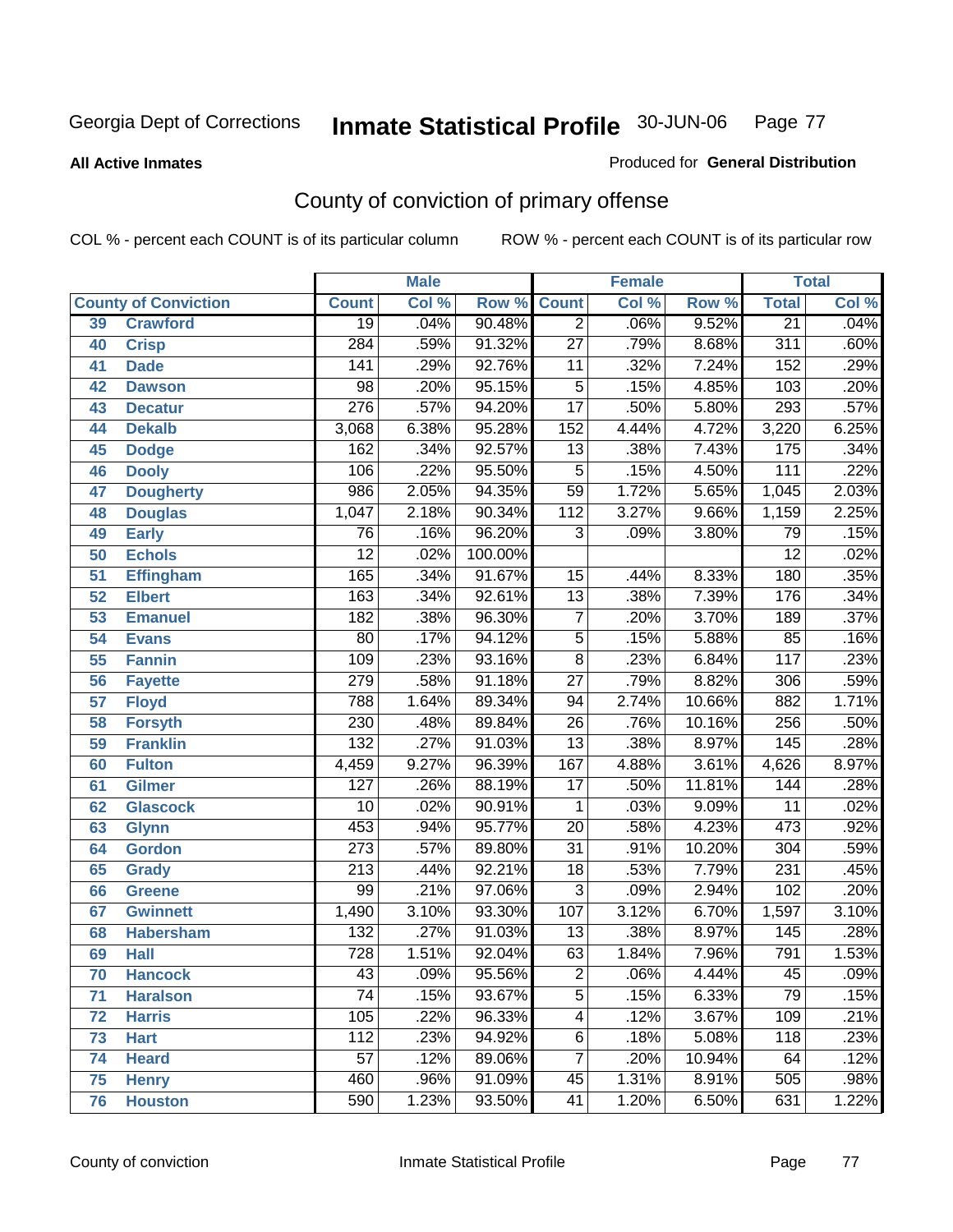#### **All Active Inmates**

### Produced for **General Distribution**

# County of conviction of primary offense

|                 |                             |                  | <b>Male</b> |         |                 | <b>Female</b> |       |                  | <b>Total</b> |
|-----------------|-----------------------------|------------------|-------------|---------|-----------------|---------------|-------|------------------|--------------|
|                 | <b>County of Conviction</b> | <b>Count</b>     | Col %       | Row %   | <b>Count</b>    | Col %         | Row % | <b>Total</b>     | Col %        |
| $\overline{77}$ | <b>Irwin</b>                | 61               | .13%        | 95.31%  | $\overline{3}$  | .09%          | 4.69% | 64               | .12%         |
| 78              | <b>Jackson</b>              | $\overline{219}$ | .46%        | 93.19%  | 16              | .47%          | 6.81% | 235              | .46%         |
| 79              | <b>Jasper</b>               | 66               | .14%        | 95.65%  | $\overline{3}$  | .09%          | 4.35% | 69               | .13%         |
| 80              | <b>Jeff Davis</b>           | 65               | .14%        | 95.59%  | $\overline{3}$  | .09%          | 4.41% | 68               | .13%         |
| 81              | <b>Jefferson</b>            | 105              | .22%        | 99.06%  | $\mathbf{1}$    | .03%          | .94%  | 106              | .21%         |
| 82              | <b>Jenkins</b>              | $\overline{74}$  | .15%        | 93.67%  | $\overline{5}$  | .15%          | 6.33% | 79               | .15%         |
| 83              | <b>Johnson</b>              | 65               | .14%        | 98.48%  | 1               | .03%          | 1.52% | 66               | .13%         |
| 84              | <b>Jones</b>                | 134              | .28%        | 93.06%  | 10              | .29%          | 6.94% | 144              | .28%         |
| 85              | <b>Lamar</b>                | $\overline{78}$  | .16%        | 93.98%  | $\overline{5}$  | .15%          | 6.02% | 83               | .16%         |
| 86              | <b>Lanier</b>               | 46               | .10%        | 92.00%  | 4               | .12%          | 8.00% | 50               | .10%         |
| 87              | <b>Laurens</b>              | 285              | .59%        | 92.53%  | $\overline{23}$ | .67%          | 7.47% | 308              | .60%         |
| 88              | Lee                         | 63               | .13%        | 96.92%  | $\overline{2}$  | .06%          | 3.08% | 65               | .13%         |
| 89              | <b>Liberty</b>              | $\overline{242}$ | .50%        | 95.65%  | $\overline{11}$ | .32%          | 4.35% | 253              | .49%         |
| 90              | <b>Lincoln</b>              | 45               | .09%        | 100.00% |                 |               |       | 45               | .09%         |
| 91              | Long                        | $\overline{86}$  | .18%        | 94.51%  | $\overline{5}$  | .15%          | 5.49% | $\overline{91}$  | .18%         |
| 92              | <b>Lowndes</b>              | 567              | 1.18%       | 94.82%  | $\overline{31}$ | .91%          | 5.18% | 598              | 1.16%        |
| 93              | <b>Lumpkin</b>              | $\overline{92}$  | .19%        | 91.09%  | $\overline{9}$  | .26%          | 8.91% | 101              | .20%         |
| 94              | <b>Macon</b>                | $\overline{75}$  | .16%        | 94.94%  | 4               | .12%          | 5.06% | 79               | .15%         |
| 95              | <b>Madison</b>              | $\overline{149}$ | .31%        | 93.71%  | 10              | .29%          | 6.29% | 159              | .31%         |
| 96              | <b>Marion</b>               | $\overline{41}$  | .09%        | 93.18%  | $\overline{3}$  | .09%          | 6.82% | 44               | .09%         |
| 97              | <b>Mcduffie</b>             | $\overline{219}$ | .46%        | 93.99%  | $\overline{14}$ | .41%          | 6.01% | 233              | .45%         |
| 98              | <b>Mcintosh</b>             | $\overline{71}$  | .15%        | 97.26%  | $\overline{2}$  | .06%          | 2.74% | $\overline{73}$  | .14%         |
| 99              | <b>Meriwether</b>           | 195              | .41%        | 93.30%  | $\overline{14}$ | .41%          | 6.70% | $\overline{209}$ | .41%         |
| 100             | <b>Miller</b>               | $\overline{32}$  | .07%        | 96.97%  | 1               | .03%          | 3.03% | $\overline{33}$  | .06%         |
| 101             | <b>Mitchell</b>             | $\overline{200}$ | .42%        | 93.02%  | $\overline{15}$ | .44%          | 6.98% | $\overline{215}$ | .42%         |
| 102             | <b>Monroe</b>               | 174              | .36%        | 91.58%  | 16              | .47%          | 8.42% | 190              | .37%         |
| 103             | <b>Montgomery</b>           | 45               | .09%        | 95.74%  | $\overline{2}$  | .06%          | 4.26% | $\overline{47}$  | .09%         |
| 104             | <b>Morgan</b>               | $\overline{88}$  | .18%        | 91.67%  | $\overline{8}$  | .23%          | 8.33% | 96               | .19%         |
| 105             | <b>Murray</b>               | 221              | .46%        | 92.08%  | $\overline{19}$ | .55%          | 7.92% | $\overline{240}$ | .47%         |
| 106             | <b>Muscogee</b>             | 1,707            | 3.55%       | 93.53%  | 118             | 3.45%         | 6.47% | 1,825            | 3.54%        |
| 107             | <b>Newton</b>               | 505              | 1.05%       | 92.15%  | 43              | 1.26%         | 7.85% | 548              | 1.06%        |
| 108             | <b>Oconee</b>               | 69               | .14%        | 97.18%  | 2               | .06%          | 2.82% | 71               | .14%         |
| 109             | <b>Oglethorpe</b>           | 60               | .12%        | 92.31%  | $\overline{5}$  | .15%          | 7.69% | 65               | .13%         |
| 110             | <b>Paulding</b>             | 190              | .39%        | 94.06%  | $\overline{12}$ | .35%          | 5.94% | 202              | .39%         |
| 111             | <b>Peach</b>                | $\overline{90}$  | .19%        | 97.83%  | $\overline{c}$  | .06%          | 2.17% | 92               | .18%         |
| 112             | <b>Pickens</b>              | 83               | .17%        | 95.40%  | 4               | .12%          | 4.60% | 87               | .17%         |
| 113             | <b>Pierce</b>               | 52               | .11%        | 96.30%  | $\overline{2}$  | .06%          | 3.70% | $\overline{54}$  | .10%         |
| 114             | <b>Pike</b>                 | 52               | .11%        | 92.86%  | 4               | .12%          | 7.14% | 56               | .11%         |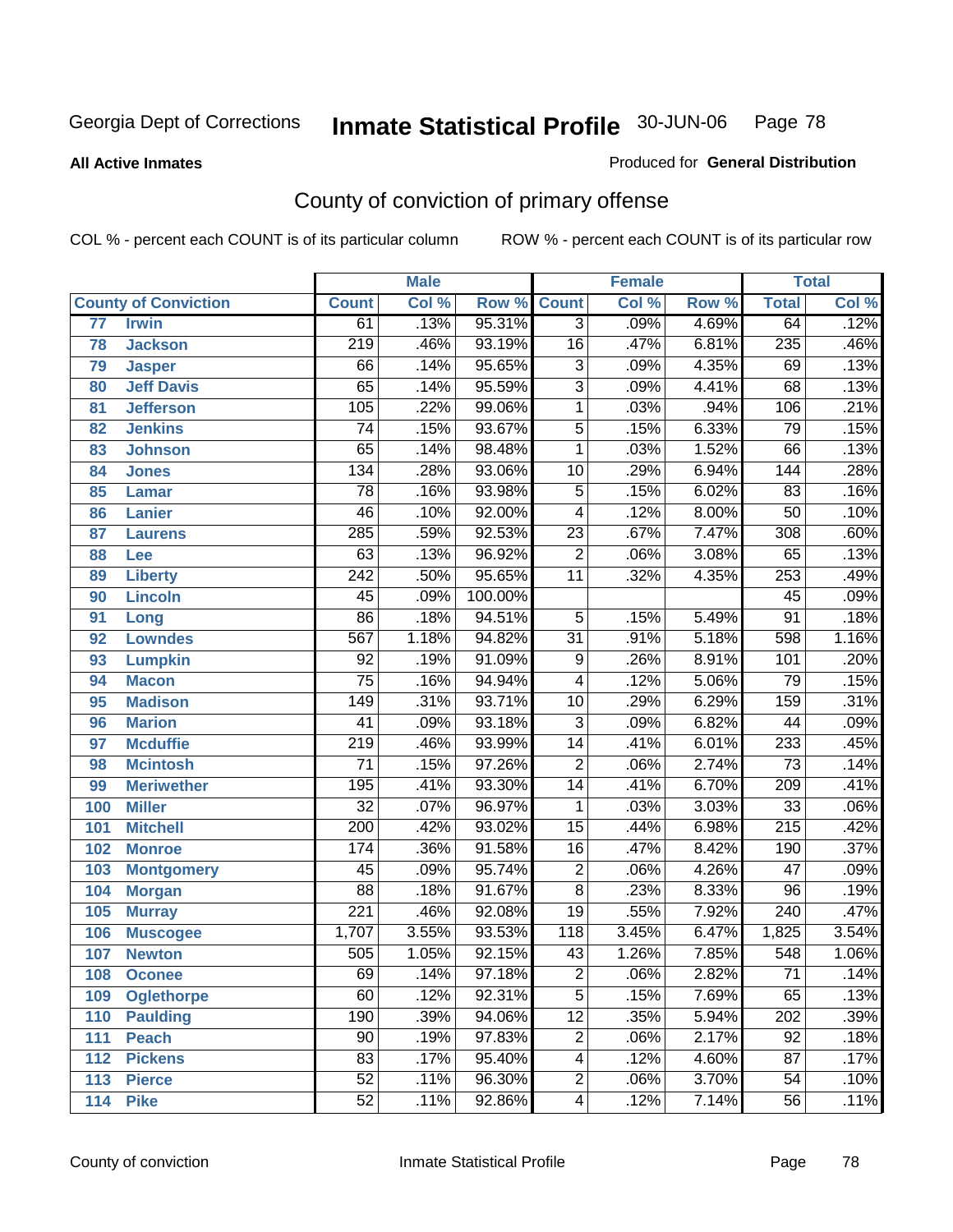**All Active Inmates**

## Produced for **General Distribution**

# County of conviction of primary offense

|     |                             |                  | <b>Male</b> |                    |                          | <b>Female</b> |        |                  | <b>Total</b> |
|-----|-----------------------------|------------------|-------------|--------------------|--------------------------|---------------|--------|------------------|--------------|
|     | <b>County of Conviction</b> | <b>Count</b>     | Col %       | <b>Row % Count</b> |                          | Col %         | Row %  | <b>Total</b>     | Col %        |
| 115 | <b>Polk</b>                 | 155              | .32%        | 95.09%             | $\overline{8}$           | .23%          | 4.91%  | 163              | .32%         |
| 116 | <b>Pulaski</b>              | 86               | .18%        | 87.76%             | $\overline{12}$          | .35%          | 12.24% | $\overline{98}$  | .19%         |
| 117 | <b>Putnam</b>               | $\overline{122}$ | .25%        | 96.06%             | $\overline{5}$           | .15%          | 3.94%  | 127              | .25%         |
| 118 | Quitman                     | $\overline{12}$  | .02%        | 100.00%            |                          |               |        | $\overline{12}$  | .02%         |
| 119 | <b>Rabun</b>                | $\overline{75}$  | .16%        | 92.59%             | $\overline{6}$           | .18%          | 7.41%  | $\overline{81}$  | .16%         |
| 120 | <b>Randolph</b>             | 68               | .14%        | 100.00%            |                          |               |        | 68               | .13%         |
| 121 | <b>Richmond</b>             | 1,910            | 3.97%       | 93.31%             | 137                      | 4.00%         | 6.69%  | 2,047            | 3.97%        |
| 122 | <b>Rockdale</b>             | 414              | .86%        | 92.62%             | 33                       | .96%          | 7.38%  | 447              | .87%         |
| 123 | <b>Schley</b>               | $\overline{19}$  | .04%        | 100.00%            |                          |               |        | $\overline{19}$  | .04%         |
| 124 | <b>Screven</b>              | 137              | .28%        | 95.80%             | 6                        | .18%          | 4.20%  | $\overline{143}$ | .28%         |
| 125 | <b>Seminole</b>             | $\overline{72}$  | .15%        | 92.31%             | $\overline{6}$           | .18%          | 7.69%  | 78               | .15%         |
| 126 | <b>Spalding</b>             | 635              | 1.32%       | 89.31%             | 76                       | 2.22%         | 10.69% | 711              | 1.38%        |
| 127 | <b>Stephens</b>             | 170              | .35%        | 92.90%             | $\overline{13}$          | .38%          | 7.10%  | 183              | .36%         |
| 128 | <b>Stewart</b>              | $\overline{34}$  | .07%        | 94.44%             | $\overline{2}$           | .06%          | 5.56%  | $\overline{36}$  | .07%         |
| 129 | <b>Sumter</b>               | $\overline{241}$ | .50%        | 95.63%             | $\overline{11}$          | .32%          | 4.37%  | 252              | .49%         |
| 130 | <b>Talbot</b>               | 41               | .09%        | 93.18%             | 3                        | .09%          | 6.82%  | 44               | .09%         |
| 131 | <b>Taliaferro</b>           | $\overline{15}$  | .03%        | 88.24%             | $\overline{2}$           | .06%          | 11.76% | $\overline{17}$  | .03%         |
| 132 | <b>Tattnall</b>             | 170              | .35%        | 96.59%             | $\overline{6}$           | .18%          | 3.41%  | 176              | .34%         |
| 133 | <b>Taylor</b>               | 82               | .17%        | 95.35%             | $\overline{\mathcal{A}}$ | .12%          | 4.65%  | 86               | .17%         |
| 134 | <b>Telfair</b>              | $\overline{145}$ | .30%        | 90.63%             | 15                       | .44%          | 9.38%  | 160              | .31%         |
| 135 | <b>Terrell</b>              | 89               | .18%        | 97.80%             | $\overline{2}$           | .06%          | 2.20%  | $\overline{91}$  | .18%         |
| 136 | <b>Thomas</b>               | 336              | .70%        | 96.00%             | $\overline{14}$          | .41%          | 4.00%  | 350              | .68%         |
| 137 | <b>Tift</b>                 | 328              | .68%        | 94.52%             | $\overline{19}$          | .55%          | 5.48%  | $\overline{347}$ | .67%         |
| 138 | <b>Toombs</b>               | $\overline{277}$ | .58%        | 92.95%             | 21                       | .61%          | 7.05%  | 298              | .58%         |
| 139 | <b>Towns</b>                | $\overline{28}$  | .06%        | 90.32%             | $\overline{3}$           | .09%          | 9.68%  | $\overline{31}$  | .06%         |
| 140 | <b>Treutlen</b>             | 63               | .13%        | 94.03%             | $\overline{\mathcal{A}}$ | .12%          | 5.97%  | 67               | .13%         |
| 141 | <b>Troup</b>                | 681              | 1.42%       | 92.15%             | 58                       | 1.69%         | 7.85%  | 739              | 1.43%        |
| 142 | <b>Turner</b>               | $\overline{78}$  | .16%        | 95.12%             | 4                        | .12%          | 4.88%  | 82               | .16%         |
| 143 | <b>Twiggs</b>               | 44               | .09%        | 93.62%             | $\overline{3}$           | .09%          | 6.38%  | $\overline{47}$  | .09%         |
| 144 | <b>Union</b>                | 45               | .09%        | 95.74%             | $\overline{2}$           | .06%          | 4.26%  | $\overline{47}$  | .09%         |
| 145 | <b>Upson</b>                | 230              | .48%        | 90.55%             | $\overline{24}$          | .70%          | 9.45%  | 254              | .49%         |
| 146 | <b>Walker</b>               | 385              | .80%        | 89.33%             | 46                       | 1.34%         | 10.67% | 431              | $.84\%$      |
| 147 | <b>Walton</b>               | 324              | .67%        | 93.91%             | $\overline{21}$          | .61%          | 6.09%  | $\overline{345}$ | .67%         |
| 148 | <b>Ware</b>                 | 350              | .73%        | 94.59%             | 20                       | .58%          | 5.41%  | 370              | .72%         |
| 149 | <b>Warren</b>               | 45               | .09%        | 95.74%             | $\overline{\mathbf{c}}$  | .06%          | 4.26%  | 47               | .09%         |
| 150 | <b>Washington</b>           | 114              | .24%        | 95.00%             | 6                        | .18%          | 5.00%  | 120              | .23%         |
| 151 | <b>Wayne</b>                | 162              | .34%        | 90.50%             | $\overline{17}$          | .50%          | 9.50%  | 179              | .35%         |
| 152 | <b>Webster</b>              | 13               | .03%        | 92.86%             | $\mathbf{1}$             | .03%          | 7.14%  | 14               | .03%         |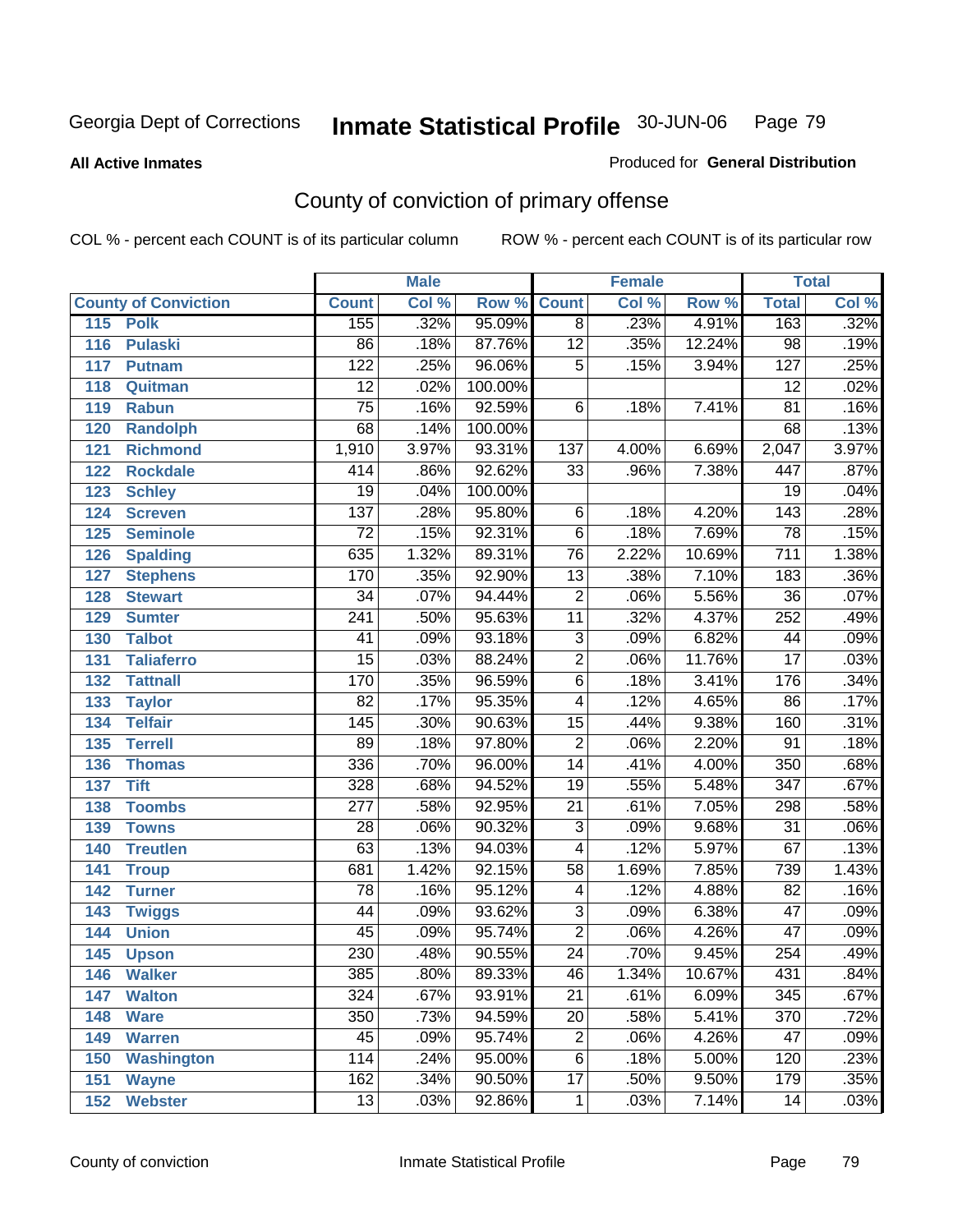**All Active Inmates**

#### Produced for **General Distribution**

# County of conviction of primary offense

|                             |              | <b>Male</b> |             |       | <b>Female</b> |          |              | <b>Total</b> |
|-----------------------------|--------------|-------------|-------------|-------|---------------|----------|--------------|--------------|
| <b>County of Conviction</b> | <b>Count</b> | Col %       | Row % Count |       | Col %         | Row %    | <b>Total</b> | Col %        |
| <b>Wheeler</b><br>153       | 31           | $.06\%$     | 86.11%      | 5     | .15%          | 13.89%   | 36           | $.07\%$      |
| <b>White</b><br>154         | 81           | .17%        | 93.10%      | 6     | .18%          | $6.90\%$ | 87           | .17%         |
| <b>Whitfield</b><br>155     | 724          | 1.50%       | 89.49%      | 85    | 2.48%         | 10.51%   | 809          | 1.57%        |
| <b>Wilcox</b><br>156        | 80           | .17%        | 96.39%      | 3     | .09%          | 3.61%    | 83           | .16%         |
| <b>Wilkes</b><br>157        | 82           | .17%        | 93.18%      | 6     | .18%          | 6.82%    | 88           | .17%         |
| <b>Wilkinson</b><br>158     | 57           | .12%        | 96.61%      | 2     | .06%          | 3.39%    | 59           | .11%         |
| <b>Worth</b><br>159         | 151          | .31%        | 96.18%      | 6     | .18%          | 3.82%    | 157          | .30%         |
| <b>Total Rported</b>        | 48,124       | 100%        | 93.36%      | 3,425 | 100%          | 6.64%    | 51,549       | 100%         |

| Reported<br>NO. | ,003   | n.<br>oc | ,086   |
|-----------------|--------|----------|--------|
| 'ota.           | 49,127 | 3,508    | 52.635 |

| Mc | ™ulton | Cobb |  |
|----|--------|------|--|
|    |        |      |  |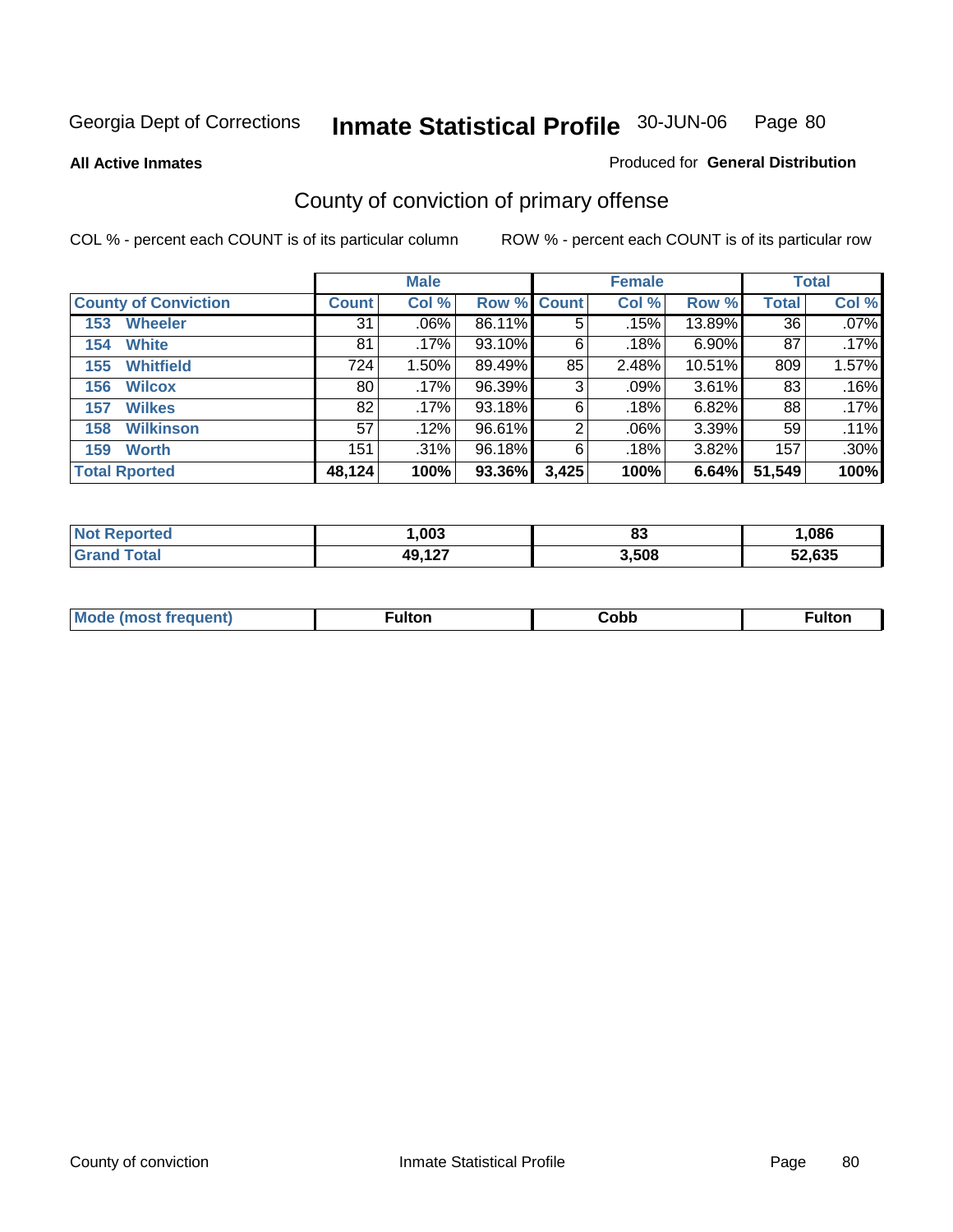**All Active Inmates**

#### Produced for **General Distribution**

# Circuit of conviction of primary offense

|                         |                                 |                  | <b>Male</b> |        |                  | <b>Female</b> |        |                  | <b>Total</b> |
|-------------------------|---------------------------------|------------------|-------------|--------|------------------|---------------|--------|------------------|--------------|
|                         | <b>Circuit of Conviction</b>    | <b>Count</b>     | Col %       | Row %  | <b>Count</b>     | Col %         | Row %  | <b>Total</b>     | Col %        |
| 1                       | <b>Alapaha Circuit</b>          | 359              | .75%        | 92.29% | $\overline{30}$  | .88%          | 7.71%  | 389              | .75%         |
| $\overline{2}$          | <b>Alcovy Circuit</b>           | 829              | 1.72%       | 92.83% | 64               | 1.87%         | 7.17%  | 893              | 1.73%        |
| $\overline{\mathbf{3}}$ | <b>Atlanta Circuit</b>          | 4,459            | 9.27%       | 96.39% | 167              | 4.88%         | 3.61%  | 4,626            | 8.97%        |
| 4                       | <b>Atlantic Circuit</b>         | $\overline{751}$ | 1.56%       | 94.82% | 41               | 1.20%         | 5.18%  | 792              | 1.54%        |
| 5                       | <b>Augusta Circuit</b>          | 2,389            | 4.96%       | 93.28% | 172              | 5.02%         | 6.72%  | 2,561            | 4.97%        |
| $6\phantom{a}$          | <b>Blue Ridge Circuit</b>       | $\overline{547}$ | 1.14%       | 90.56% | $\overline{57}$  | 1.66%         | 9.44%  | 604              | 1.17%        |
| $\overline{\mathbf{7}}$ | <b>Brunswick Circuit</b>        | 904              | 1.88%       | 94.66% | $\overline{51}$  | 1.49%         | 5.34%  | 955              | 1.85%        |
| 8                       | <b>Chattahoochee Circuit</b>    | 2,002            | 4.16%       | 93.77% | $\overline{133}$ | 3.88%         | 6.23%  | 2,135            | 4.14%        |
| 9                       | <b>Cherokee Circuit</b>         | 798              | 1.66%       | 89.06% | $\overline{98}$  | 2.86%         | 10.94% | 896              | 1.74%        |
| 10                      | <b>Clayton Circuit</b>          | 1,573            | 3.27%       | 91.88% | 139              | 4.06%         | 8.12%  | 1,712            | 3.32%        |
| 11                      | <b>Cobb Circuit</b>             | 2,581            | 5.36%       | 92.05% | $\overline{223}$ | 6.51%         | 7.95%  | 2,804            | 5.44%        |
| 12                      | <b>Conasauga Circuit</b>        | 945              | 1.96%       | 90.09% | 104              | 3.04%         | 9.91%  | 1,049            | 2.03%        |
| 13                      | <b>Cordele Circuit</b>          | $\overline{703}$ | 1.46%       | 93.24% | $\overline{51}$  | 1.49%         | 6.76%  | $\overline{754}$ | 1.46%        |
| 14                      | <b>Coweta Circuit</b>           | 1,979            | 4.11%       | 92.74% | 155              | 4.53%         | 7.26%  | 2,134            | 4.14%        |
| 15                      | <b>Dougherty Circuit</b>        | 986              | 2.05%       | 94.35% | 59               | 1.72%         | 5.65%  | 1,045            | 2.03%        |
| 16                      | <b>Dublin Circuit</b>           | 457              | .95%        | 93.65% | $\overline{31}$  | .91%          | 6.35%  | 488              | .95%         |
| 17                      | <b>Eastern Circuit</b>          | 2,349            | 4.88%       | 93.62% | 160              | 4.67%         | 6.38%  | 2,509            | 4.87%        |
| 18                      | <b>Flint Circuit</b>            | 460              | .96%        | 91.09% | 45               | 1.31%         | 8.91%  | 505              | .98%         |
| 19                      | <b>Griffin Circuit</b>          | 1,196            | 2.49%       | 90.13% | $\overline{131}$ | 3.82%         | 9.87%  | 1,327            | 2.57%        |
| 20                      | <b>Gwinnett Circuit</b>         | 1,490            | 3.10%       | 93.30% | 107              | 3.12%         | 6.70%  | 1,597            | 3.10%        |
| 21                      | <b>Houston Circuit</b>          | 590              | 1.23%       | 93.50% | $\overline{41}$  | 1.20%         | 6.50%  | 631              | 1.22%        |
| $\overline{22}$         | <b>Lookout Mountain Circuit</b> | 1,012            | 2.10%       | 90.04% | $\overline{112}$ | 3.27%         | 9.96%  | 1,124            | 2.18%        |
| 23                      | <b>Macon Circuit</b>            | 1,118            | 2.32%       | 94.91% | 60               | 1.75%         | 5.09%  | 1,178            | 2.29%        |
| 24                      | <b>Middle Circuit</b>           | 756              | 1.57%       | 95.21% | 38               | 1.11%         | 4.79%  | 794              | 1.54%        |
| 25                      | <b>Mountain Circuit</b>         | $\overline{377}$ | .78%        | 92.18% | $\overline{32}$  | .93%          | 7.82%  | 409              | .79%         |
| 26                      | <b>Northeastern Circuit</b>     | 826              | 1.72%       | 92.39% | 68               | 1.99%         | 7.61%  | 894              | 1.73%        |
| 27                      | <b>Northern Circuit</b>         | 616              | 1.28%       | 92.91% | $\overline{47}$  | 1.37%         | 7.09%  | 663              | 1.29%        |
| 28                      | <b>Ocmulgee Circuit</b>         | $\overline{976}$ | 2.03%       | 94.76% | 54               | 1.58%         | 5.24%  | 1,030            | 2.00%        |
| 29                      | <b>Oconee Circuit</b>           | $\overline{574}$ | 1.19%       | 90.97% | $\overline{57}$  | 1.66%         | 9.03%  | 631              | 1.22%        |
| 30                      | <b>Ogeechee Circuit</b>         | 829              | 1.72%       | 93.67% | $\overline{56}$  | 1.64%         | 6.33%  | 885              | 1.72%        |
| $\overline{31}$         | <b>Pataula Circuit</b>          | $\overline{377}$ | .78%        | 96.67% | $\overline{13}$  | .38%          | 3.33%  | $\overline{390}$ | .76%         |
| 32                      | <b>Piedmont Circuit</b>         | 534              | 1.11%       | 94.18% | 33               | .96%          | 5.82%  | 567              | $1.10\%$     |
| 33                      | <b>Rome Circuit</b>             | 788              | 1.64%       | 89.34% | 94               | 2.74%         | 10.66% | 882              | 1.71%        |
| 34                      | <b>South Georgia Circuit</b>    | 739              | 1.54%       | 93.07% | $\overline{55}$  | 1.61%         | 6.93%  | 794              | 1.54%        |
| 35                      | <b>Southern Circuit</b>         | 1,294            | 2.69%       | 95.85% | 56               | 1.64%         | 4.15%  | 1,350            | 2.62%        |
| 36                      | <b>Southwestern Circuit</b>     | 445              | .92%        | 95.70% | 20               | .58%          | 4.30%  | 465              | .90%         |
| 37                      | <b>Stone Mountain Circuit</b>   | 3,068            | 6.38%       | 95.28% | 152              | 4.44%         | 4.72%  | 3,220            | 6.25%        |
| 38                      | <b>Tallapoosa Circuit</b>       | 229              | .48%        | 94.63% | $\overline{13}$  | .38%          | 5.37%  | 242              | .47%         |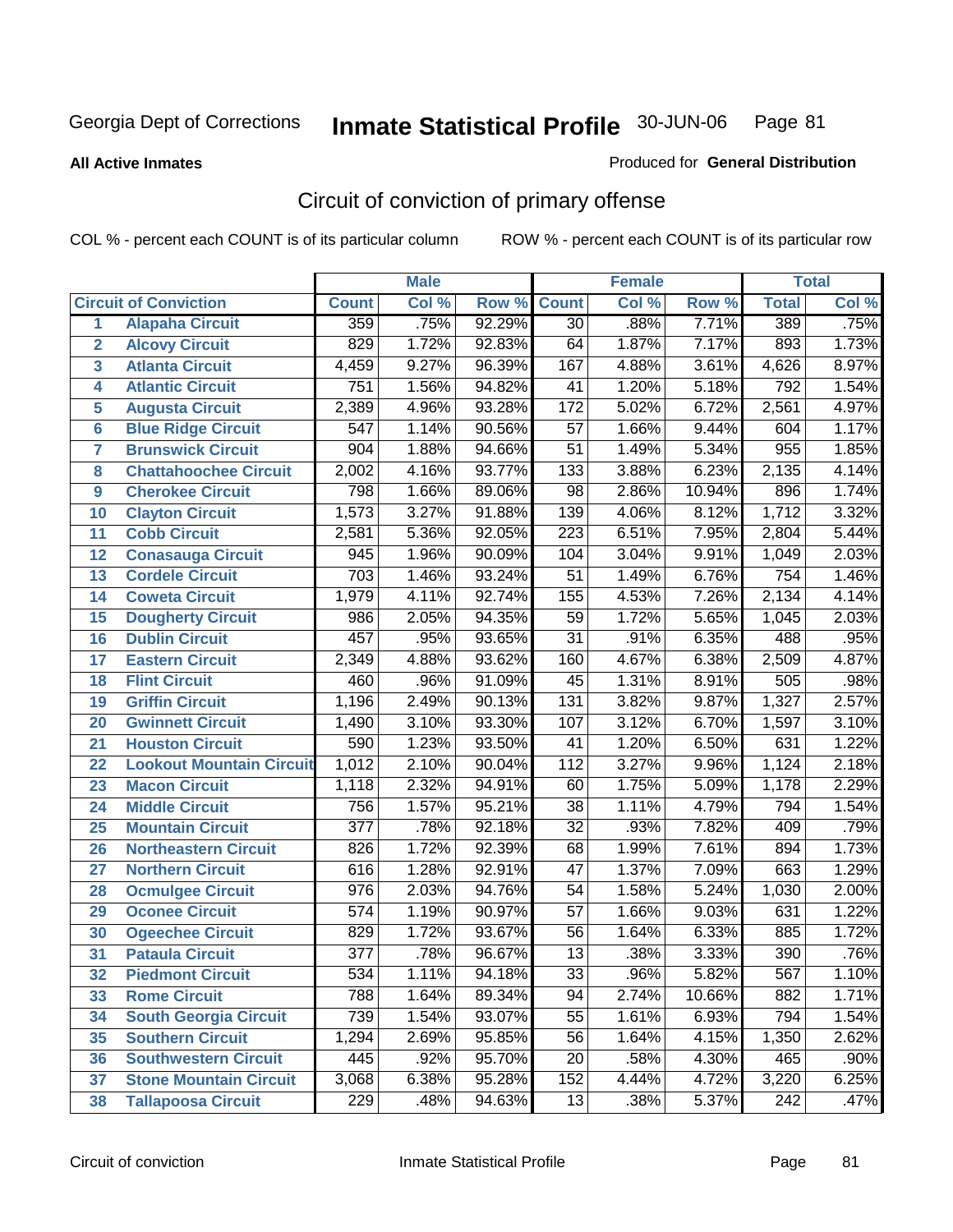**All Active Inmates**

#### Produced for **General Distribution**

# Circuit of conviction of primary offense

|    |                              |              | <b>Male</b> |        |              | <b>Female</b> |          |              | <b>Total</b> |
|----|------------------------------|--------------|-------------|--------|--------------|---------------|----------|--------------|--------------|
|    | <b>Circuit of Conviction</b> | <b>Count</b> | Col %       | Row %  | <b>Count</b> | Col %         | Row %    | <b>Total</b> | Col %        |
| 39 | <b>Tifton Circuit</b>        | 618          | 1.28%       | 95.08% | 32           | .93%          | 4.92%    | 650          | 1.26%        |
| 40 | <b>Toombs Circuit</b>        | 416          | .86%        | 94.33% | 25           | .73%          | 5.67%    | 441          | $.86\%$      |
| 41 | <b>Waycross Circuit</b>      | 799          | 1.66%       | 94.00% | 51           | 1.49%         | $6.00\%$ | 850          | 1.65%        |
| 42 | <b>Western Circuit</b>       | 539          | 1.12%       | 93.41% | 38           | 1.11%         | 6.59%    | 577          | 1.12%        |
| 43 | <b>Rockdale Circuit</b>      | 414          | .86%        | 92.62% | 33           | .96%          | 7.38%    | 447          | .87%         |
| 44 | <b>Douglas Circuit</b>       | 1,047        | 2.18%       | 90.34% | 112          | 3.27%         | $9.66\%$ | 1,159        | 2.25%        |
| 45 | <b>Appalachian Circuit</b>   | 319          | .66%        | 91.67% | 29           | .85%          | 8.33%    | 348          | .68%         |
| 46 | <b>Enotah Circuit</b>        | 246          | .51%        | 92.48% | 20           | .58%          | 7.52%    | 266          | .52%         |
| 47 | <b>Bell-Forsyth Circuit</b>  | 230          | .48%        | 89.84% | 26           | .76%          | 10.16%   | 256          | .50%         |
| 48 | <b>Towaliga Circuit</b>      | 401          | .83%        | 93.47% | 28           | .82%          | 6.53%    | 429          | .83%         |
| 49 | <b>Paulding Circuit</b>      | 190          | .39%        | 94.06% | 12           | .35%          | 5.94%    | 202          | .39%         |
|    | <b>Total Rported</b>         | 48,124       | 100%        | 93.36% | 3,425        | 100%          | 6.64%    | 51,549       | 100%         |

| τeα | .003       | n.<br>oJ | ,086       |
|-----|------------|----------|------------|
|     | 127<br>49. | 3,508    | .635<br>-- |

| M<br>.<br>.<br>---<br>ור<br>нс<br><b>OUNN</b> |  |  |  |  |  |
|-----------------------------------------------|--|--|--|--|--|
|-----------------------------------------------|--|--|--|--|--|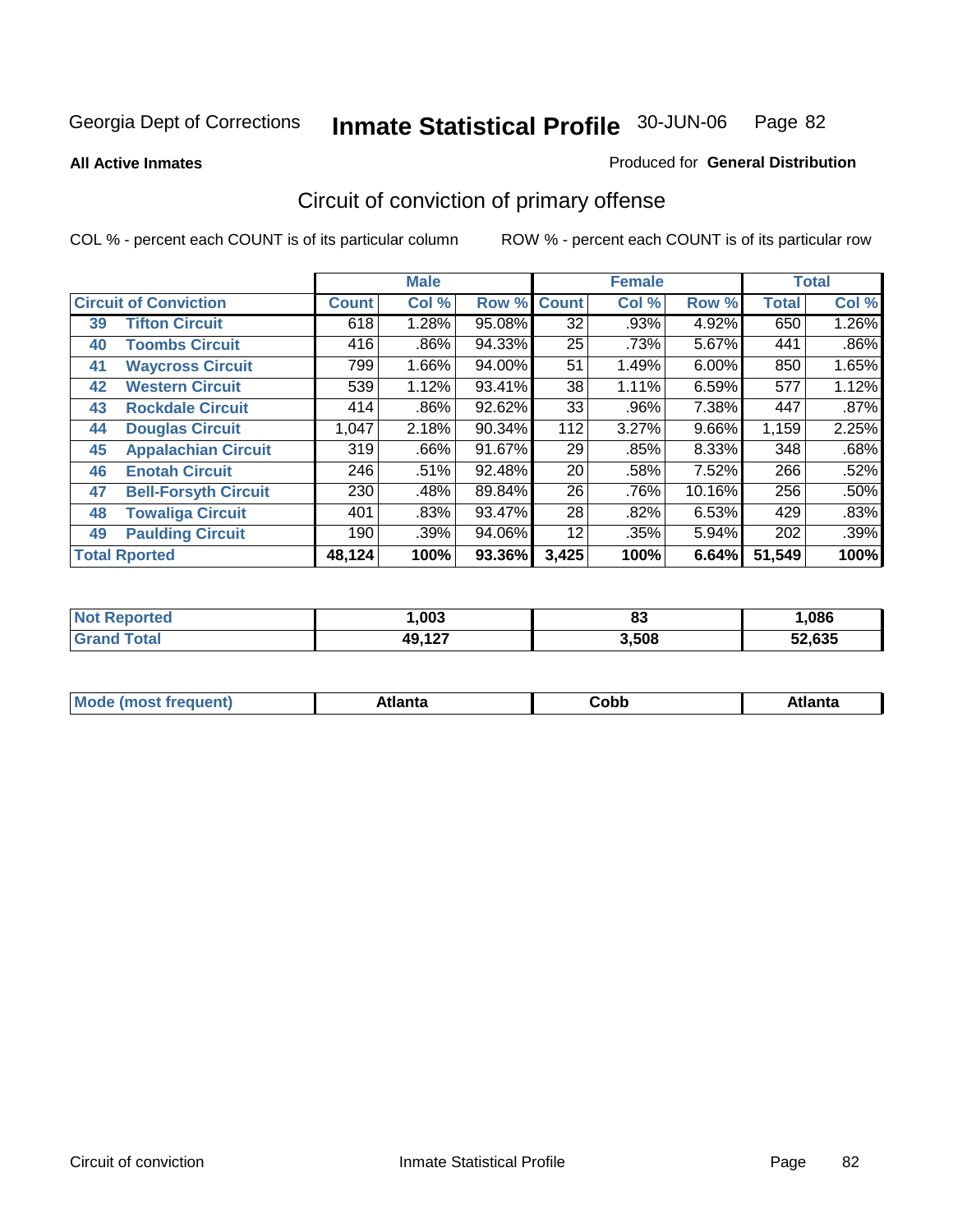## **All Active Inmates**

## Produced for **General Distribution**

## Years served (jail + prison) in this incarceration

|                              |                  | <b>Male</b> |         |                  | <b>Female</b> |        |                  | <b>Total</b> |
|------------------------------|------------------|-------------|---------|------------------|---------------|--------|------------------|--------------|
| <b>Years Served</b>          | <b>Count</b>     | Col %       | Row %   | <b>Count</b>     | Col %         | Row %  | <b>Total</b>     | Col %        |
| Less than one year           | 9,439            | 19.85%      | 88.47%  | 1,230            | 36.17%        | 11.53% | 10,669           | 20.94%       |
| 1 to 1.99 years              | 9,816            | 20.64%      | 91.90%  | 865              | 25.43%        | 8.10%  | 10,681           | 20.96%       |
| 2 to 2.99 years              | 5,602            | 11.78%      | 93.96%  | 360              | 10.59%        | 6.04%  | 5,962            | 11.70%       |
| 3 to 3.99 years              | 3,992            | 8.40%       | 94.84%  | $\overline{217}$ | 6.38%         | 5.16%  | 4,209            | 8.26%        |
| 4 to 4.99 years              | 2,980            | 6.27%       | 95.33%  | 146              | 4.29%         | 4.67%  | 3,126            | 6.14%        |
| 5 to 5.99 years              | 2,294            | 4.82%       | 96.10%  | $\overline{93}$  | 2.73%         | 3.90%  | 2,387            | 4.69%        |
| 6 to 6.99 years              | 1,984            | 4.17%       | 95.57%  | $\overline{92}$  | 2.71%         | 4.43%  | 2,076            | 4.07%        |
| $\overline{7}$ to 7.99 years | 1,866            | 3.92%       | 95.45%  | 89               | 2.62%         | 4.55%  | 1,955            | 3.84%        |
| <b>8 to 8.99 years</b>       | 1,711            | 3.60%       | 96.50%  | $\overline{62}$  | 1.82%         | 3.50%  | 1,773            | 3.48%        |
| 9 to 9.99 years              | 1,563            | 3.29%       | 97.20%  | $\overline{45}$  | 1.32%         | 2.80%  | 1,608            | 3.16%        |
| 10 to 10.99 years            | $\overline{951}$ | 2.00%       | 97.14%  | 28               | 0.82%         | 2.86%  | $\overline{979}$ | 1.92%        |
| 11 to 11.99 years            | 846              | 1.78%       | 95.92%  | 36               | 1.06%         | 4.08%  | 882              | 1.73%        |
| 12 to 12.99 years            | 813              | 1.71%       | 95.99%  | $\overline{34}$  | 1.00%         | 4.01%  | 847              | 1.66%        |
| 13 to 13.99 years            | 610              | 1.28%       | 96.67%  | $\overline{21}$  | 0.62%         | 3.33%  | 631              | 1.24%        |
| 14 to 14.99 years            | 528              | 1.11%       | 97.06%  | 16               | 0.47%         | 2.94%  | 544              | 1.07%        |
| 15 to 15.99 years            | 474              | 1.00%       | 96.34%  | $\overline{18}$  | 0.53%         | 3.66%  | 492              | 0.97%        |
| 16 to 16.99 years            | 363              | 0.76%       | 97.32%  | $\overline{10}$  | 0.29%         | 2.68%  | $\overline{373}$ | 0.73%        |
| 17 to 17.99 years            | 288              | 0.61%       | 96.97%  | $\overline{9}$   | 0.26%         | 3.03%  | $\overline{297}$ | 0.58%        |
| 18 to 18.99 years            | 268              | 0.56%       | 97.10%  | $\overline{8}$   | 0.24%         | 2.90%  | $\overline{276}$ | 0.54%        |
| 19 to 19.99 years            | 202              | 0.42%       | 97.12%  | $\overline{6}$   | 0.18%         | 2.88%  | $\overline{208}$ | 0.41%        |
| 20 to 20.99 years            | 185              | 0.39%       | 97.37%  | $\overline{5}$   | 0.15%         | 2.63%  | 190              | 0.37%        |
| 21 to 21.99 years            | 133              | 0.28%       | 97.08%  | 4                | 0.12%         | 2.92%  | 137              | 0.27%        |
| 22 to 22.99 years            | 104              | 0.22%       | 98.11%  | $\overline{2}$   | 0.06%         | 1.89%  | 106              | 0.21%        |
| 23 to 23.99 years            | $\overline{80}$  | 0.17%       | 98.77%  | $\mathbf{1}$     | 0.03%         | 1.23%  | $\overline{81}$  | 0.16%        |
| 24 to 24.99 years            | 112              | 0.24%       | 98.25%  | $\overline{2}$   | 0.06%         | 1.75%  | 114              | 0.22%        |
| 25 to 25.99 years            | $\overline{75}$  | 0.16%       | 98.68%  | $\mathbf{1}$     | 0.03%         | 1.32%  | $\overline{76}$  | 0.15%        |
| 26 to 26.99 years            | $\overline{58}$  | 0.12%       | 100.00% |                  |               |        | $\overline{58}$  | 0.11%        |
| 27 to 27.99 years            | 41               | 0.09%       | 100.00% |                  |               |        | 41               | 0.08%        |
| 28 to 28.99 years            | $\overline{41}$  | 0.09%       | 100.00% |                  |               |        | 41               | 0.08%        |
| 29 to 29.99 years            | $\overline{34}$  | 0.07%       | 100.00% |                  |               |        | $\overline{34}$  | 0.07%        |
| Thirty + years               | $\overline{94}$  | 0.20%       | 98.95%  | $\overline{1}$   | 0.03%         | 1.05%  | $\overline{95}$  | 0.19%        |
| <b>Total Reported</b>        | 47,547           | 100%        | 93.32%  | 3,401            | 100%          | 6.68%  | 50,948           | 100%         |

| <b>Not Reported</b>      | 1,580           | 107                | 1,687         |
|--------------------------|-----------------|--------------------|---------------|
| <b>Grand Total</b>       | 49,127          | 3,508              | 52,635        |
|                          |                 |                    |               |
| <b>Mean</b><br>(average) | 4.75            | 2.89               | 4.63          |
| <b>Median (middle)</b>   | 2.77            | 1.41               | 2.65          |
| Mode (most frequent)     | 1 to 1.99 years | Less than one year | Less than one |
|                          |                 |                    | year          |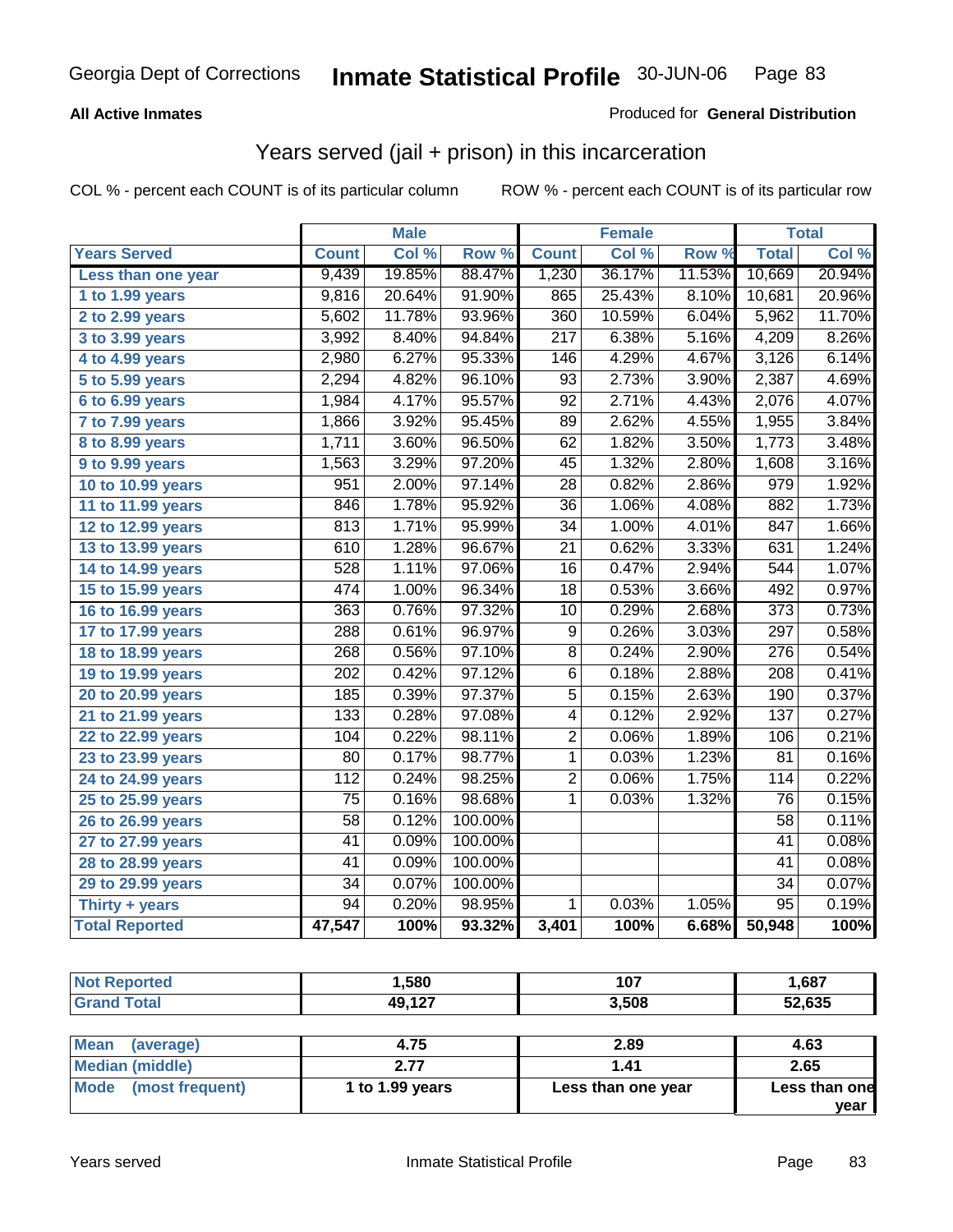### **All Active Inmates**

Produced for **General Distribution**

## Results of most recent HIV tests

|                         |                 | <b>Male</b> |         |              | <b>Female</b> |          |        | <b>Total</b> |
|-------------------------|-----------------|-------------|---------|--------------|---------------|----------|--------|--------------|
| <b>HIV Test Results</b> | <b>Count</b>    | Col %       | Row %   | <b>Count</b> | Col %         | Row %    | Total  | Col %        |
| <b>Positive</b>         | 882             | 1.85%       | 90.74%  | 90           | 2.65%         | $9.26\%$ | 972    | 1.90%        |
| <b>Negative</b>         | 46,833          | 98.13%      | 93.40%  | 3,307        | 97.35%        | $6.60\%$ | 50,140 | 98.08%       |
| Indeterminate           | 10 <sub>1</sub> | 0.02%       | 100.00% |              |               |          | 10     | 0.02%        |
| <b>Refused</b>          |                 | 0.01%       | 100.00% |              |               |          |        | 0.01%        |
| <b>Total Reported</b>   | 47,726          | 100%        | 93.36%  | 3,397        | 100%          | 6.64%    | 51,123 | 100.0%       |

| <b>Not Reported</b> | 401. ا       | 444   | 512. ا |
|---------------------|--------------|-------|--------|
| Total<br>Grand      | <b>49127</b> | 3,508 | 52,635 |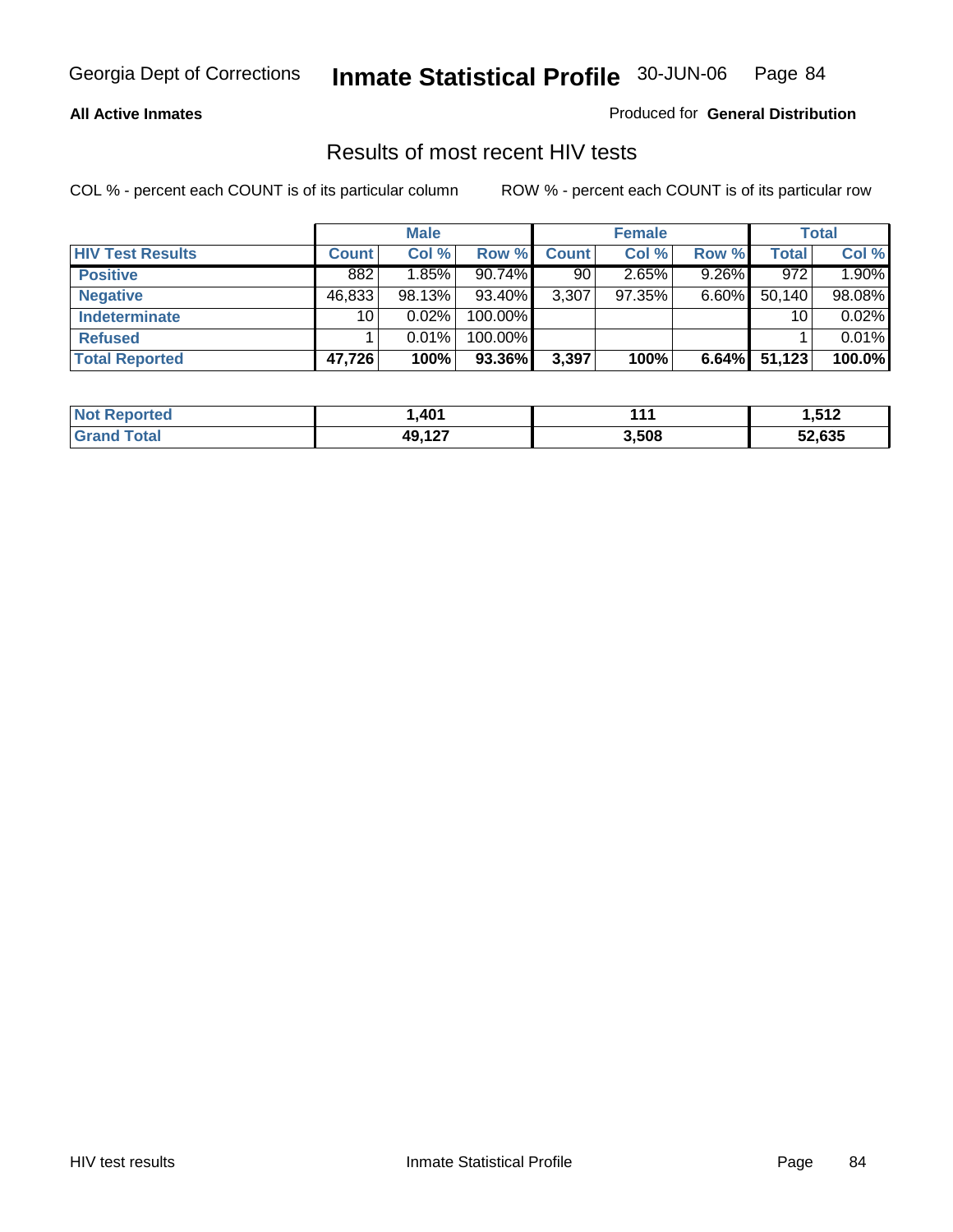### **All Active Inmates**

## Produced for **General Distribution**

## Results of most recent tuberculosis test

|                                  |              | <b>Male</b> |         |              | <b>Female</b> |          |              | Total  |
|----------------------------------|--------------|-------------|---------|--------------|---------------|----------|--------------|--------|
| <b>Tuberculosis Test Results</b> | <b>Count</b> | Col %       | Row %   | <b>Count</b> | Col %         | Row %    | <b>Total</b> | Col %  |
| <b>Positive on current test</b>  | 3,132        | $6.58\%$    | 97.18%  | 91           | 2.68%         | 2.82%    | 3,223        | 6.32%  |
| <b>Positive on previous test</b> | 5.474        | 11.49%      | 96.59%  | 193          | 5.68%         | $3.41\%$ | 5.667        | 11.11% |
| <b>Negative</b>                  | 39,011       | 81.90%      | 92.61%  | 3.113        | 91.64%        | 7.39%    | 42,124       | 82.55% |
| <b>Refused</b>                   | 16           | 0.03%       | 100.00% |              |               |          | 16           | 0.03%  |
| <b>Total Reported</b>            | 47,633       | 100%        | 93.34%  | 3,397        | 100%          | 6.66%    | 51,030       | 100.0% |

| <b>Not Reported</b> | ,494          | 444   | ,605   |
|---------------------|---------------|-------|--------|
| <b>Grand Total</b>  | <b>49 127</b> | 3,508 | 52,635 |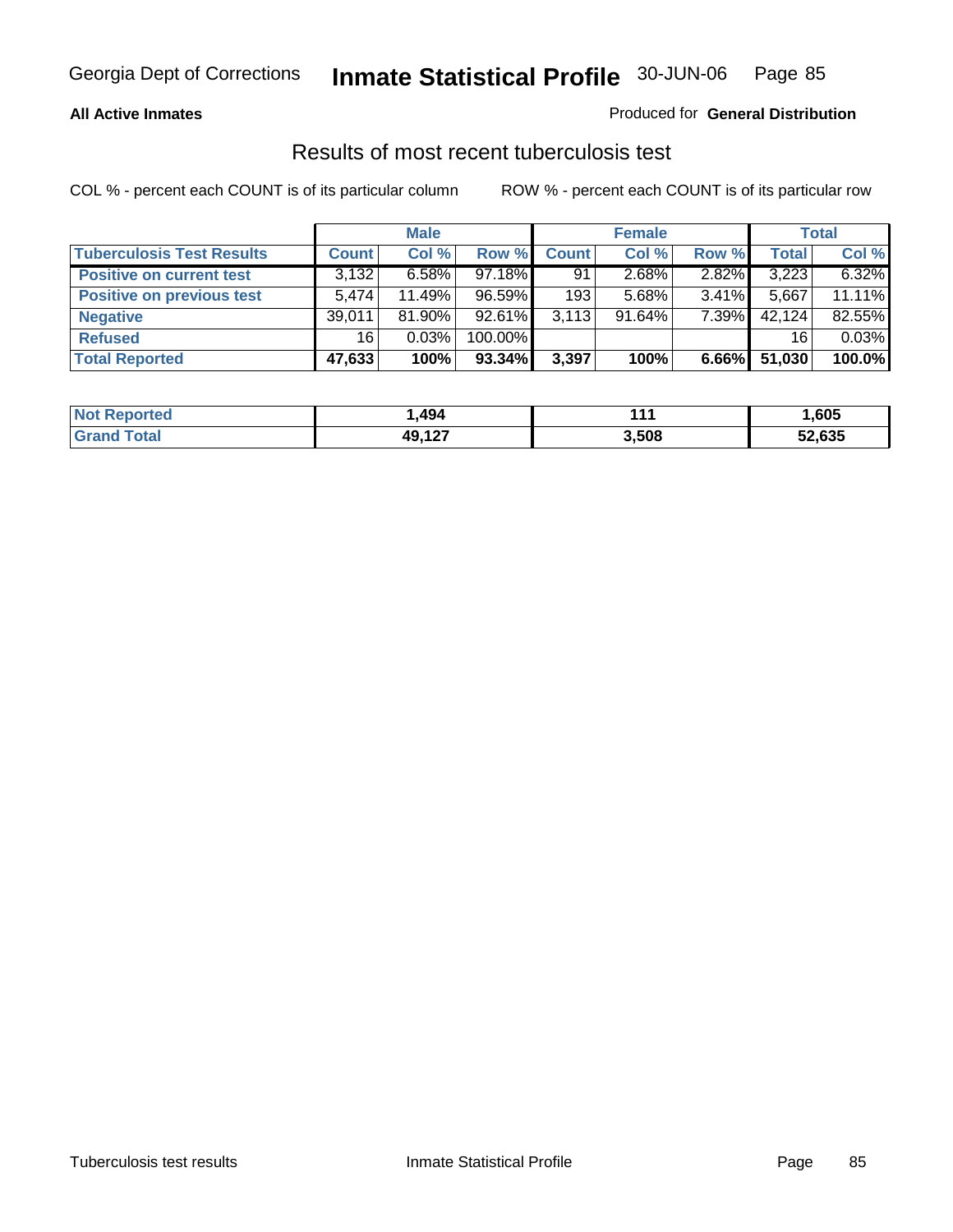### **All Active Inmates**

### Produced for **General Distribution**

## Results of most recent Hepatitis-C test

|                                 |              | <b>Male</b> |         |              | <b>Female</b> |          |              | Total  |
|---------------------------------|--------------|-------------|---------|--------------|---------------|----------|--------------|--------|
| <b>Hepatitis-C Test Results</b> | <b>Count</b> | Col%        | Row %   | <b>Count</b> | Col %         | Row %    | <b>Total</b> | Col %  |
| <b>Positive on current test</b> | 163          | 46.84%      | 98.19%  |              | 42.86%        | 1.81%    | 166          | 46.76% |
| <b>Negative</b>                 | 183          | $52.59\%$   | 97.86%  |              | $57.14\%$     | 2.14%    | 187          | 52.68% |
| <b>Indeterminate</b>            |              | 0.57%       | 100.00% |              |               |          |              | 0.56%  |
| <b>Total Reported</b>           | 348          | 100%        | 98.03%  |              | 100%          | $1.97\%$ | 355          | 100%   |

| <b>Not Reported</b> | 48.779        | 3,501 | 52,280 |
|---------------------|---------------|-------|--------|
| <b>Grand Total</b>  | <b>49 127</b> | 3,508 | 52,635 |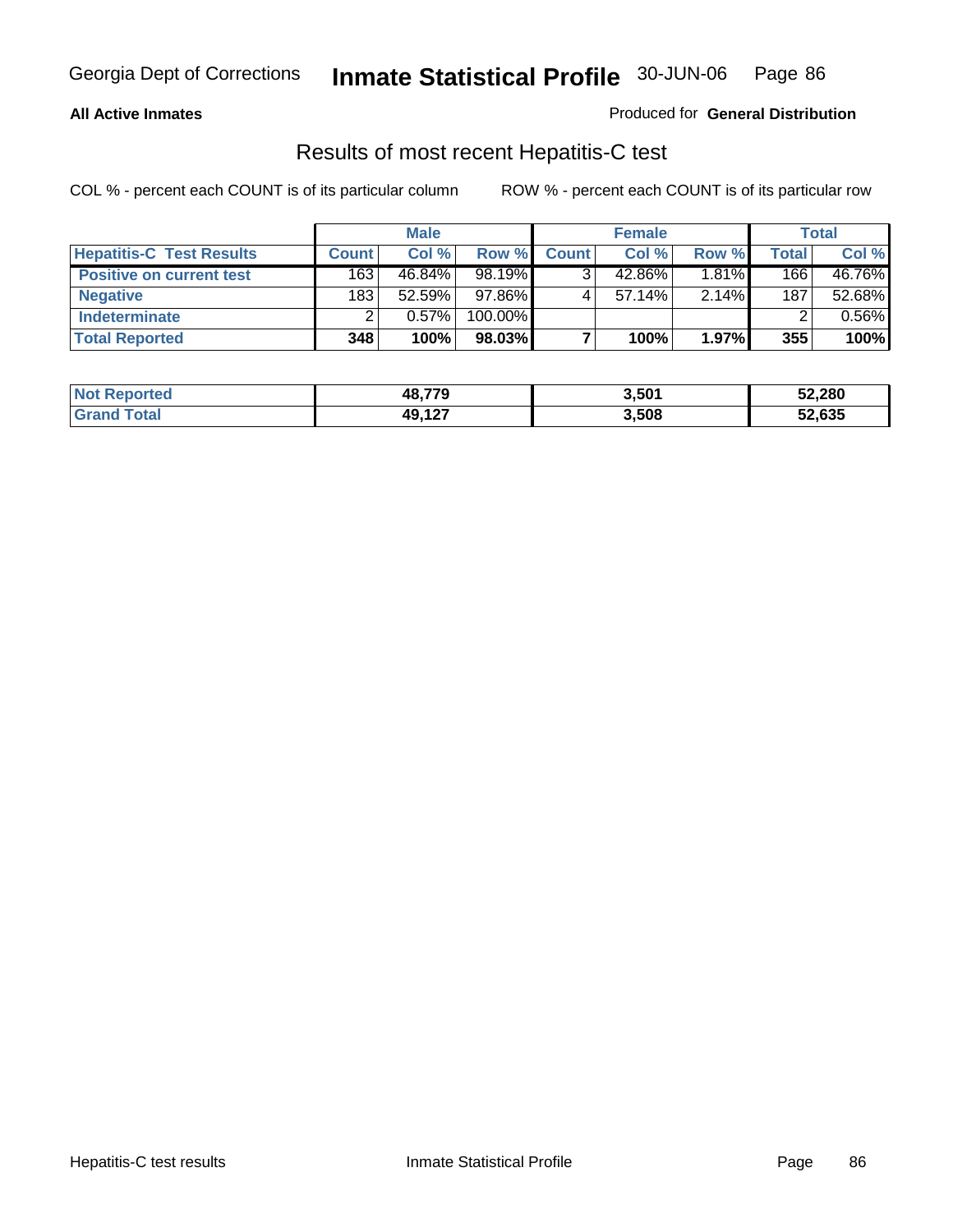## **All Active Inmates**

### Produced for **General Distribution**

## Results of most recent pregnancy test

|                                 | <b>Male</b>  |         |          | <b>Female</b> |        |         | Total |        |
|---------------------------------|--------------|---------|----------|---------------|--------|---------|-------|--------|
| <b>Pregnancy Test Results</b>   | <b>Count</b> | Col %   | Row %    | <b>Count</b>  | Col %  | Row %   | Total | Col %  |
| <b>Positive on current test</b> |              |         |          | 61            | 1.89%  | 100.00% | 61    | 1.89%  |
| <b>Negative</b>                 |              | 100.00% | $0.03\%$ | 3,173         | 98.11% | 99.97%  | 3,174 | 98.11% |
| <b>Total Reported</b>           |              | 100%    | 0.03%    | 3.234         | 100%   | 99.97%  | 3,235 | 100%   |

| <b>Not Reported</b> | 49,126 | 274   | 49,400 |
|---------------------|--------|-------|--------|
| <b>Grand Total</b>  | 49,127 | 3,508 | 52,635 |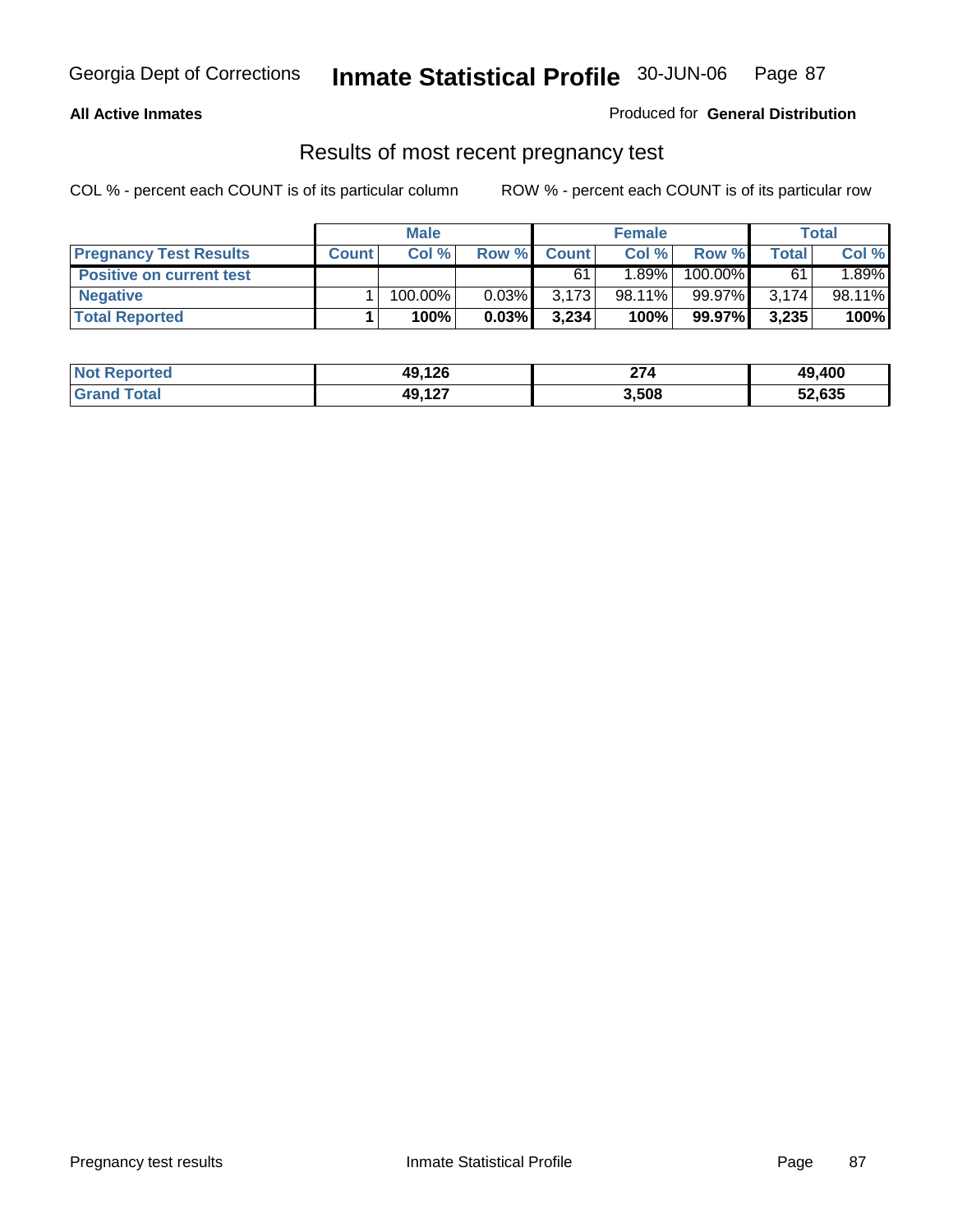### **All Active Inmates**

## Produced for **General Distribution**

## Results of most recent hypertension test

|                                  | <b>Male</b>  |        |         | <b>Female</b> |         |          | Total |        |
|----------------------------------|--------------|--------|---------|---------------|---------|----------|-------|--------|
| <b>Hypertension Test Results</b> | <b>Count</b> | Col %  | Row %   | <b>Count</b>  | Col%    | Row %    | Total | Col %  |
| <b>Positive on current test</b>  | 400'         | 98.04% | 99.01%  |               | 100.00% | $0.99\%$ | 404   | 98.06% |
| <b>Negative</b>                  |              | 1.96%  | 100.00% |               |         |          |       | 1.94%  |
| <b>Total Reported</b>            | 408          | 100%   | 99.03%  |               | 100%    | 0.97%    | 412   | 100%   |

| <b>Not Reported</b> | 48,719 | 3,504 | 52,223 |
|---------------------|--------|-------|--------|
| <b>Grand Total</b>  | 49,127 | 3,508 | 52,635 |